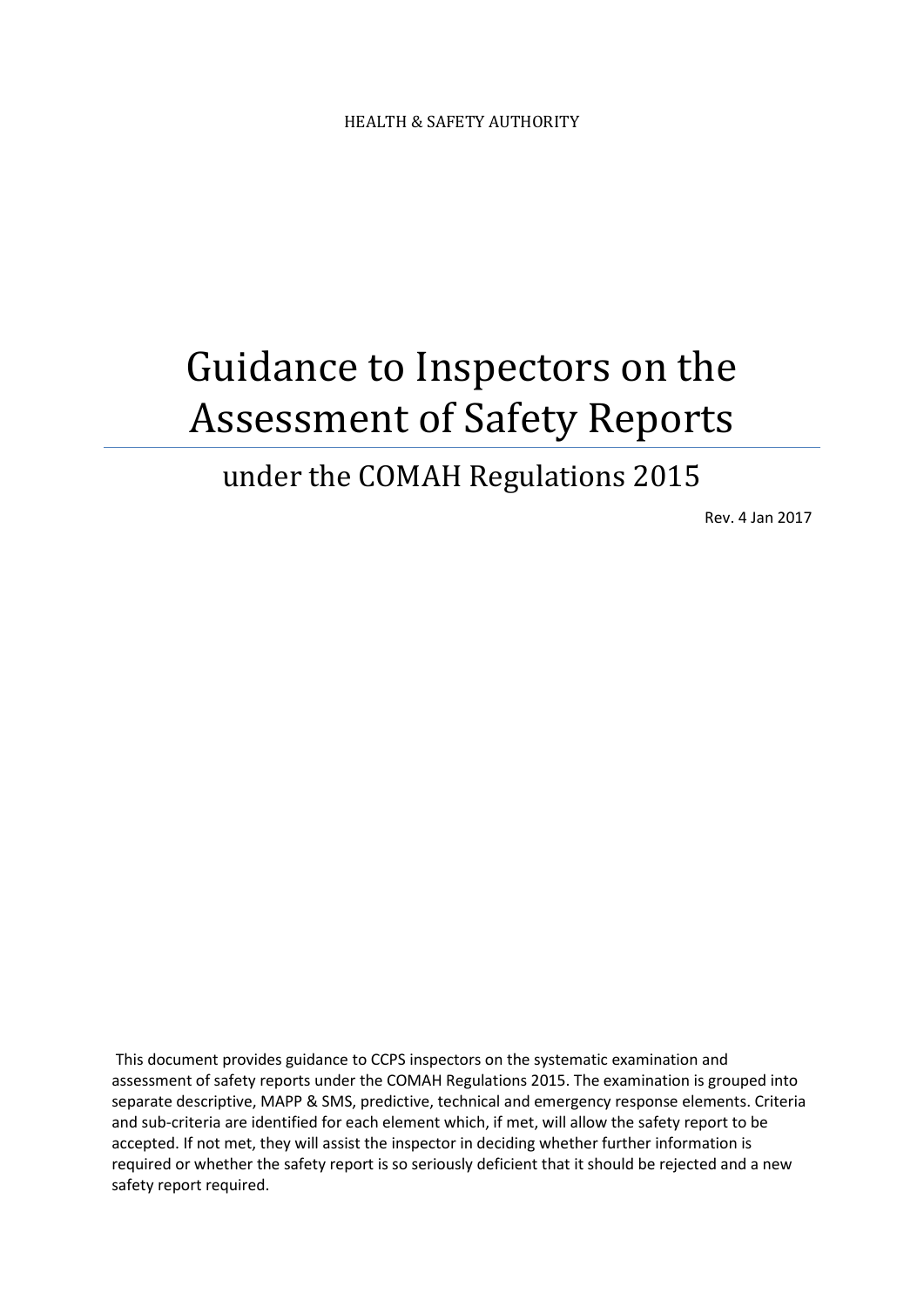## <span id="page-1-0"></span>**Guidance to Inspectors on the Assessment of Safety Reports**

## **Table of Contents**

| 1. |                                                                                                                                                                                                 |
|----|-------------------------------------------------------------------------------------------------------------------------------------------------------------------------------------------------|
|    |                                                                                                                                                                                                 |
|    |                                                                                                                                                                                                 |
|    | 1.1 * Sufficient details have been provided to allow communication with the operator 8                                                                                                          |
|    | 1.2 ** The environment of the establishment has been described in sufficient detail to allow the                                                                                                |
|    | 1.3 ** The environment of the establishment has been described in sufficient detail to allow the<br>contribution of external factors to major accidents at the establishment to be assessed  12 |
|    | 1.4 * An overview of the establishment has been provided, particularly identifying those parts                                                                                                  |
|    | 1.5 * The maximum quantity of every dangerous substance present (or potentially present) at                                                                                                     |
|    | 1.6 ** A dangerous substance list with chemical names, CAS numbers and names according to                                                                                                       |
|    | 1.7 * The physical and chemical behaviour of each dangerous substance, relevant to both<br>normal operating conditions and foreseeable accident conditions, has been described 16               |
|    | 1.8 * The immediate and delayed harms to human health and the environment have been                                                                                                             |
|    | 1.9 ** The processes carried out within every installation that could give rise to a major                                                                                                      |
|    | 1.10 * Focused information about each installation has been provided in sufficient detail to<br>support a demonstration that major accident hazards will be prevented or the effects mitigated  |
| 2. |                                                                                                                                                                                                 |
|    |                                                                                                                                                                                                 |
|    |                                                                                                                                                                                                 |
|    | * The MAPP includes the following commitments and demonstrations: 23<br>2.1                                                                                                                     |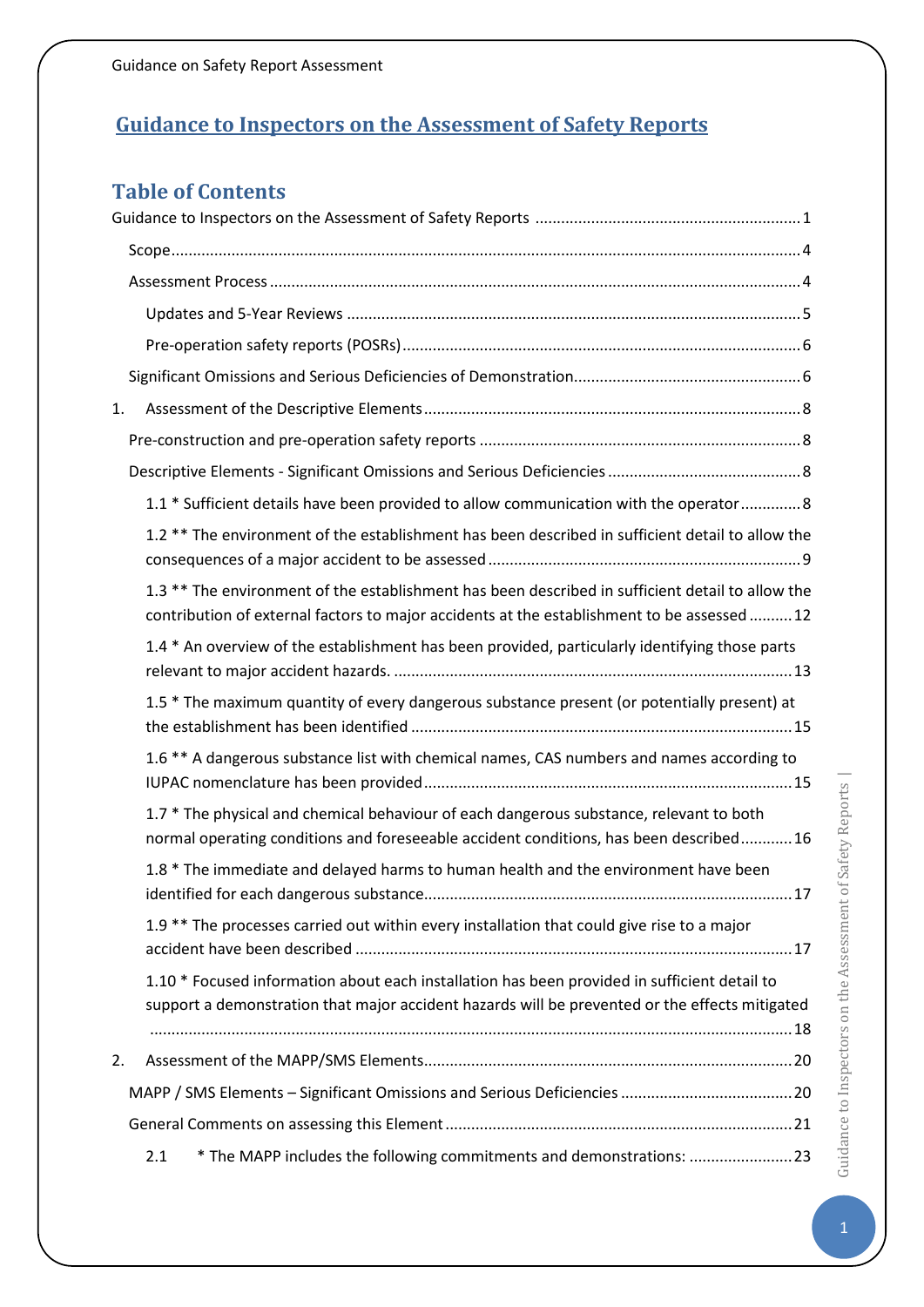|    | 2.2  | ** It has been explained how the SMS fits in to the overall organisational arrangements<br>24                                                                                                                                                                                         |  |
|----|------|---------------------------------------------------------------------------------------------------------------------------------------------------------------------------------------------------------------------------------------------------------------------------------------|--|
|    | 2.3  |                                                                                                                                                                                                                                                                                       |  |
|    | 2.4  | *** Identification and evaluation of hazards - it has been demonstrated that there are<br>arrangements for systematically identifying major accident hazards, assessing the risks arising<br>from normal and abnormal operations and determining necessary control measures 28        |  |
|    | 2.5  |                                                                                                                                                                                                                                                                                       |  |
|    | 2.6  | *** Management of Change - it has been demonstrated that there are procedures for<br>the design of new installations, processes or storage facilities and for modifications to them 30                                                                                                |  |
|    | 2.7  | *** Planning for Emergencies - it has been demonstrated that there are arrangements<br>to identify foreseeable emergencies by systematic analysis and to prepare, test and review<br>emergency plans and to provide specific training for all persons working in the establishment.32 |  |
|    | 2.8  |                                                                                                                                                                                                                                                                                       |  |
|    | 2.9  | ** Audit and review of the MAPP and SMS - it has been demonstrated that there is a<br>review process which uses information from performance measurement and audit to facilitate                                                                                                      |  |
|    | 2.10 | *** It has been demonstrated that there are arrangements for communicating and co-                                                                                                                                                                                                    |  |
|    | 2.11 | * It has been demonstrated that there are arrangements for communicating<br>information, important for the control of major accident hazards, within the operator's                                                                                                                   |  |
| 3. |      |                                                                                                                                                                                                                                                                                       |  |
|    |      |                                                                                                                                                                                                                                                                                       |  |
|    |      |                                                                                                                                                                                                                                                                                       |  |
|    |      | 3.1 ** The operator's approach to risk assessment has been adequately described 42                                                                                                                                                                                                    |  |
|    |      |                                                                                                                                                                                                                                                                                       |  |
|    |      |                                                                                                                                                                                                                                                                                       |  |
|    |      | 3.4 *** Clear criteria have been described for eliminating identified major accident scenarios<br>from further consideration: if necessary a suitable subset of potential major accidents has been                                                                                    |  |
|    |      | 3.5 ** The information used to model the major accident scenarios in the detailed risk analysis                                                                                                                                                                                       |  |
|    |      | 3.6 ** The Loss of Containment (LOC) failure frequencies, the reliability of equipment and the<br>human response times that have been used were appropriate and realistic 59                                                                                                          |  |
|    |      | 3.7 *** A suitable and sufficient analysis of the local consequences has been carried out.  65                                                                                                                                                                                        |  |
|    |      |                                                                                                                                                                                                                                                                                       |  |
|    |      | 3.9 *** The conclusions drawn from the risk analysis are soundly based with respect to                                                                                                                                                                                                |  |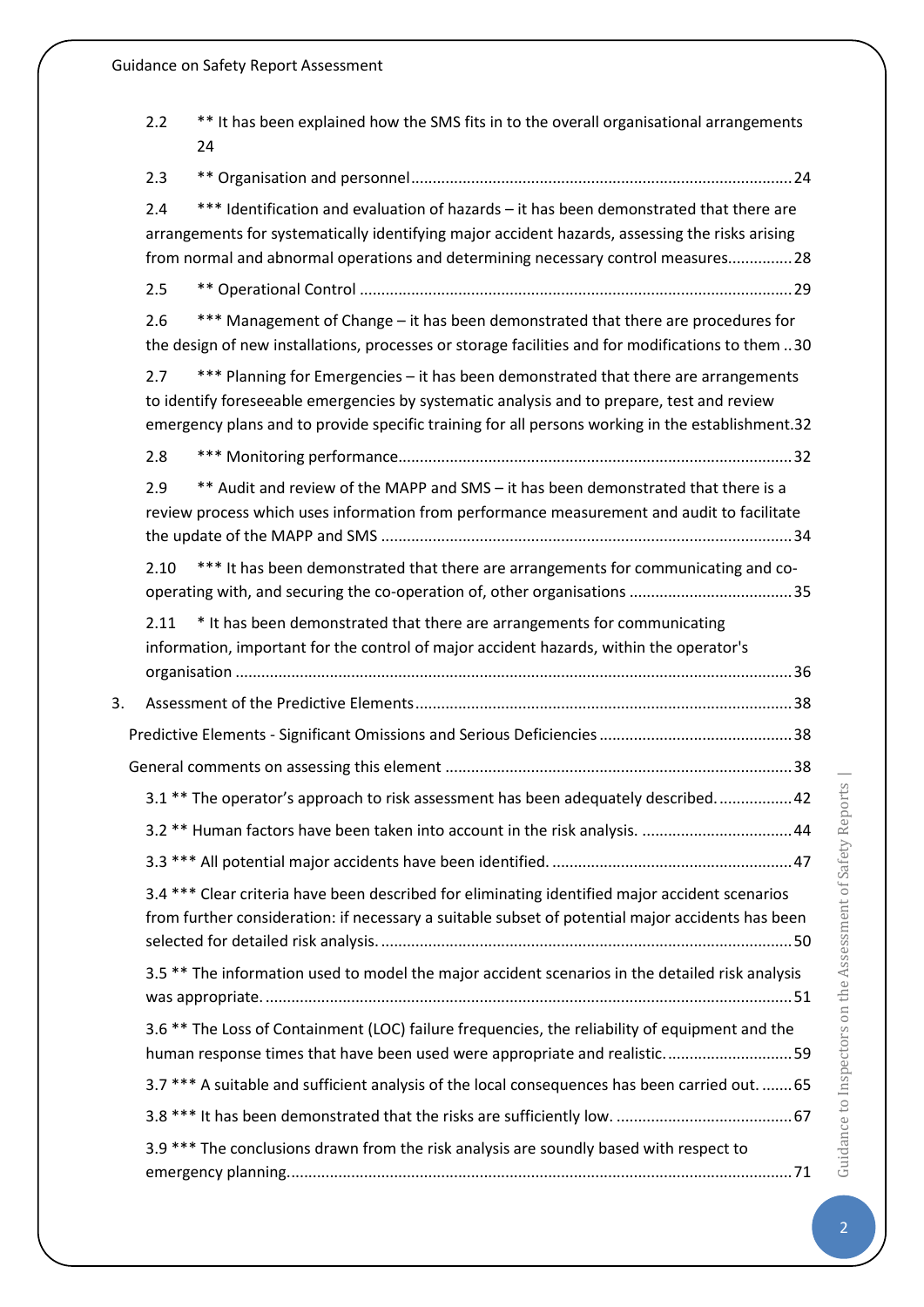| 4. |                                                                                                                                                                                        |
|----|----------------------------------------------------------------------------------------------------------------------------------------------------------------------------------------|
|    |                                                                                                                                                                                        |
|    |                                                                                                                                                                                        |
|    |                                                                                                                                                                                        |
|    | 4.1 *** It has been demonstrated that safety and reliability have been considered at the design                                                                                        |
|    | 4.2 * It has been demonstrated that safety and reliability to prevent major accidents and                                                                                              |
|    | 4.3 *** It has been demonstrated that safety and reliability have been considered during                                                                                               |
|    | 4.4 ** It has been demonstrated that safety and reliability have been considered for                                                                                                   |
|    | 4.5 ** It has been demonstrated that there is a system for ensuring modifications are                                                                                                  |
| 5. |                                                                                                                                                                                        |
|    |                                                                                                                                                                                        |
|    |                                                                                                                                                                                        |
|    | 5.1 *** The organisation of the alert and intervention in the event of a major accident has been                                                                                       |
|    | 5.2 *** It has been demonstrated that suitable and sufficient on-site and off-site resources can<br>be mobilised to limit the consequences of a major accident to human health and the |
|    | 5.3 *** The arrangements for the maintenance, inspection, examination and testing of the<br>mobilizable resources and other equipment to be used during the emergency response have    |
|    | 5.4 ** It has been demonstrated that emergency response training is carried out 113                                                                                                    |
|    | 5.5 *** An IEP has been prepared for the measures to be taken inside the establishment in the                                                                                          |
|    | 5.6 *** It has been demonstrated that the necessary information has been supplied to the LCAs                                                                                          |
|    | 5.7 *** It has been demonstrated that relevant information has been communicated to all<br>persons likely to be affected by a major accident at the establishment115                   |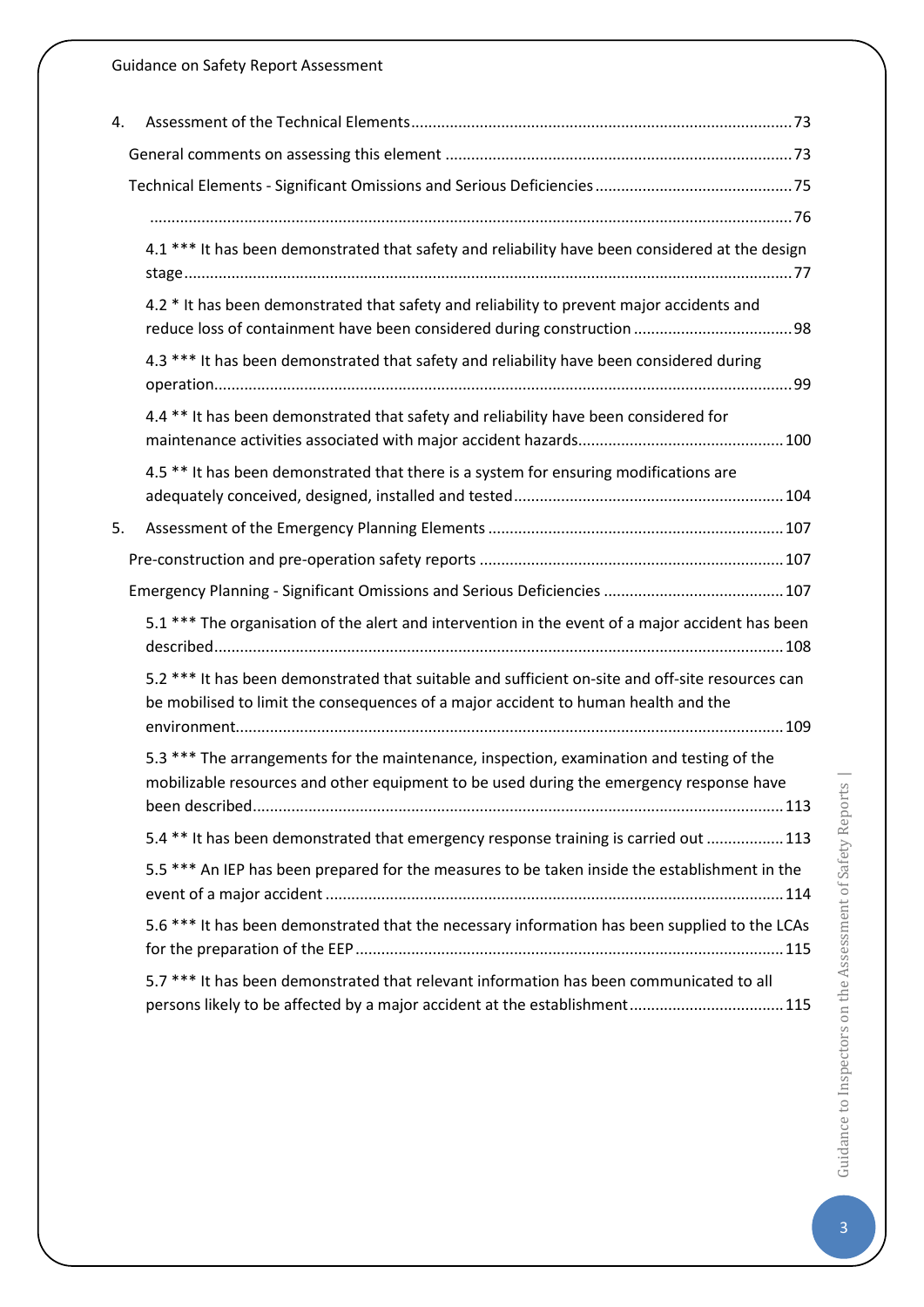#### <span id="page-4-0"></span>Scope

This guidance is directed to all COMAH, Chemical Production and Storage (CCPS) Inspectors involved in safety report assessment.

**It may be given to operators preparing safety reports for assessment but they should be reminded that it is the operator's duty to identify and characterise the major accident scenarios and appropriate risk-reduction and mitigation measures and this internal guidance document does not relieve them of that responsibility. It may be that information should be provided in relation to their particular establishment or immediate environment or relevant major accident scenarios that are not referred to in this document, so it should not be relied on by them as covering all the information that should be submitted in a safety report.**

Operators should be advised that, to aid assessment, the report should be submitted as, at most, 2 documents.

#### <span id="page-4-1"></span>**Assessment Process**

This document provides guidance on the assessment of safety reports under the *Chemicals Act (Control of Major Accident Hazards Involving Dangerous Substances) Regulations 2015* and is designed to be used in conjunction with the current safety report assessment forms. It is not exhaustive and professional judgement should be used in applying it to the assessment of any particular safety report.

In particular, the level of proportionality – the degree to which the demonstration of all necessary measures is required– should be decided very early in the assessment process. The assessor should always begin with a read-through of the report to get a 'feel' for where the relevant information may be found and the level of detail that is necessary.

The assessment of a safety report is conducted in relation to the following five distinct elements:

- − *Descriptive,*
- − *MAPP & SMS,*
- − *Predictive,*
- − *Technical,*
- − *Emergency Response*.

For assessment purposes, each of these elements is divided into a number of assessment criteria.

Each criterion may in turn be divided into a variable number of sub-criteria for the purpose of detailed assessment: this is addressed in the detailed assessment forms.

The guidance covers all types of safety report assessment, including

- − pre-construction,
- − pre-operation,
- − updates,
- − 5-year submissions.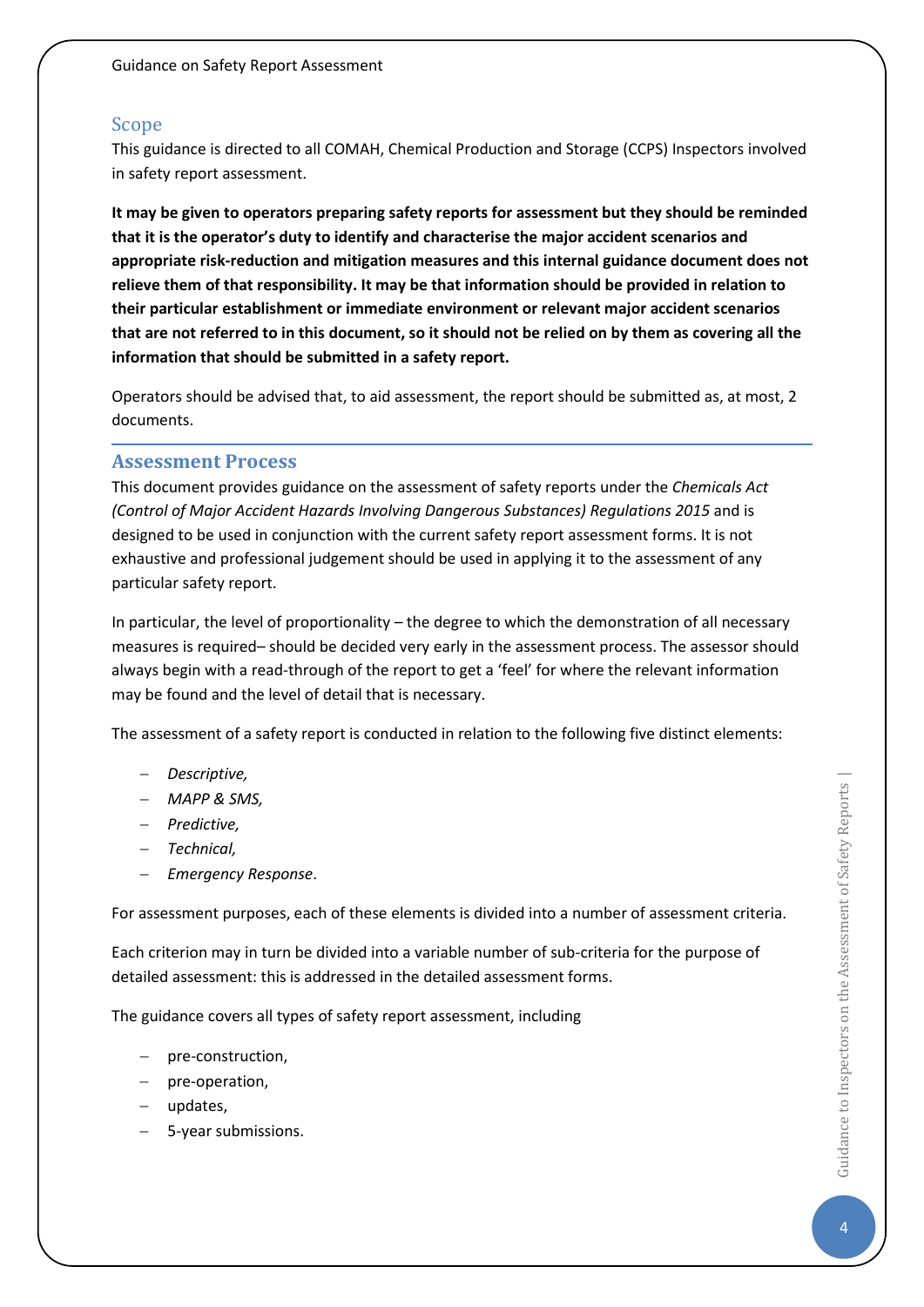For new establishments, a pre-submission safety report assessment meeting should be arranged with the operator as soon as possible following a formal notification; this internal guidance can be made available to the operator at that meeting, with particular emphasis on the disclaimer under 'Scope'.

The Central Competent Authority will assess a safety report and issue conclusions within 4 months of receipt.

One of two possible initial conclusions can be communicated to operators. They are:

a) The CCA is satisfied the safety report meets the requirements of the COMAH Regulations at this time and no further information is required. The demonstrations in the safety report will be tested during subsequent COMAH inspections.

b) The CCA has determined there are omissions or significant omissions in the demonstration and further information is required (which will be specified in detail in a written communication to the operator, highlighting omissions, serious omissions and potential serious deficiencies).

**Note: Under the Regulations, an operator is allowed this one opportunity to provide the further information, within one month from the date of the CCA request or within such longer period as the CCA may specify in writing. The CCA will issue a conclusion within 2 months of the receipt of the further information.**

Following the receipt of the requested additional information, the CCA may either reach conclusion (a) above or reject the safety report as not meeting the requirements of the COMAH Regulations 2015, by reason of a serious deficiency of demonstration (a conclusion that can be reached where there are multiple significant omissions or a single serious deficiency), which will be set out in detail in a written communication to the operator, with specific reference to Regulation 11(1) and the requirements of Schedules 2 and 3. **There is no scope to request further information from the operator.** Under these circumstances, the operator will be obliged to submit a new safety report for full assessment and the process must begin anew.

An operator **cannot** begin construction, operation or increase the on-site inventory of dangerous substances to upper-tier thresholds until the CCA is satisfied with the safety report content and has issued a positive conclusion and permission. Inspectors should remind operators of this following the receipt of a notification.

## <span id="page-5-0"></span>**Updates and 5-Year Reviews**

Changes from the previously assessed safety report should be highlighted by the operator in a change log.

Where there have been so many changes in a safety report that it is not possible to draw up a change log, the safety report should be treated as new and assessed in full.

Five-year reviews should contain updated information on, for example, the physical establishment, the dangerous substances and their classification, the processes, the workforce location, the population and offsite environmental receptors. Updated maps may be necessary. Account should be taken of technical progress in the identification, management, prevention and mitigation of major accident hazards.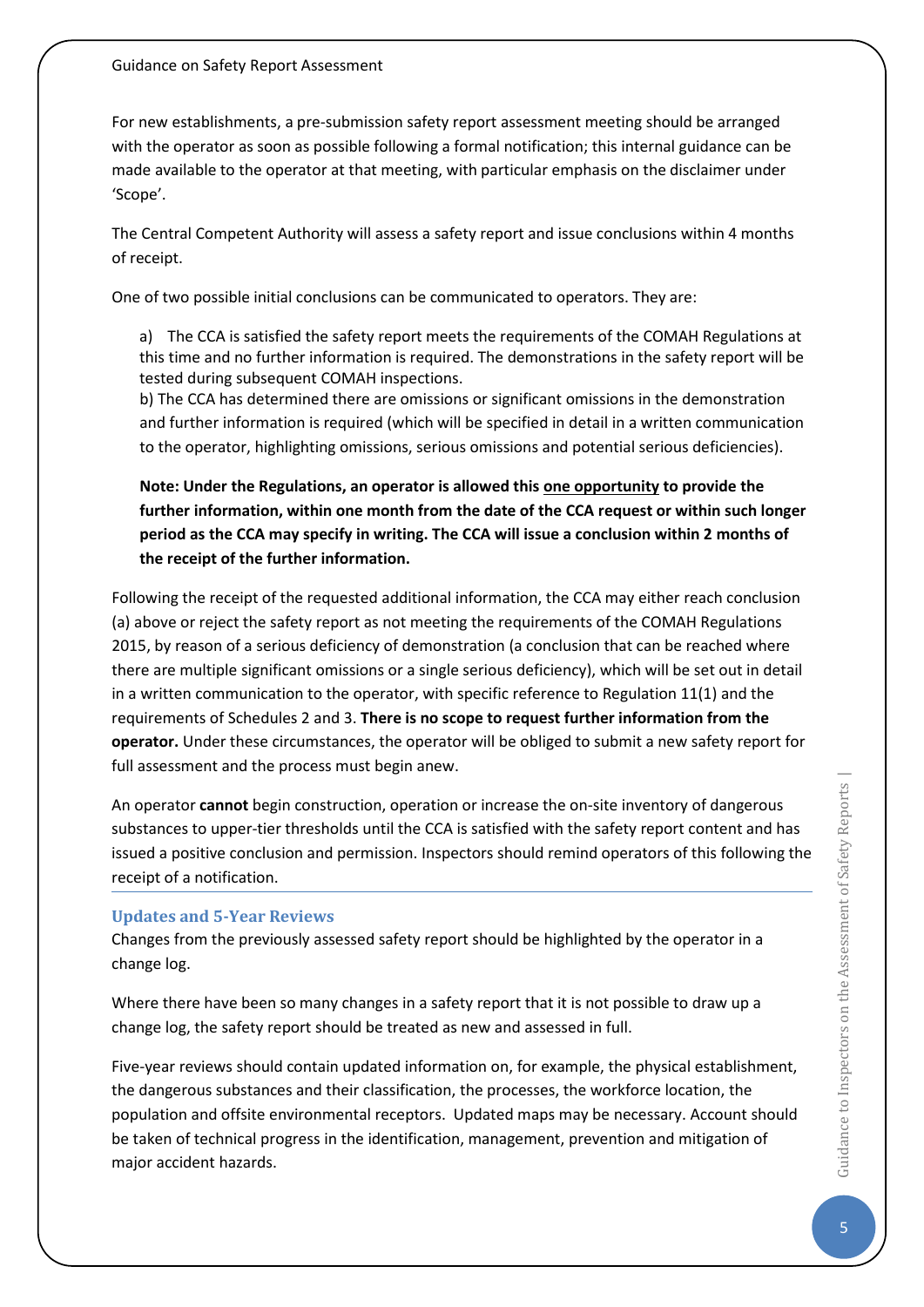Measures to be implemented, which were identified in the previously assessed safety report, should be adequately addressed by the operator in the review and measures not implemented should be followed up by the assessor. Only selected criteria will need to be evaluated in a five-year review assessment, which will be at the judgement of the assessor and in line with the prevailing CCA policy at the time (In 2016 this requires a review of the predictive elements).

#### <span id="page-6-0"></span>**Pre-operation safety reports (POSRs)**

Pre-operation safety reports (POSRs) must provide the details of the arrangements and conditions that will be in place when operation commences, so there should not be significant difference between the POSR and the operational safety report: if the POSR does not correctly identify the operational elements then an update would be required prior to operation. It should be made clear to the operator that advance notification is necessary for significant modifications as set out in Regulation 11(6) (c) and Regulation 12.

## <span id="page-6-1"></span>**Significant Omissions and Serious Deficiencies of Demonstration**

An omission in respect to one or more of the assessment sub-criteria is one where little or no information or no relevant information has been provided to allow the sub-criterion to be met.

Where one or more sub-criteria have not been met, the higher-level criterion is unlikely to be met. It is likely that at this point that a **significant omission** has been made by the operator.

A **serious deficiency of demonstration** in the safety report (not to be confused with a serious deficiency under Regulation 21(6), which has to be assessed as part of an inspection) will arise where any of the five demonstrations required by Regulation 11(1) cannot be made, because one or more significant omissions have been made, or where the data and information required by Regulation 11(2) has not been provided. However failing to meet some sub-criteria may, in itself, constitute a serious deficiency.

## **Example of significant omissions:**

− Human factors have been taken into account in the risk analysis (Criterion 3.2) evidenced by the failure to do a risk analysis on the human factors causes that make a significant major accident contribution. A decision on the significance of this omission will depend on the weight given by the assessor to human factors in the prevention and mitigation of the identified major accidents at the establishment.

Whether the failure of the safety report to meet a single criterion constitutes a serious deficiency will depend on the particular criterion under assessment.

## **Example of serious deficiency of demonstration:**

− A failure to meet criterion 3.5 – the information used to model major accident hazard scenarios was appropriate – would almost always constitute a serious deficiency of demonstration.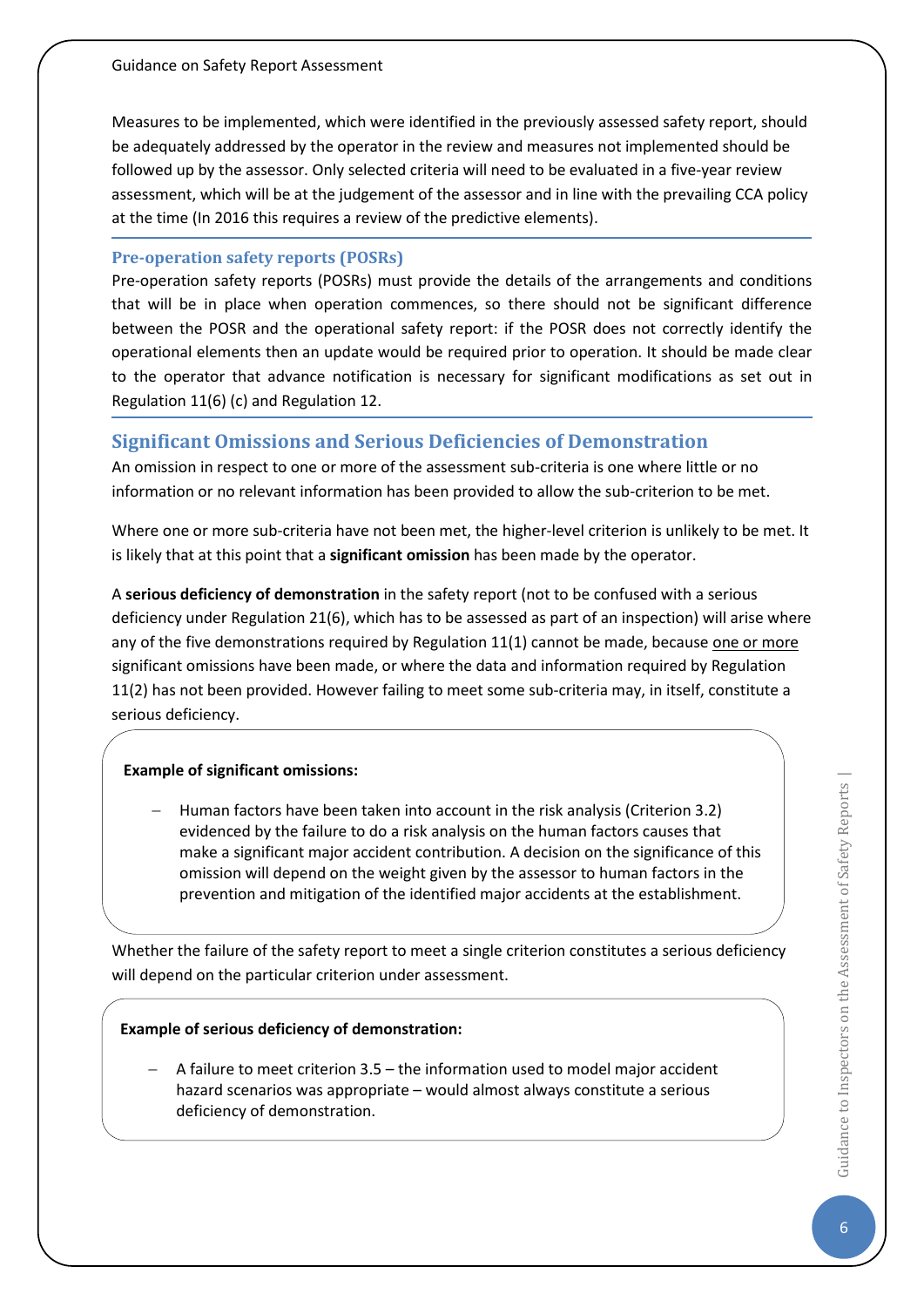**To aid in the assessment, criteria which, if not met on their own will constitute an omission, are indicated by a single \* on this guidance. In a similar manner, those marked as \*\* could constitute a significant omission while those indicated by \*\*\* could constitute a serious deficiency.** 

The assessment process itself is a methodical one, assessing each element in turn in relation to the specified success criteria.

A full assessment will be made of the submitted safety report, even when a serious deficiency of demonstration is determined to be present early in the assessment process.

The reasons for reaching the assessment conclusion will be communicated in writing to the operator. This will give the operator a clear understanding of where the demonstration falls short and thereby allow the operator to focus on what has to be done within the short time available under the Regulations for the submission of further information.

Further information should be integrated into the safety report (which should be supplied as, at most, 2 electronic documents) but it should also be identified for the inspector so as to assist the assessment. This final assessment will examine only those criteria (or sub-criteria) identified as not having been met in the original letter to the operator.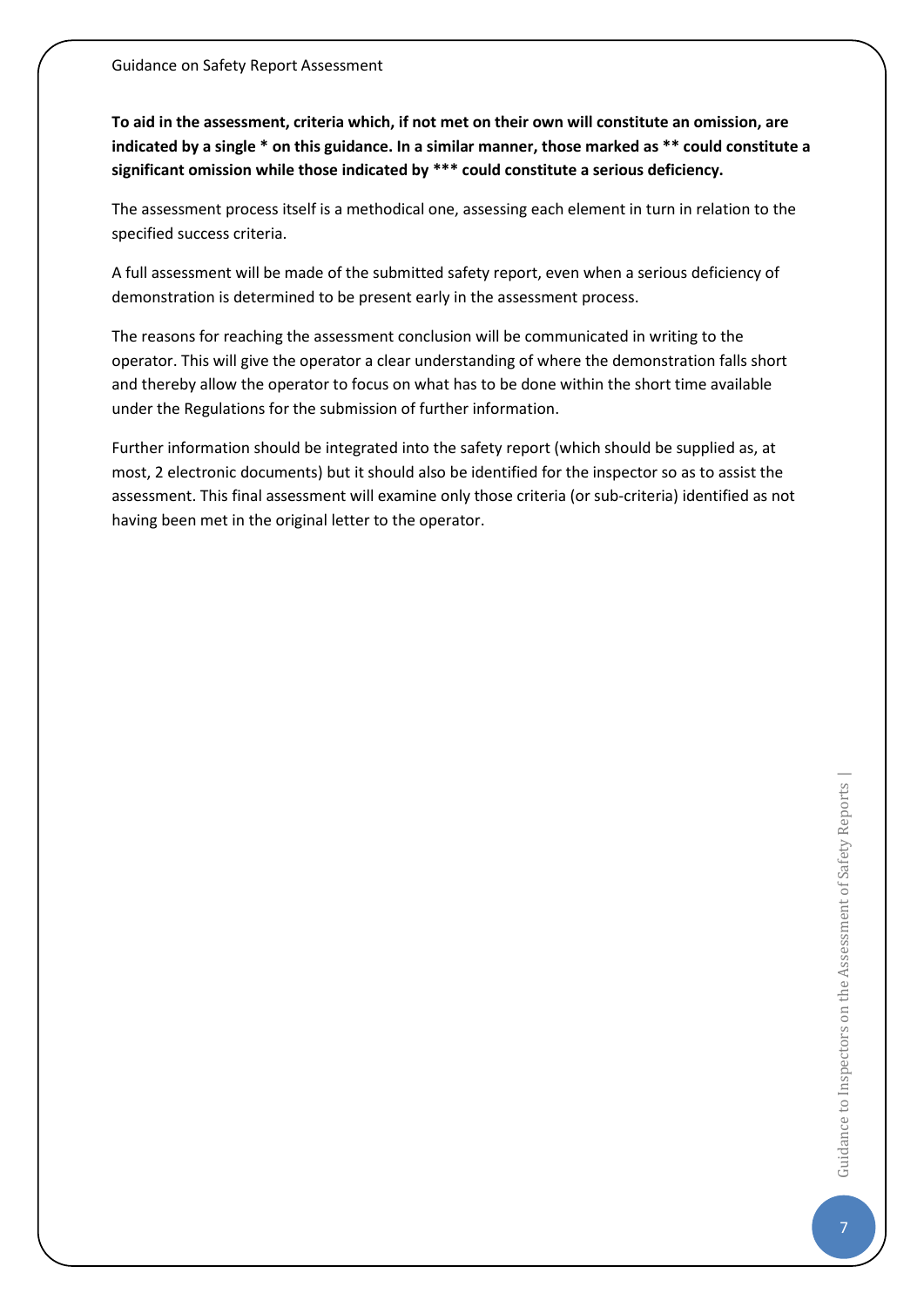## <span id="page-8-0"></span>1. Assessment of the Descriptive Elements

## <span id="page-8-1"></span>**Pre-construction and pre-operation safety reports**

Pre-construction safety reports and pre-operation safety reports should normally be able to provide details on all criteria in this section, though some revision may be required in pre-operation safety reports to reflect design development since the pre-construction safety report.

The description of the environment and surrounding population should reflect the expected conditions once the establishment becomes operational. Where commencement of operation is phased, the report should describe circumstances as they apply to each phase (including arrangements such as the use of temporary offices and buildings, inclusion of construction contractor populations, and so on).

Overview descriptions of the establishment, particularly where relevant to major accident hazards, emergency response, monitoring, and so on should be described to the extent that information is available at the time of submission of the report.

## <span id="page-8-2"></span>**Descriptive Elements - Significant Omissions and Serious Deficiencies**

#### **Examples of significant omissions. A failure to:**

- − describe the surrounding environment sufficiently, so as to allow the consequences of a major accident to be assessed;
- − describe the processes that could give rise to a major accident in sufficient detail;
- − provide a dangerous substances inventory, classified in terms of CLP;
- describe the land use in the area surrounding the environment.

## **Example of a serious deficiency:**

A failure to describe any preventive measures to control the major accident risks arising from the presence of a dangerous substance.

## <span id="page-8-3"></span>**1.1 \* Sufficient details have been provided to allow communication with the operator**

The safety report must have included, as a minimum:

- − the registered name of the operator;
- − the trade name (if different to above) and address of the establishment (the trade name may be used subsequently in the safety report if the operator chooses);
- − if the operator is a trading partnership, the names and addresses of all trading partners, together with the name and address under which the partnership operates;
- − the name(s), address, telephone number and email address for contact(s) within the operator's organisation (for communications about the safety report);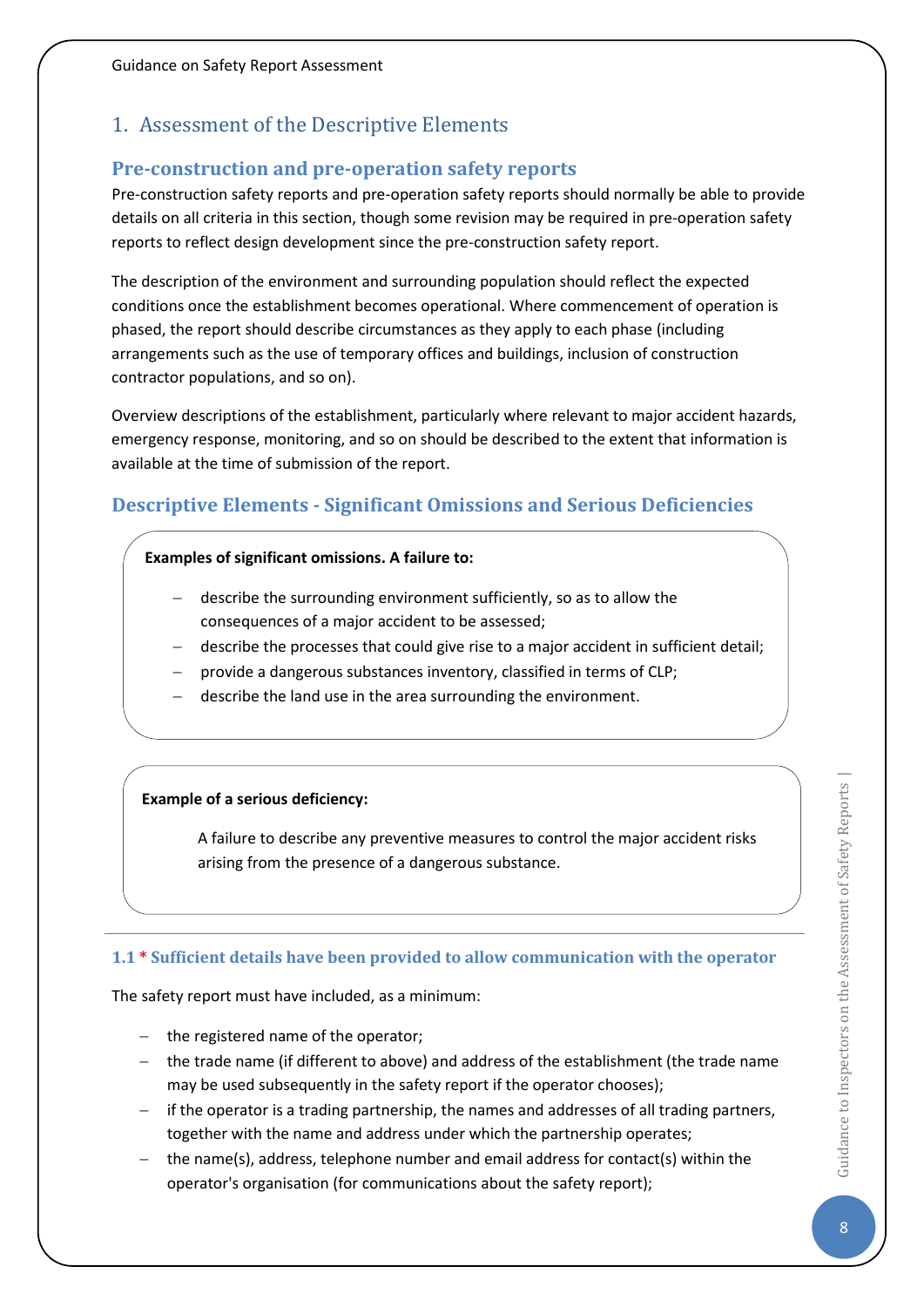− the names of relevant organisation(s) involved in the drawing up of the report.

## <span id="page-9-0"></span>**1.2 \*\* The environment of the establishment has been described in sufficient detail to allow the consequences of a major accident to be assessed**

Factual information describing the environment surrounding the establishment should have been provided. The surrounding environment consists of the natural environment over, below and around the boundaries of the establishment and includes the people in it. The extent of the area described should have taken account of the hazard ranges of the relevant major accident scenarios given in the safety report.

The information should have included a map showing the establishment and its surroundings to a suitable scale (usually at least as detailed as 1:10,000) and should have identified the consultation distance and public information zones.

The *consultation distance* is a distance advised to a planning authority, potentially for control of inappropriate development around an establishment. It is communicated from the CCA to the planning authority and copied to the operator. The consultation distance used to be obtained from a table in the Planning and Development Regulations but the COMAH Regulations 2015 now put the determination of this distance at the discretion of the CCA.

The *public information zone* (PIZ) is the area referred to in Regulation 25(4), which had previously been called the 'specified area'. An operator may propose such an area in the safety report. Under Regulation 25(8), the CCA will communicate the PIZ to the operator following the assessment of the safety report. Where risk-based generic advice for an establishment has been drawn up according to the CCA's published policy, the extent of the outer planning zone (the 1 x  $10^{-7}$  contour) will constitute the PIZ.

The consultation distance is bigger than the PIZ; this allows very large or sensitive developments to be referred by a planning authority for technical advice, in areas below the 1 x  $10^{-7}$  risk contour level.

The following areas should have been clearly indicated on the map:

- − the land use pattern (such as, industry, agriculture, urban settlements, environmentally sensitive locations, and so on);
- − the location of the most important buildings and infrastructures (such as hospitals, schools, other industrial sites, road and rail networks, jetties and so on);
- − access routes to the establishment as well as the escape routes from the establishment and other traffic routes significant for rescue or emergency operations.

Separate maps may be required to identify the surrounding population and the surrounding natural environment.

The description of the surrounding population should have included:

approximate numbers of residents;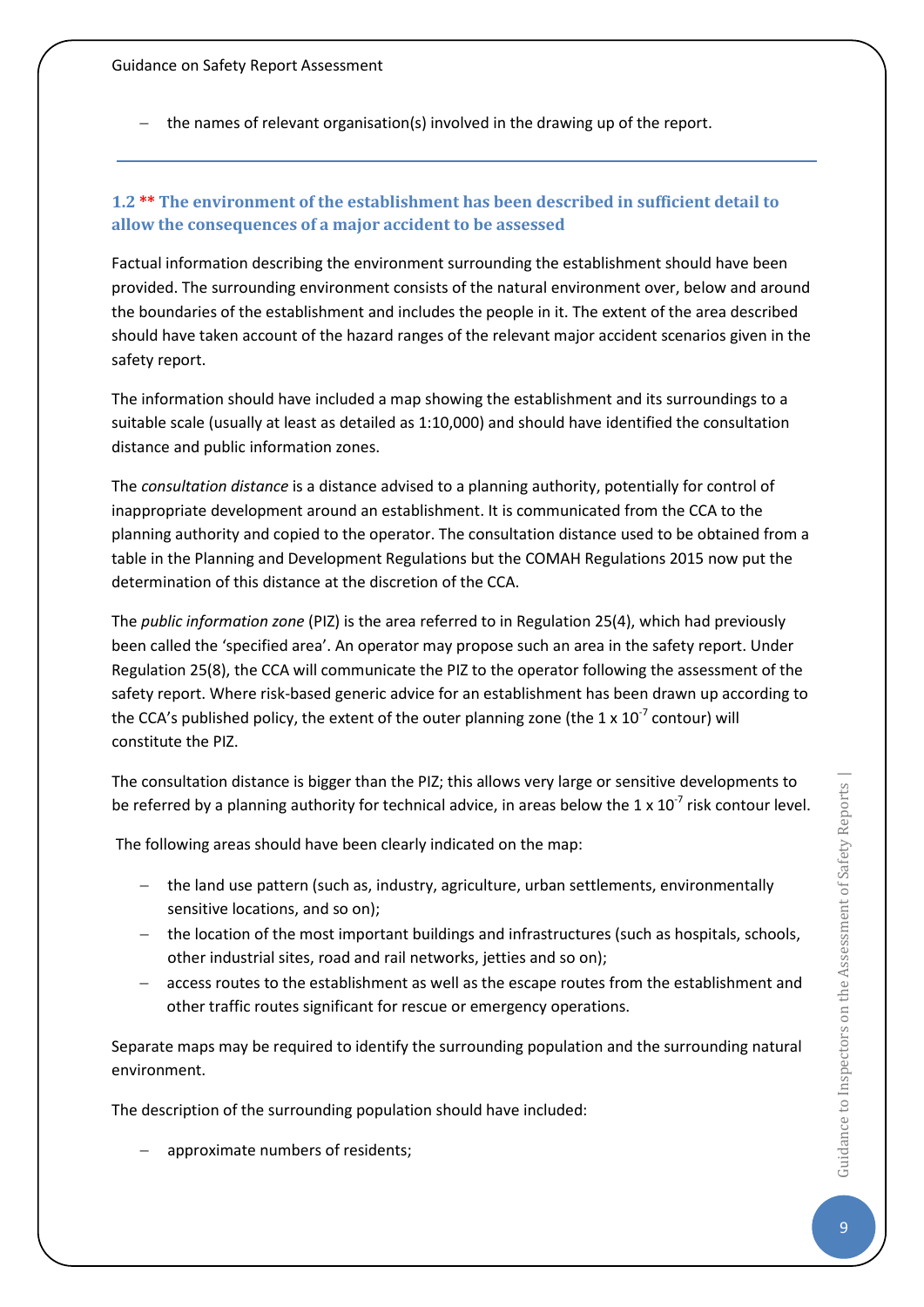- estimated number of people who may use the area (for example, those present at workplaces, attending a football match, religious service, entertainment event, tourists and so on);
- − groups of particularly vulnerable people either on account of their sensitivity to the hazards in question (for example, schools, hospitals and nursing homes) or because their number present particular problems in evacuation.

Sufficient information should have been included to allow for the assessment of the indirect impact of a major accident on the public.

#### **Examples of indirect impact of a major accident on the public:**

- − contamination of drinking water;
- loss of a public amenity following a major accident to the environment.

The safety report should have identified neighbouring establishments, as well as sites that fall outside the scope of the COMAH Regulations. In addition, areas and developments that could be source of, or increase the risk or consequences of a major accident and of domino effects should have been identified.

A description of the features of the surrounding environment that could influence the impact of a major accident should have been provided.

## **Examples of features of the surrounding environment (only as it relates to major accidents) that may be necessary to include:**

- − topography, if it could have an effect on the dispersion of toxic or flammable gases or combustion products (including valleys and hills, buildings and so on);
- historical local weather records including wind speed and direction, atmospheric stability and rainfall relevant to the behaviour of the released dangerous substances;
- the underlying and surrounding geology and hydrogeology;
- − areas vulnerable to flood risk;
- − surrounding water courses (under various flow conditions), underlying aquifers and any drinking water extraction points in relation to the dispersion of liquid contaminants or leachate;
- surrounding water and land quality, including details of local ecology;
- information on sewerage and rainwater systems, if they could be involved in the dispersal of contaminants off-site;
- information on tides and currents that might influence dispersion or accumulation (if marine or estuarine habitats are at risk);
- aspects of the surroundings that may hinder emergency response or mitigation measures.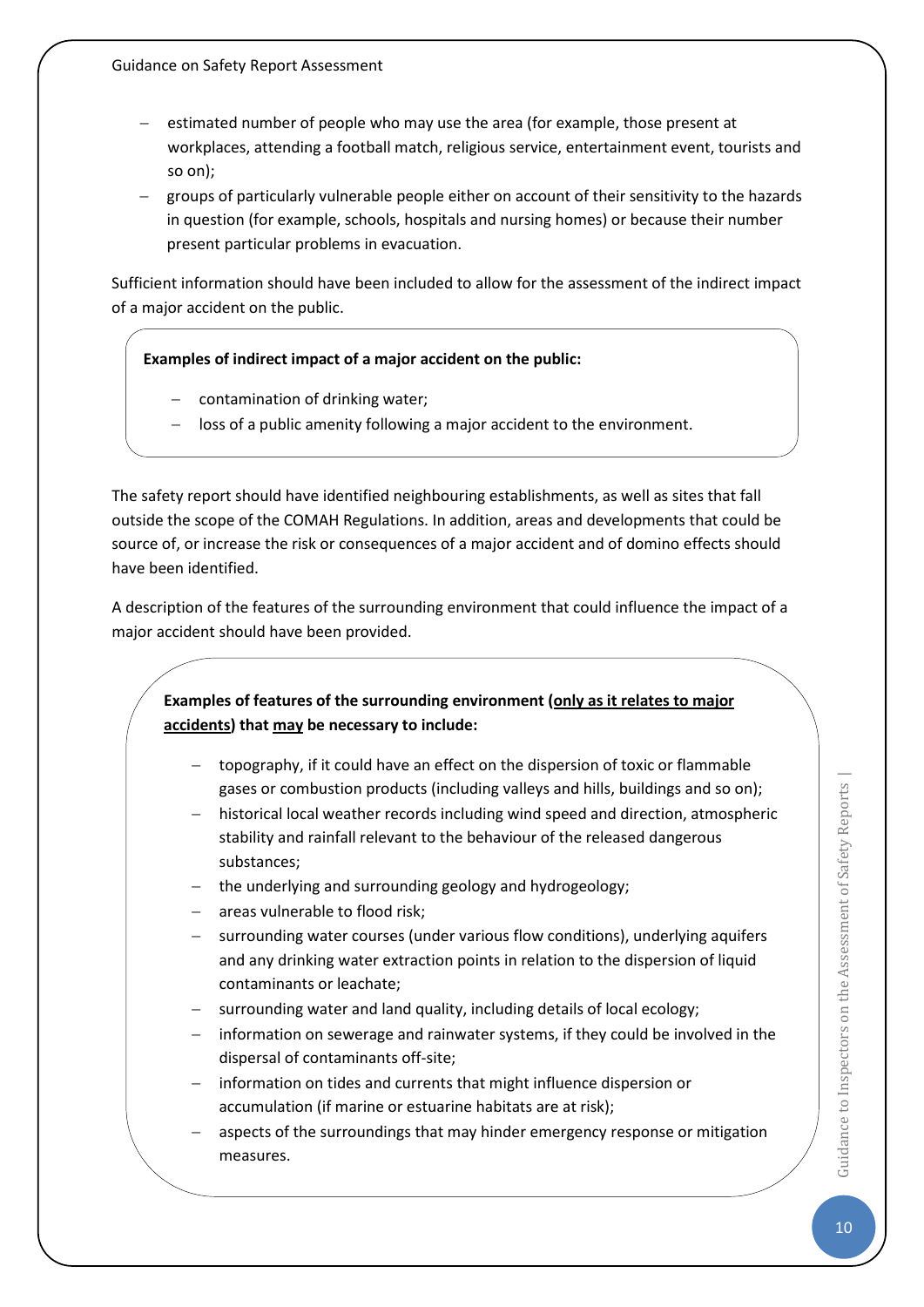The built environment around the establishment **vulnerable to the effects of a major accident** should have been identified.

#### **Examples of information on the built environment that may be necessary:**

- − listed buildings or monuments;
- − sections of infrastructure, such as major transport routes or utilities including electricity, gas, telecoms, water sewers and treatment plants relevant to major accident hazards.

The safety report should have identified and described all environmental pathways and receptors that could, in the event of a major accident, be affected by dangerous substances (a range of up to 10 km is considered to be reasonable – that is, if there are effects up to this distance, they should be described. If there are no effects beyond say 500m then no consideration beyond this distance is required).

Information on relevant environmental receptors that could be impacted should have been provided, for example:

- − the presence of particular species;
- − designated areas (SAC, SPA, SSSI, and so on);
- − surface waters, including ditches, and their classification, the direction and rate of flow, extent of flood plains and depths of flood, tides and currents;
- − groundwater and aquifers and their classification;
- − the location(s) and discharge arrangements of third party service providers such as sewage or effluent treatment plants;
- − drinking and industrial water abstraction points (ground and surface), and the extent of source protection zones;
- − amenity areas;
- − sites of architectural and historical importance;
- − soil and sediment;
- − agricultural resources (including market gardens and allotments).

Factors (such as hydrology, meteorology, geology, hydrogeology, topography, geography and climate) that could affect the behaviour of accidental releases in the environment should have been described. Surveys may be needed to determine the nature of local ecosystems.

The description of surface waters should have included information on direction and rate of flow, tides, currents and flood plains and their variability with different weather conditions, that is, those matters that might influence dispersion or accumulation in the aquatic environment.

Flood zone mapping should have been presented where the establishment has been identified to be in or close to a flood plain. This information is necessary in consideration of initiation of major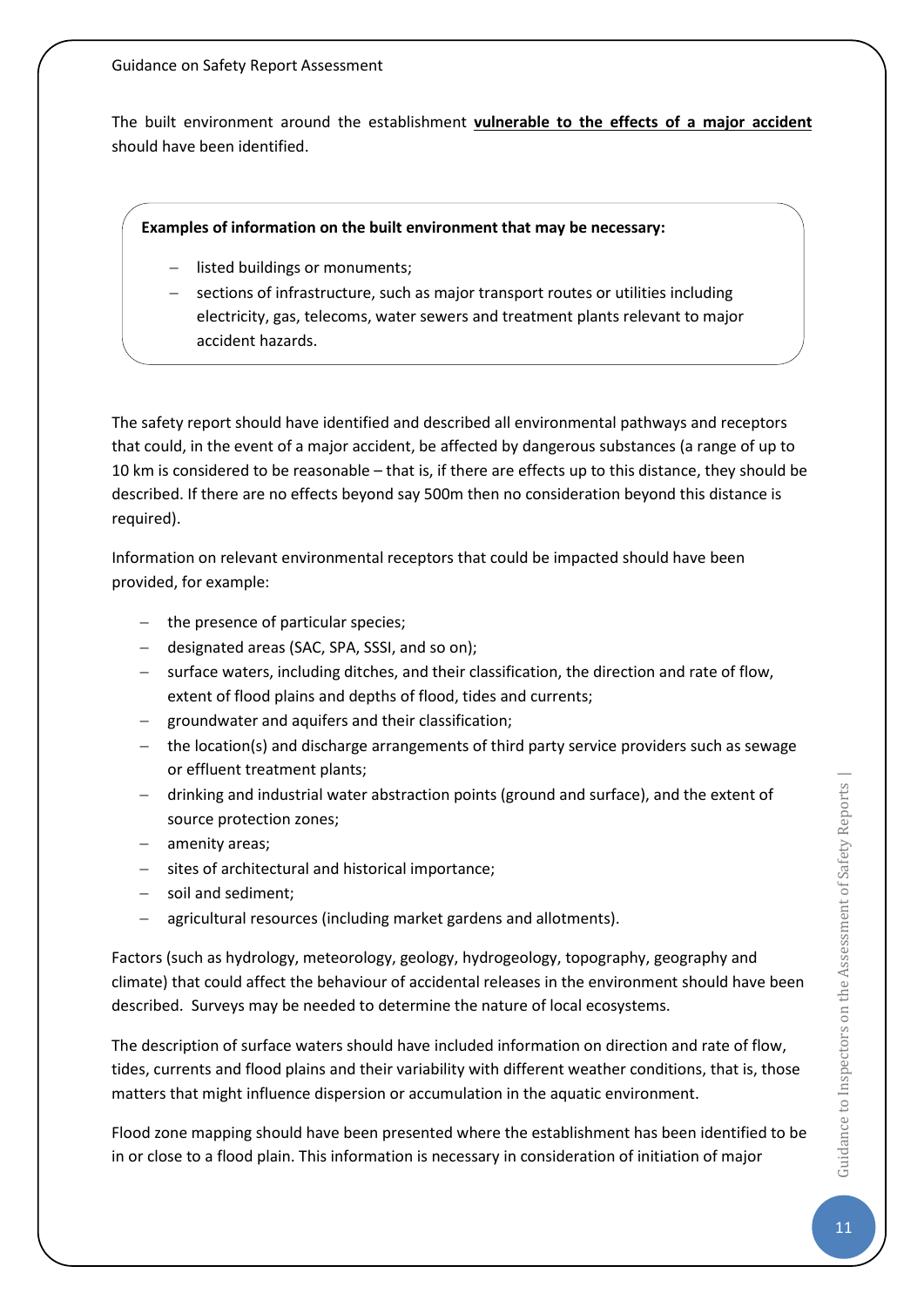accidents and influence on pathways, escalation and emergency response (including dispersion of substances on- and off-establishment, and the ability to respond to an incident).

Activities beyond the establishment boundary that may interact with the establishment should have been identified including neighbouring industrial facilities; water treatment plants connected by rivers or sewer systems, and upstream processes.

### **Examples for consideration:**

- spills from the establishment causing damage to connected facilities;
- combinations of released substances that may react to produce an environmental hazard;
- upstream processes transferring off-spec material leading to upsets on the establishment.

The history of the establishment and its environment should have been described if necessary (for example, where there might be an implication for a major accident to the environment (MATTE).

The nature of the receptor sensitivity should have been identified and related to the potential major accident hazards at the establishment (the most sensitive features may not be the highest designated sites or features).

## <span id="page-12-0"></span>**1.3 \*\* The environment of the establishment has been described in sufficient detail to allow the contribution of external factors to major accidents at the establishment to be assessed**

The physical environment surrounding the establishment that could have an influence on initiating events or could be an actual initiating event should have been described.

**Examples of the physical environment that could influence initiating events:**

- − underlying geology (to allow the consideration of seismic events and subsidence as accident initiators);
- historical evidence of other external events such as flooding and extreme weather conditions including extreme temperature, rain, wind and lightning.

Other activities in the area surrounding the establishment that might lead to, or exacerbate, a major accident should have been identified.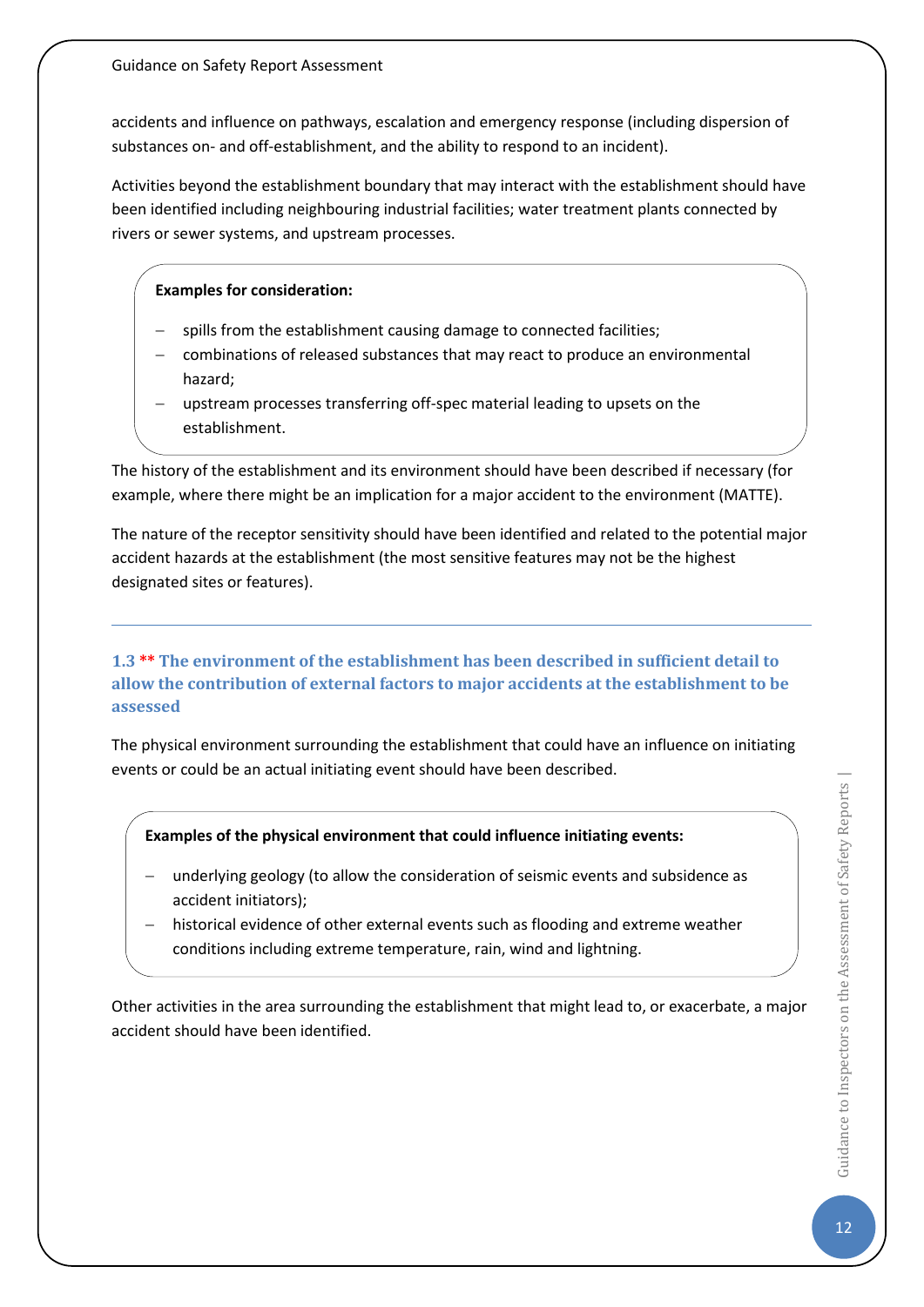## **Examples of surroundings or activities that might cause / exacerbate a major accident:**

- other major hazard installations and pipelines in the area;
- any land-use under the establishment;
- air traffic movements near the establishment;
- − transport activities such as shipping, major road or rail routes and associated dangerous substance movements;
- human activities such as arson, vandalism and criminal damage;
- high voltage overhead power distribution lines;
- − radio transmission masts capable of interfering with safety control or communication systems or of initiating electro-explosive devices;
- wind turbines in very close proximity.

The operator should have identified in the safety report how natural events (for example, earthquakes, floods, high tides, elevated groundwater levels, high winds, high rainfall, cold conditions and so on), may initiate a major accident with environmental impact. Past accidents and historical evidence of other external events that might act as accident initiators or escalation factors such as flooding should have been considered.

The weather conditions that could initiate a major accident should have been identified and there should be a system to alert the operator of these circumstances and the response the operator plans to make if these circumstances occur.

## <span id="page-13-0"></span>**1.4 \* An overview of the establishment has been provided, particularly identifying those parts relevant to major accident hazards.**

A descriptive overview of the establishment, its activities and processes should have been provided. In this context an overview is a general outline, without extensive detail, to set the context for the reader (P&IDs are not necessary to satisfy this criterion).

## **Examples of what might be included in the descriptive overview:**

- − the installations (and relationship between installations) in the establishment with an overview of the activities that occur there including the dangerous substances potentially present;
- the major accident scenarios in overview;
- − the main measures for protection and intervention;
- the general security arrangements for monitoring access and detecting intruders.

In addition to the descriptive overview, a site map(s) (at least as detailed as 1:2,500 with a scale and direction indicator) should have been included to highlight important locations and information.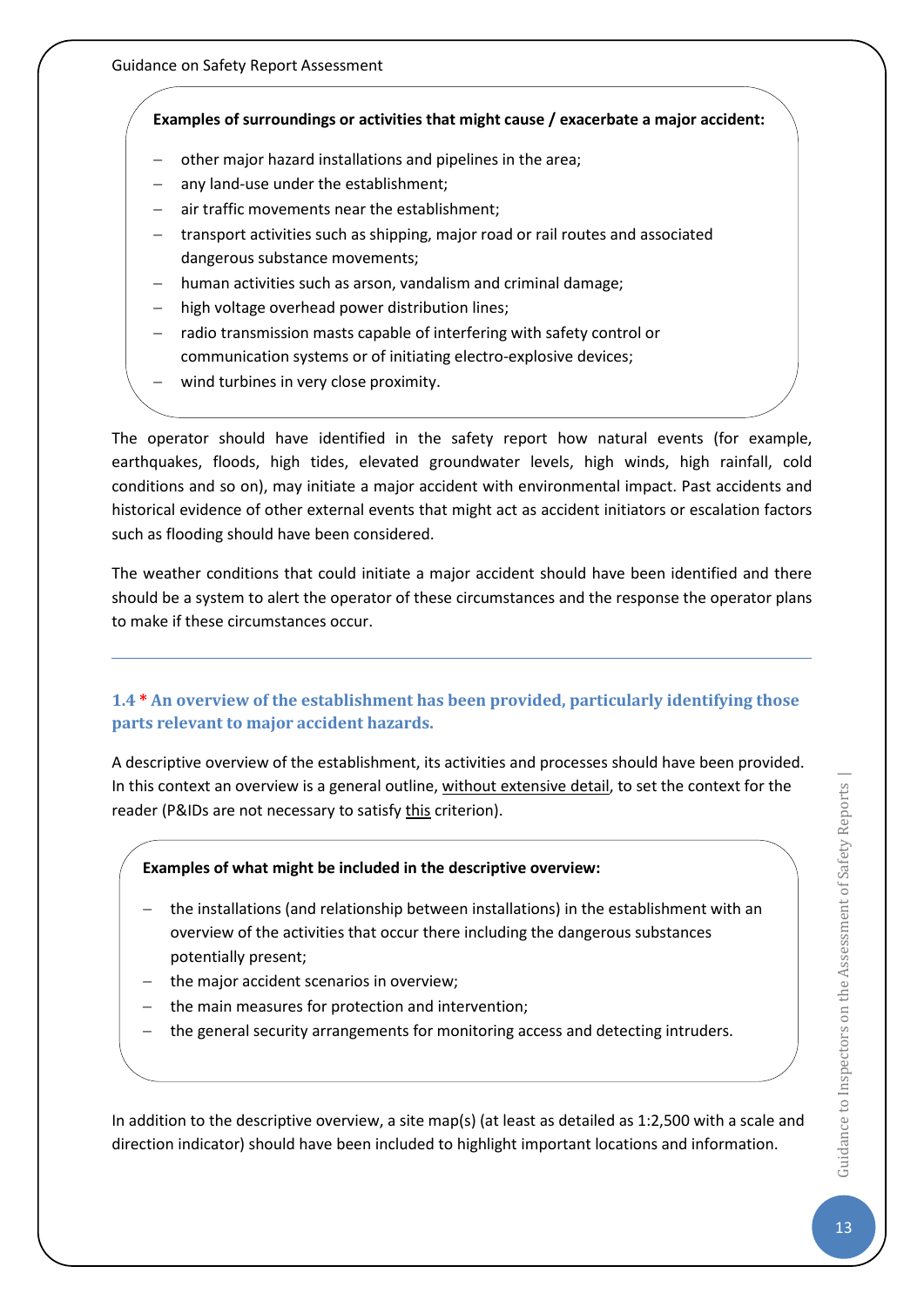**Examples of locations relevant to major accident hazards that could be identified on the map:**

- − installations with major hazard potential;
- − other installations, including those without dangerous substances, with an outline in general terms of their activities;
- − where the people are (for example, in control rooms, office blocks, canteens, security huts), taking into account foreseeable fluctuations (shift working, maintenance activities, contractors or visitors);
- critical activities that relate to the major accident scenarios (the activities themselves should be assessed in more depth in criterion 1.9);
- − key abatement systems for mitigating the effects of major accidents, such as drainage and fire water retention facilities, gas cleaning or liquid treatment works, paved areas;
- key control (such as computer control) or isolation systems;
- − roads, entrances to the establishment or other features, such as flares or other open sources of ignition;
- essential utilities relevant to the prevention / mitigation of a major accident;
- areas related to emergency response, such as fire water supply, escape routes, access routes used by emergency vehicles and critical communication systems;
- − systems for monitoring and detecting toxic products in air, waste water or sewers;
- fire detection systems;
- − areas with explosive atmospheres (ATEX zones).

The operator should have described in the safety report the aspects of the establishment that could be a factor in the potential for releases to the environment including:

- − location, inventory and conditions of substances dangerous to environment (including non-COMAH substances which may be released in the event of a major accident);
- − overview of primary, secondary and tertiary containment systems related to dangerous substances;
- − site layout and drainage to include location of penstocks, barriers, valves, capacity and condition of drains;
- − location and capacity of sumps, interceptors, fire water lagoons, effluent treatment plants (on and off site) and any other barriers to off-site transport of polluting matter;
- − location of discharge points to watercourses / foul sewer / effluent treatment plants / soakaways;
- details relating to safety or environmentally critical valves, instruments, control loops and detection systems;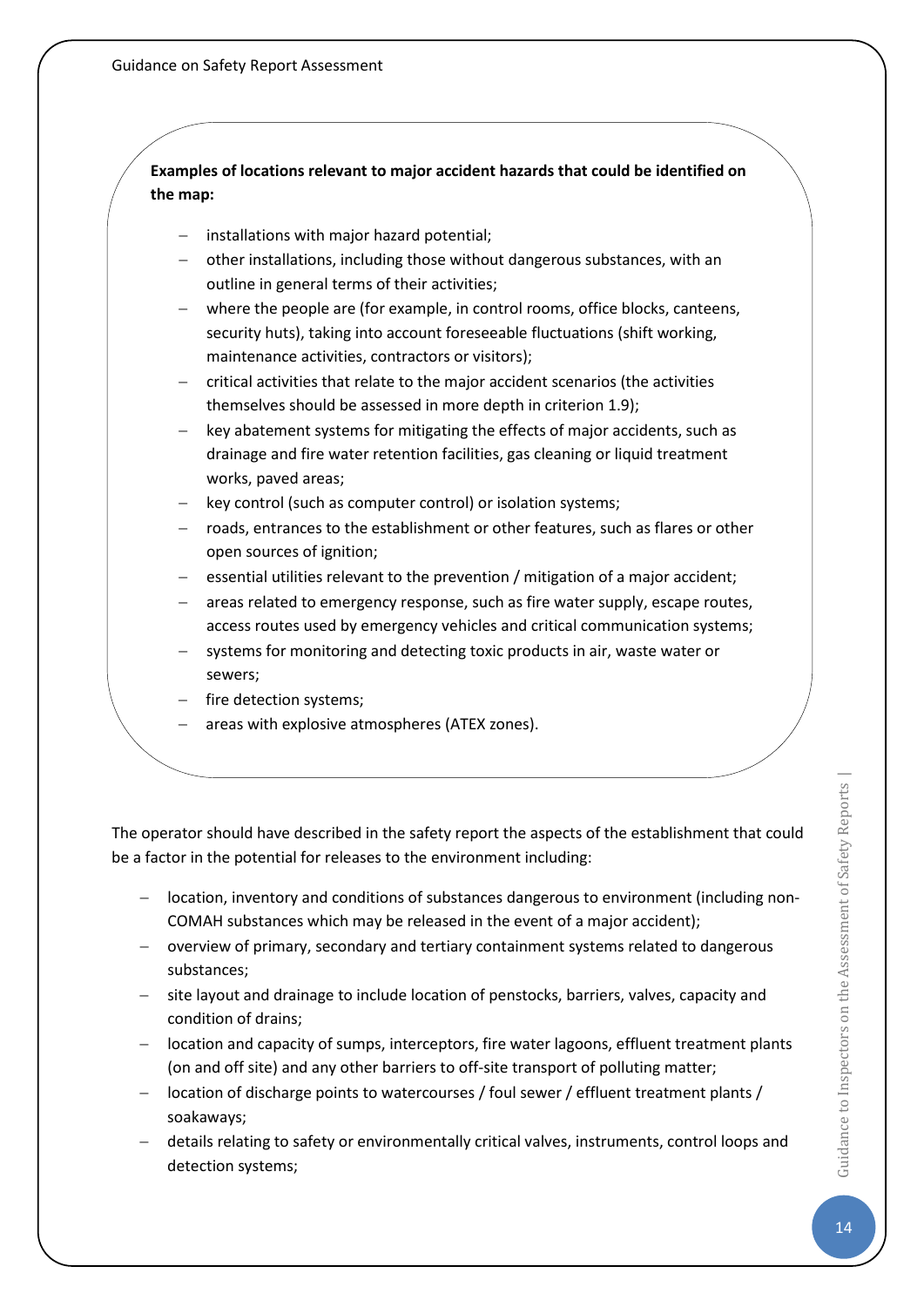- monitoring equipment (for example, for toxic products in air, sewers, discharges to water; for fires or explosive atmospheres);
- − geographical / geological / hydro-geological features that may impede/facilitate pollutant escape.

## <span id="page-15-0"></span>**1.5 \* The maximum quantity of every dangerous substance present (or potentially present) at the establishment has been identified**

The safety report must show that the operator has quantified all the dangerous substances present at the establishment, which either meet the criteria laid down in Schedule 1 Part 1 or which are listed in Schedule 1 Part 2 of the Regulations. All dangerous substances should have been included.

Where dangerous substances have not been included in the inventory for tier calculations, the reason for their omission must have satisfied the requirements of Note 3 to Schedule 1 of the Regulations which states:

*"Dangerous substances present at an establishment only in quantities equal to or less than 2 % of the relevant qualifying quantity shall be ignored for the purposes of calculating the total quantity present if their location within an establishment is such that it cannot act as an initiator of a major accident elsewhere at that establishment."*

The dangerous substance should also not itself be able to cause a major accident!

The maximum inventories listed should have taken into account the maximum quantity that may be present due to fluctuations in business activity (average quantities are not acceptable).

The safety report must have provided evidence that all dangerous substances, which might be anticipated to be present at the establishment, have been quantified, including:

- − raw materials, intermediates, finished products, by-products and wastes;
- − dangerous substances produced during process excursions, or other unplanned but foreseeable events;
- − dangerous substances which change classification in processing;
- − dangerous substances present on road and rail vehicles within the establishment.

## <span id="page-15-1"></span>**1.6 \*\* A dangerous substance list with chemical names, CAS numbers and names according to IUPAC nomenclature has been provided**

Each dangerous substance (**to the extent that it is relevant to a major accident hazard**) should have been systematically named. The following information should have been provided for each dangerous substance or class of dangerous substance:

- − the classification under CLP;
- − the chemical name (for example, propane, butane) and where appropriate, its common chemical name (for example, LPG);
- − the CAS number;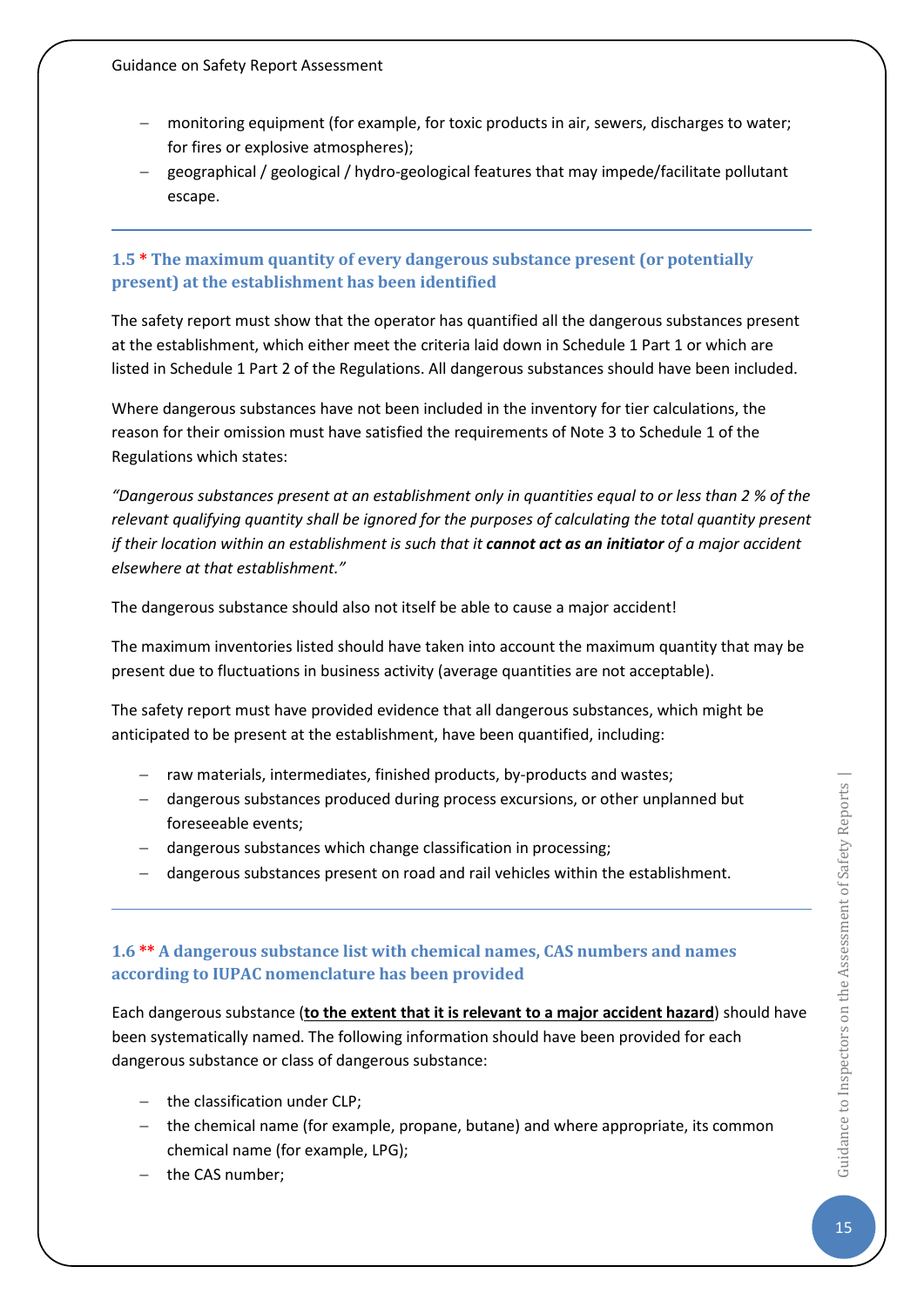- − the IUPAC system name;
- − the concentration of any impurity or additive;
- the proportion of each constituent in a mixture, to the extent that they are relevant to a major hazard.

## <span id="page-16-0"></span>**1.7 \* The physical and chemical behaviour of each dangerous substance, relevant to both normal operating conditions and foreseeable accident conditions, has been described**

Information should have been presented on the properties of the dangerous substances under normal storage and processing conditions and (if they are different) under process upset and foreseeable accident conditions.

#### **Examples of operating conditions that may have to be addressed:**

- − process operating pressures and temperatures during start-up, regeneration, normal process operation, turnaround, shutdown or other designed mode;
- − production of products, by-products, residues or intermediates as a result of normal operations or through foreseeable accidental conditions;
- behaviour of reactor fluids during and following a process upset;
- behaviour of stored materials under normal operation and following loss of utility (for example, refrigerated/heated/inerted storage );
- contamination of products;
- following loss of containment;
- inhibitor stability over time.

Relevant physical and chemical properties (**in so far as any of these are relevant to the major accident hazards**), including data on toxicology, should have been presented in a clear and concise form using appropriate and consistent units of measurement in the SI system.

#### **Examples of physical and chemical properties that may be included:**

- flash point;
- − flammable range;
- ignition temperature;
- vapour pressure;
- − density;
- boiling point;
- − reaction data;
- − decomposition rates;
- − data on sensitivity of explosives.

 $\overrightarrow{6}$  Guidance to Inspectors on the Assessment of Safety Reports | Guidance to Inspectors on the Assessment of Safety Reports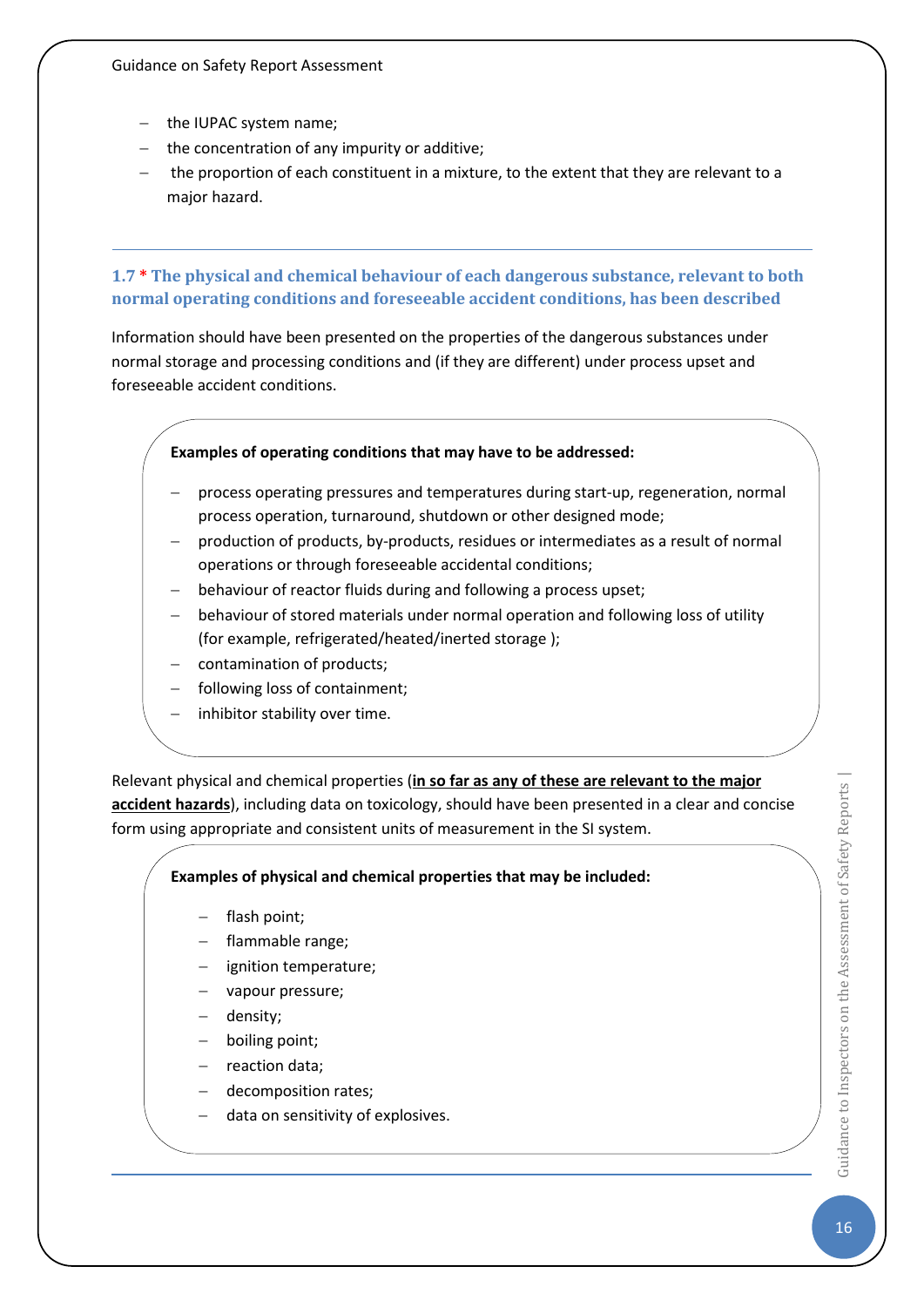## <span id="page-17-0"></span>**1.8 \* The immediate and delayed harms to human health and the environment have been identified for each dangerous substance**

#### **Often the information in the Safety Data Sheet will be unable to satisfy this criterion**.

The information presented must have included the physical, chemical or toxicological characteristics of the dangerous substances that may cause harm (related to the major accident) and an indication of the hazards posed. The evidence presented should have addressed both the immediate and delayed effects.

#### **Examples of evidence that may be included:**

- − hazards to health such as irritation, asphyxiation, cancer or genetic damage;
- − lethal concentrations;
- − harm caused by fire or explosion;
- − effects on the built environment.

An indication of the hazards to the environment (both immediate and delayed) should have been presented including:

- environmental harm criteria (for example, LC<sub>50</sub> data, critical loads);
- negligible effect criteria (for example, No Observed Effect Levels, Suggested No Adverse Response Levels);
- − other potentially harmful properties (for example, BOD / COD, blanketing / smothering or effects on potable water supplies).

Information concerning the acknowledged acceptable limits of exposure to the effects of dangerous substances should have been presented taking account of concentration or any other relevant parameter. Appropriate references to scientific literature should have been provided where necessary to justify the harmful effects, hazardous concentrations and acceptable limits presented. Where information is not known, the significance of the lack of knowledge should have been evaluated and the policy for dealing with it should have been described.

## <span id="page-17-1"></span>**1.9 \*\* The processes carried out within every installation that could give rise to a major accident have been described**

Following on from the general overview description of the establishment under criterion 1.4, the safety report should have included descriptions of the following:

- − the purpose of the installations relevant to major accident hazards;
- − the conditions under which the dangerous substances are normally held;
- − the physical and chemical changes to the dangerous substances arising from the designed purpose of the installation or plant;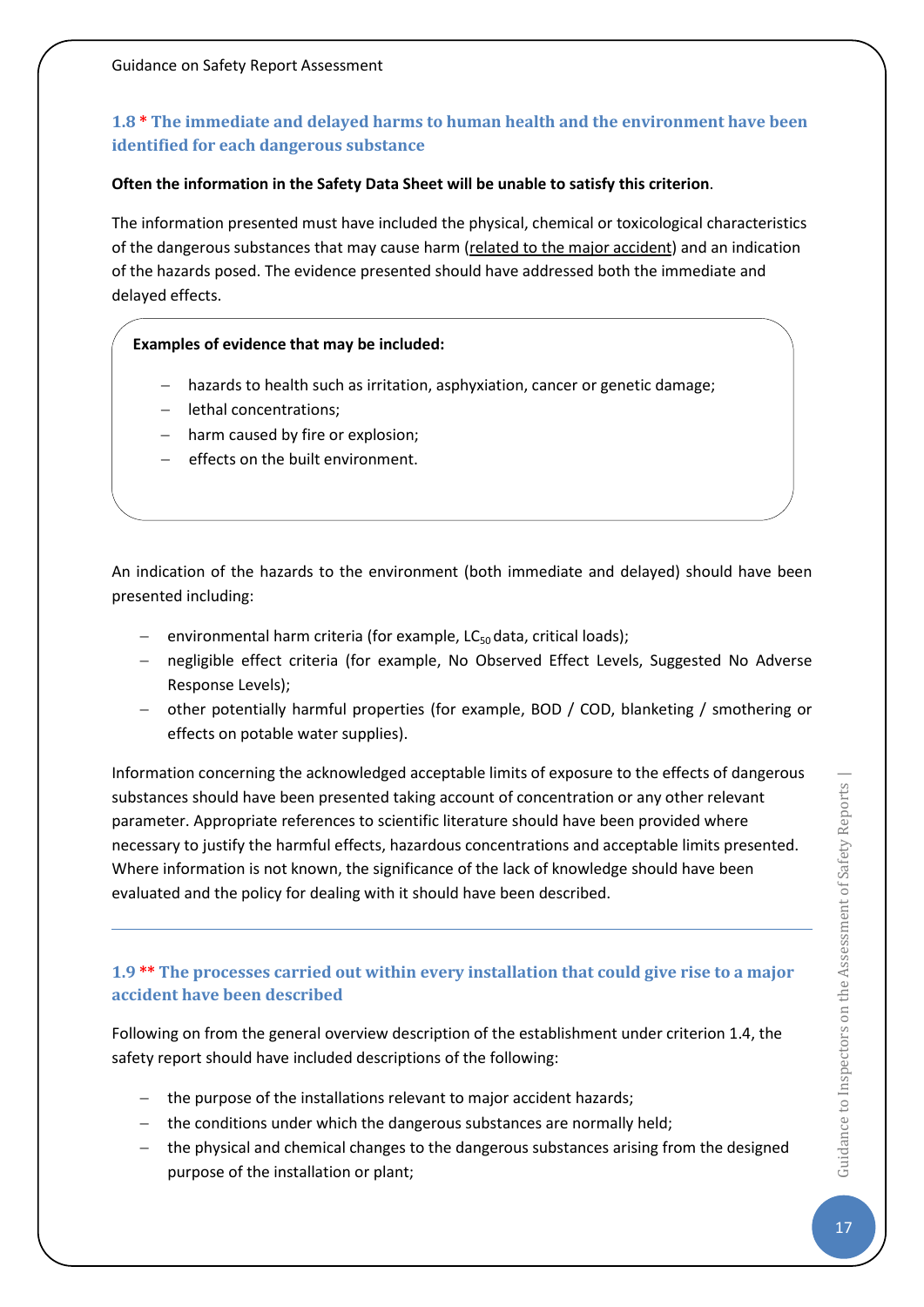- − the physical and chemical changes to the dangerous substances arising from foreseeable deviations from the designed purpose of the plant;
- − the discharge, retention, re-use and recycling or disposal of residues and waste liquids and solids, or the discharge and treatment of waste gases.

A basic Process Flow Diagram (PFD) should have been provided for each relevant process.

The safety report must have clearly identified plant and activities where a major accident could occur. It must have included a plant diagram / plan identifying:

- − key control systems;
- − reaction vessels;
- − storage vessels;
- − pipe-work systems;
- − valves and significant connections;
- − the location of activities where a major accident could happen (for example, storage in packages).

## <span id="page-18-0"></span>**1.10 \* Focused information about each installation has been provided in sufficient detail to support a demonstration that major accident hazards will be prevented or the effects mitigated**

The demonstration referred to in this criterion is expected to be made under the section on predictive elements. The objective of this criterion is to establish that sufficient information on the installations has been provided to support that demonstration.

The operator must have included in the safety report focused information about all the installations that have major accident potential. For each one, there should have been a description in enough detail to determine the purpose, location and function of equipment, within the installation, that has a bearing on major accident prevention, control or mitigation.

The purpose of this focused information is to provide enough detail to enable an understanding of the operator's demonstration of safety. Therefore, safety reports should have provided descriptive information pertinent to the demonstration that will be made, at a level of detail appropriate for understanding the arguments presented.

The operator should have provided enough information to justify the subsequent demonstration.

The safety report must have contained plans, maps or diagrams with accompanying descriptions that clearly set out detailed information about the installations with major accident potential.

In particular, information about items of plant such as:

- − vessels (for example, location, type, size, pressure, purpose, contents);
- − pipe work systems (for example, routes, types, size, pressure, purpose);
- services (for example, steam, air, electricity, fuel, hot water);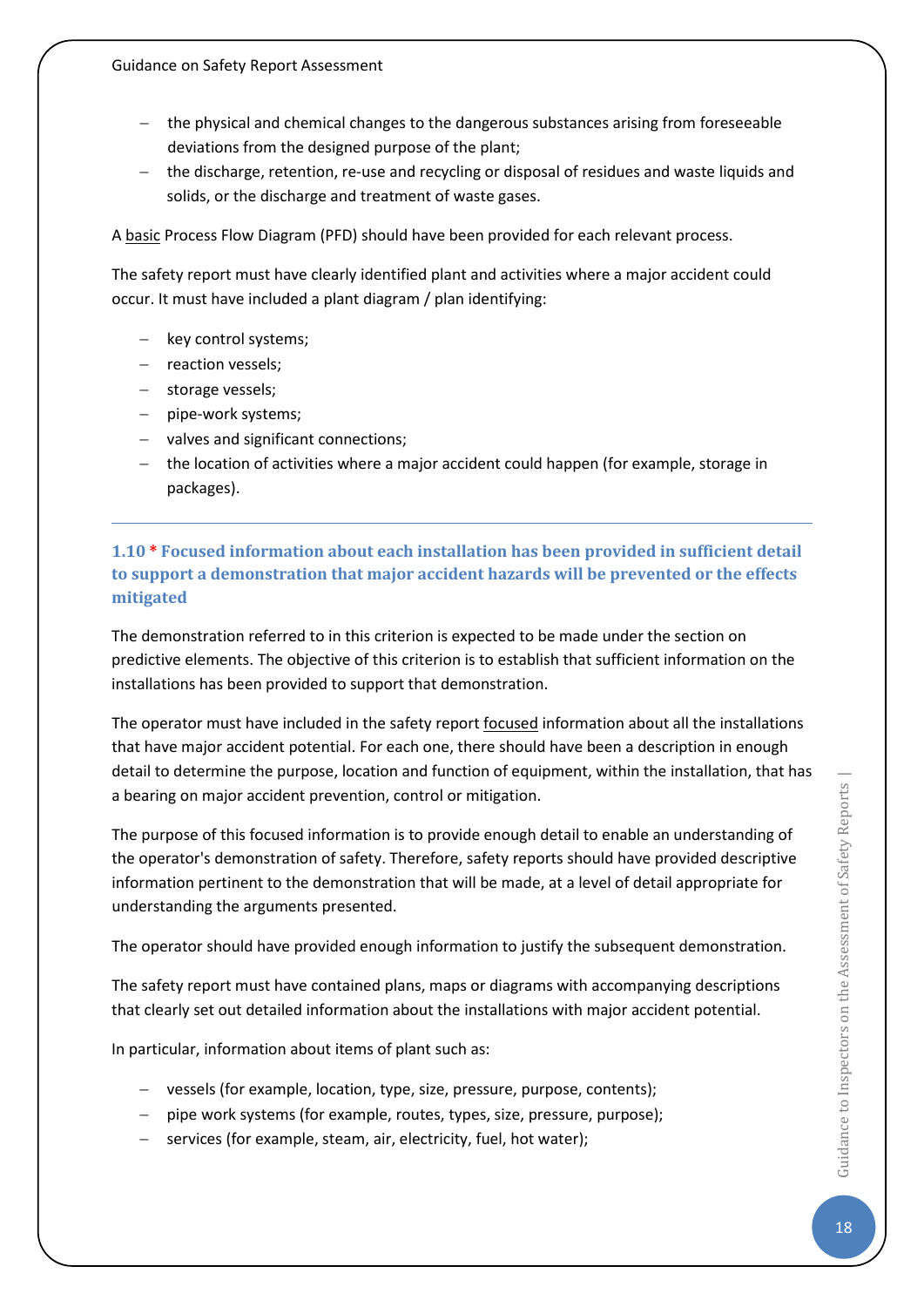- − drainage (for example, routes, purpose (for example, foul water, firewater run-off) including details relating to safety (or environment) critical valves, instruments, control loops and detection systems and monitoring equipment;
- − stacks, flares and gas cleaners (for example, location, purpose);
- − fire-fighting and supply arrangements;
- − monitoring equipment (for example, for toxic products in air, sewers, discharges to water; for fires or explosive atmospheres);
- − incorporators, rolling mills, manual and power presses, sieves, granulators, mixers;
- − zoning and hazardous area classification details.

Many of these will have already been assessed under criteria 1.4 and 1.9.

The safety report must also have included information about:

- − the normal operating parameters of plant;
- − the designed maximum working capacities, temperatures, and pressures;
- − relevant qualitative and quantitative information on energy and mass transport in the process (that is, material and energy balances) in:
	- o normal running;
	- o start up or shut down periods;
	- o abnormal operations.
- − the locations of dangerous substances;
- an indication of the chemical and physical state, and quantity of the dangerous substance at each location.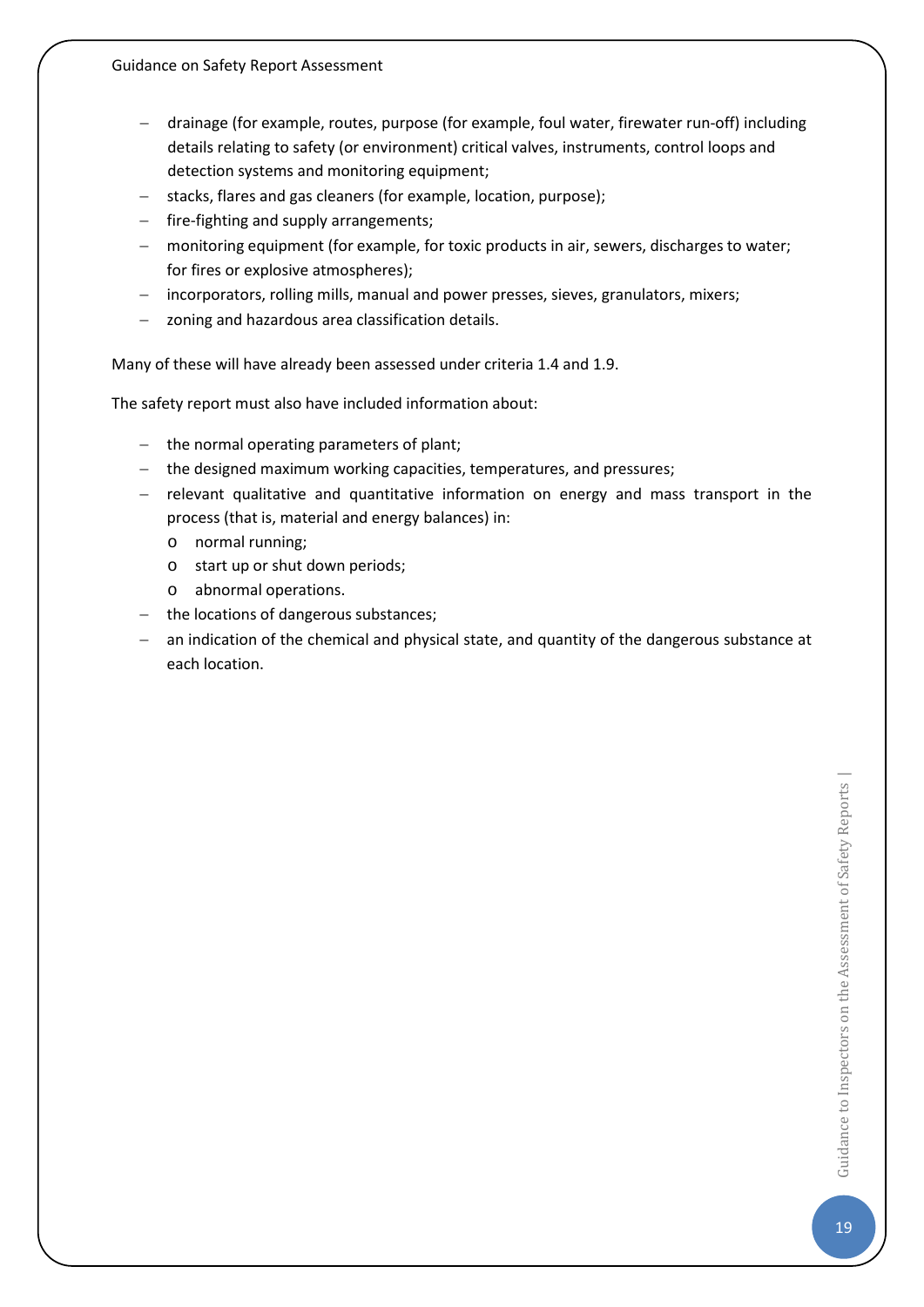## <span id="page-20-0"></span>2. Assessment of the MAPP/SMS Elements

#### **Pre-construction and pre-operation safety reports**

Pre-construction safety reports and pre-operation safety reports should have demonstrated adequate management of design, construction and commissioning processes prior to the introduction of dangerous substances. The operator should normally be able to provide a preoperation safety report that covers the relevant Major Accident Prevention Policy (MAPP) and safety management system (SMS) requirements of the COMAH Regulations.

Plant design often undergoes considerable development before and during the construction period and effective management and communications interfaces between operator, contractors and subcontractors is required. Particular MAPP and SMS issues affecting pre-construction safety reports and pre-operation safety reports, as appropriate, include:

- − change management (design management and change approval, document control, and so on) during construction and commissioning;
- − competency of designers, construction teams, contractor teams;
- − management of temporary arrangements or constraints during design, construction and commissioning;
- − construction verification systems and commissioning controls, post commissioning checks;
- − identification of key roles and responsibilities for management of major hazards;
- − communications between operator, designers, construction personnel, commissioning personnel, the CCA and other affected parties;
- − SMS review and revision process prior to operation.

Where there are significant gaps in MAPP and SMS content for a pre-construction safety report it may be acceptable and pragmatic to allow the information to be provided in the pre-operation safety report. However, significant gaps in required information for a pre-operation safety report should be strongly justified and accompanies by a revision plan, agreed between the CCA and the operator, to ensure the timely and satisfactory delivery of the missing content.

## <span id="page-20-1"></span>**MAPP / SMS Elements – Significant Omissions and Serious Deficiencies**

#### **Examples of significant omissions for this element: a failure to**

- − include a copy of the MAPP in the safety report;
- − describe an element of the SMS such as the change management process;
- explain how the MAPP will be implemented in terms of company structures and the existing management system.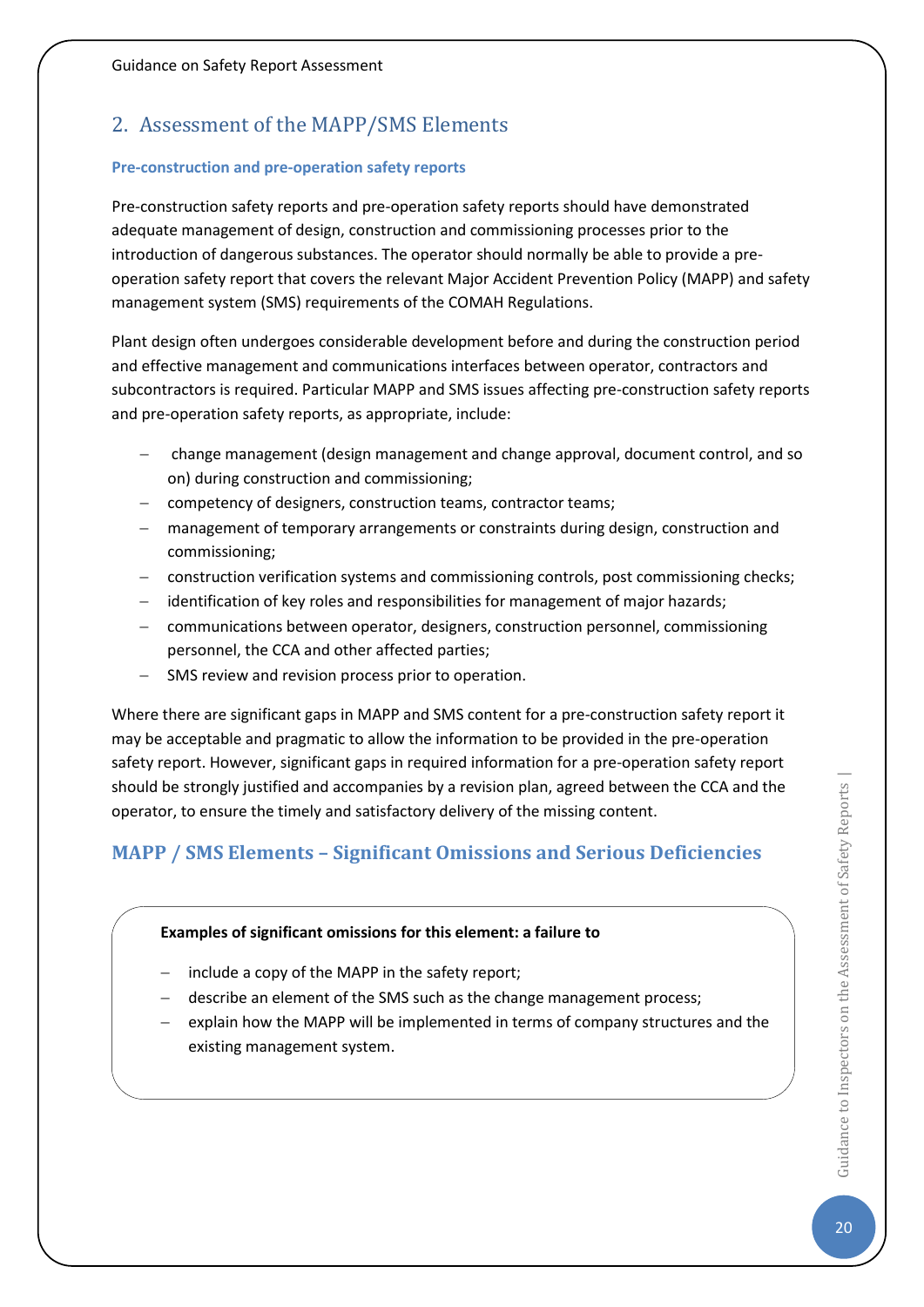#### **Examples of a serious deficiency for this element:**

- − the SMS has not been described;
- − there are a series of incomplete demonstrations indicating an uncoordinated approach to the SMS;
- − the arrangements for systematic identification of major accident hazards and appropriate control measures have not been described;
- information provided in relation to planning for emergencies is inadequate.

## <span id="page-21-0"></span>**General Comments on assessing this Element**

The assessment criteria and supplementary guidance given in this section are intended to help generate a consistent approach to the assessment of:

- − the constituent elements of a MAPP;
- − the elements of a SMS required to implement the MAPP.

The MAPP should comply with the requirements of Regulation 10 and the principles set out in Schedule 2. The description of the SMS should have included the parts of the general management system that cover:

- − the organisational structure;
- − the roles and responsibilities of personnel involved in management of major hazards;
- − the practices, procedures, processes and resources for determining and implementing the MAPP.

Schedule 2 to the Regulations describes the elements that should be included in the SMS that implements the MAPP. The safety report should have provided an overview of the general management arrangements for determining and implementing the policy concerning major accident prevention. Evidence should have been provided that the management risk-control systems which are important for preventing major accidents and limiting the consequences for human health and the environment have been put in place.

**Not all of the assessment criteria will be relevant to every operator and establishment**. However the onus is on the operator to demonstrate that the MAPP and SMS are adequate in the context of the major accident hazards at the site.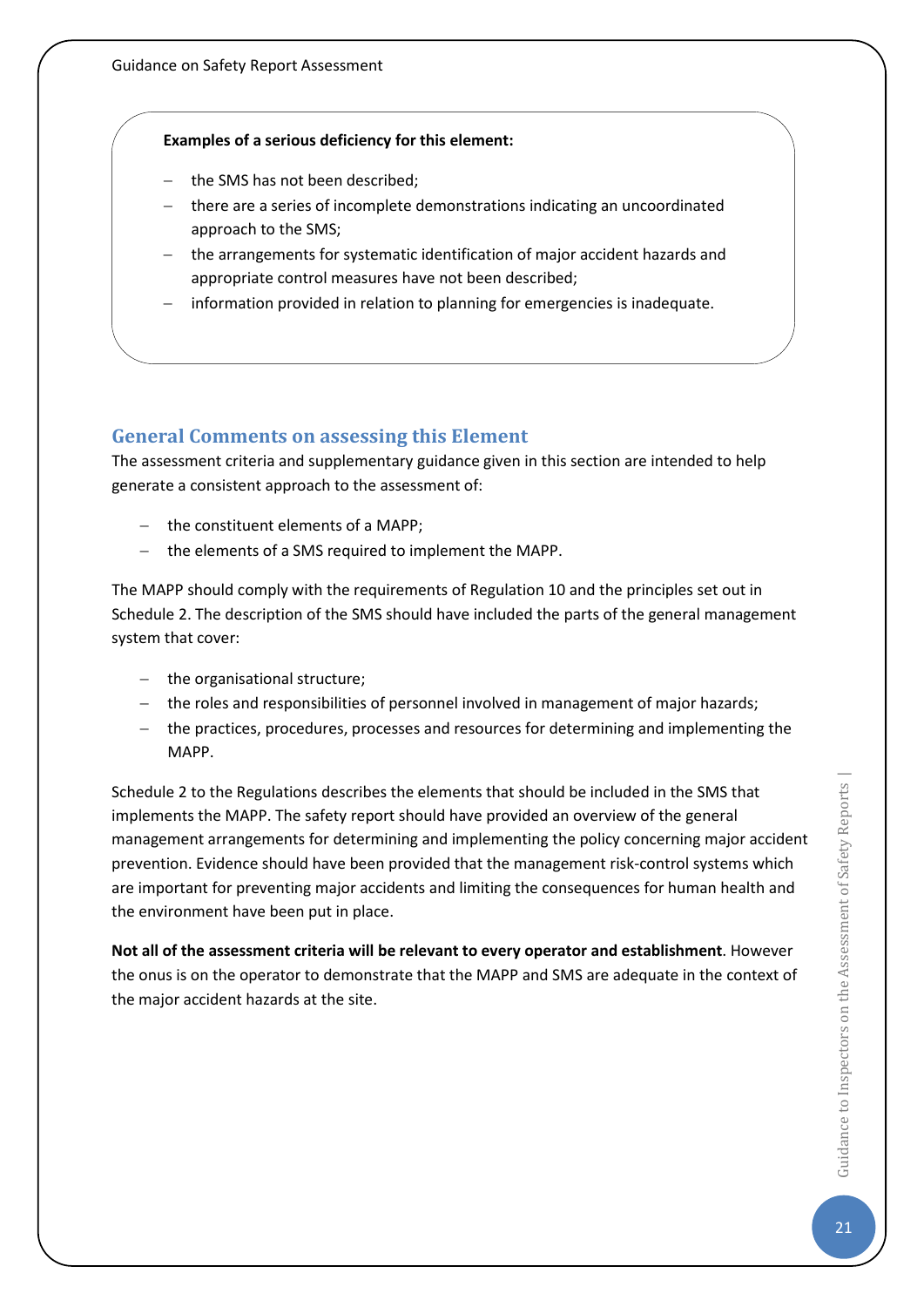Guidance on Safety Report Assessment

#### *General Assessment Tests*

The purpose of the MAPP assessment (and the assessment of the rest of the SMS) is to provide answers to 5 essential questions:

- − does the safety report contain a MAPP?
- − does the information in the safety report demonstrate that there is an SMS for its implementation?
- − does the information provided in the safety report as a whole demonstrate that the MAPP and the rest of the SMS have been put into effect?
- − does the information demonstrate that all necessary measures have been taken to prevent major accidents and to limit their consequences for people and the environment?
- − does the assessment reveal any serious deficiencies in the measures taken for the prevention and mitigation of major accidents?

The SMS should not be assessed in isolation. The rest of the safety report should have described a series of outcomes that are themselves determined or influenced by the SMS. These include the technical descriptions and predictive elements. The assessment conclusions in relation to these should therefore be taken into account when deciding if the report demonstrates that the MAPP and SMS have been put into effect.

It is also important that the individual elements that make up the SMS are not considered in isolation from each other.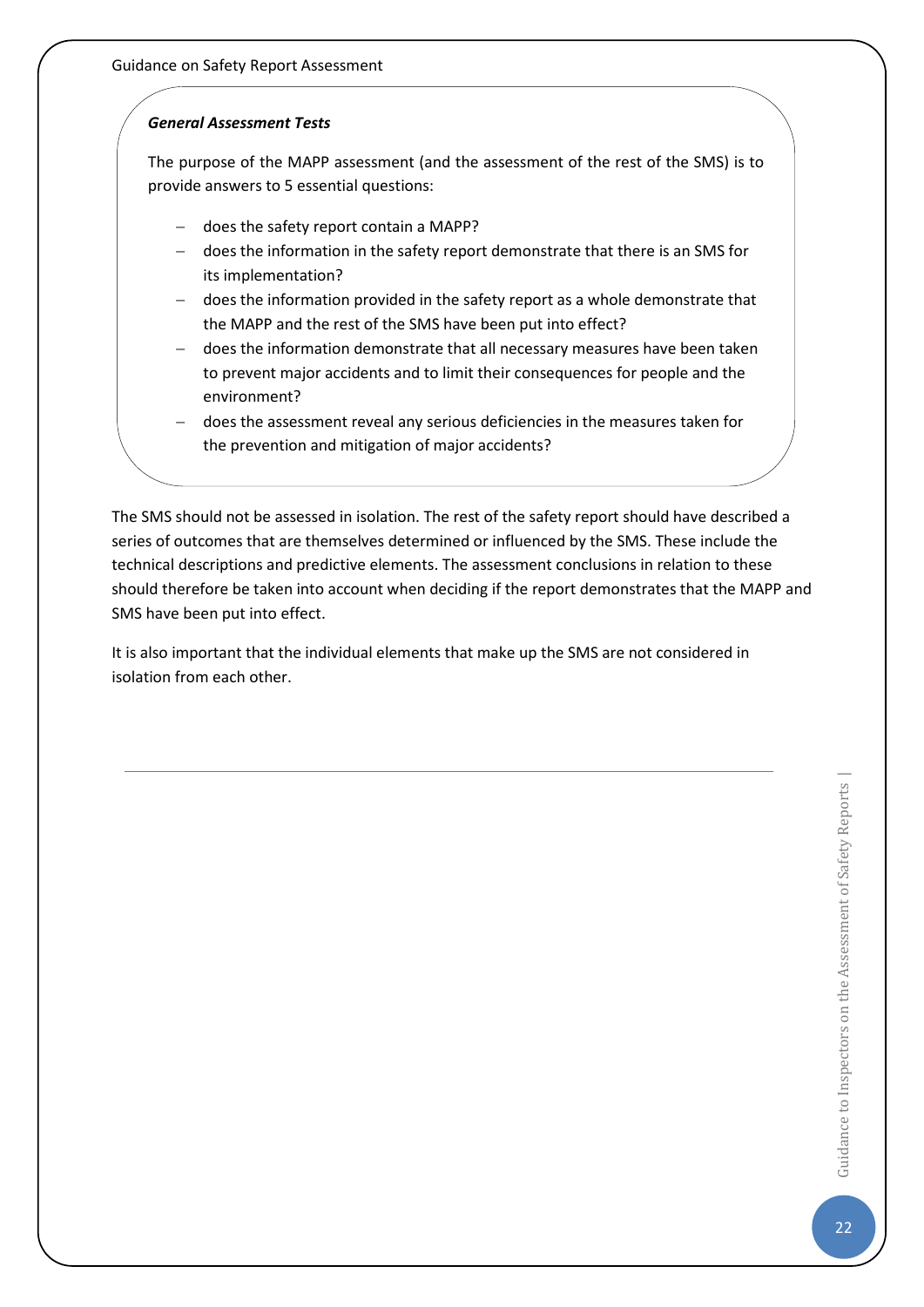### <span id="page-23-0"></span>**2.1 \* The MAPP includes the following commitments and demonstrations:**

## *(a) A commitment to achieve a high standard of protection for human health and the environment*

The MAPP should include:

- − a statement stating the operator's commitment to achieving high standards of safety and protection for human health and the environment
- − an indication that the resources necessary to implement the MAPP will be made available.
- − a reference that the COMAH Regulations 2015 and in particular that Regulation 7 will be complied with.

The MAPP should be set out in writing and included in the safety report. It should be signed by the most senior manager or managers with the authority for its implementation.

## *(b) A demonstration of the operator's overall aims and policies with respect to the control of major accidents and protection of human health and the environment*

There should be a recognition in the MAPP and / or safety report that the nature of the operator's activities gives rise to major accident hazards to employees, contractors, visitors, members of the public and the natural and built environment and therefore that the operator has obligations to employees, neighbours and the environment.

The MAPP should have included statements explaining the operator's overall aims and action principles in relation to the control of major accidents and the taking of all necessary measures. Reference should be made to Regulation 7 and may be made to Regulation 10.

## *(c) A demonstration of the roles and responsibilities of management in ensuring the proper implementation of the MAPP*

The MAPP should have described how the policy will be implemented in terms of company structures and the existing management system and in particular the individual and collective management responsibility for this.

## *(d) A commitment towards continuously improving the control of major accident hazards*

A policy on the continuous improvement in the prevention and control of major accident hazards should have been included in the MAPP.

## *(e) A commitment to taking account of the principles set out in Schedule 2 to the Regulations.*

A statement of commitment to achieving a high standard of protection for human health and the environment should have been included; this should be supported by including appropriate objectives under the MAPP elements set out in Schedule 2 which are summarised as follows:

- − Organisation and personnel
- − Identification and evaluation of major hazards
- − Operational control
- − Management of change
- − Planning for emergencies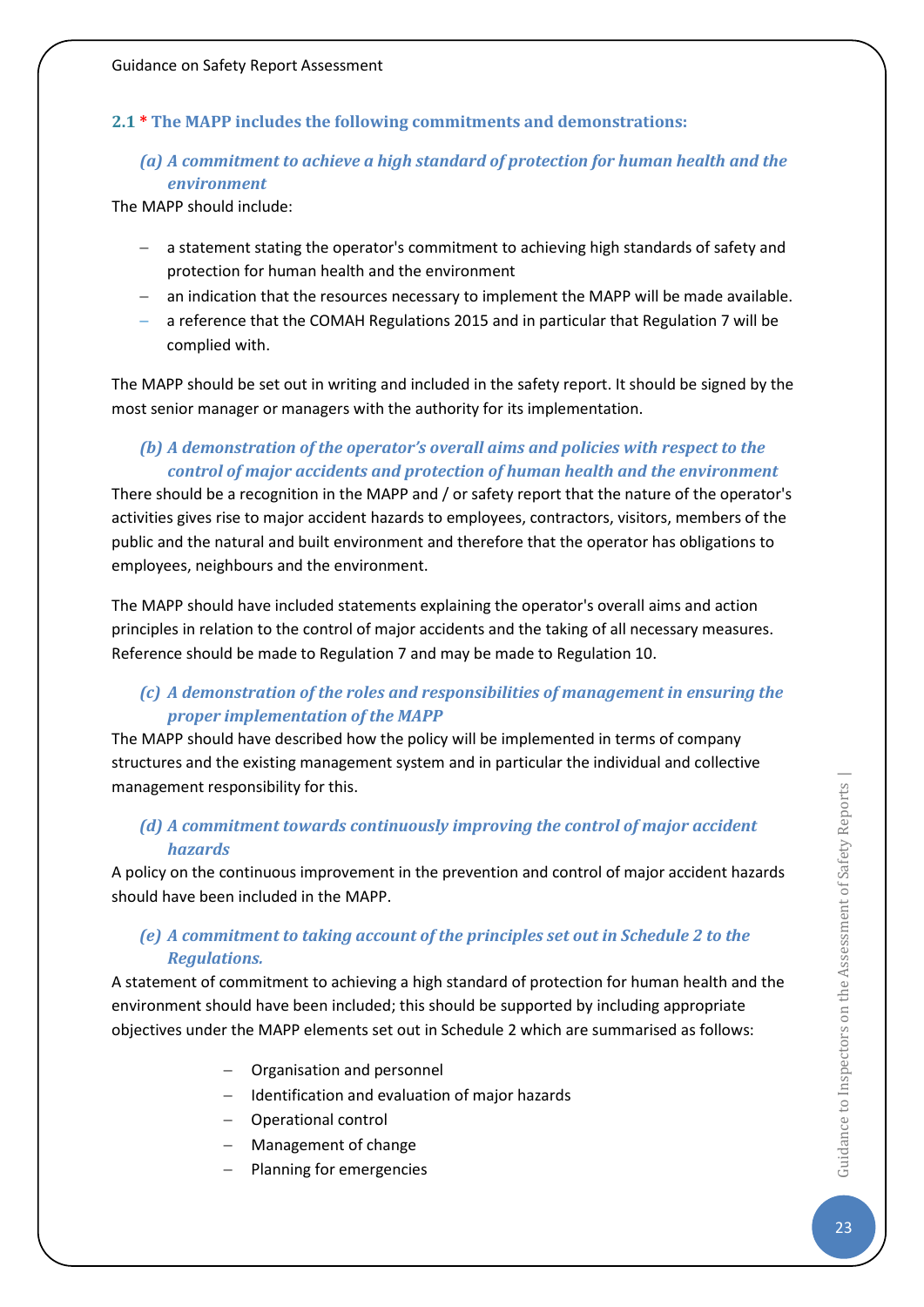- − Monitoring performance
- − Audit and review

The MAPP should have shown that the operator has considered all the elements and made convincing commitments to achieving the stated aims, which should be realistic and appropriate for the establishment. A commitment to periodic review by senior management should have been included.

This sub-criterion is looking for policy statements only and further details will be required in subsequent sub-criteria.

## <span id="page-24-0"></span>**2.2 \*\* It has been explained how the SMS fits in to the overall organisational arrangements**

Regardless of which SMS model the operator may use, the safety report should have set out the detail on the SMS and how it fits into the overall management arrangements for the site. The safety report should have given an overview of arrangements for the management of safety and demonstrated that the operator's SMS fits in with the overall management system.

Safety management and, in particular, the management of major accident hazards should form an integral part of the operator's overall company management and organisational arrangements.

The safety report should have described the environmental management elements within the SMS.

## <span id="page-24-1"></span>**2.3 \*\* Organisation and personnel**

## *(a) It has been demonstrated that all necessary roles and responsibilities in the management of major hazards have been clearly allocated at all levels in the organisation*

The SMS as described in the safety report should reflect the top-down commitment, environmental awareness and safety culture of the operator's organisation. It should have described how this is translated into the direct responsibilities of personnel involved in the management of major hazards at all levels in the organization.

Information that confirms that the control of major accident hazards is a management function should have been included with an explanation that safety and environmental professionals act in support of line management.

The operator should have included in the safety report, outlining the allocation of roles and responsibilities for all aspects of the management of major hazards from company directors, or senior executives, down to operatives and maintenance personnel. The SMS should include production and technical directors, site managers, operations managers, production personnel, process development managers, design teams, project managers, maintenance managers, personnel managers, training staff, safety professionals, environmental professionals, risk assessors, and so on where appropriate.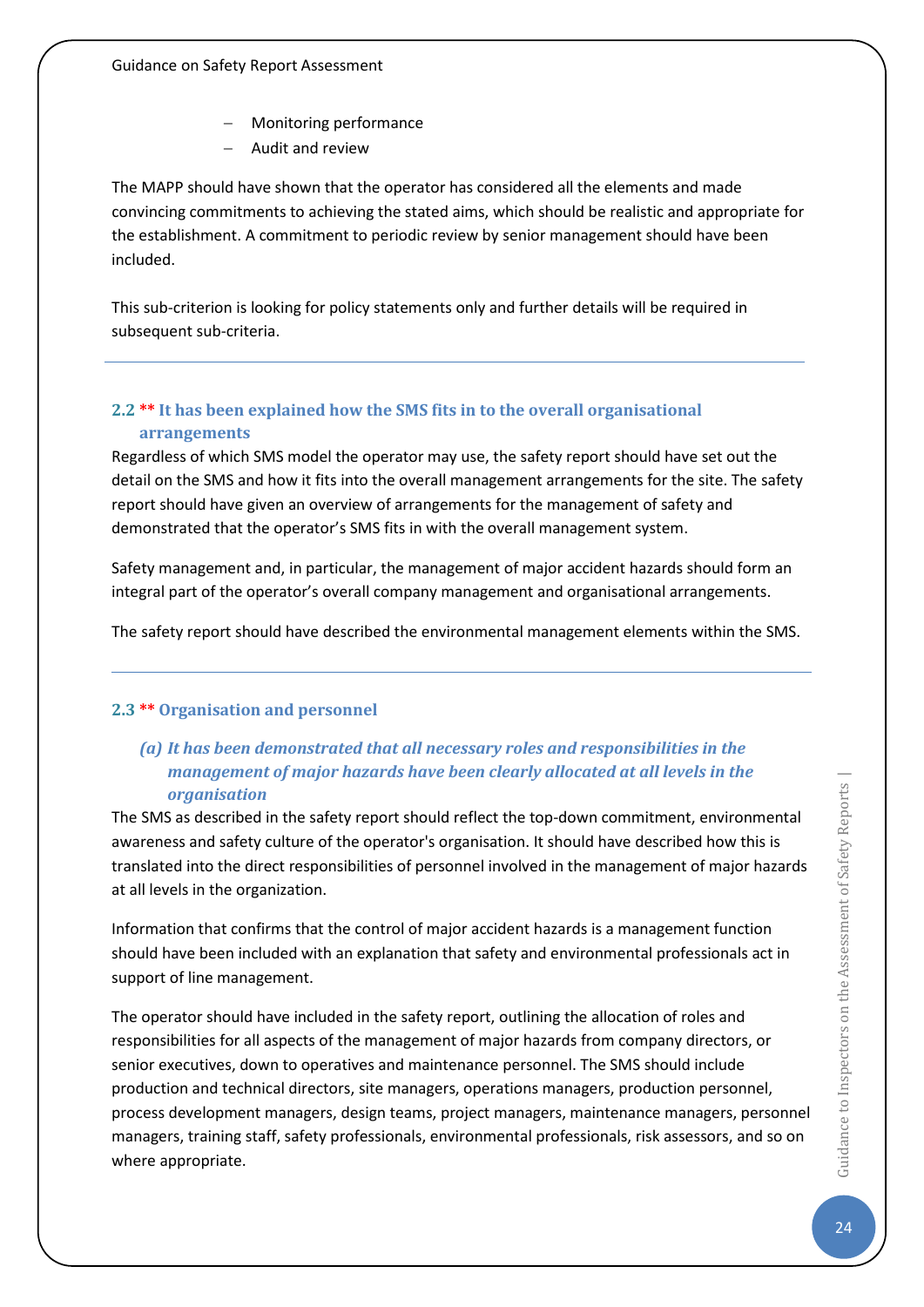The operator should have identified in safety report the key managers and post-holders for each of the responsibilities listed below and shown that the responsibilities of everyone involved in the management of major hazards have been clearly identified:

- − providing resources, including human resources, for developing, implementing and maintaining the SMS;
- − identifying major hazards and assessing associated risks during the life cycle of the installation;
- ensuring that employees, contractors and others are aware of the major accident hazards and are competent in the systems for controlling them;
- − designing new installations and planning modifications;
- − identifying, recording and following-up corrective and improvement actions;
- − controlling abnormal situations and emergencies;
- − identifying relevant training needs, providing training and evaluating its effectiveness;
- − implementing the key risk control systems necessary for the control of major hazards;
- − coordinating implementation of the SMS and reporting to senior management;
- monitoring performance and carrying out audits and reviews.

## *(b) It has been demonstrated that the performance of people having a role to play in the management of major accident hazards is measured, that they are competent and that they are held accountable for their performance*

#### **Training and competence**

The operator must be able to demonstrate that training needs have been identified for the individuals filling the roles identified above and that they have received adequate training to fulfil their roles and responsibilities in relation to the management of major accident hazards.

Responsibilities for management of major accident hazards must be made clear to the jobholder (for example, in job descriptions), and effective compliance checking arrangements for safety critical procedures / tasks should have been described.

In relation to providing and maintaining appropriate levels of competence<sup>\*</sup>, procedures dealing with the arrangements for the selection, recruitment, training and placement of employees and managers including contractors should have been set out (\*the Safety, Health & Welfare at Work Act of 2005 states 'a person is deemed to be a competent person where, having regard to the task he or she is required to perform and taking account of the size or hazards (or both of them) of the undertaking or establishment in which he or she undertakes work, the person possesses sufficient training, experience and knowledge appropriate to the nature of the work to be undertaken).

The operator should have referenced in the safety report any formal personnel performance review and appraisal systems\*\* that set objectives relevant to the control of major accident hazards, measure the extent to which objectives are achieved and identify procedures for corrective actions if objectives are not reached (\*\*actual performance appraisal records are not required to be included in the safety report). Information about procedures for identifying and taking action on failures to achieve satisfactory performance should have been provided.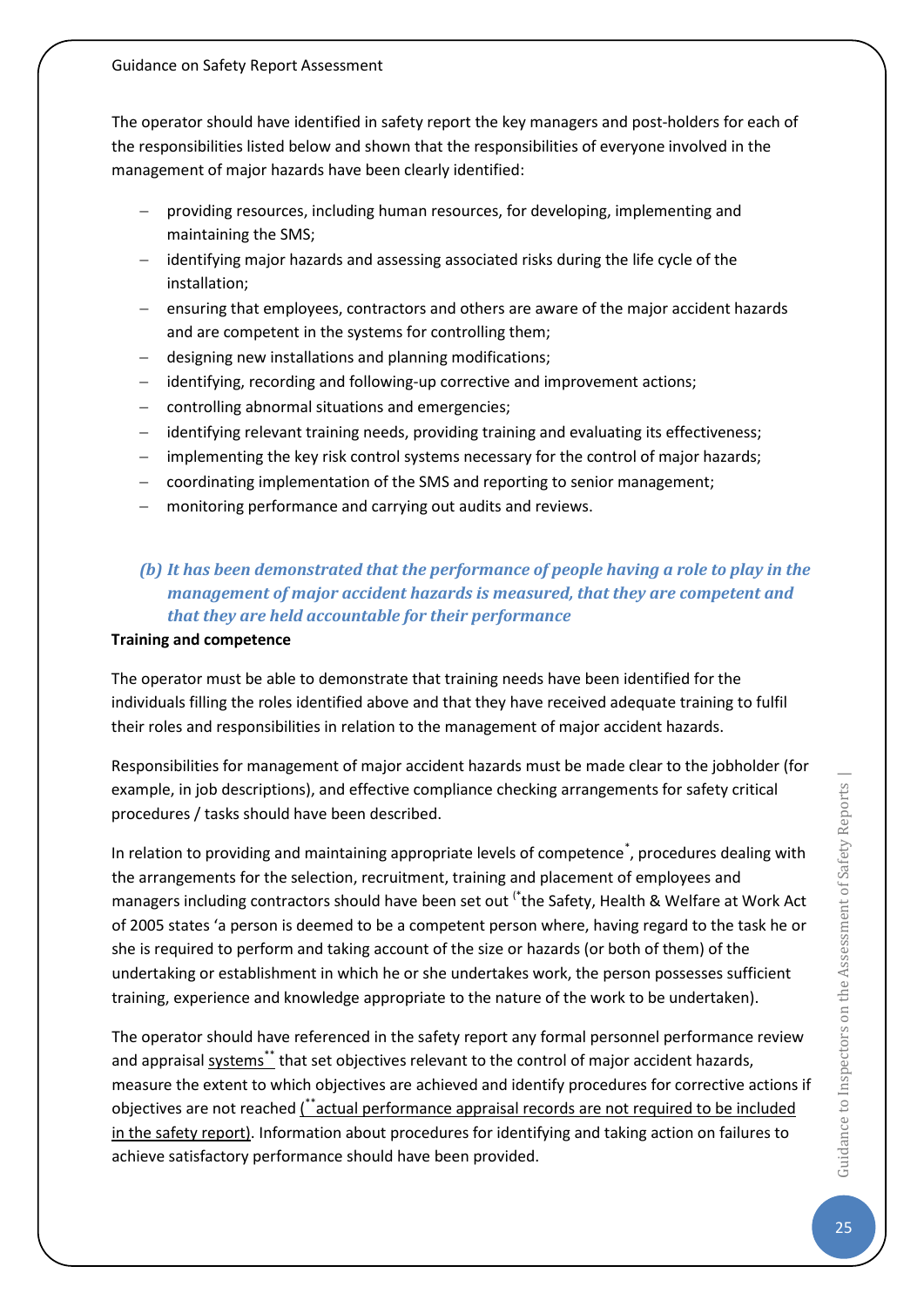The safety report must have shown that the operator has a system for providing and maintaining appropriate levels of management and employee competence. Summaries of arrangements for setting performance standards and targets for line managers should have been included.

It should have been demonstrated that safety personnel report to an appropriate management function and level.

The safety report should have referred to the arrangements for identifying the competence and training needs of all those having a role to play in the control of major accident hazards, including their deputies, from directors or senior executives, down to operatives and including contractors and their employees. Training assessment should be performed as appropriate to determine effectiveness and refresher training carried out as necessary.

#### **Supervision and behavioural safety**

The on-site arrangements for supervision of operational and maintenance teams should have been described, for example:

- − competence standards have been defined for supervisory personnel including:
	- o non-technical skills (leadership, managing poor performance, communicating effectively);
	- o technical skills (relevant to the plant and process);
	- management of organisational performance influencing factors within their control (competence assurance, workload, staffing levels, shift work, fatigue);
- supervisory roles and responsibilities have been clearly defined in the context of major hazards and managing compliance with safety critical rules and procedures;
- − where appropriate, the limitations of self-managed teams (poor leadership, poor communication external to the team) are acknowledged and addressed.

Where applicable, the limitations of behavioural safety programmes should have been acknowledged, for example:

- − a potential bias towards personal injury rather than low probability / high consequence events;
- − a tendency to focus on the behaviour and performance of front-line personnel, rather than management.

## *(c) It has been demonstrated that there are systems for ensuring employees are actively involved in the control of major accident hazards*

The safety report should have contained summaries of systems that secure the continued participation, commitment and involvement of employees at all levels. This might include how the workforce is involved in consultative bodies, health, safety and environment committees, safety circles and safety teams.

Descriptions of how the organization encourages and supports employee or safety representatives should have been outlined.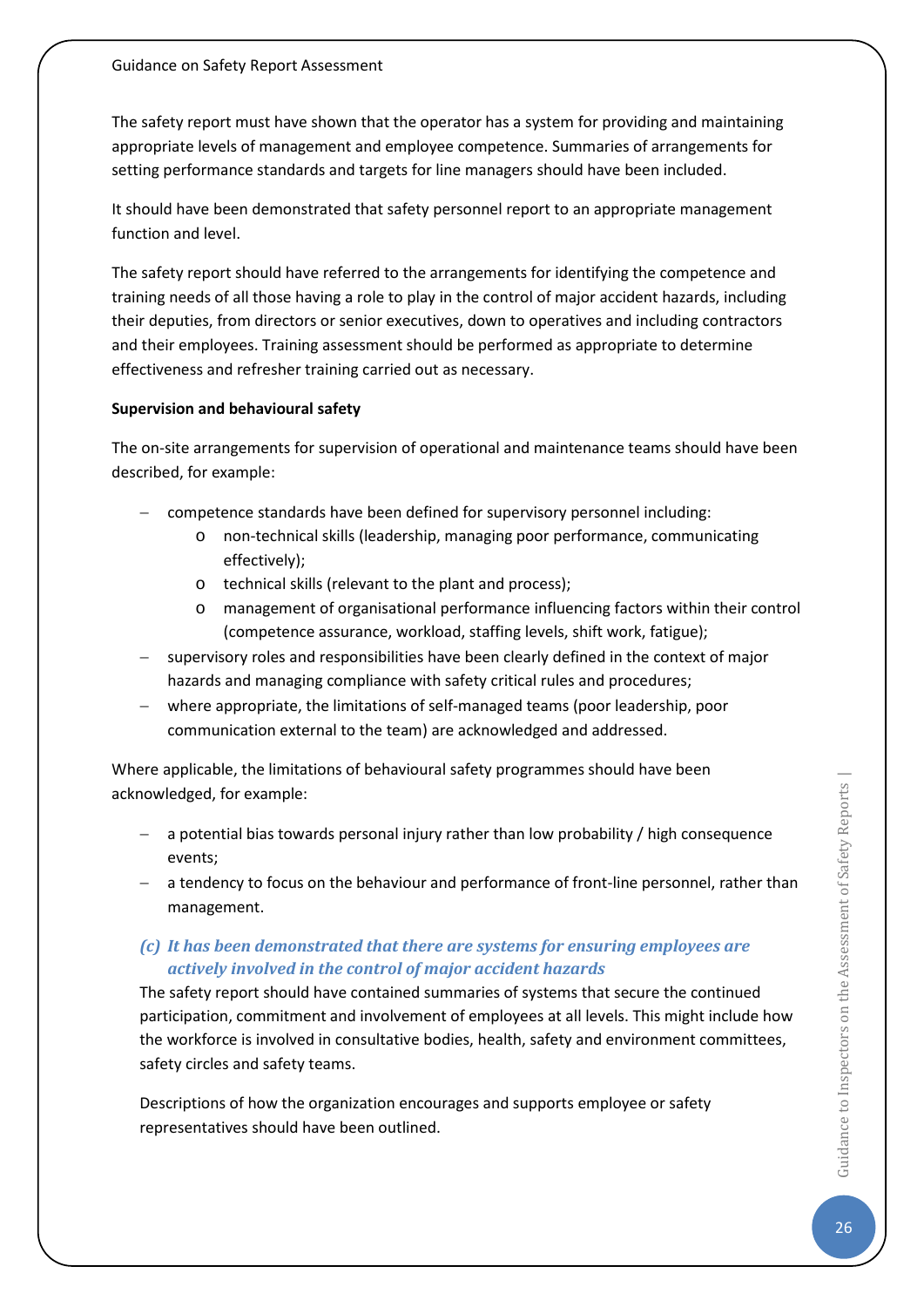Arrangements for upward reporting of information relevant to the control of major hazards must be addressed.

#### **Examples of employee involvement:**

- in HAZOP or risk assessment studies;
- setting standards relevant to the control of major accident hazards;
- − devising, reviewing and revising operating and emergency systems, procedures and instructions for the control of major accident hazards;
- the design and procurement of new equipment including the human machine interface to ensure human factors and usability are taken into account;
- accident / near miss investigations;
- audit and review activities.

## *(d) It has been demonstrated that sufficient resources have been allocated to implement the MAPP*

The operator should have included in the safety report brief explanations of how the overall management of major accident hazard resources (including personnel, equipment and finance) are determined and allocated (including arrangements to be implemented following a major accident).

In addition, the process used to determine and maintain the minimum staffing levels required to deliver the necessary measures under all foreseeable operating conditions should have been described. This includes:

- − the full range of normal operations (for example, start-up of continuous processes) and maintenance operations (including turnarounds where relevant);
- how staffing arrangements affect the reliability and timeliness of detecting, diagnosing and recovering from major accident hazard scenarios.

Where staffing arrangements have been formally assessed using recognised models, the methodology should have been described.

Explanations of systems for identifying absences of key personnel and arranging competent cover should have been included.

The operator should have demonstrated that an adequate level of supervision is maintained and that personnel are competent to carry out their roles.

The arrangements for detecting, assessing and addressing workloads which are either too high or too low should have been described.

It should have acknowledged that fatigue may result in slower reactions, reduced ability to process information, memory lapses, absent-minded slips, lack of attention and so on. The safety report should have described: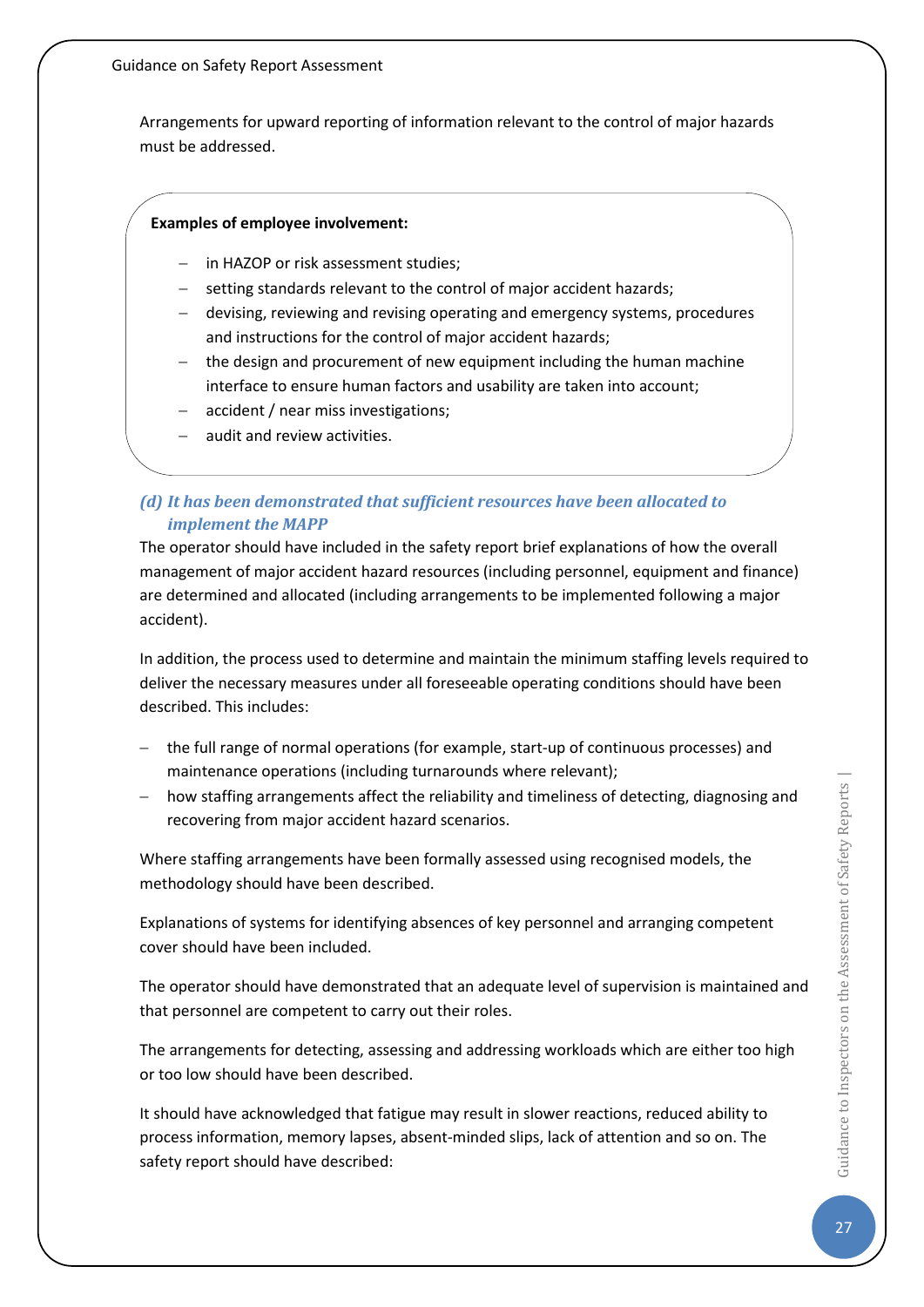- − the framework for managing fatigue using appropriate standards and good practice including:
	- o a policy that specifically guards against fatigue by addressing shift patterns, working hours, overtime, and so on;
	- o guidance on shift roster design that takes account of shift types, shift length, rest periods, rotation and social factors, and so on;
	- o consideration of environmental factors (for example, temperature, noise, ventilation, lighting in control rooms);
	- o systematic assessment of changes to working hours and shift patterns;
	- o arrangements to set, record, monitor and enforce limits and standards for working hours, overtime, on-call working, shift swapping, and so on);
	- o arrangements to capture / monitor relevant data for contractors who carry out safety critical tasks;
	- o arrangements to educate personnel and contractors in fatigue risks and sleep management and to report fatigue problems.

Detail of the arrangements for securing financial resources to meet the demands of any improvements or upgrades that may be identified by the risk management process should have been provided.

<span id="page-28-0"></span>**2.4 \*\*\* Identification and evaluation of hazards – it has been demonstrated that there are arrangements for systematically identifying major accident hazards, assessing the risks arising from normal and abnormal operations and determining necessary control measures**

*To note, there may be some overlap here with relevant criteria in the predictive elements section.*

The operator should have described in the safety report the arrangements for systematic identification of major hazards, risk assessment and determination of necessary control measures. These arrangements should include references to procedures for identifying and evaluating the major accident hazards arising from the operator's activities and from the substances and materials purchased, stored, processed or produced.

Outlines should have been included of the operator's arrangements for determining the skills and knowledge required and, where appropriate, the team approach needed to provide the necessary range of theoretical and practical knowledge to implement appropriate hazard identification and risk assessment procedures.

The formal hazard identification and risk assessment techniques (e.g. HAZOP, FMEA, and so on) used at each stage of the life cycle of the process plant or storage facility should have been explained including:

- − selection of the site and the siting of buildings within the establishment;
- − plant and process design and modification, including historical reference to HAZOPs and other methods of risk assessment used at the time the plant/processes were designed. (*Hazop Guide to Best Practice*, IChem E. 3rd Ed, 2015);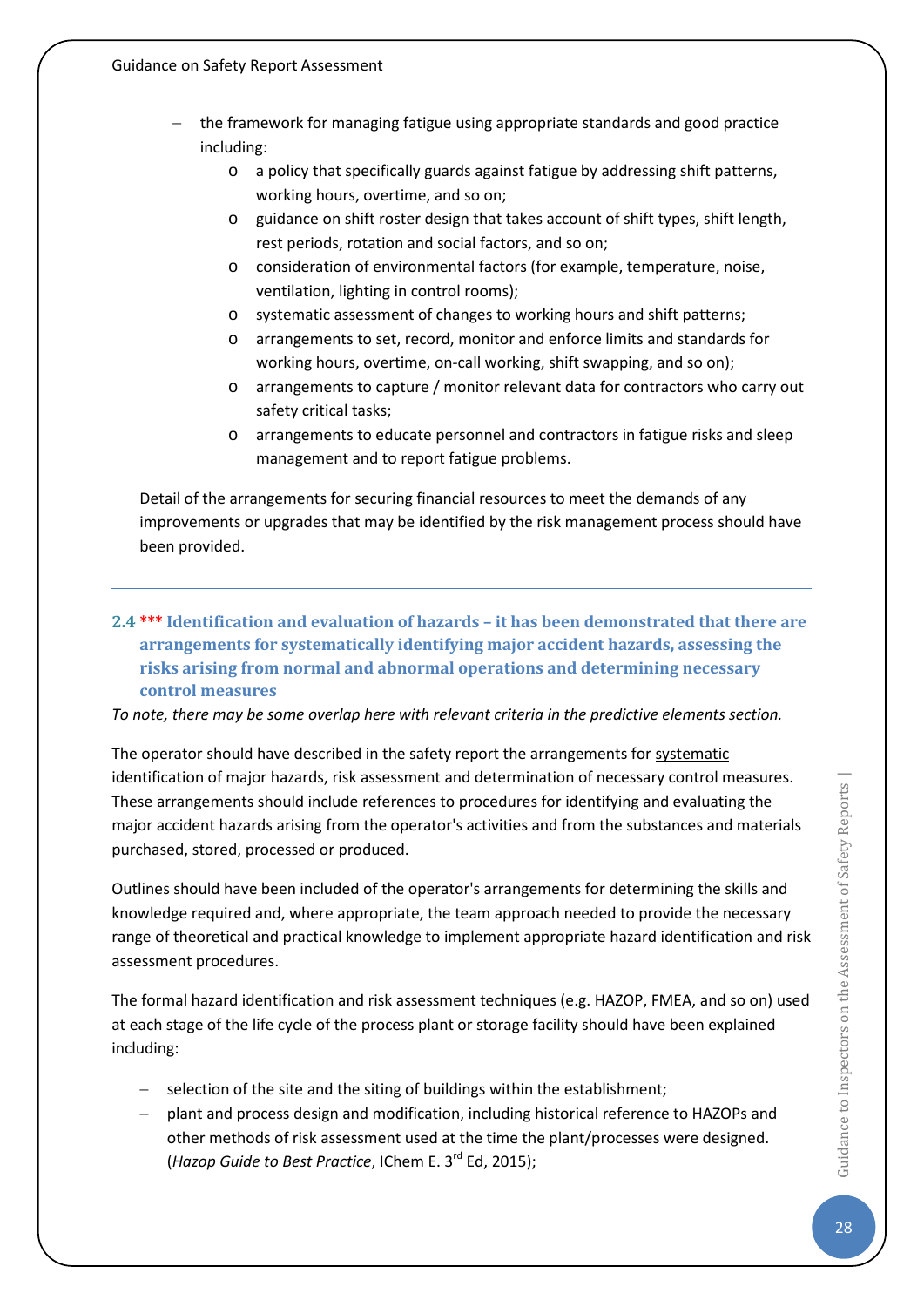- − construction, installation and commissioning;
- − start-up, steady state running and shutdown under normal and abnormal conditions;
- − routine and non-routine maintenance;
- − incidents and possible emergencies including those arising from component or materials failure, external events, human factors and failures of the SMS itself;
- − decommissioning, abandonment and disposal.

The safety report should have referenced the techniques used to identify the hazards and assess the risks arising from external factors such as:

- − abnormal temperatures, fire, lightning strike, seismic activity, wind, subsidence and land slip, flood, aircraft and projectile impact;
- − transport, civil engineering and lifting activities;
- − neighbouring activities;
- − malevolent or unauthorised action including trespass.

An explanation of the formal hazard identification and risk assessment techniques used to provide continuing review should have been included (e.g. PHR, PHA etc.)

The safety report should have provided a description of the operator's arrangements for risk assessment to take account of human factors including human behaviour and reliability and the potential for human error in relation to safety critical activities.

It should also have included descriptions of how the outcomes of hazard identification and risk assessment have been used to determine the physical control measures and management risk control systems needed for the prevention and mitigation of major accidents.

## <span id="page-29-0"></span>**2.5 \*\* Operational Control**

## *(a) It has been demonstrated that there are procedures and instructions for safe operation, including maintenance, of plant, processes, equipment and temporary stoppages*

The operator should have described in the safety report the risk control systems for controlling the risks which arise at each stage of the life cycle of the plant, processes or storage facilities in question including:

- − construction and commissioning of plant, processes, equipment and facilities;
- − operation of plant and processes (including as appropriate, start-up, steady state running, normal shutdown, detection of departures from normal operating conditions and responses to them including emergency shutdown and temporary and special operations);
- − alarm management;
- − temporary stoppages;
- − safe operation under maintenance (for example, permit to work, hot work, confined space entry);
- − selection and management of contractors;
- Inspection, test and maintenance of plant, equipment and facilities;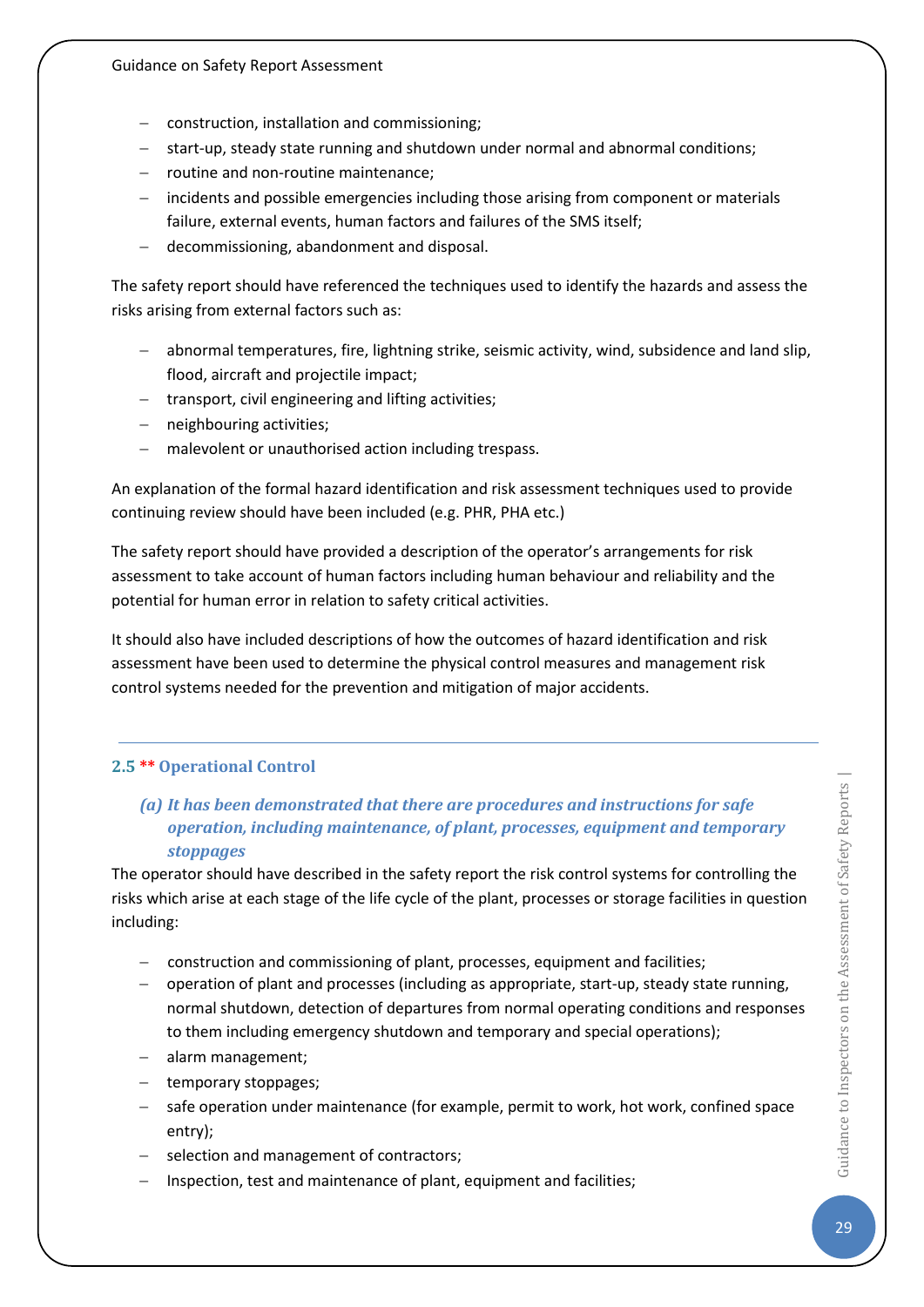- − identification of safety critical items of equipment;
- − decommissioning of plant, processes, equipment and facilities;
- − all safety related procedures (a list only should be included);
- − scheduling necessary improvement works relevant to the control of major accident hazards.

## *(b) A commitment to implement best practice for monitoring and control of plant, processes and equipment with a view to reducing the risk of failure has been demonstrated*

The safety report should have set out the operator's policy on reducing the risk of systems failure including detail on the management and control of the risks associated with ageing equipment and the corrosion management policy. It should have been demonstrated that there is an inventory of the equipment installed in the establishment and a strategy and methodology for the monitoring and control of the equipment including a system of follow up and managing corrective actions to 'close-out'.

## *(c) It has been demonstrated that there is a system(s) for prioritising the achievement of the objectives of the MAPP and for scheduling necessary improvement work in relation to the control of major accident hazards*

The safety report should have indicated how priorities are decided i.e. based on considerations of hazard or risk.

Explanations of how improvement work relevant to the control of major accident hazards is scheduled, how the work is resourced, co-ordinated, allocated to individuals or teams to carry out and how timescales for completion are set should have been outlined.

## <span id="page-30-0"></span>**2.6 \*\*\* Management of Change – it has been demonstrated that there are procedures for the design of new installations, processes or storage facilities and for modifications to them**

The safety report should have described the operator's system for planning and controlling all changes in staffing levels, people, plant, processes and process variables, materials, equipment, procedures, software, design and, where appropriate, external circumstances (for example, fire water, neighbours, and so on) which are capable of affecting the control of major accident hazards.

The safety report should have described the systems for ensuring modifications are adequately assessed, designed, installed and tested.

Modifications to a process and its associated equipment, to structures or to operations and procedures, which could affect the safety of the installation, must be subject to a formal modification system: this includes plant, equipment and software.

Decommissioning of facilities should also be addressed.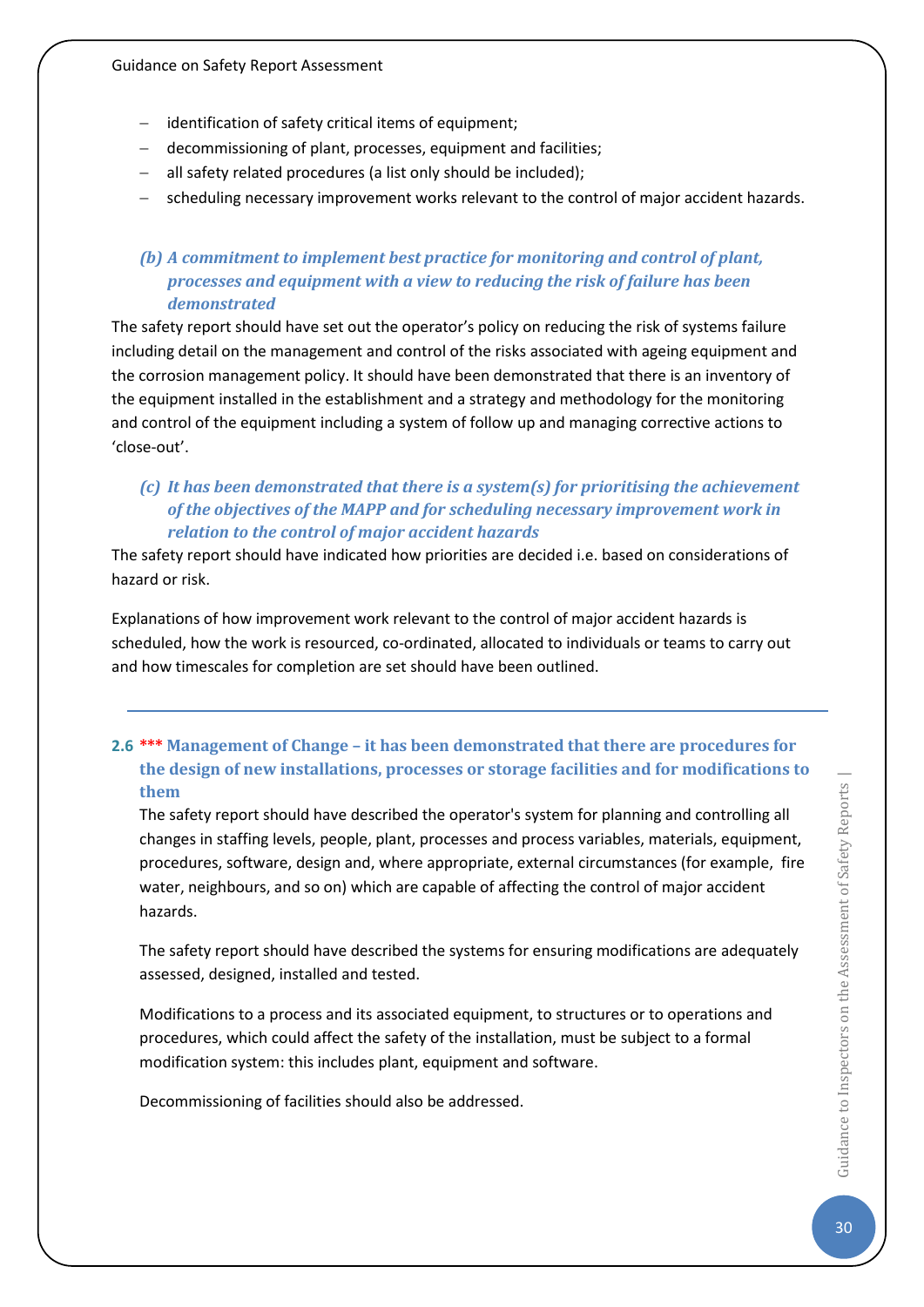Systems of management for the control of modifications must be clearly addressed as part of the SMS, outlining responsibilities, risk assessment and reduction, construction considerations, testing, commissioning and documentation.

The operator's management of change system must address permanent (including new plant or process), temporary and urgent changes.

Descriptions of the management of change system should have been outlined, as appropriate, including how:

- − decisions about what constitutes a significant change are made;
- − change has been defined;
- − responsibilities for authorising and initiating change have been allocated;
- − proposed changes are identified and documented;
- safety and environmental implications of proposed changes are identified assessed, and prioritised;
- safety and environmental control measures deemed necessary as a result of change, including provision of information and training and amendment of procedures are defined, documented and implemented (for example, P&IDs are updated);
- − post-change checks and reviews are carried out and corrective actions are implemented.

#### **Management of organisational change**

The operator should have recognised in the safety report that subtle changes to organisations (for example, reducing staff numbers, combining departments, introducing self-managed teams, and so on) can have a significant impact on the management of major hazards.

It should have been demonstrated that there is a clear policy and procedure which:

- − is framed around recognised good practice;
- − sets out guidelines on timing the implementation of changes (so that there is sufficient time for consolidation; staggered to avoid too many simultaneous changes);
- − explains the assessment process, considering risks and opportunities resulting from the change as well as risks arising from the process of change;
- − describes how personnel and contractors will actively participate before, during and after the change;
- − explains how all safety-critical tasks and key major hazard responsibilities will be identified and successfully mapped across to the new organisational structure;
- − describes how staffing levels will be formally assessed pre- and post- change;
- − makes clear links to associated organisational performance influencing factors (workload, fatigue, and so on);
- − explains arrangements to ensure training, support and supervision for staff with new or changed roles will be provided and to ensure there is adequate planning for competent cover during the training period;
- where roles and responsibilities are outsourced, explains how intelligent customer capability will be retained;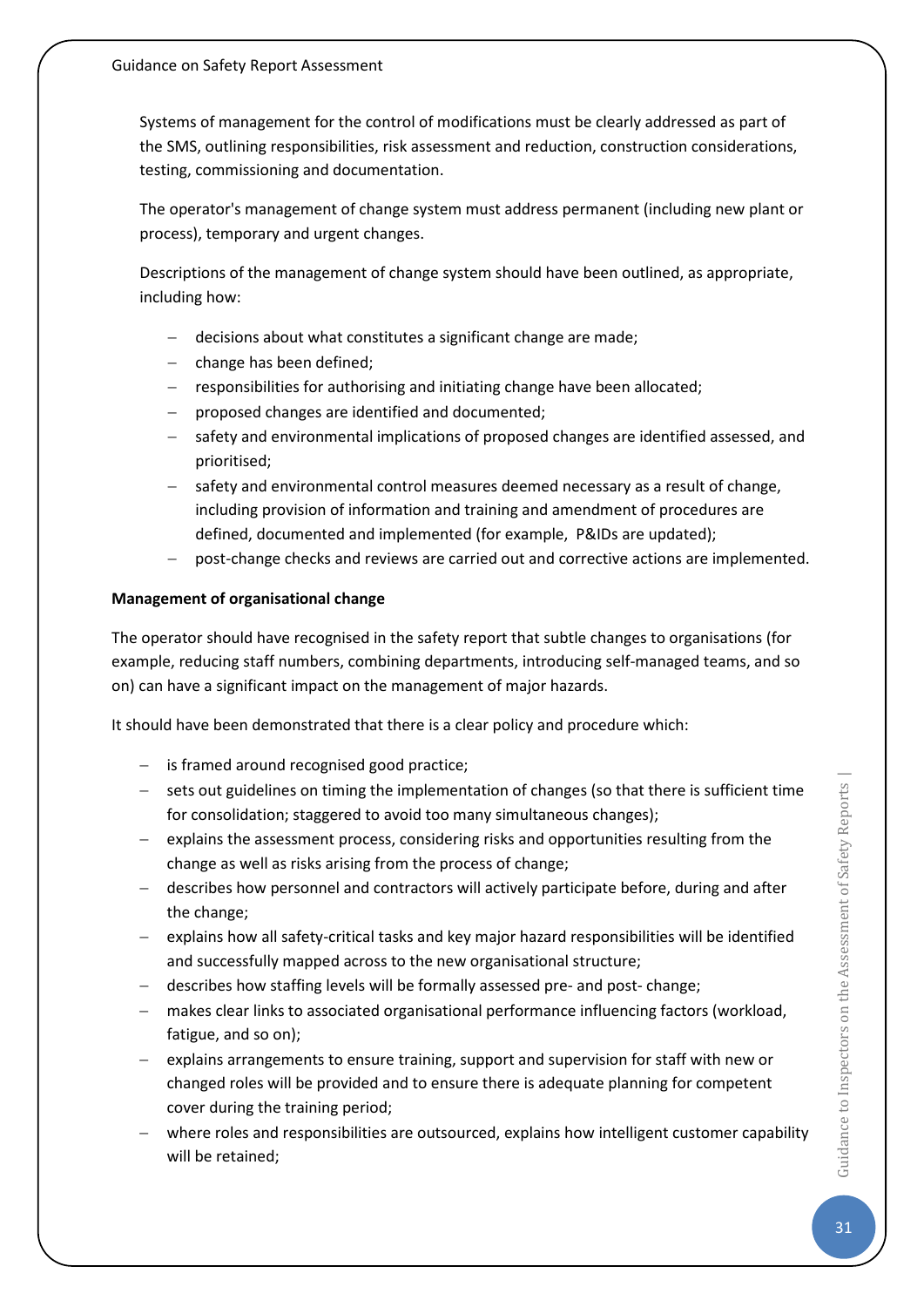- explains arrangements for a full review to be undertaken prior to 'go-live'; and how performance should be monitored post-change.
- <span id="page-32-0"></span>**2.7 \*\*\* Planning for Emergencies – it has been demonstrated that there are arrangements to identify foreseeable emergencies by systematic analysis and to prepare, test and review emergency plans and to provide specific training for all persons working in the establishment.**

*To note: planning for emergencies may be addressed at a high level in this section, and in more detail under Element 5*

The operator should have demonstrated that on-site emergency plans have been drawn up in order to take all necessary measures to limit the consequences for human health and the environment of the foreseeable emergencies that could occur.

The safety report should have described the operator's procedures for systematically identifying the foreseeable emergencies and the planned response to such emergencies.

In addition, the procedures for preparing, reviewing, testing and keeping up to date emergency plans, at suitable intervals of no longer than three years should have been outlined.

The operator should have shown that likely human behaviour and response under emergency conditions has been taken into account, in the development of emergency plans.

It should also have been shown that arrangements to provide realistic training and preparation for all those likely to be involved in the response to an emergency are in place along with arrangements for communicating plans to all those who may be affected by an emergency.

## <span id="page-32-1"></span>**2.8 \*\*\* Monitoring performance**

*(a) It has been demonstrated that there is a proactive means of safety performance measurement which provides information on whether the measures taken to guard against major accident scenarios are operating as intended and complying with the objectives of the MAPP*

**Regulations 10 and 11 and Schedule 2 (vi) impose a mandatory requirement for safety performance indicators.** (*Developing Process Safety Indicators* (HSG 254) provides excellent guidance on this topic).

A description of the process relating to performance measurement should have been outlined including:

- − identification of key risk control systems necessary for the control of major accidents;
- − development of means by which the performance of key risk control systems can be monitored;
- − setting of indicators which provide information on whether those key risk control systems are operating as intended;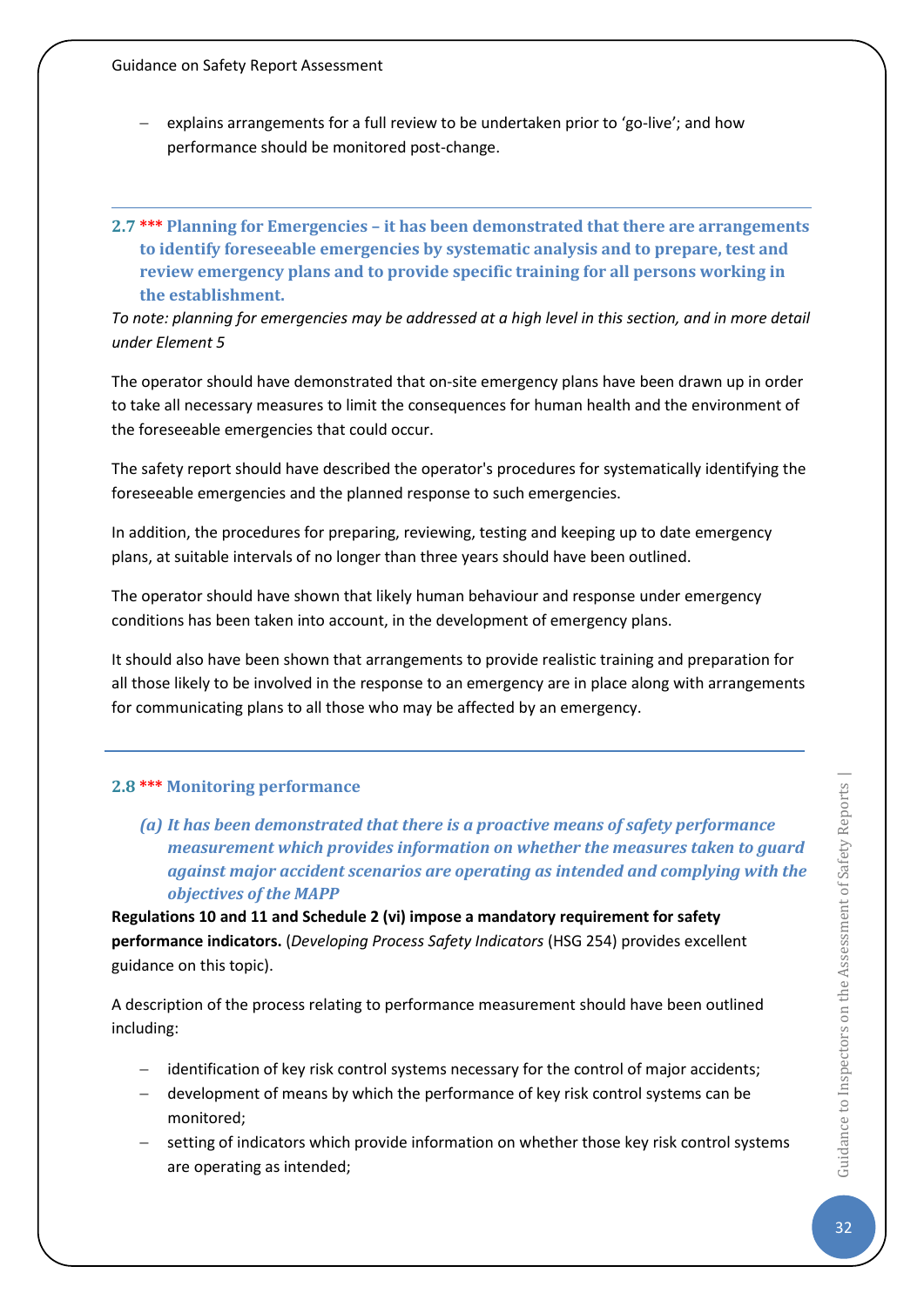- − tolerance levels set against each indicator;
- − reporting to senior management on a routine basis;
- − involvement of senior management in the setting and reviewing of performance indicators and tolerance levels;

It is not expected that performance indicators are set against all elements of all risk control systems on a complex installation, or that collection and analysis of data should be unnecessarily resource intensive. Neither is an overload of indicators required. It is important to have manageable number of carefully selected and targeted good quality indicators, to provide assurance across the whole business. Typically, the safety report may have included examples of the types of process safety performance indicators measured, a summary of significant findings and how senior management acted upon those findings.

## *(b) It has been demonstrated that there is a system for reporting major accidents and near misses, particularly those involving failure of the protective measures for control of major accident hazards*

The safety report should have described the operator's arrangements for reporting major accidents, incidents and near misses. The operator should include descriptions of arrangements to produce 'lagging' performance indicators and report to management. The following elements should have been recognised:

- − major accidents as defined in COMAH;
- − other relevant injuries and causes of ill health;
- − other significant events leading to loss or environmental harm;
- − incidents, including individual behaviour, with the potential for harm or loss or environmental damage, particularly those with the potential for major accidents;
- − hazardous conditions, including process deviation or loss of containment.

The safety report should have referred to Schedules 6 and 7 of the COMAH Regulations which set out the criteria for notifiable accidents and incidents.

## *(c) It has been demonstrated that there are mechanisms for investigation and taking corrective action in cases of the proactive performance measures showing a deterioration in risk control measures and in relation to any incident or event with the potential to cause a major accident*

The safety report should have described the operator's systems for investigation to determine the immediate and underlying causes of failure. It should have been demonstrated that this information is used to determine the necessary corrective actions. The arrangements for both active and reactive monitoring should have been described.

#### **Examples of activing monitoring measures:**

- − arrangements for identification;
- − inspection and test of critical plant, premises, equipment, control systems and instrumentation;
- assessment of compliance with training, instructions, safe operating procedures and working practices important for the prevention and mitigation of major accidents.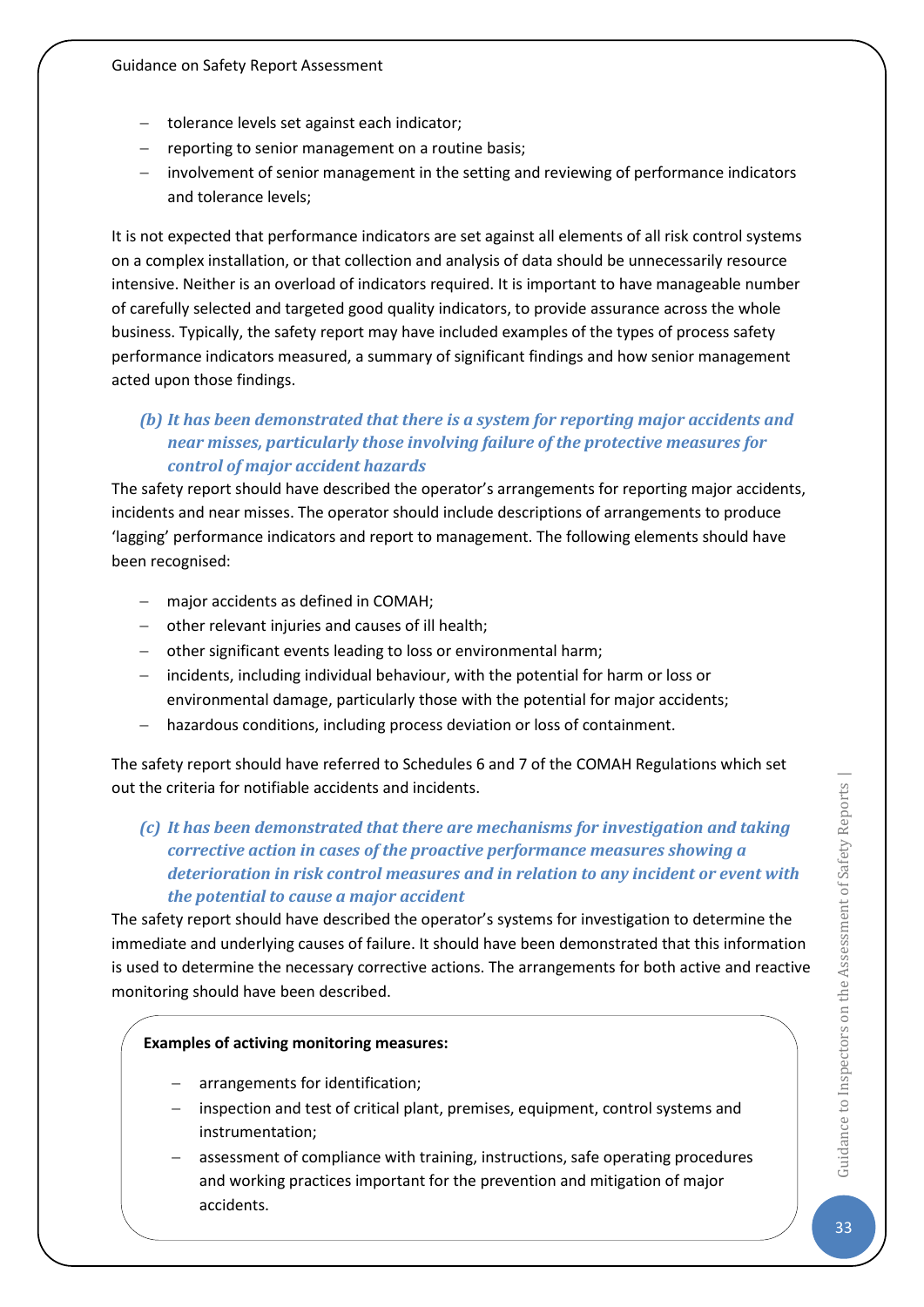#### **Examples of reactive monitoring measures:**

- arrangements for accident, near miss and incident reporting;
	- arrangements for accident, near miss and incident investigation.

Investigation procedures should include:

- − investigation initiation (can be based on of failures identified through either the active or reactive performance monitoring systems);
- − early evaluation to identify immediate risks;
- − taking prompt action on immediate risks;
- − decisions made on the level and nature of investigation based on considerations of potential rather than actual outcome;
- − determining the immediate causes;
- − determining the underlying human and management-related causes;
- − trending of information collected through investigation, to highlight common or wider problems in the prevention and mitigation measures;
- − reporting to senior management and action by them.

Both active and reactive monitoring systems should ensure that all circumstances surrounding the failure, including human factors, are considered.

## **Example of information that could be included to demonstrate human factors are integrated into an investigation:**

- − the investigation is clearly defined (procedures, checklists) so that investigators are encouraged to determine why human failures occur;
- − a systematic approach is adopted (for example, investigations follow a path similar to human failure analysis in reverse);
- − immediate causes (active human failures) as well as latent human failures (for example, decisions remote in time and place from the incident) are addressed;
- − contributory factors are identified at job, individual and organisational levels.

## <span id="page-34-0"></span>**2.9 \*\*** Audit and review of the MAPP and SMS – it has been demonstrated that there is a review process which uses information from performance measurement and audit to facilitate the update of the MAPP and SMS

Audits are necessary to ensure that the operator's organisation, processes and procedures as defined and, as actually carried out in practice, are consistent with the SMS, and that they are effective. To ensure that their assessment is objective, audits must be carried out by people who are competent and sufficiently independent of the operational management of the unit being audited.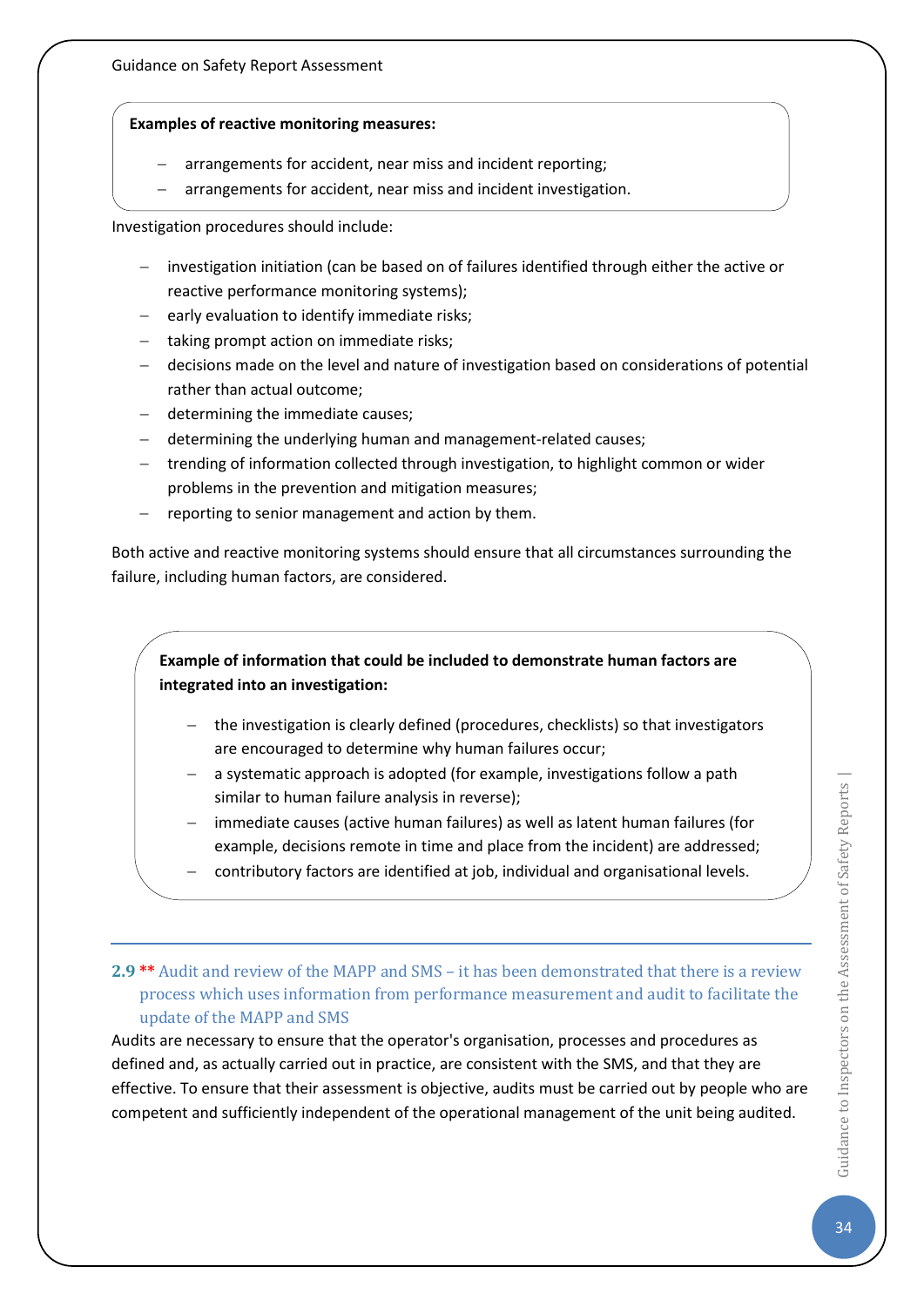The safety report should have described the arrangements for ensuring that the operator's management activities, risk control systems and physical controls for the prevention and mitigation of major accidents, are assessed periodically by independent auditors.

The descriptions should have included an explanation of the audit system which the operator has adopted including the purpose, responsibility, resources, audit plan, audit protocols, procedures for reporting and follow up on recommendations of the audit. Typically, the safety report may include a copy of an audit plan and an example of a completed audit.

Review is an essential process for determining if the SMS is appropriate to fulfil the operator's MAPP and the objectives set within it. It may involve considering whether the MAPP and objectives should themselves be modified. Review is necessary for determining required improvements to management systems, physical controls or the MAPP itself. The safety report should have summarised the operator's arrangements for carrying out reviews, explaining who carries them out, when they are carried out and how they are carried out.

Information from performance measurement and auditing needs to be adopted by the operator. Therefore senior management should be involved in audit review and in the consideration of the results of performance and audit, along with consideration of the suitability of the actual procedures and arrangements for performance measurement.

The way corrective actions are decided and responsibilities assigned must be addressed. The operator should have demonstrated that results of reviews are communicated within the organisation. Any system of updates to the MAPP or SMS must include a review by senior management.

The safety report should have indicated that results of audits and reviews are documented and published within the organisation.

## <span id="page-35-0"></span>**2.10 \*\*\* It has been demonstrated that there are arrangements for communicating and co-operating with, and securing the co-operation of, other organisations**

The safety report should have outlined the operator's arrangements for co-operation and communication with organisations external to the operator who may have key roles to play or may be able to provide information (such as change in legislation, technical standards or information on accidents in similar sites), necessary for the prevention and mitigation of major accidents. This should include operators of other establishments which might be affected by the major accident hazards and contractors and their employees.

#### **External organisations include:**

- neighbouring establishments / other operators or companies;
- − contractors and their employees;
- − local emergency services;
- − authorities responsible for preparation and maintenance of EEPs;
- enforcing authorities and professional bodies;
- − employer associations / industry associations;
- − local authorities or other relevant bodies.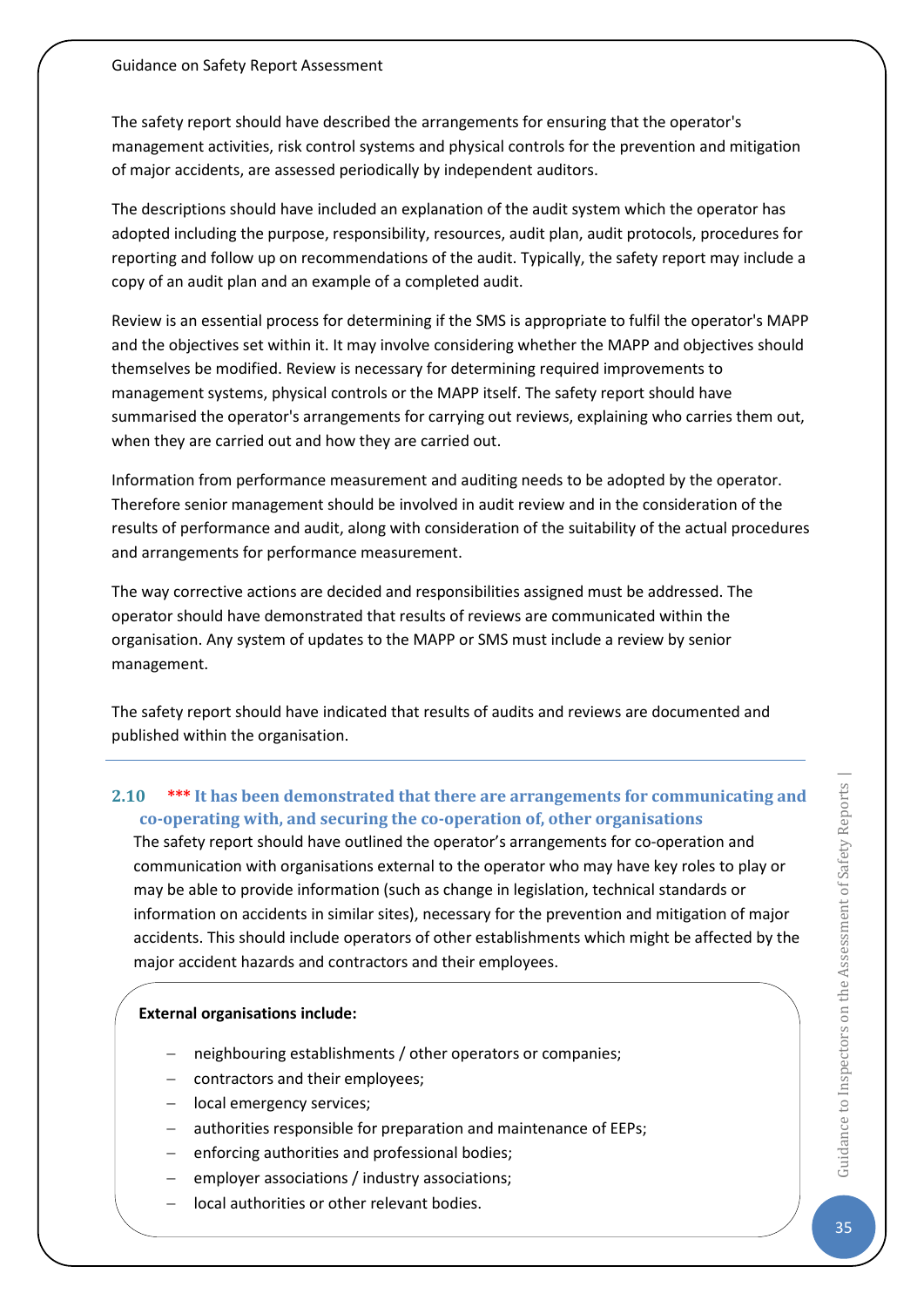The safety report should have described the arrangements for supplying the information required under Regulation 25(4) to those people and institutions off-site liable to be affected by a major accident.

It should have been demonstrated that there are systems for gathering information from external sources necessary for the control of major accident hazards. This should include descriptions of the arrangements for communicating changes in legislation, developments in technical standards and management practices and information on incidents with major accident potential occurring elsewhere in the world.

# **2.11 \* It has been demonstrated that there are arrangements for communicating information, important for the control of major accident hazards, within the operator's organisation**

The safety report should have identified the arrangements for the effective communication of issues relevant to the MAPP– be it through written communications, visible behaviour or through face to face discussions. The process of communicating the MAPP should have been demonstrated, for example:

- − meaning and purpose of the MAPP;
- − visions and beliefs which underlie the MAPP;
- − commitment of senior management to the implementation of the MAPP;
- − plans, standards, procedures and risk control systems relation to implementation and measurement of performance;
- − comments, suggestions and ideas for improvement;
- performance monitoring and auditing activities;
- − lessons learned from accidents and other incidents;
- − shift handover and other critical communications.

The safety report should have outlined the arrangements to demonstrate line managers' commitment to the MAPP through their visible behaviour, for example, participating in safety meetings, accident investigations and participating in active monitoring activities.

**Written communication relevant to implementation of the MAPP might include documentation of:** 

- − roles and responsibilities of relevant personnel;
- procedures and instructions for safe operations;
- − information on safety performance;
- safety meetings;
- shift meeting where employee feedback is obtained.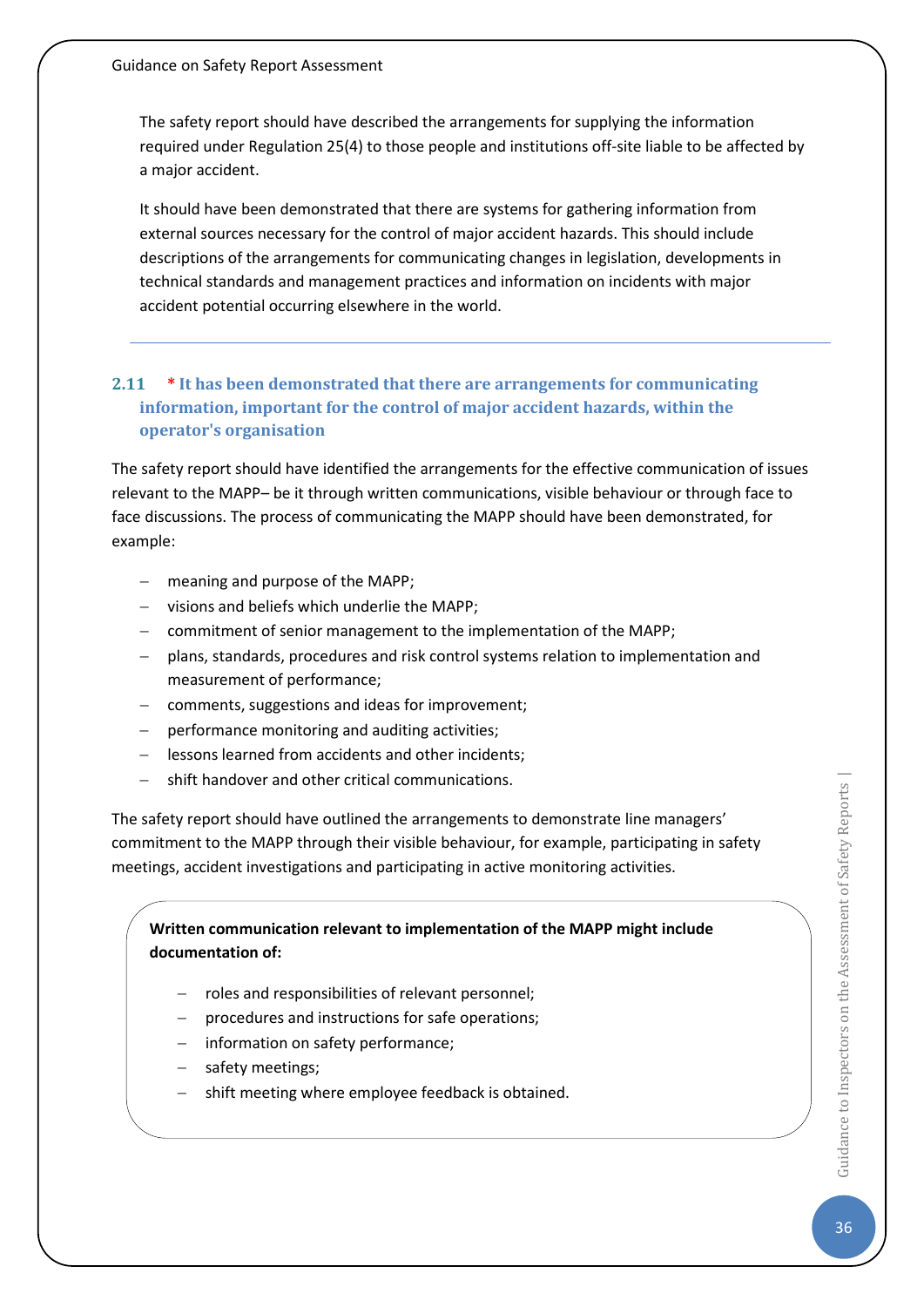### **Example of arrangements for communicating information at shift handover:**

- − the standard / procedure for shift handover which has been implemented;
- − support equipment which is provided (structured written or electronic logs);
- − allocation of time for incoming and outgoing shifts to discuss plant status face-toface;
- arrangements to minimise distractions during handover;
- arrangements to schedule maintenance within shifts, or control maintenance work that crosses shifts.

#### **Example of arrangements for remote communications:**

- − remote communication equipment (for example, radios, intercoms, intranet) is suitable and reliable;
- users are competent in the use of equipment and associated radio protocols.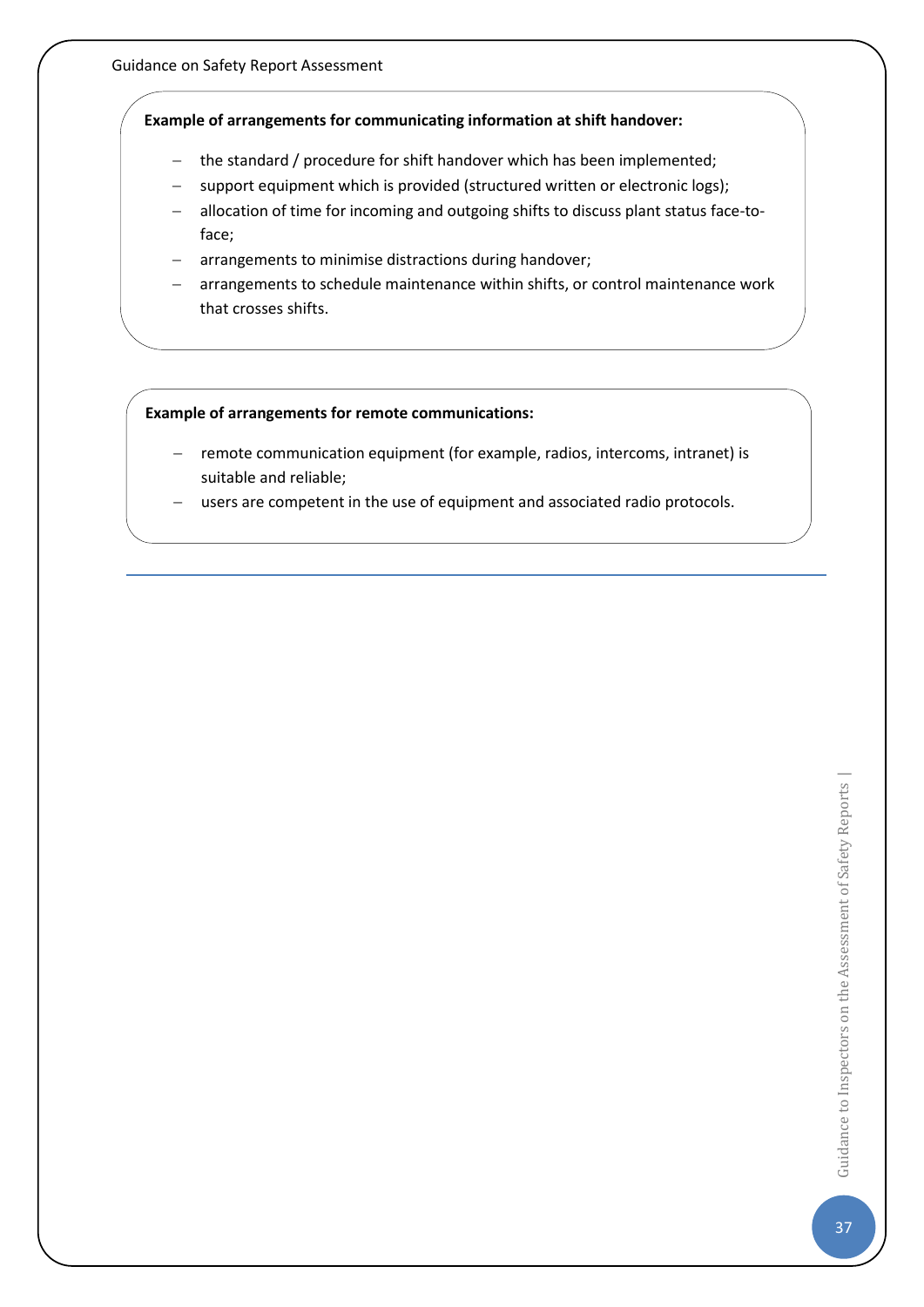# 3. Assessment of the Predictive Elements

# **Predictive Elements - Significant Omissions and Serious Deficiencies**

### **Examples of significant omissions for this element - a failure to:**

- set out the approach to risk assessment;
- take account of human factors in the risk assessment;
- − provide an appropriate risk analysis (i.e. not a poorly documented or sparsely detailed risk analysis or one that appears over-optimistic);
- − provide sufficient information to enable the assessor to use the source terms for verification;
- − use appropriate and realistic failure frequencies, reliability data or response times.

### **Examples of serious deficiencies for this element - a failure to:**

- identify all potential major accidents;
- provide clear criteria for eliminating identified major accidents from further consideration;
- − carry out a suitable and sufficient analysis of the local consequences of a major accident;
- demonstrate the risks are sufficiently low;
- − draw appropriate conclusions from the risk analysis for emergency response planning.

### **General comments on assessing this element**

The assessment of the predictive elements of the safety report follows a logical pattern. The information to satisfy the criteria may be in one section of the safety report or scattered throughout **and some information will contribute to satisfying more than one criterion**. As a result there may be some repetition of the information that is required by the criteria of this section.

Risk analysis and risk assessment are terms that are used quite a lot in relation to predictive elements, sometimes inter-changeably, and it is worth noting the difference at the outset.

According to IEC 31010:2009, risk assessment includes the elements of risk identification, risk analysis and risk evaluation. Risk identification is the process of finding and recognising risks and includes the process of hazard identification. Risk analysis consists of determining the range of consequences and probabilities of identified events and the effectiveness of existing controls. The methods used may be qualitative, semi-quantitative or quantitative. Risk evaluation is the process of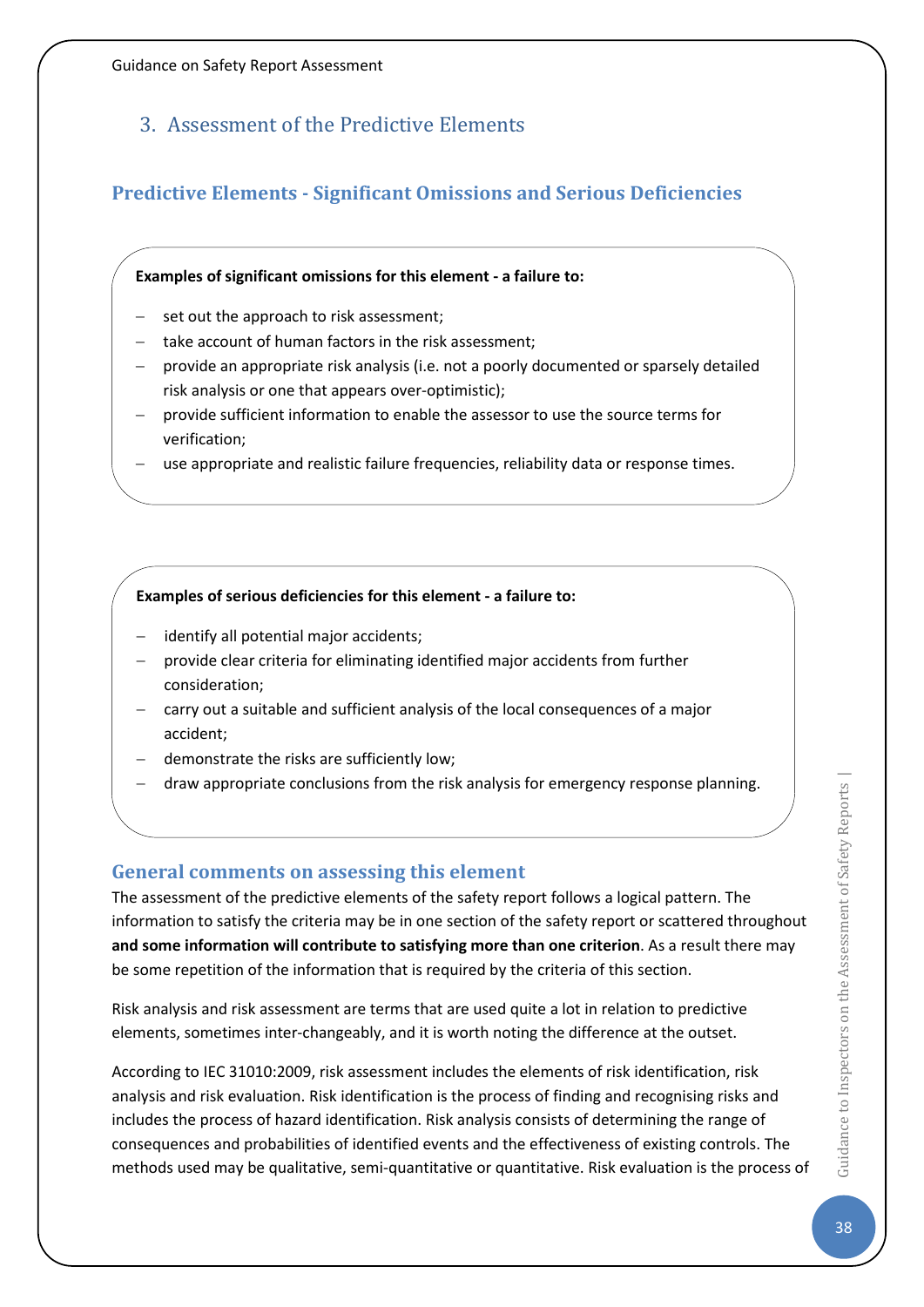comparing estimated risk levels with pre-defined tolerance criteria to inform decisions. For the operator, risk evaluation will be about evaluating the risks that have been identified and analysed to determine whether they are tolerable.

The assessor should always begin with a read-through of the report to get a 'feel' for where the relevant information may be found.

The first predictive element criterion is designed to assess whether the operator has set out the approach to risk assessment that will be followed in the safety report. This is necessary in order for the assessor to be able to put the subsequent assessment in context and judge subsequent criteria. **Failure to set out the approach to risk assessment should be regarded as a serious deficiency**.

Human factors play a role in all major accidents and the operator should have systematically addressed this in the safety report and this is assessed by predictive element criterion 3.2.

The third predictive element criterion requires that all major accidents have been identified. The identification of major accidents should have been carried out in a systematic way, using recognised and appropriate methodology.

For many establishments, the number of major accident scenarios identified may be too large for each to be examined in detail in the safety report. Therefore it is permissible for the operator to reduce those in the safety report to a representative and manageable number; how the operator has gone about this is addressed by predictive element criterion 3.4.

As the operator progresses to demonstrate the detailed risk analysis, the information that is used must be suitable and predictive element criterion 3.5 addresses this. So high risk and high consequence scenarios should have been chosen and when the consequences are being evaluated, appropriate source terms and modelling conditions should have been used.

The likelihood or probability of the initial loss of containment occurring should have been addressed, or for operators providing a more qualitative analysis, the conditions under which the accident could occur: this is assessed by predictive element criterion 3.6.

The operator will have (or will commit to having) various measures or barriers in place that will reduce the likelihood of the loss of containment identified under predictive element criterion 3.6. The reliability of these measures, whether they can prevent the major accident from progressing, how reliable they are, whether the time for them to become effective is reasonable are all addressed by this criterion.

The next predictive element criterion (3.7) checks that, taking account of the local circumstances, the consequences of the identified major accident scenarios have been appropriately set out. How will human health and the environment be affected? Have the appropriate harm levels been chosen?

In the penultimate predictive element criterion (3.8), the significant question, which will build on all the previous criteria, is asked: does the operator demonstrate that the risks are sufficiently low – in other words have all the necessary measures been taken (or be about to be taken)?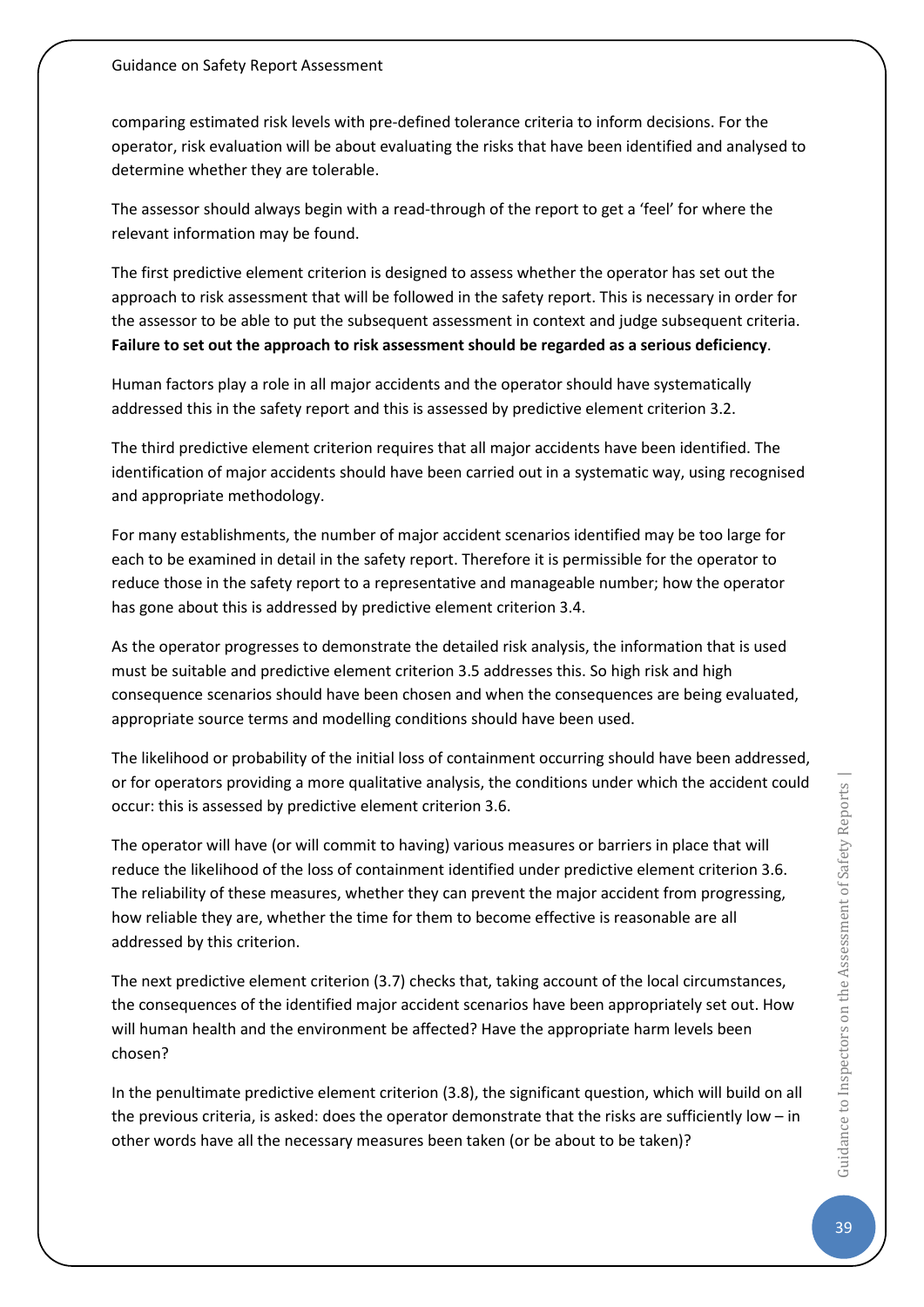The final predictive element criterion (3.9) seeks confirmation that the information in the safety report is suitable for the internal emergency plan and for the local competent authorities (LCAs) to draw up the external emergency plan (EEP).

Overall, the risk assessment should have assessed the risks to people, both on and off-site, and the risks to the environment.

Although the risk assessment is central, it is important that the safety report highlights the safety culture of the operator and does not solely focus on the risk assessment, which in many cases will have been led and written by an outside safety expert.

The CCA is unequivocal in the view that the safety report should be owned by the operator, because it is the operator that bears the legal responsibility to manage the risks. Operators are expected to be familiar with their safety report and to use it as a living document for the management of the major accident hazards. This aspect can be pursued in subsequent routine inspection.

Proportionality is key to the assessment of this element: the depth of the analysis in the operator's risk assessment should have been proportionate to:

- − the scale and nature of the major accident hazards presented by the establishment;
- − the risk posed to neighbouring populations and the environment.

A view on 'proportionality' in relation to the predictive elements should be taken at the start of the assessment process for this element. A core judgement to be made will be whether the risk analysis requires a quantitative approach. Sometimes a semi-quantitative or even a qualitative approach will be sufficient.

### **Examples of where qualitative or semi-quantitative analysis may be sufficient:**

- − A simple site remote from population and sensitive environments with a single dangerous substance of limited hazard may require only a simple qualitative risk analysis as the basis on which to demonstrate that the necessary prevention and mitigation measures are (will be) in place.
- A simple plant with a total inventory of 30 tonnes of chlorine and remote from population and sensitive environments may only need to demonstrate compliance with published guidance / standards for the safe handling of chlorine, with supporting statements to demonstrate that the risks to people off-site and the environment are sufficiently low.

Where the qualitative route has been taken, the operator should have demonstrated that all major accident hazards have been identified, that their extent and severity have been assessed and that all necessary measures are being taken. Quantification of the possible consequences will be required in every case to help the LCAs to develop EEPs.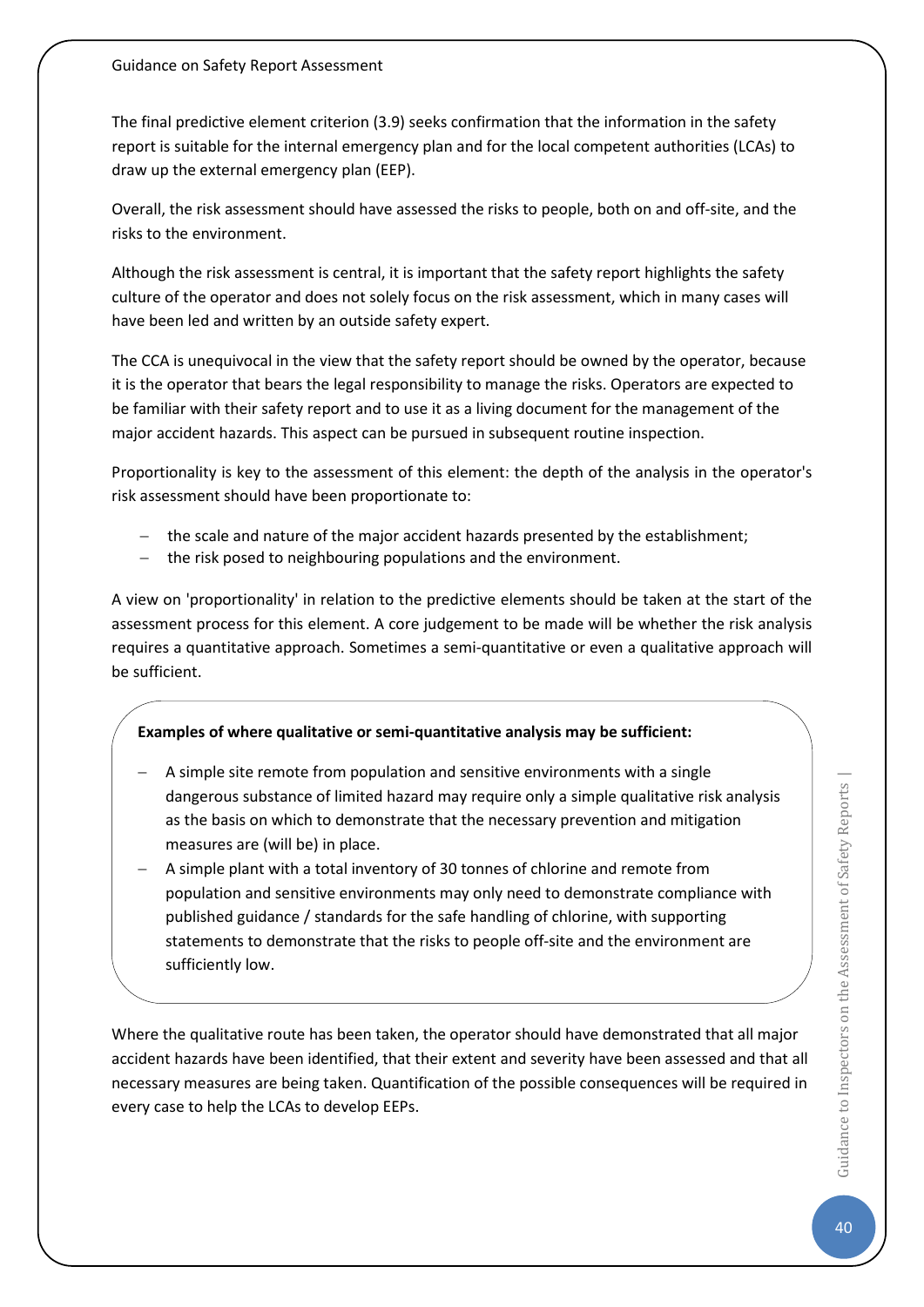### **Examples where a quantitative risk analysis may be necessary:**

- a site in a populated area;
- an establishment with a large on-site population;
- a complex pharma-chemical site with many processes and several hazardous materials in the vicinity of population and sensitive environments.

Before getting deeper into risk quantification, operators should have considered hazard elimination and the adoption of inherently safer design. Good practice should be in place: where relevant good practice has not yet been fully established, operators would be expected to apply risk-reducing measures in the short period until it is established.

In evaluating the outcome of the operator's risk analysis, the concept of risk tolerability is an important element for consideration. The HSE ALARP<sup>[1](#page-41-0)</sup> concept is widely used as a means of demonstrating risk tolerability.

In the ALARP approach, the operator should have:

- − demonstrated that the risks to people are negligible (the risk of fatality of an individual is less than 1 x 10<sup>-6</sup>/year) or
- demonstrated that the risks of individual fatality are greater than this but less than 1 x 10<sup>-</sup>  $3$ /year (1 x 10<sup>-4</sup> offsite) and are therefore tolerable, provided they are as low as reasonably practicable (this is the ALARP region).

If the risks are greater than 1 x  $10^{-3/4}$ /year they are intolerable and a site inspection is warranted and a subsequent prohibition of activity may be necessary.

In rare cases, a societal risk assessment may be necessary to demonstrate that risks are sufficiently low; where there are credible accidents with the potential to cause a large number of fatalities this should be addressed by the operator in a societal risk analysis. Societal risk implications may be very important at the Intolerable/ALARP boundary and a societal risk assessment may be required if the individual risk level is close to the boundary.

For environmental risks, a similar approach can be taken although it is more common to demonstrate that there is no pathway to environmental receptors, usually through the use of suitable containment systems. Failure of containment systems should be addressed in the safety report. [The Guideline on Environmental Risk Tolerability for COMAH Establishments](http://www.hse.gov.uk/aboutus/meetings/committees/cif/environmental-risk-assessment.pdf) (by CDOIF<sup>[2](#page-41-1)</sup>) sets out a comprehensive approach to evaluation of the tolerability of MATTEs.

The decisions on whether the risks are sufficiently low (and whether all necessary measures have been taken) are made by exercising professional judgement on whether the residual risks (after implementing the risk-reducing measures that have been identified as necessary) are reasonable when set against the technical possibilities for further risk reduction and the cost of such risk-

<span id="page-41-1"></span><sup>2</sup> http://www.hse.gov.uk/aboutus/meetings/committees/cif/environmental-risk-assessment.pdf

<span id="page-41-0"></span> <sup>1</sup> http://www.hse.gov.uk/risk/theory/alarpglance.htm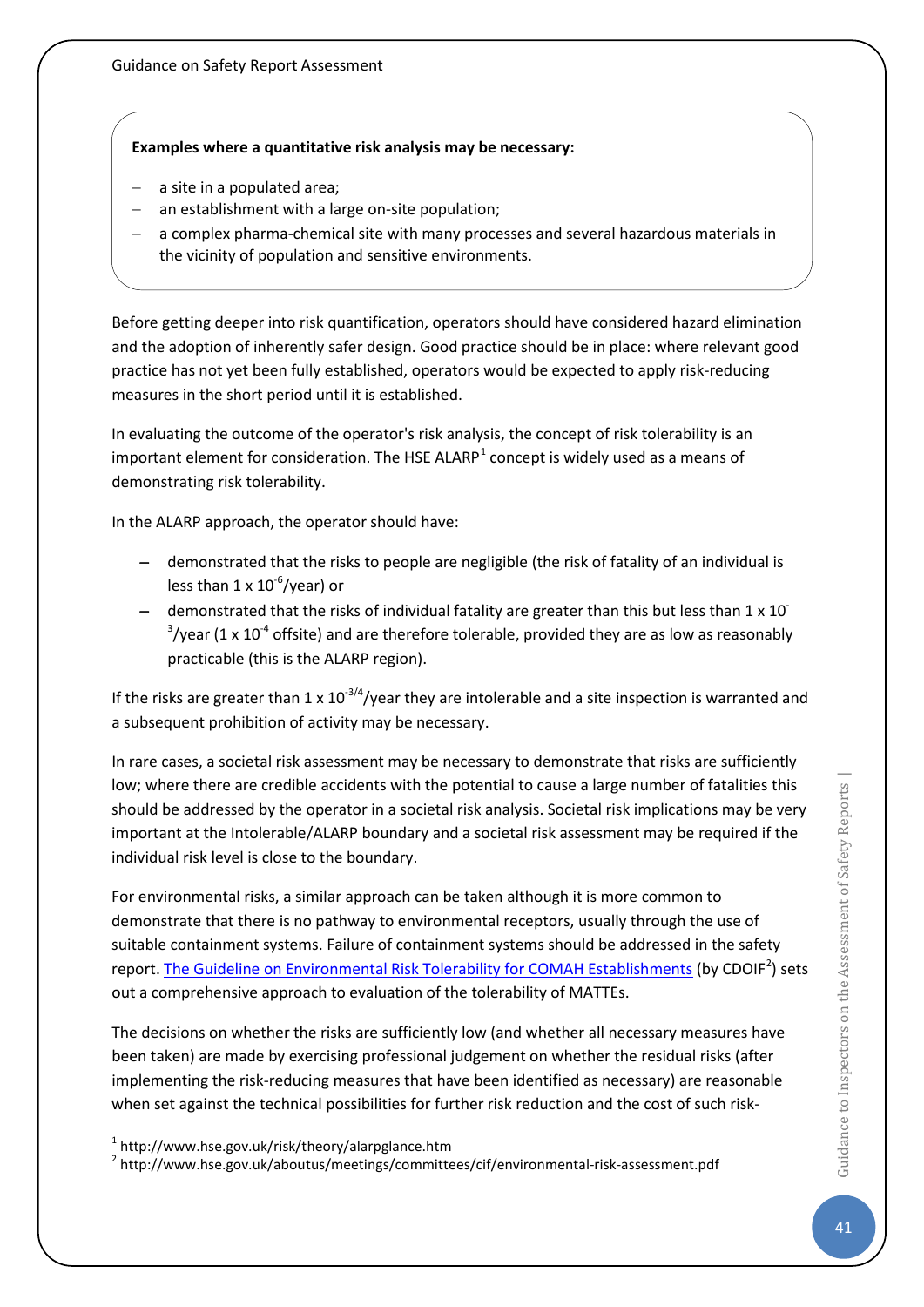reduction measures. Some operators have adopted this approach and defined their own risk tolerability bands (in some cases more stringent risk criteria are set for new plant - typically an order of magnitude lower than the band for an existing plant).

This implies that existing control measures should be periodically reviewed to ensure they are properly applied and still appropriate. This will depend on technological progress, changes in society's perception of the particular risks, changes in understanding of the risk analysis, the uncertainty attached to the risk estimates and new lessons from accidents and incidents etc. Such reviews should figure prominently in safety report updates (see Regulation 11).

In any case, the criteria that have been used to judge if the risks are tolerable should have been set out. The assessor should be able to judge if the criteria are appropriate (using the HSE ALARP approach, as described above, as the benchmark) and to judge whether operators have demonstrated compliance with their own criteria in the safety report.

Some of the risk analysis material concerning the impact on the natural environment and human health may already have been documented for other purposes and it may be possible for the operator to reuse some of this information. It is not necessary to repeat the work but the original documentation must have been clearly referenced and, normally, copies of the appropriate parts of it attached to the safety report.

### **3.1 \*\* The operator's approach to risk assessment has been adequately described.**

The operator should have included in the safety report a summary of the methods used for hazard identification and for risk analysis as well as the criteria used to judge the significance of the residual risks when control measures have been implemented.

In the first place, having identified all the relevant hazards using an appropriate method, a means of eliminating hazards should have been considered, then reducing the event likelihood and finally mitigating the associated consequences.

The safety report must have included a summary of the method(s) used for the risk analysis, which could be either qualitative or quantitative (a view on proportionality must be made by the assessor here).

All operators will be required to have employed a systematic method of hazard identification.

If a non-quantified approach has been taken because the risks are low or simple to evaluate, the basis for demonstrating that the residual risks are both tolerable and ALARP should have been given. One or more of the following may be acceptable, if supported by well-reasoned argument:

- − industry standard good practice;
- − regulatory guidance;
- − industry association guidance.

However this will very much depend on local circumstances. Good practice may not be enough to make the risks tolerable and satisfy the overall requirement that all necessary measures are being taken.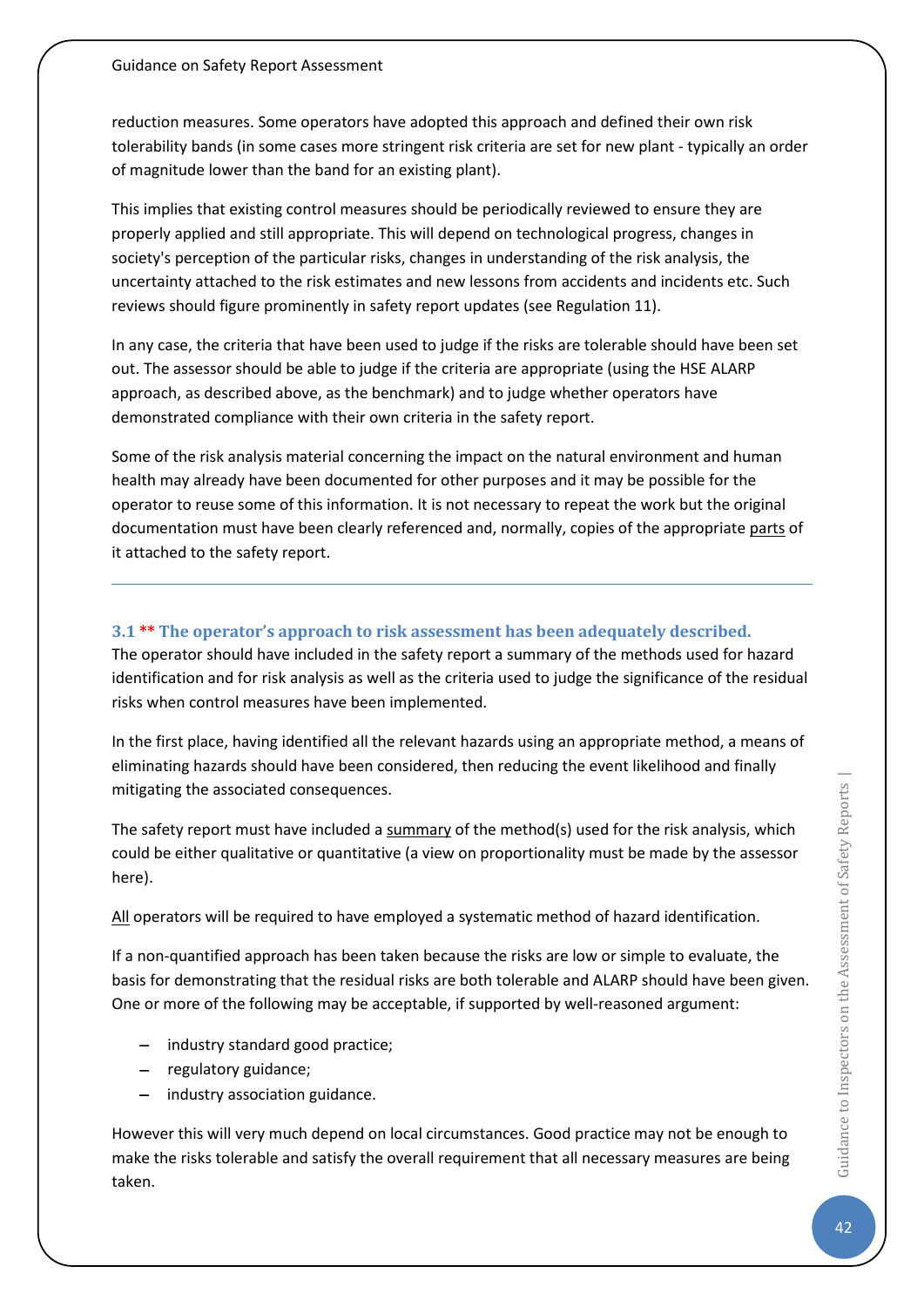#### Guidance on Safety Report Assessment

If a quantified risk analysis (QRA) has been carried out, the following approach should have been presented:

- − extent of the analysis to be conducted (plants/processes assessed);
- − method to identify major accident event sequences (e.g. Hazard and Operability Studies HAZOP or other systematic method);
- − how the consequences of the accidents will be identified in clear terms;
- − the source for the appropriate failure rates (identified from reputable sources);
- − analytical approaches to be used in more complex situations (event tree analysis (ETA), fault tree analysis (FTA), failure mode and effect analysis (FMEA)).

The adequacy of the risk analysis will depend mainly on the:

- − degree to which the expertise and experience of those conducting it matches the sitespecific hazards and risks;
- − methods used;
- − data and assumptions adopted;
- depth of the assessment.

Some scenarios include a significant, predominant or solely environmental hazard. For the analysis of environmental accidents, the ALARP framework can be used and the risk evaluated as intolerable, tolerable if ALARP or broadly acceptable.

The process of environmental risk analysis involves three steps:

- Identification and evaluation of source pathway receptor linkages for different credible accident scenarios. This includes demonstrating an understanding of the hazards of the establishment and the sensitivities of the environment.
- Identification of tolerability criteria for relevant receptors, dependent on the receptor type and potential level of consequence to the receptor.
- Evaluation of risks to the receptor, through examination of accidents scenarios (their consequences and frequencies) and comparing these to the tolerability criteria.

A zone around an establishment which may be impacted over the specified thresholds should be clearly identified.

MATTEs are most frequently due to liquid releases (including firewater) impacting on land and water. The prevention measures of most relevance to environmental protection are therefore those which reduce the risk of accidental liquid releases or enable their retention on site.

MATTE incidents caused by aerial dispersion are less frequent, but aerial pathways should not be overlooked. Where the potential for such a MATTE has been identified, efforts should be focused on measures for prevention and mitigation (these would also be suitable topics for follow-up during inspection).

The general approach to the risk assessment should therefore be set out at the beginning of the process. The operator should have described the competence and expertise of those making the assessment, how the risk analysis will be carried out and how the significance of the risks will be assessed.

If the operator would later rely on cost-benefit arguments to claim that all necessary measures are in place, this should also have been set out early in the report.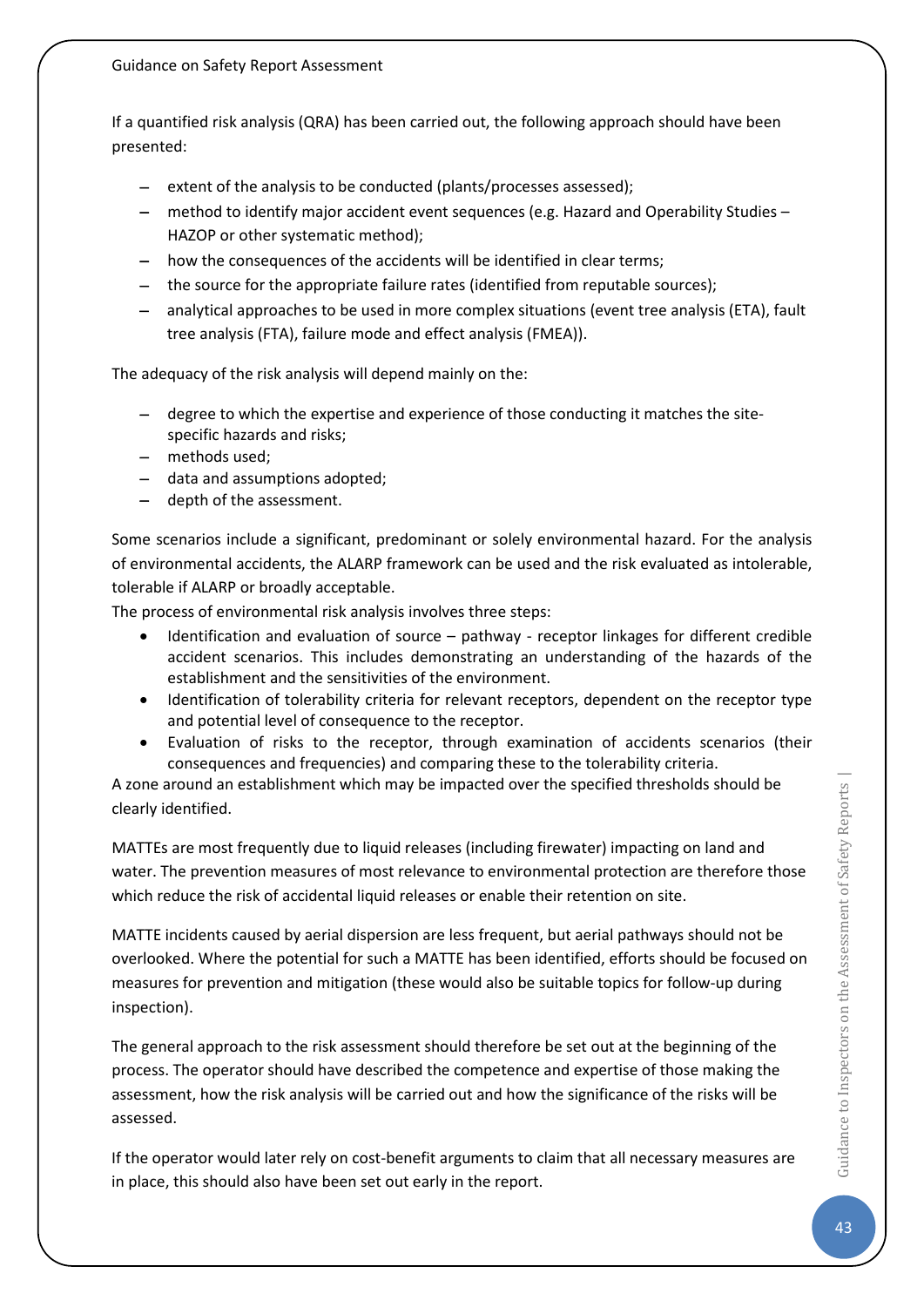The criteria that would be used to judge if the risks are tolerable should have been clearly summarised early in the predictive elements section of the safety report. The assessor should be able to judge if the criteria are appropriate (by reference to ALARP).

The approach of the operator to the review of the risk analysis (when, under what conditions it will be reviewed) should have been clearly stated.

#### **3.2 \*\* Human factors have been taken into account in the risk analysis.**

Plant personnel are an important part of the safety system. They can contribute to the initiation of a major accident as a result of error ('human factors'); it is widely accepted that virtually all major accidents include human factors among the root causes. Therefore the role that process personnel play in controlling hazards and risks should have been identified in the risk analysis. Equipment and procedures should have been designed to minimise human error.

The risk analysis should have considered all types of human error that could contribute significantly to the initiation or development of a major accident. Supporting documents (link tables, LOPA analyses, bowtie diagrams, and so on) clearly illustrate the part played by people in initiating, preventing, controlling and mitigating the consequences of major accident hazards.

### **Example of where human error should be considered:**

If an operative is required to take certain actions following an alarm, such as initiating a plant shutdown that will prevent a major accident from developing, the risk analysis should have made assumptions about the likelihood that the correct action will be taken: if the economic consequences of emergency shutdown are great, the operative may very well hesitate or fail completely to initiate the shutdown. Generally, a lower reliability is assigned to human response interventions than automated responses.

The potential for dependency between successive human tasks should have been recognised and accounted for in the safety report. For example:

- − the human error probability for one task may be significantly influenced by an error in a previous, related step / task;
- − different people doing the same task may make the same error;
- − the same person may make the same error during a number of tasks;
- − a checker may fail to detect an error, for the same reason the user made the error.

If a task is critical to the prevention of a major accident and an unrealistically high level of human reliability (a low probability of failure on demand) has to be assumed to make the risks ALARP, this may not be acceptable as it places an undue burden on the operative that would not be supported by current reliability analysis techniques. Instead automatic control and protection systems could have been used to reduce the reliance on the operative to intervene. There is a very strong burden on the establishment operator to adequately justify any other approach.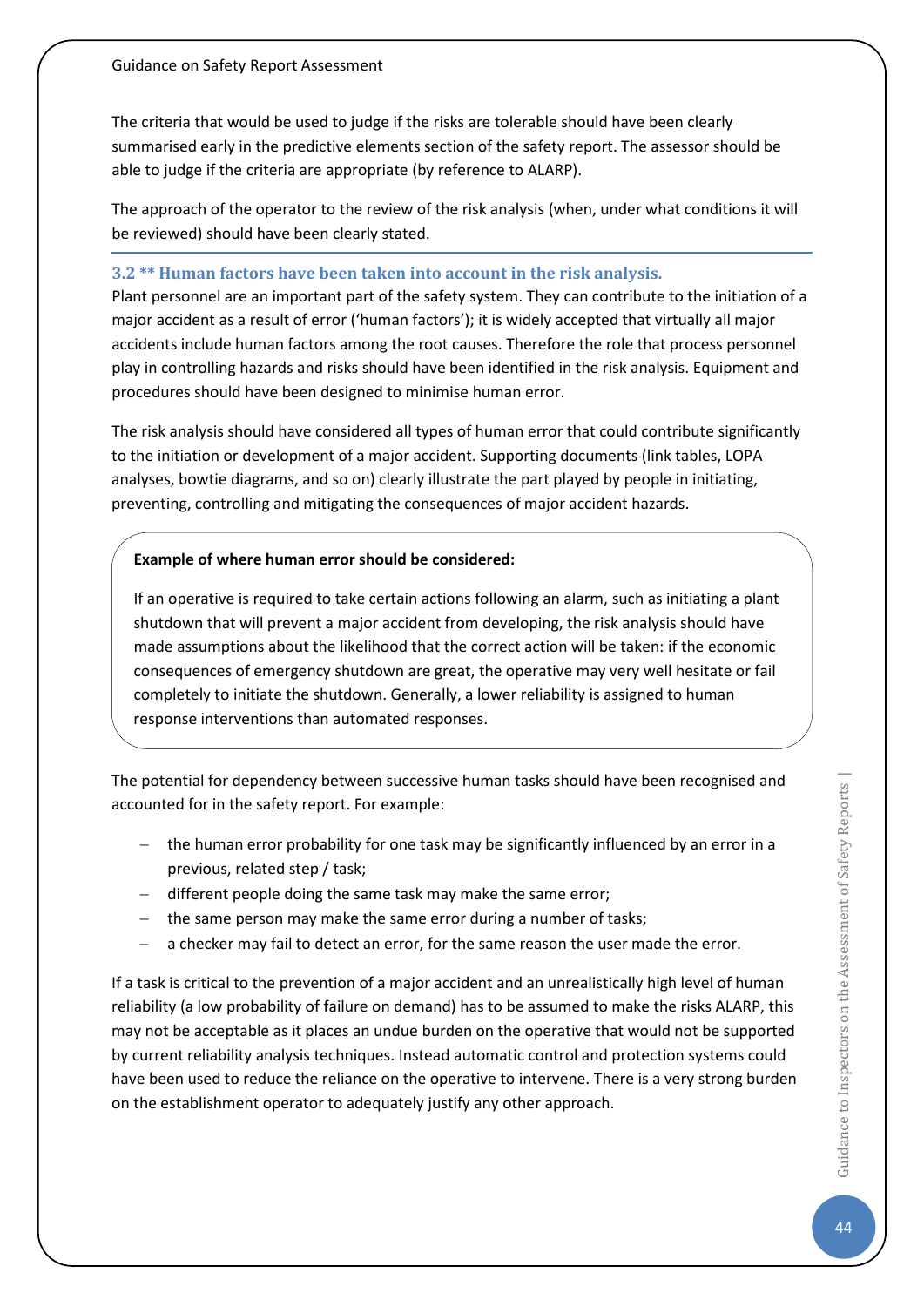### **Examples of what could be addressed under human factors assessments:**

- systematic identification of the potential role of human failure in accident initiation or escalation;
- − a structured approach to identifying all safety-critical and key safety-related human tasks;
- reliability of control measures dependant on human action;
- − determination of the minimum staffing levels required to deliver the necessary measures under all reasonably foreseeable conditions, including plant upsets;
- risks of undue fatigue in key staff, allowing for overtime, shift patterns and so on.

The safety report should have described:

- the methodology for identifying safety-critical tasks (including routine, non-routine, abnormal and upset, first line emergency response, safety critical maintenance, inspection and testing activities);
- − the methodology used for task and human failure analysis, for example:
	- o structured on-plant task analysis, to gain a thorough understanding of the task and identify safety-critical steps;
	- o systematic identification of the different types of human failure (slips, lapses, mistakes, violations, and so on) using a recognised methodology (for example, Human-HAZOP guidewords);
	- o a framework to evaluate local performance influencing factors;
	- o active involvement of front-line personnel who currently perform the task being analysed (with support from competent facilitators).
- − a suitably prioritised programme of task and human failure analysis that accounts for the full range of safety critical tasks and major accident hazard scenarios;
- − arrangements to ensure that those who undertake or facilitate task and human failure analysis are, and remain, competent to do so.

The safety report should have considered an adequate range of human failings. The following types of events may warrant consideration from a human factors perspective:

- − failure to successfully carry out an operation that is part of normal duties;
- − erroneously carrying out an operation that is not part of normal duties;
- − failure to respond correctly to an alarm situation (failure to control or making a situation worse);
- − failure to detect failed components during testing;
- − introduction of failures by damaging equipment or leaving equipment misaligned during testing or maintenance.

Examples of the type of issues that should have been addressed in the safety report, but are more often not, are given the example below.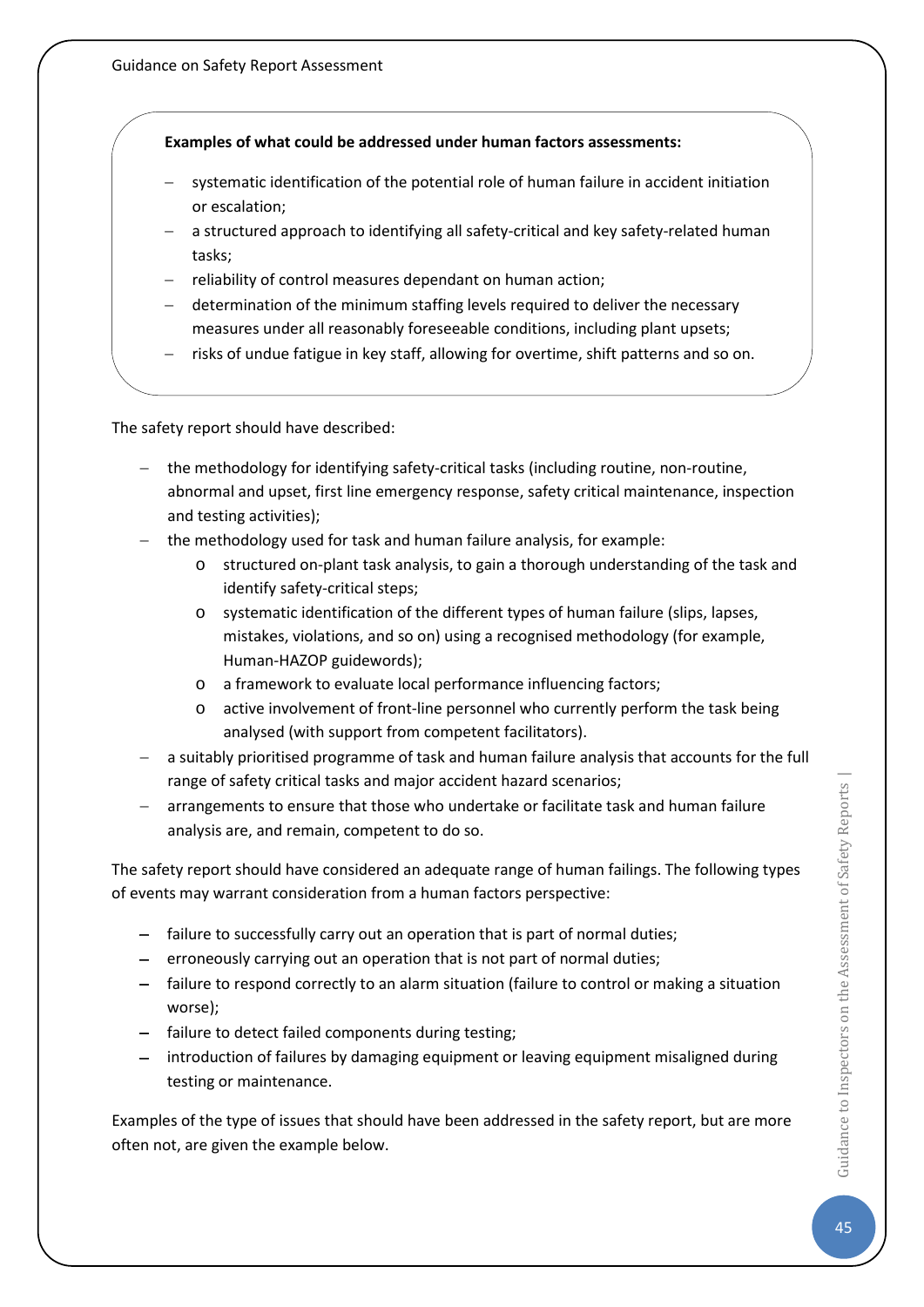### **Example of direct human initiated major accident scenarios:**

- loading wrong reactants into a batch reactor;
- not specifying the relief vent size to be capable of relieving pressure build-up in a runaway reaction situation.

The operator should have demonstrated in the safety report that the systems and procedures for selection, training and supervision of operatives are fit for purpose.

The safety report should have described how the probability of operative error has been reduced, in particular:

- − how operative errors have been identified;
- − the measures that have been taken to reduce their probability;
- how they have been accounted for in the major accident analysis.

### **Examples of common human factors analysis gaps to look out for in safety reports**:

- The potential for an operative to override designed safety features was not considered – there should be some mention of 'violations' or 'breaking the rules' as well as 'human error'.
- − The hazard analysis failed to identify anything other than errors of omission (operative failing to act) - errors of commission (an operative making an action. but the wrong one), or decision making errors should also have been considered.
- The role of people other than as front-line operatives (for example, maintenance personnel, supervisors, designers) was not considered.
- − No consideration was given of the possibility of a hardware failure with a simultaneous human error.
- − An operative being required to do a critical task that would probably be more reliably done automatically.
- − Undue reliance placed on operatives to identify and respond rapidly to alarm conditions (justification of the human error probability should have been included where this is done).
- − A reliance on 'heroic' acts by operatives to recover situations (for example, going into a danger area to take some preventative or mitigating action).

When quantitative human reliability assessment has been used to determine human error probabilities (for example, for initiating events and layers of protection), the competence of the person carrying out the assessment should have been explained, together with the underlying assumptions of the assessment and the way the generic human error probability data has been applied.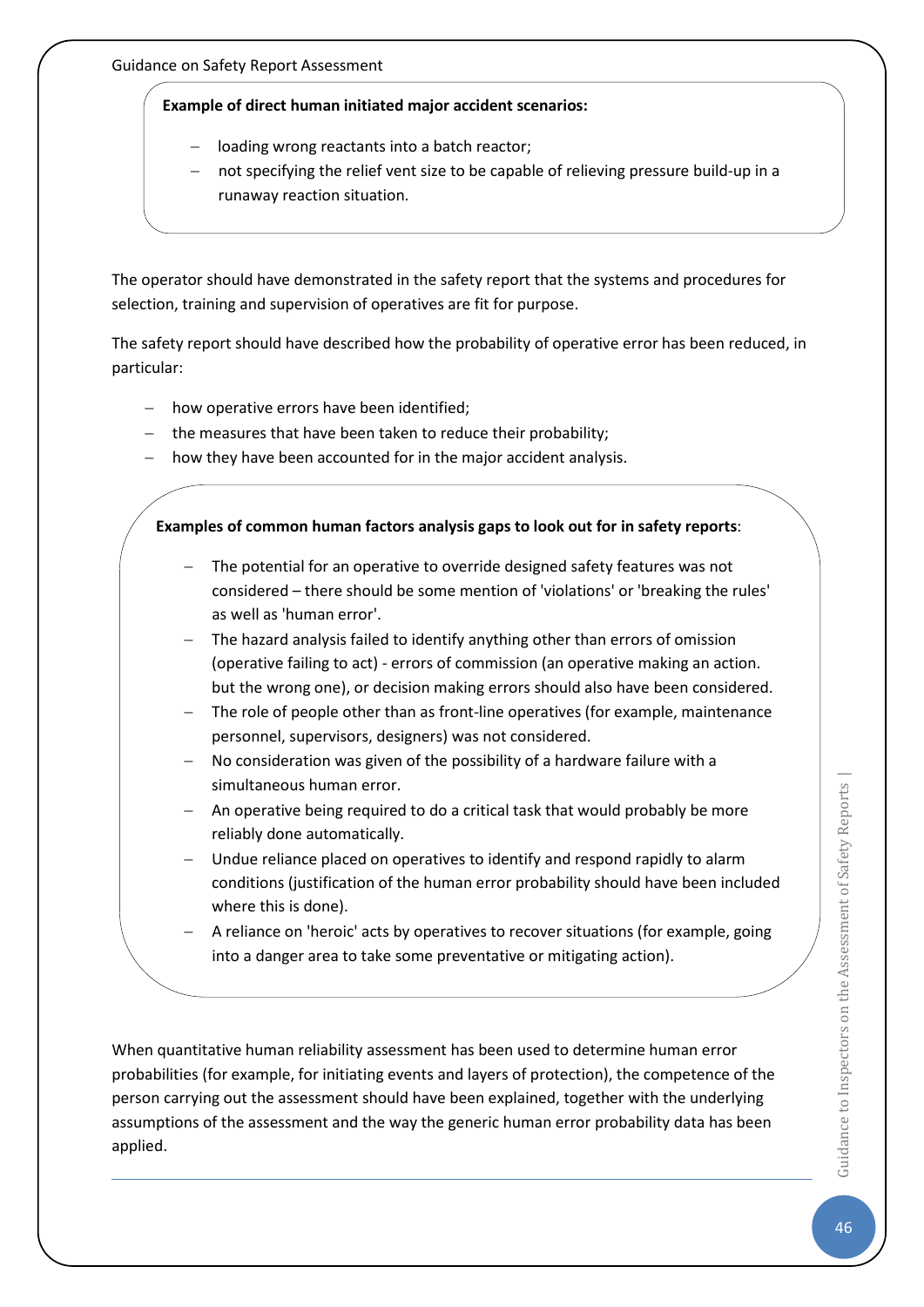### **3.3 \*\*\* All potential major accidents have been identified.**

A listing of **all** the identified major accidents should have been included by the operator in the safety report, along with their broad consequences and broad probability of occurring.

The consequences identified should have included estimates of the number of casualties and/or environmental effects. Describing consequences as for example, 'catastrophic', while useful, may not assist in making transparent the subsequent reason as to why one accident has been selected in preference to another for the detailed analysis.

Where a risk-consequence matrix has been used to rank major accidents, its suitability should have been referenced to an appropriate source to demonstrate its fitness-for-purpose (or a clear justification should have been presented).

The accident scenarios identified should have covered situations where protection and mitigation measures (either actual or proposed for further risk reduction) have failed to operate and should have included the worst case on-site and off-site scenarios for both human health and the environment.

The hazard identification methods used should have been appropriate to the scale and nature of the hazards – more elaborate methods should have been used for complex scenarios*.*

**Examples of hazard identification methods that could be used to identify major accident scenarios for detailed analysis include:**

- − HAZOP;
- safety reviews and studies of the causes of past major accidents and incidents;
- industry standard or bespoke checklists for hazard identification;
- − FMEA;
- − Process Hazard Analysis (PHA);
- − job safety analysis (for example, Task Analysis);
- human error identification methods;
- FTA:
- − ETA.

A systematic process should have has been used to identify the sequence of events that led to the major accident. If the accident analysis deals with each item of plant and process in turn and identifies all initiator and all types of fire/explosion/toxic release, then it can be considered to be systematic.

### **A safety report can be considered seriously deficient if significant scenarios have been omitted.**

The seriousness of the omission will depend on whether the consequences to human health and the environment are worse than those from other accidents that are dealt with and whether the risk from the scenario in question is ALARP.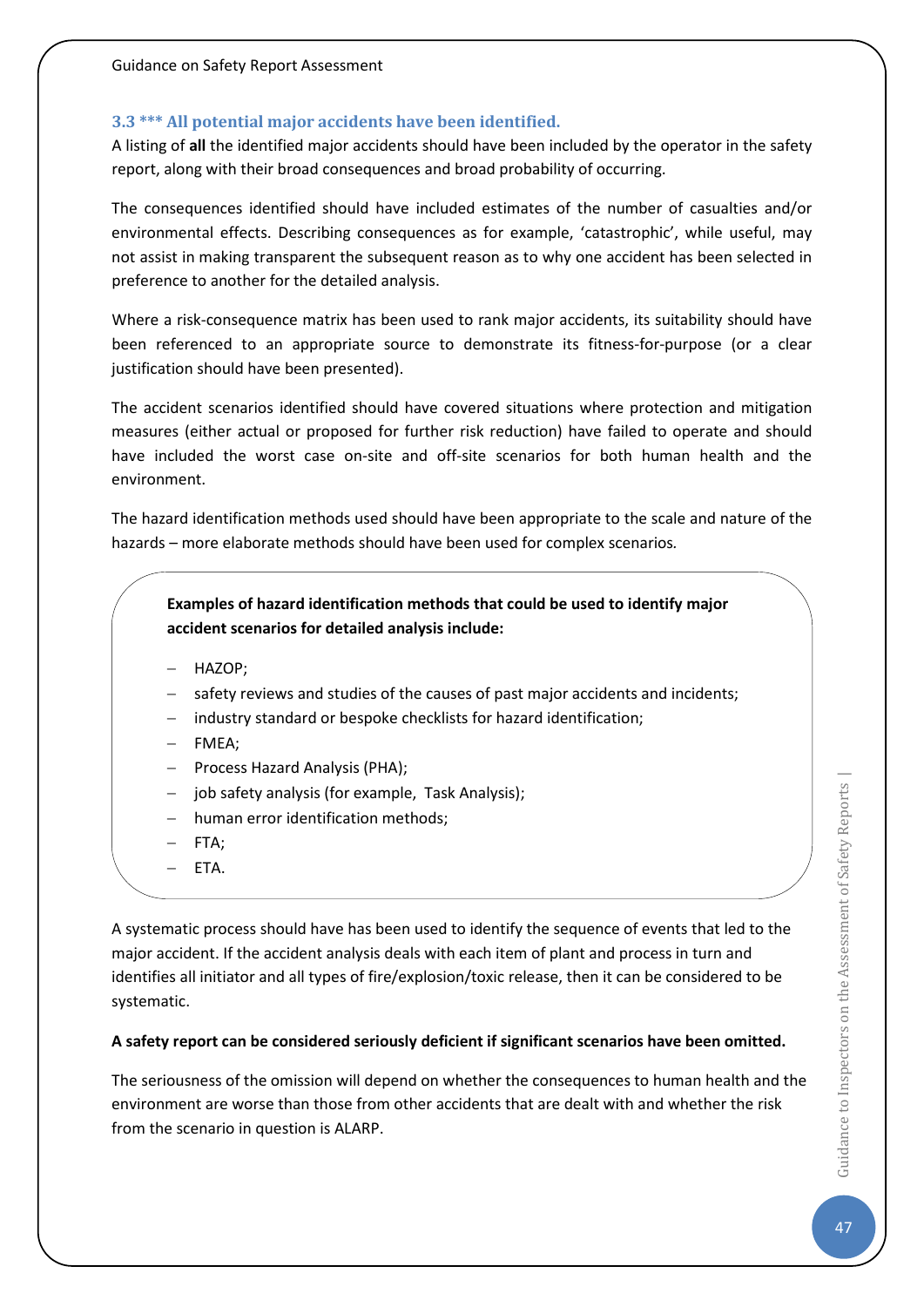### **Example of scenario omission that will lead to lead to serious deficiency conclusion:**

failure to examine the consequences of a confined explosion in a cylinder filling plant where that had the potential to produce high energy missiles capable of puncturing a storage vessel.

The operator may be able to demonstrate that all major accidents have been identified without resort to formalised methods by providing a detailed description of the plant and by systematically addressing the hazards from each part in turn – however this is more likely to be achievable on small or less complicated establishments.

### **Examples of different plant that would have to be systematically described:**

- − pipe on a pressurised storage system;
- − vessels;
- − ROSOV;
- − excess flow control valve;
- automatic shutoff valve;
- − level sensor;
- flow sensor.

The above are plant items connected to a large inventory of LPG and would each have to be considered in determining their possible roles in a major accident.

In more complex situations, one technique on its own may be insufficient to identify the human/management errors and procedural/hardware failures that could lead to a major accident. Programmable electronic systems should not have been neglected in the analysis either.

The scenarios considered must have included those initiated by off-site as well as on-site events.

### **Examples of off-site accident initiators:**

- − aircraft impact;
- − subsidence;
- extreme environmental conditions (abnormal rainfall or snowfall, very low or high temperatures, flooding, gale force winds, lightning strike);
- − vehicle/train impact;
- − land slip;
- explosion;
- − forest fire;
- − missile;
- − pipeline rupture.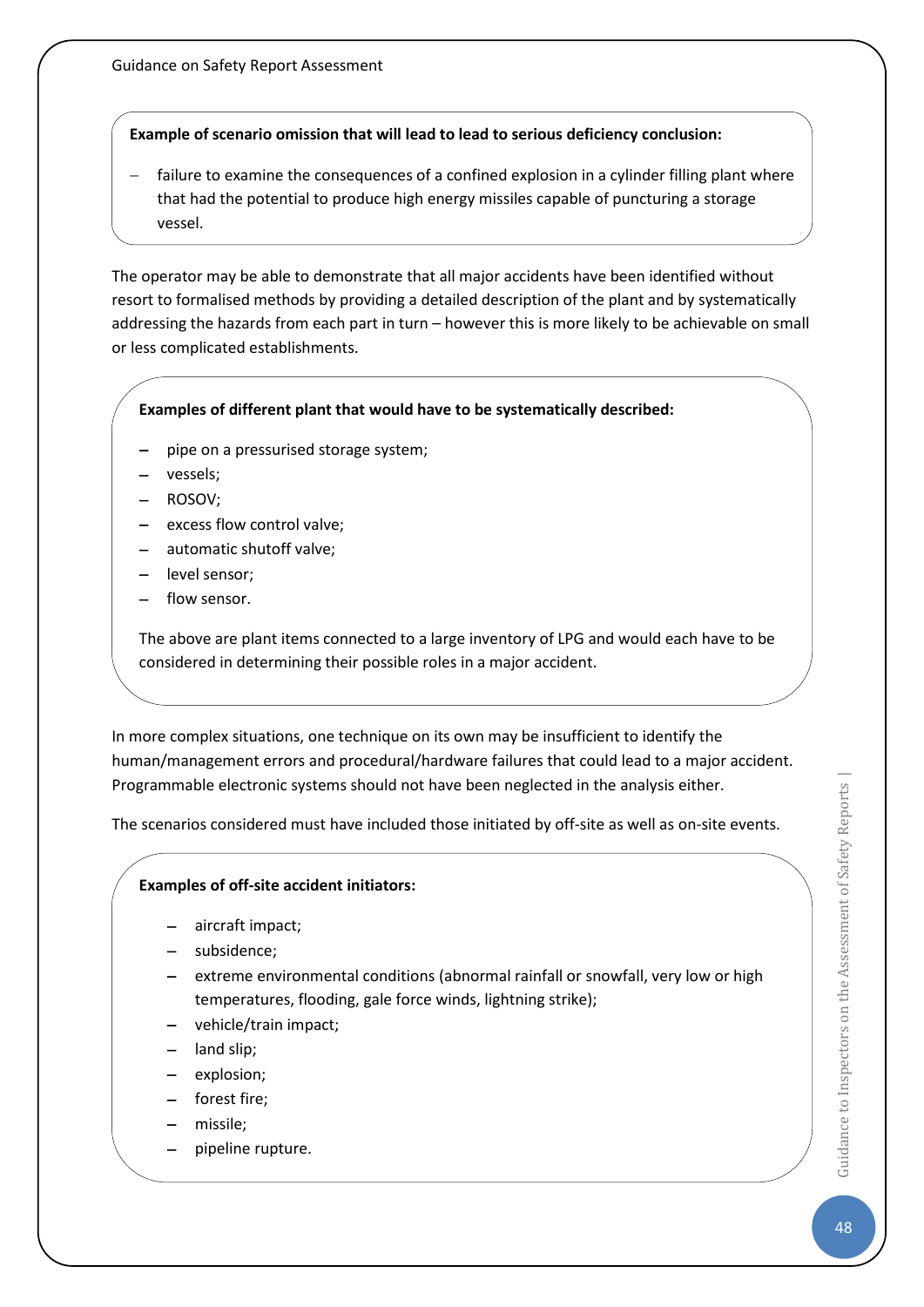Some of these off-site initiators may be very unlikely and be ruled out with minimum explanations (e.g. aircraft impact can be ruled out if establishment is not on a flight path or near an airport).

All possible sources of major accident hazard should have been identified.

The assessor could use the ARAMIS MIMAH methodology to assist in checking that appropriate major accident scenarios have been identified by the operator.

The safety report should have presented a review of past accidents and incidents with the same substances and processes used, and demonstrated that the lessons learned from these have been considered. It should have referred to the specific measures taken to prevent such accidents.

If scenarios that would significantly change the predicted risks posed by the site are omitted without justification, the **safety report should be deemed to fail to comply with this assessment criterion**.

The safety report should have demonstrated that an appropriate methodology has been used to identify the major accident scenarios with an environmental impact taking account of:

- source, pathway and receptor trios;
- − the worst case failures;
- − domino and / or escalation of major accidents;
- − the behaviour of substances under normal and abnormal conditions;
- − the direct and indirect effects of major accidents (for example, fire-fighting water and explosions).

Source details should have been defined for each accident scenario including:

- − substance released;
- − size, rate / duration of release (including both the initial release and anticipated actions of emergency responders, for example, use of water sprays and / or foam blanket for fire fighting or suppression of vapour);
- − conditions of release (pressure, temperature, phase);
- − location, elevation, direction of release.

Potential releases should have been identified including a consideration of worst case failures (inventory and process) and the sensitivity of the receiving environment (number and types of sensitive sites).

Pathways by which the substance reaches the environment should have been identified, for example, by using maps and plans indicating where aerial dispersion and deposition may impact sensitive receptors or where run-off of spilled substances and fire fighting water could take place, it's pathways on and off the establishment and areas affected.

Substance behaviour upon release should have been identified, for example, reactions with air / water / other substances, changes of phase, dispersion characteristics (dense or buoyant behaviour) and so on.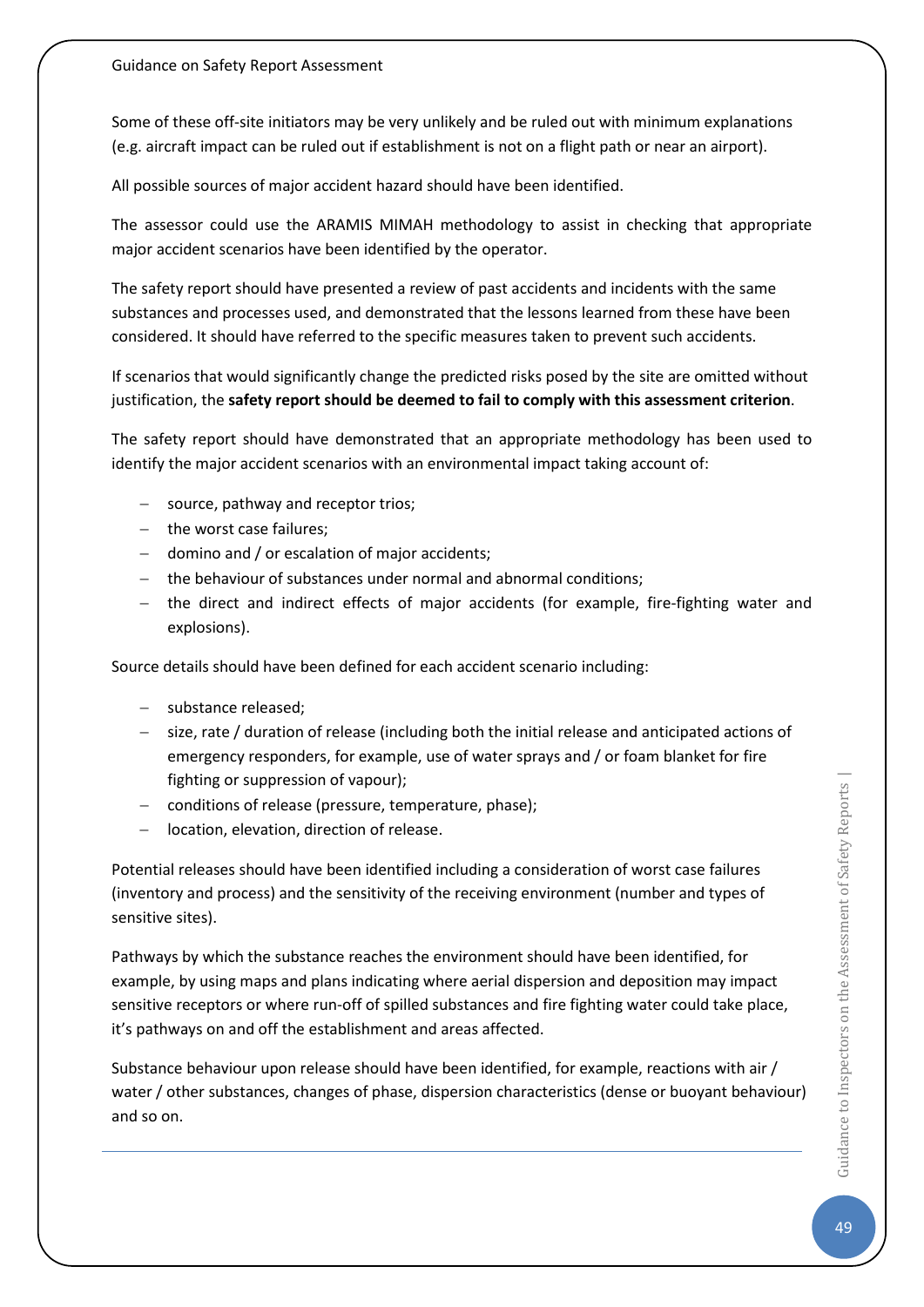# **3.4 \*\*\* Clear criteria have been described for eliminating identified major accident scenarios from further consideration: if necessary a suitable subset of potential major accidents has been selected for detailed risk analysis.**

Where an operator has identified a large number of different types of major accident, it is not necessary to further address each one in detail in the safety report. The operator should set out a logical rationale for selecting a representative subset for detailed analysis.

Accident scenarios for very improbable initiators (for example, meteor strike, simultaneous multiple failures of demonstrably reliable systems, terrorist activity) can usually be neglected, but events like cold catastrophic failure of vessels (LPG) and guillotine rupture of pipework should not have been discounted.

### **Example where a scenario may be omitted from further consideration:**

A toxic gas consequence assessment may have shown that any failure resulting in a release smaller than that equivalent to a 10 mm diameter hole would not produce a major accident hazard or significantly contribute to risks to current on-site or off-site population (but a substantial length of vulnerable pipework within a small area could mean this is a significant risk for a section of the on-site population, which should not be omitted!).

The operator should have taken of account of smaller releases that could trigger other events leading to event escalation, for example, a smaller flammable release into a confined space, which might ignite and explode and trigger a more severe accident.

Small scale releases should not have been eliminated 'unjustifiably'. It is reasonable for an operator to reduce the number of release cases by defining a scale of event that will not lead to a major accident and by grouping or aggregating events.

The criteria should have been applied at an early stage to limit the scope of the predictive aspects of the risk analysis.

The criteria used must have taken account of high frequency as well as high consequence events.

Where a matrix system has been used to rank the scenarios, an explanation should have been provided on how the choice for detailed analysis has been made between scenarios assigned the same likelihood and /or severity.

If the operator has not quantified accident frequencies, but uses terms such as *high*, *medium* and *low* probability, the accidents should be ranked according to their perceived severity. Without any quantification it can be difficult to determine if an accident that seriously affects a few people with 'medium likelihood' is worse than one that fatally affects many people with 'very low likelihood'.

Worst case accidents should have been included as well as accidents that are more probable, but with lesser effects.

Most safety reports are unlikely to determine the consequences and frequency of all possible accident scenarios, but all risk dominating accidents should have been dealt with comprehensively.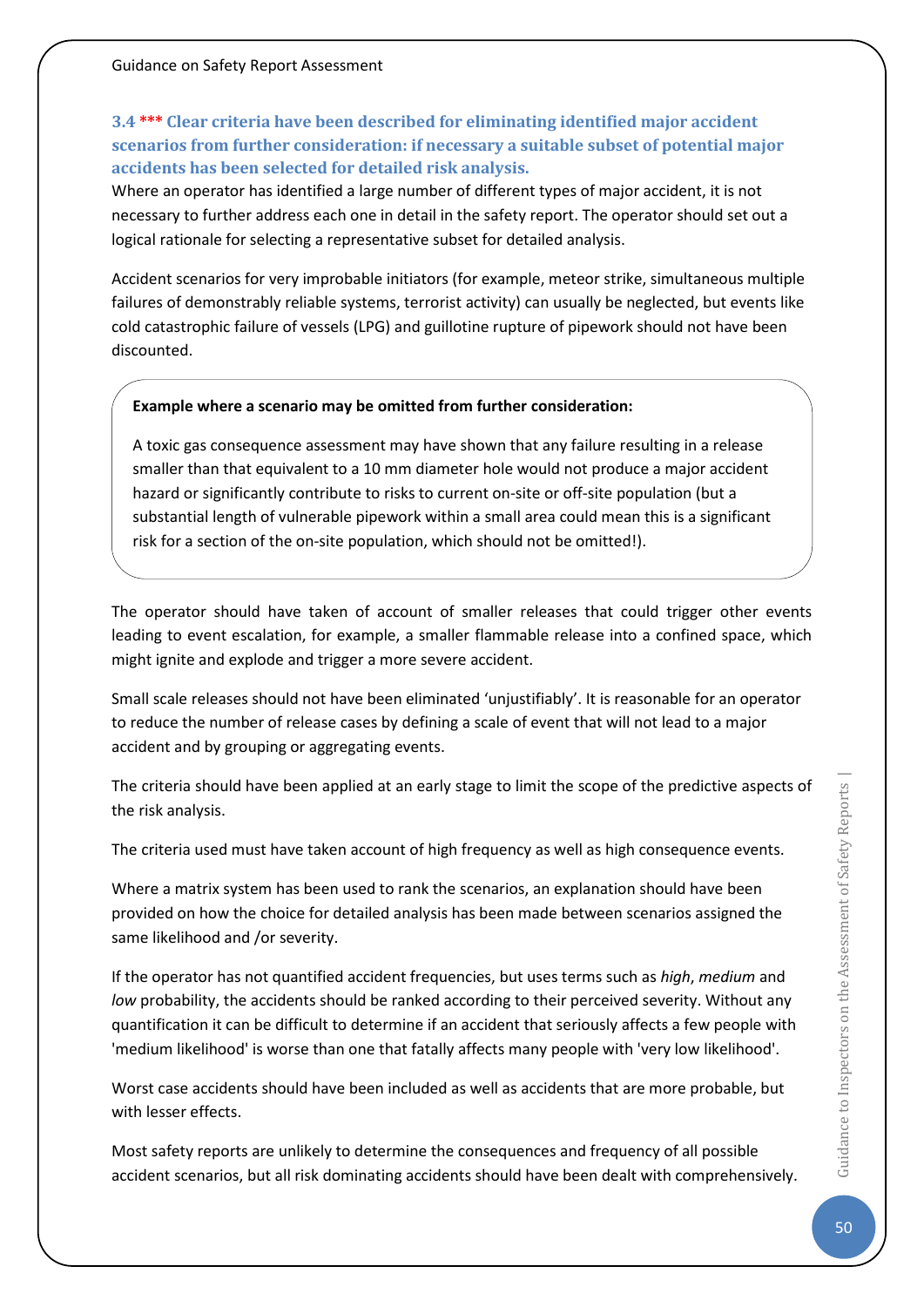Guidance on Safety Report Assessment

The safety report should have clearly stated why the consequences of some major accidents have not been described, if that is the case.

### **Example of where consequences do not need to be described:**

If six different accidents resulted in a similar rate of release of LPG, with smaller duration and dispersion characteristics, the consequences of only one of them need to be described. The relative likelihood of the others should be evaluated to demonstrate that the risks are ALARP.

The subset chosen for detailed analysis should represent the range of accidents that are possible on the establishment.

The operator should have made clear that the conclusions that will be drawn and the measures that will be implemented for the subset will also apply to the full set of scenarios.

**Failure to include 'worst case' representative scenarios will mean this criterion has not been met.**

# **3.5 \*\* The information used to model the major accident scenarios in the detailed risk analysis was appropriate.**

The information required for this part of the risk analysis is diverse and extensive. The detail required is both process and location specific. The criterion can be broken down into the following:

- 1) A representative range of major accident scenarios have been chosen for detailed modelling.
- 2) Worst case major accident scenarios have been modelled both with and without the control measures in place.
- 3) A full range of lesser accident scenarios have been modelled both with and without the control measures in place.
- 4) The accident scenarios have included those with off-site initiators (if any) and those due to escalation of smaller scenarios within the establishment.
- 5) The modelling has been carried out using appropriate computer models.
- 6) An appropriate range of atmospheric stability conditions have been used, taking account of the local conditions (wind direction, wind speeds, topography, humidity, and so on).
- 7) The source terms used in the modelling have been clearly set out and appropriately used.

These will now be explored in more detail.

### *1) A representative range of scenarios has been chosen*

An adequate range of major accidents, broadly classified as loss-of-containment accidents, should have been covered.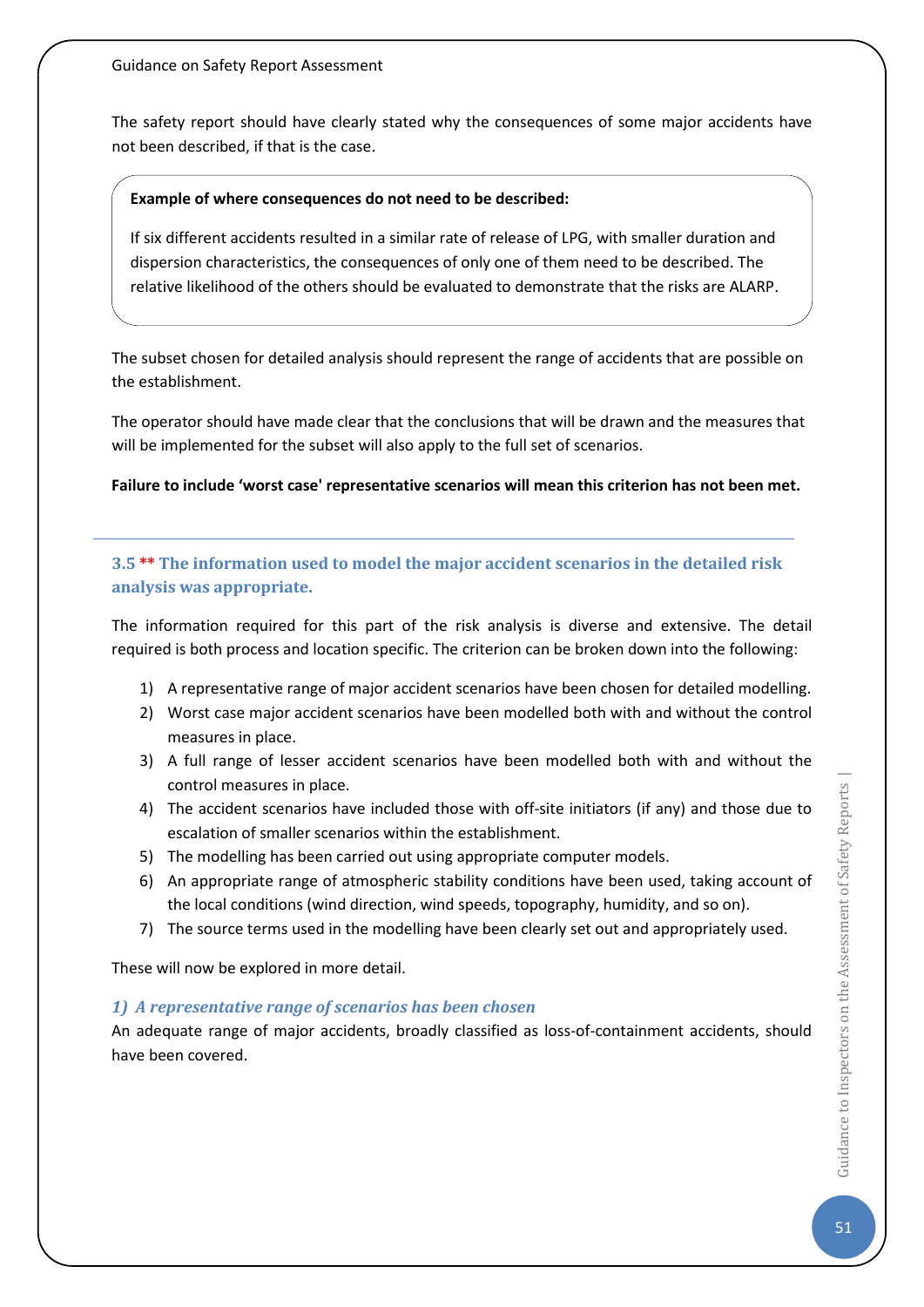#### **Examples of the range of major accident scenarios that might be covered:**

- − vessel or pipework failures, including bund failure and fire engulfment;
- − explosions (batch reactors runaway, tank explosion due to operative error by for example adding the wrong substances), BLEVEs;
- − large fires (warehouses, pool fires, and so on) including toxic impacts;
- − events influenced by emergency action or adverse operating conditions etc. (for example, allowing a fire to burn rather than applying water or dumping reactor contents to drain to avoid explosion, abnormal discharge to the environment, and so on).

All foreseeable causes (initiating events) of the major accident scenarios chosen for detailed analysis must have been considered.

Insights gained from the study of previous accidents and incidents can be a useful starting point: the causes of similar accidents in other industries should have been considered.

**A safety report that unreasonably discounts some accident sequences or fails to consider worst case locations for pipe breaks or assumes procedures and/or safety systems function perfectly should be judged as failing to meet this assessment criterion.**

**Example of the consequences that should be determined for the following minimum set of accidents for an LPG site:**

- − catastrophic failure (100% of contents released) fireball and flash fire or pool fire;
- − localised failure of a pressure vessel above liquid level jet flame & flash fire and possible explosion;
- − localised failure of a pressure vessel below liquid level jet flame and flash fire and possible explosion. Pool fire or flash fire/explosion for a refrigerated vessel failure;
- − pipe failures (rupture, hole diameter equal to pipe radius, flange leak);
- BLEVE of vessels including storage vessel, road tanker, cylinders in a stack;
- − overfilling ignited pressure relief valve discharge, or spill of liquid if refrigerated;
- vaporiser leak jet fire, flash fire, explosion;
- − leak inside cylinder filling plant confined explosion.

### *2) Worst case major accident scenarios have been modelled, both with and without the control measures in place.*

The operator should have determined in the safety report the consequences of worst accident scenarios on the assumption that all control and mitigation systems have failed on demand and operational conditions correspond to the worst case (which of course will have a very low probability).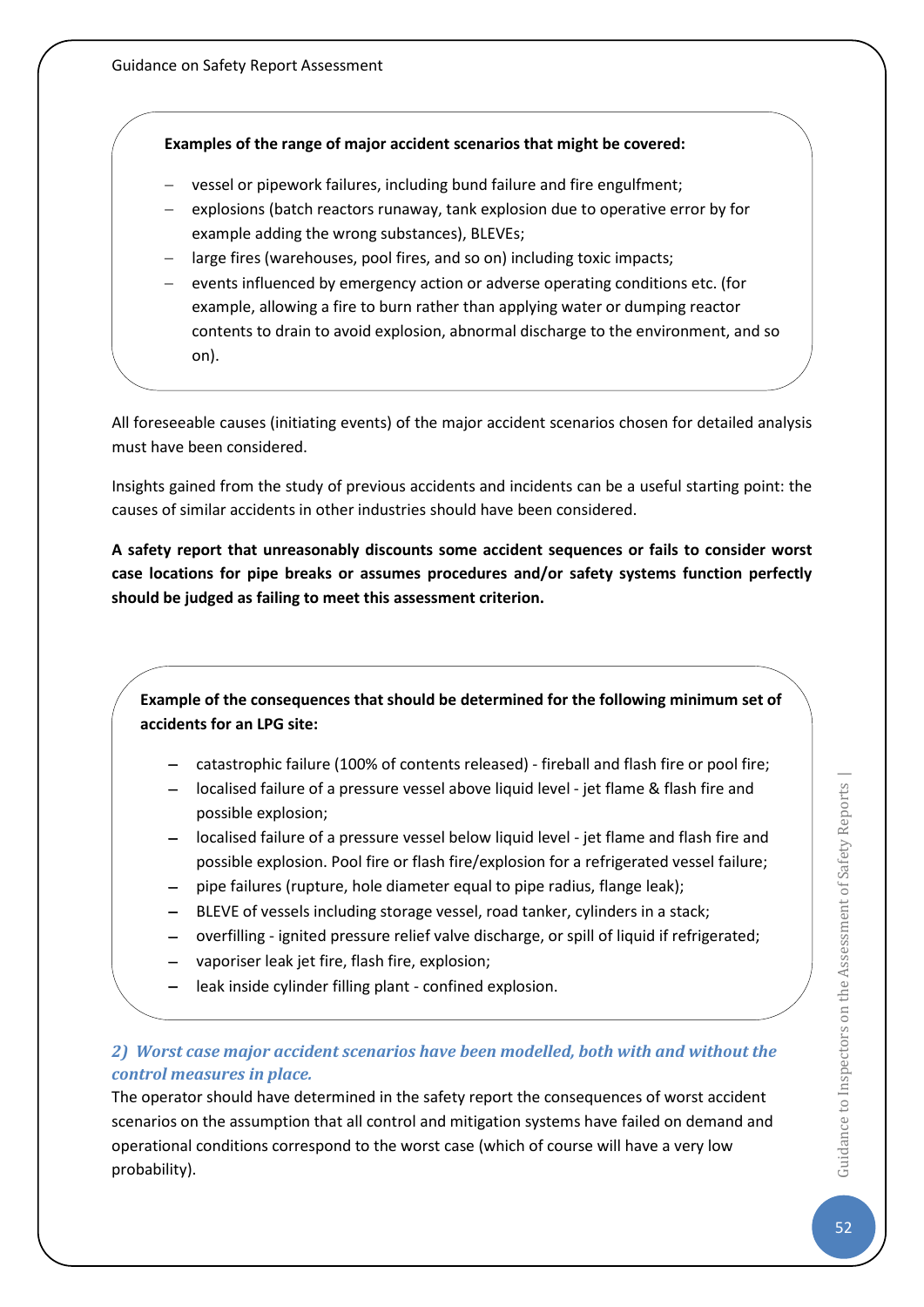Ideally, the safety report should have modelled events both with and without the safety features in operation so that subsequently in the report the 'value' of the safety barriers can be assessed and balanced against their reliability.

### **Examples of inappropriate discounting of scenarios**

- − It should not have been claimed as a reason for not modelling the worst case consequence that a release will be terminated early by a shutdown system that may fail on demand.
- − An event should not be discounted on the grounds that a permit-to-work precludes the necessary conditions for it to be initiated.

Accident scenarios should not have been unreasonably discounted for assessment of consequences.

### *3) A full range of lesser accident scenarios have been modelled, both with and without the control measures in place.*

Lesser accidents are usually more likely to occur than the bigger accidents and their aggregated risk may be quite high. Therefore the consequences of, for example, different size pipe leak breaches should be determined.

As in the previous section, the features/systems that may limit the consequences of the lesser accidents should have been identified: the severity of the consequences of an accident should not have been reduced on the grounds of the presence of a safety system – both cases should have been considered, with probability arguments applied subsequently as necessary.

The full range of consequences should have been addressed. The safety report should not have discounted any scenario unless it has provided good reasons for doing so.

### **Example: considering and discounting scenarios:**

- − If an unconfined explosion of LPG is discounted, it must be on the grounds of experiment and historical data.
- − High pressure pipe work failures should include the formation of a vertical and horizontal jet and the potential for jet flame impingement.
- − Leaks into an enclosed space that may result in a confined explosion should not be forgotten.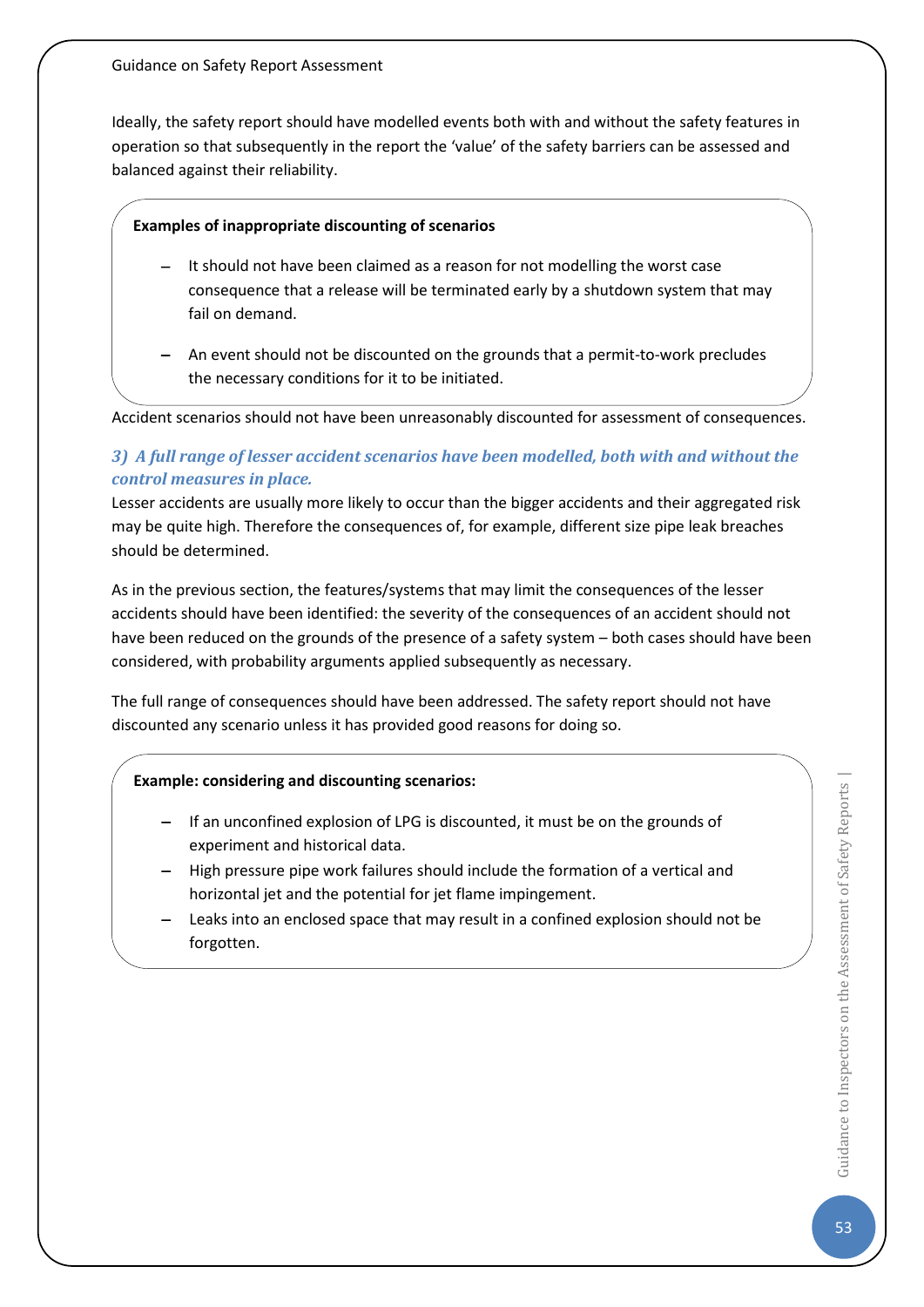### **Examples of events to be modelled on an LPG site**:

An instantaneous release of the whole contents of storage vessels and various other scenarios that could result in a continuous release of several tens of kg/s and give rise to a variety of fires should have been considered. The failure of associated plant (for example, vaporiser and cylinder filling machine) giving rise to a variety of hazards including a confined explosion should also have been addressed. The consequences of each accident under a range of conditions that encompass the full severity range should have been determined. Both day and night time conditions should be considered for accidents affected by stability (that is, those involving dispersion): only  $D_5$  and  $F_2$  conditions need to be considered (because increased wind speed shortens the hazard range). A range of wind speeds should be considered for jet fire events. The safety report should have described the consequences of the worst conceivable accidents when a vessel is full. The analysis should not be overly conservative: if unrealistic hazard ranges are predicted, the EEP of the LCAs could be ill-conceived and could put lives at risk by spreading the response too thinly.

### *4) The accident scenarios included those with off-site initiators (if any) and those due to escalation of smaller scenarios within the establishment.*

### **Escalation scenarios example on an LPG site:**

- − jet flames that impinge on tank vessels leading to BLEVE;
- − VCE that can cause a variety of mechanical failures;
- − pipe whip leading to rupture of nearby pipes or plant;
- − explosions in buildings that can generate blast overpressure and missiles;
- − missiles generated by compressors;
- − fire in a cylinder stack.

Domino events and escalation must have been considered. Consequence assessment should always consider the location and precise circumstances of the release. See 3.3 for examples of off-site initiators.

### *5) The modelling has been carried out using appropriate computer models.*

The safety report should have provided or referenced accessible sources for the predictive models employed. If a well-known computer program has been used (for example, ALOHA or PHAST or EFFECTS), then only the details of the input data and the version number need to have been given.

If an in-house or obscure computer program has been used to calculate the consequences of major accidents, then the physics on which the predictions are based should have been described or reference should have been made to a published article supporting its use for the purpose employed.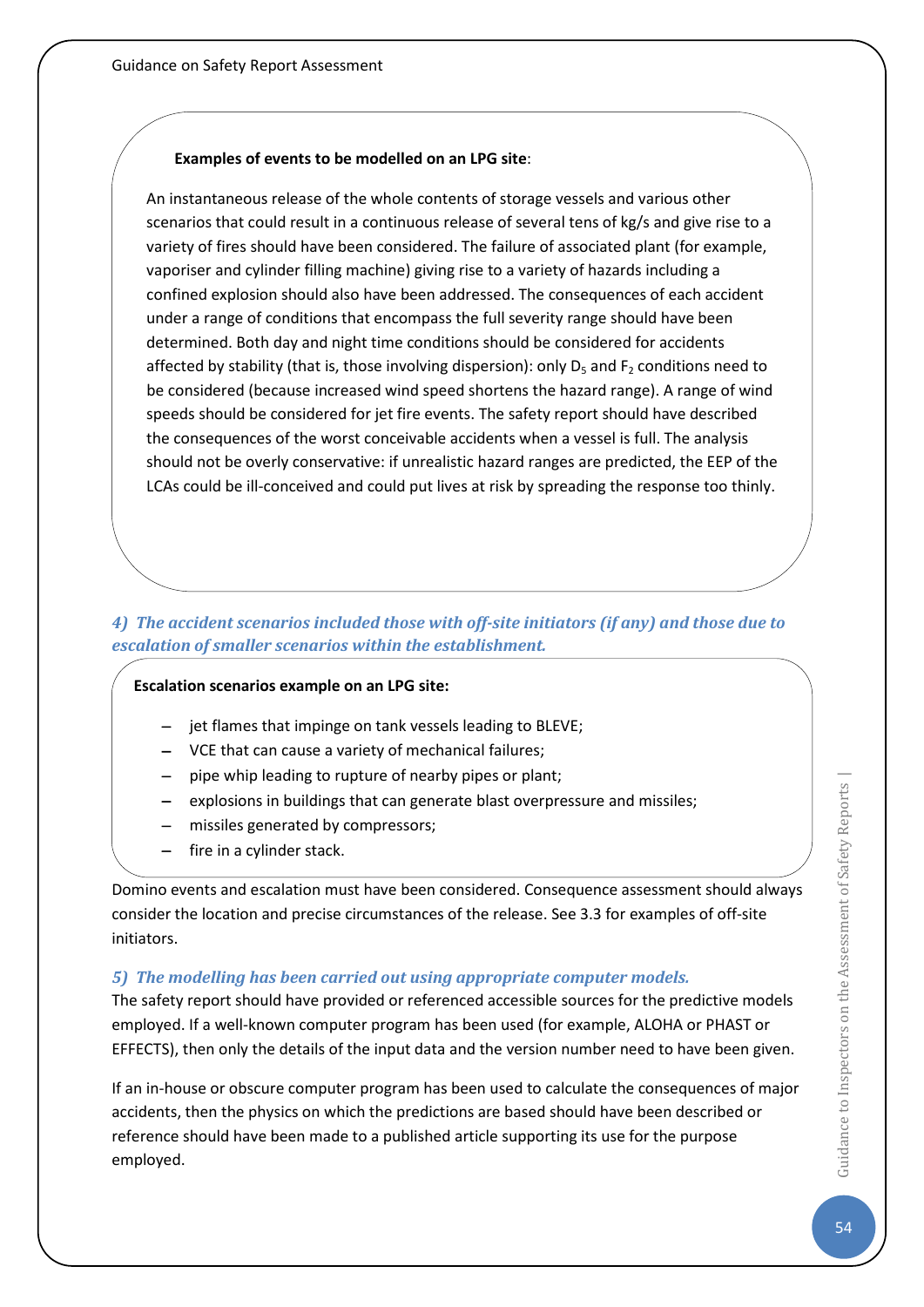The endpoints modelled to should have been appropriate:

A range of endpoints for the major accidents should have been considered, so that corresponding 'hazard zones', defining the extent of affected areas, are capable of being mapped out (see criterion 3.7).

For people, the endpoints considered should have included those that will allow differentiation between the numbers potentially requiring hospitalisation or likely to suffer serious injury or fatality.

A range of potential harms to the environment should have been considered, for example to  $LC_{02}$  or  $LC_{03}$  and 'negligible effect' criteria for the relevant sensitive species.

### **Examples of reasonable assumptions for modelling**:

- − In the case of catastrophic failure of a bulk tank, it is reasonable to assume 50% overtops the bund (in the absence of a specific calculation).
- − In the case of fires, a surface emissive power [SEP] of 50-150 kW/m<sup>2</sup> for hydrocarbon fires is usual, with 150-350 kW/ $m<sup>2</sup>$  used for fireballs.
- For a Jet Fire 200 kW/m<sup>2</sup> is often used.

The accident consequence analysis must have been thoroughly and adequately documented.

Failures occurring at the 'worst locations' – for example on pipelines through a congested area, where the possibility of a VCE cannot be ruled out should have been considered.

### **Example of multiple potential consequence events:**

Failures of LPG storage systems can give rise to a variety of thermal radiation/explosion hazards that must be addressed in the safety report. For example, the consequences that should be considered for the failure of a large storage tank are fireball, jet fire, flash fire and VCE (if possible).

The site description should have been detailed enough so that the most hazardous locations for component failures can be identified and from this it can be determined if the accidents identified included 'worst case'.

In the case of thermal radiation effects, consequences down to at least  $4kW/m^2$  should be considered.

Other important endpoints to be used are for piloted ignition of wood (14.7 kW/m<sup>2</sup>) and spontaneous ignition (25.6 kW/m<sup>2</sup>).

For toxic gases, fatality, defined injury endpoints as described previously, ERPGs, TEELs and AEGLs are all endpoints suitable for use: but the endpoints selected should have enabled the full spectrum of casualties to be estimated.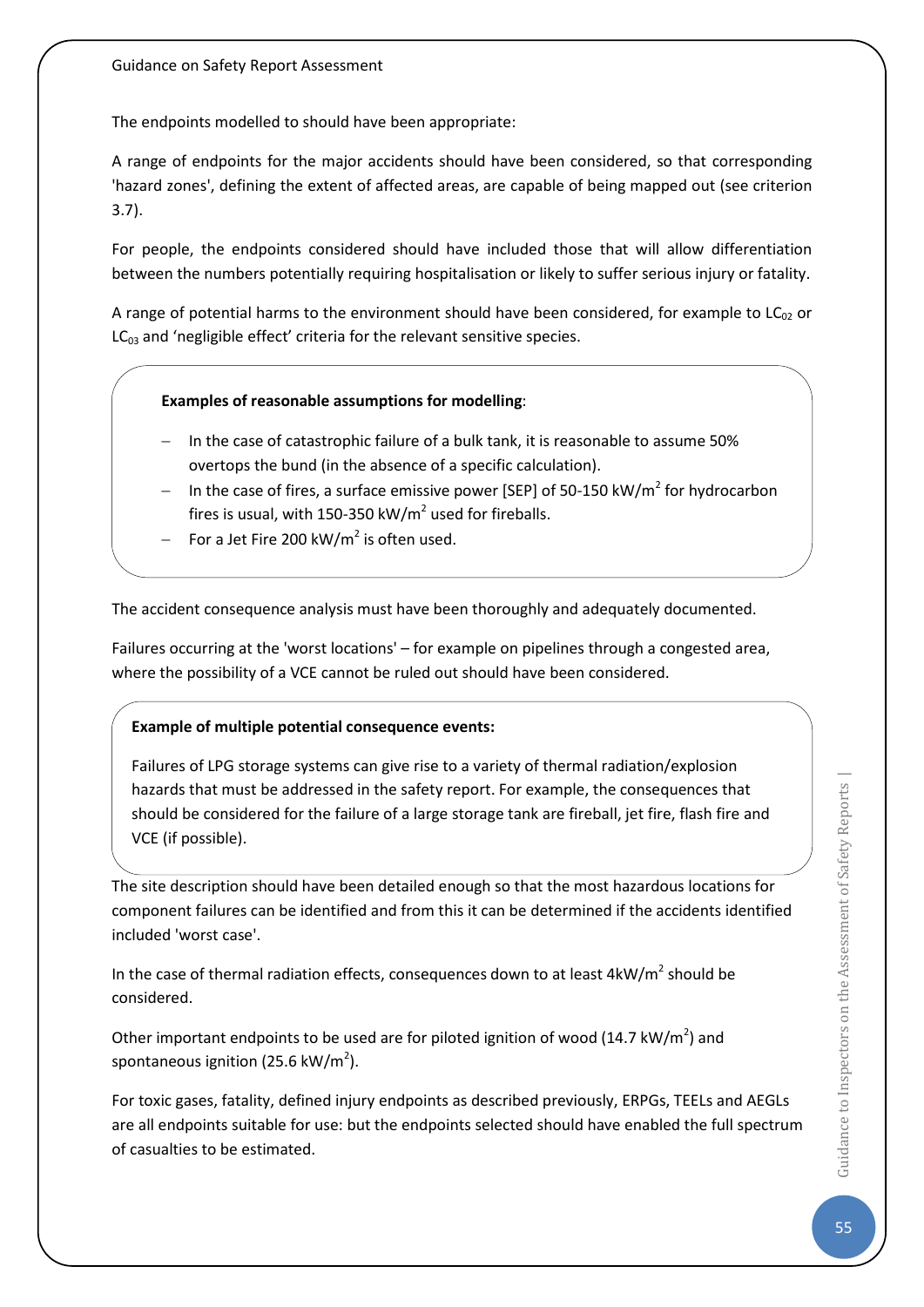# *6) An appropriate range of atmospheric stability conditions have been used, taking account of the local conditions (wind direction, wind speeds, topography, humidity etc.).*

The meteorological conditions for the site should have been described in sufficient detail. Wind rose data (wind speed, wind direction and atmospheric stability) should have been presented to establish the frequency and direction of adverse atmospheric conditions (where these were relevant to the major accident hazards).

The wind direction can vary over the full circle of 360°C with varying probability.  $D_5$  and  $F_2$  weather stability modelling conditions do not necessarily encompass the full range of consequences of an accident .Warehouse fires and jet flames are 2 examples where higher wind speeds may be relevant.

### **Example of reasonable modelling assumptions:**

- − High pressure LPG jets can be horizontal or vertical and dispersion calculations assume that the gas is cold and dense ('dense gas' model) and is modelled under  $D<sub>5</sub>$  weather conditions. Wind has the effect of reducing the length of a high pressure jet so 15m/s wind should be considered for vertical jet fire events. This should be reduced to 2 m/s wind for horizontal jet fires.
- − An assessment of the consequences in two weather stability/wind speed combinations (i.e.  $F_2/D_5$ ) will suffice for most scenarios involving toxic gases.
- The worst consequences for toxic substance generation from warehouse fires will be in high wind speed conditions (i.e.  $D_{10}-D_{15}$ ). This is because an intense fire generates a buoyant smoke plume which normally rise high into the atmosphere. However, if a passive dispersion model is used to predict down-wind concentrations then  $D_5$  modelling will give conservative results. After 30 minutes of fire, warehouse plumes should be considered to be too buoyant to affect ground level receptors.

*7) The source terms input to the models have been clearly set out and appropriately used.* Sufficient information should have been given to allow the assessor to determine the source terms ('how much, for how long and from where') for all accidents.

Any containment system or item of plant can fail and release its contents.

### **Examples of information relevant for source terms:**

- − pressure and volume of large vessels and other plant containing significant amounts of liquid or gas;
- − diameter and length of pipe to an isolation valve that can be closed (pipeline failures);
- − list of related equipment (e.g. pumps, vaporisers, cylinder filling equipment) together with the operating pressures and temperatures.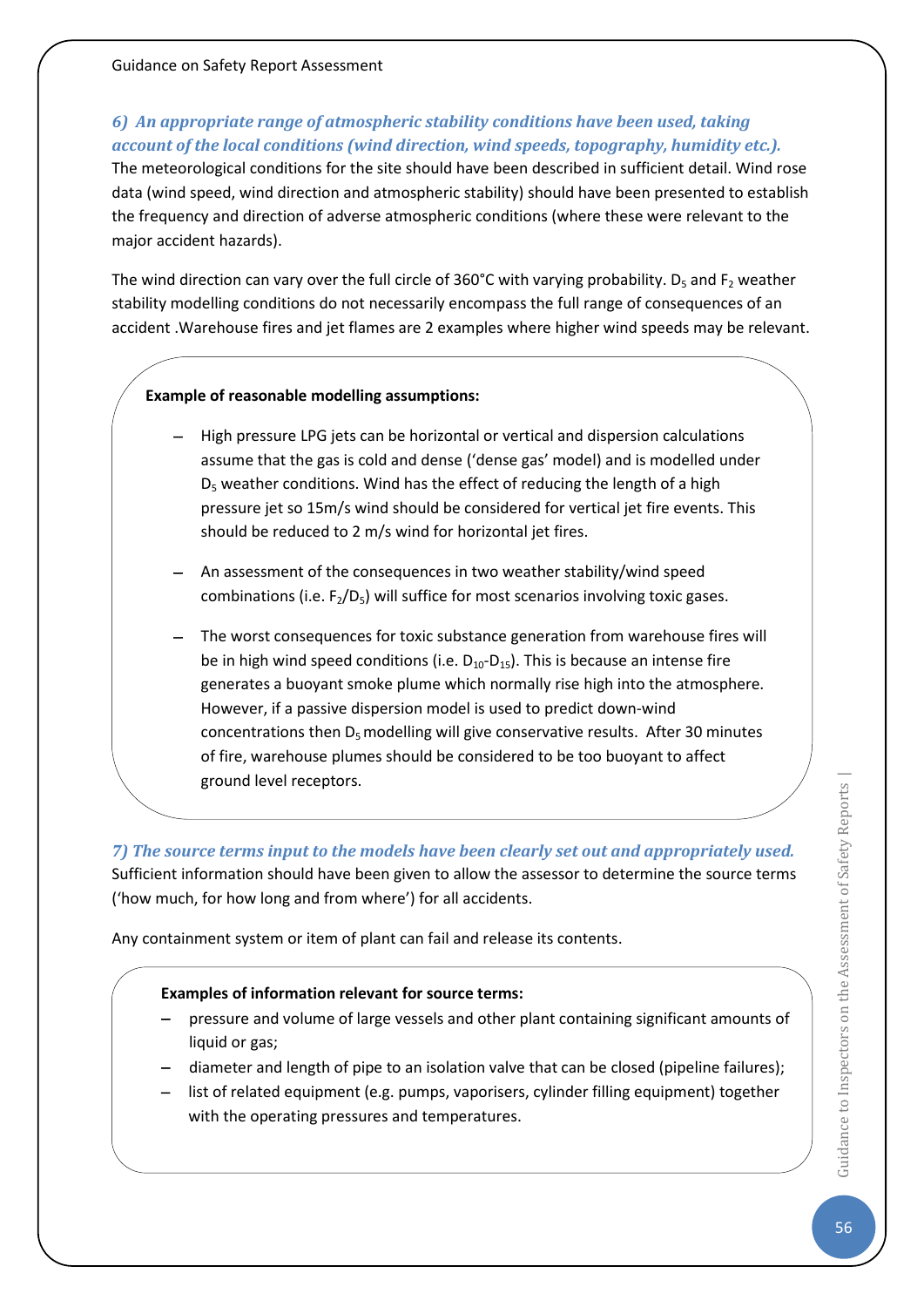### **Examples of source terms for a chemical warehouse:**

- the area of the warehouse fire;
- the rate of plume development in the event of a fire;
- − the quantity of chemicals that could, under worst circumstances, leave the site in firefighting water.

### **Example of level of source term detail required:**

A high pressure release from a pipe or vessel is characterised by the release rate, the duration of the release and its form (e.g. liquid or gas and whether as a vertical, horizontal or obstructed jet).

An adequate range of release rates should have been considered and should include 'worst case'. Release rate is effectively determined by hole size so accident consequences should have encompassed a range of hole sizes and include the largest possible failure i.e. guillotine rupture of a pipe and catastrophic failure leading to an instantaneous release of the whole contents of a vessel. Pessimistic assumptions should have been made in quantifying source terms. Site specific factors should have been taken into account in relation to:

- − the frequency of releases;
- the magnitude of releases;
- − the duration of releases.

### **Example of parameters to be included for an LPG site**:

- − size and type of storage vessels;
- − maximum stack of LPG cylinders;
- − number and capacity of road tanker deliveries per year;
- − whether the site is occupied 24 /7;
- − maximum tank padding pressure;
- − the maintenance schedule for key safety features, for example, ROSOVs.

The assumptions used in the accident analysis related to the operating conditions of the installation or establishment should have been clearly stated and justified.

57Guidance to Inspectors on the Assessment of Safety Reports | Guidance to Inspectors on the Assessment of Safety Reports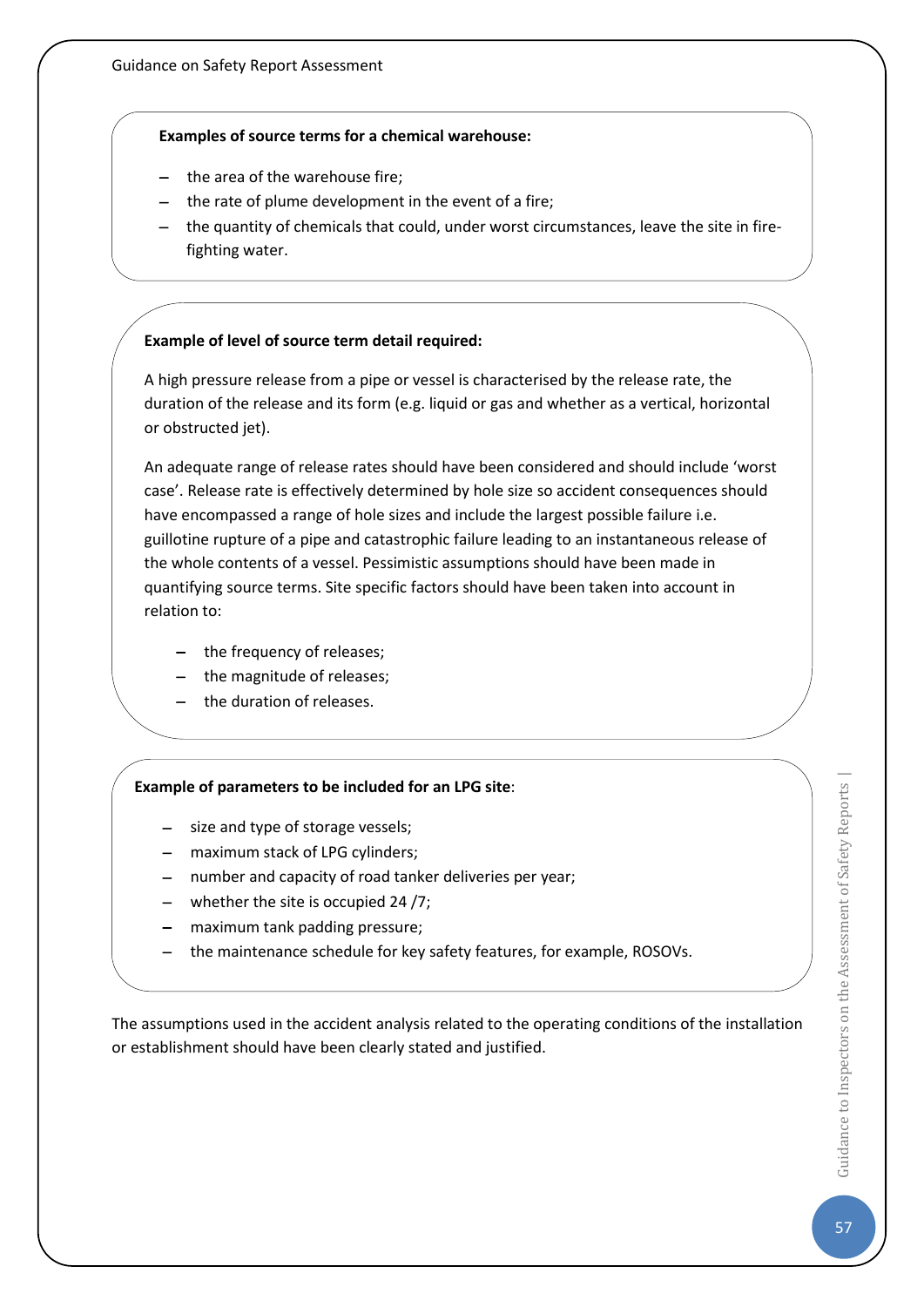#### **Example of similar consequences which should be examined separately:**

If a pipe failure can release gas at 20 kg/s and failure of a cylinder filling machine can also give rise to a 20 kg/s release, the safety report should consider both failures because they may have different consequences.

On the other hand, pipe failures of 20 kg/s can be grouped together as a single case for consequence modelling.

### **Examples of what should be included in the systematic consequence analysis expected for an LPG facility**:

- − the assumptions made about containment failures (size, location);
- − the essential features of the model that will be used to calculate the rate of outflow of LPG and the duration of the release;
- − the assumptions used in the assessment;
- − characterisation of the LPG release;
- − the model used to determine the characteristics of the thermal radiation source for scenarios involving immediate ignition (fireball and jet fire and pool fire);
- − the assumptions used to calculate the radiant flux from the burning gas (emissive power, wind speed);
- − the assumptions about the dose received by individuals indoors and outdoors;
- the results of individual dose calculations;
- the assumptions for LPG gas dispersion (flash fire calculation);
- the assumptions used in the dispersion analysis (stability, wind speed ground roughness);
- the essential features of the model used to calculate the dispersion of release of LPG ;
- − the dimensions of the flash fire;
- the effect of accidents on local populations and the environment;
- justification where a VCE was been excluded.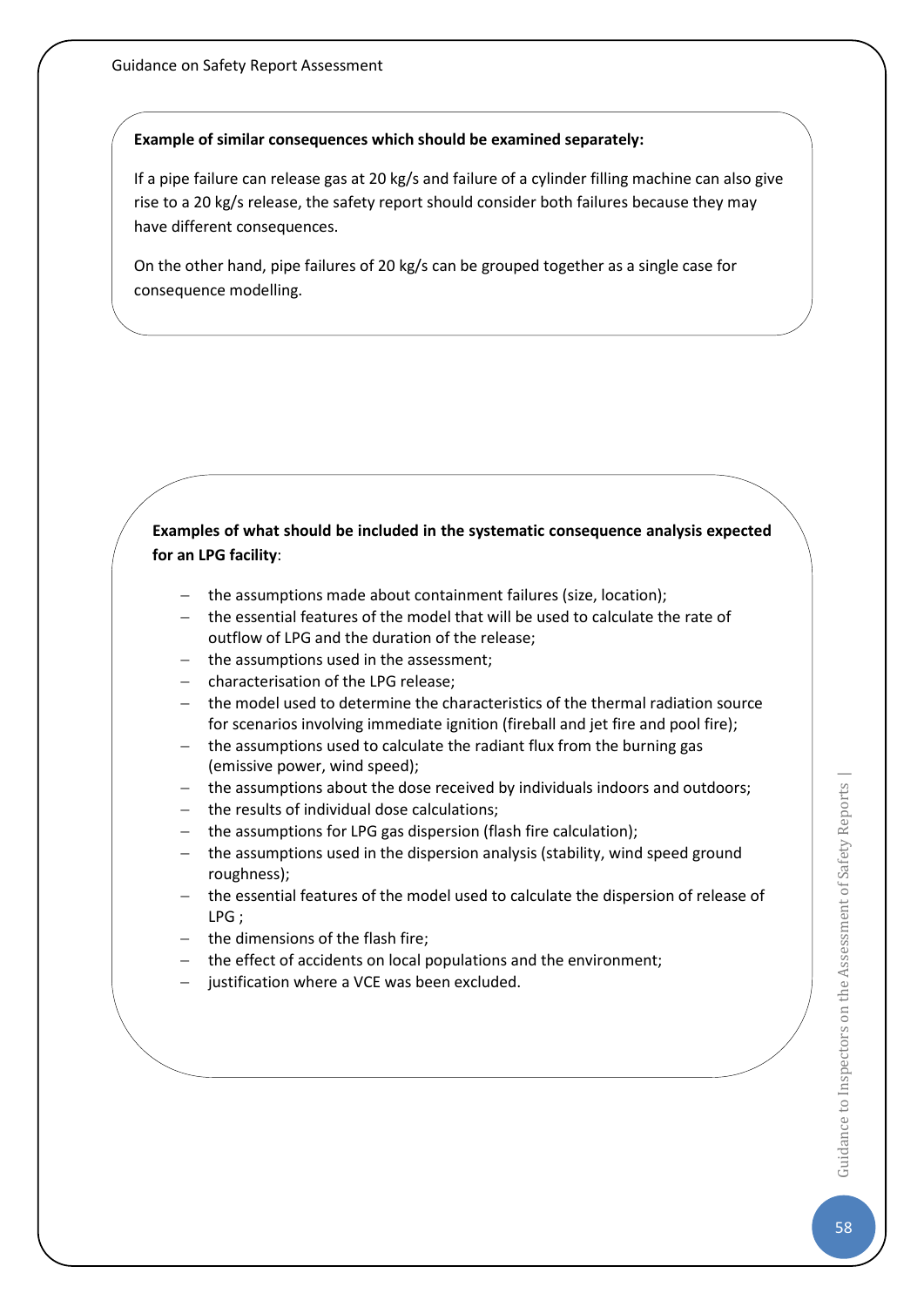#### **Example of a systematic consequence analysis for a chemical warehouse**:

- − Clear and reasonable assumptions were made about the location of the source of the fire.
- − The essential features of the model used to calculate fire growth, buoyancy of the plume and plume development were set out.
- − A description of the plume dispersion mode has been provided.
- − The assumptions used to run the dispersion model (stability, wind speed and ground roughness) have been clearly stated.
- The toxicity endpoints modelled were clear and appropriate.
- The method to calculate toxic dose was clear and appropriate.
- − Presentation of the modelling results has been made in terms of concentrations and dose down-wind.
- Presentation of the modelling results of thermal radiation to demonstrate any potential escalation effects.

**3.6 \*\* The Loss of Containment (LOC) failure frequencies, the reliability of equipment and the human response times that have been used were appropriate and realistic.** Under this criterion it will be assessed whether

- appropriate loss of containment failure frequencies were used, taking account of local conditions and compliance with good practice;
- − the control measures in place have been clearly identified and a suitable reliability assigned to them;
- sound methods have been used to calculate the overall risk.

The methods that have been used to generate the estimates of the probabilities of potential major accidents should have been appropriate and used correctly.

If a QRA approach has been taken, accessible sources should have been provided for base failure frequencies/probabilities (e.g. FRED<sup>[3](#page-59-0)</sup>, BEVI<sup>[4](#page-59-1)</sup> etc.) for loss of containment.

Base event failure data are essential components of QRAs. Figures must be relevant and applicable to site circumstances. Taking a value from the literature without consideration of its applicability to a site should be considered unacceptable: use of a failure rate that is not consistent with historical or relevant generic industry data must have been justified.

<span id="page-59-1"></span><span id="page-59-0"></span> $3$  http://www.hse.gov.uk/landuseplanning/failure-rates.pdf<br> $4$  http://infonorma.gencat.cat/pdf/AG\_AQR\_2\_Bevi\_V3\_2\_01-07-2009.pdf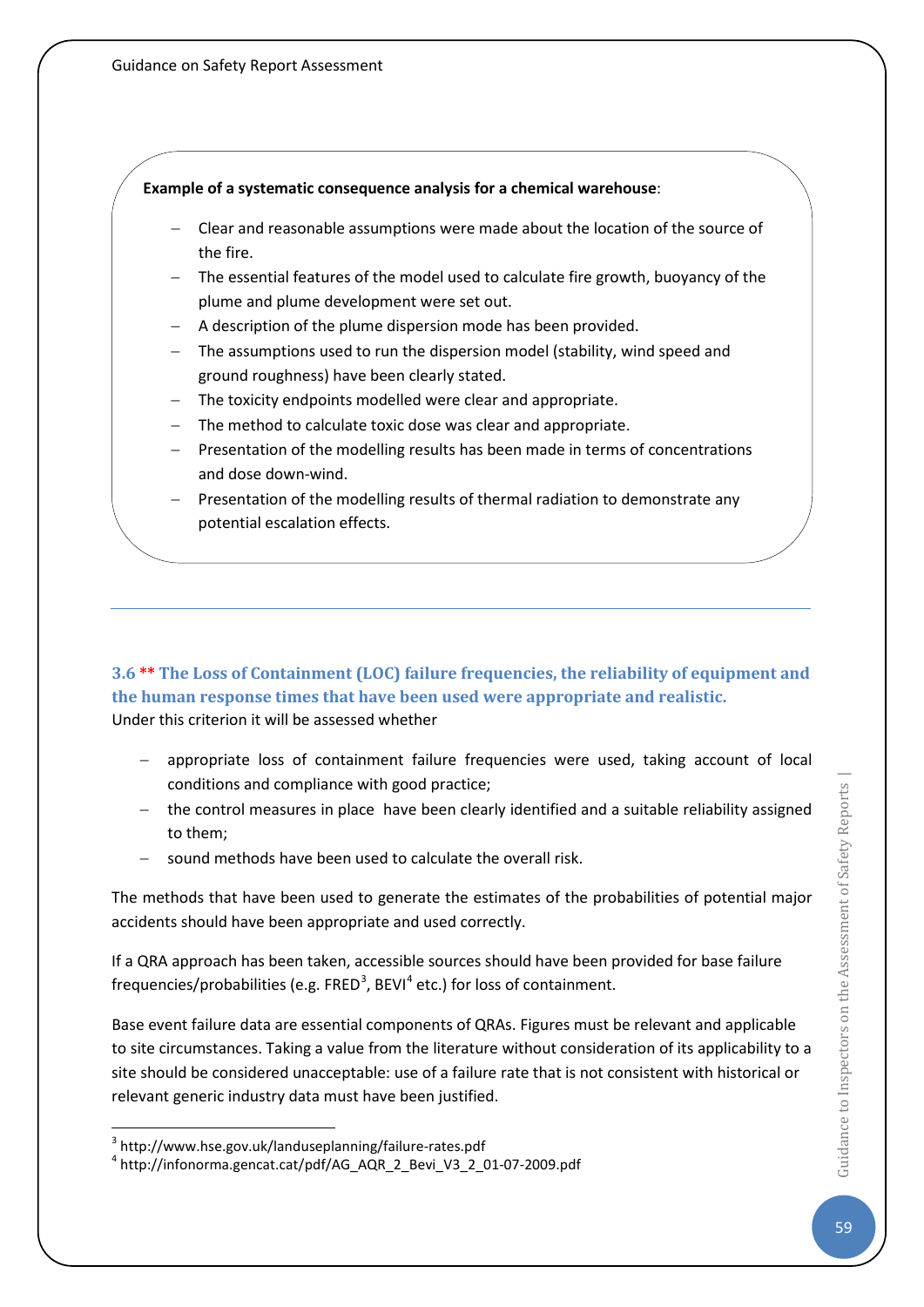The operator must have presented evidence to demonstrate that the event sequences triggering the scenarios were correctly identified and clearly justified.

The accident analysis should have identified and quantified all event sequences resulting from a single failure.

### **Examples of likelihood range to be considered:**

- − The frequency of accidents resulting in a large release of gas should be determined more reliably than the frequency of flange leaks on low-pressure pipe work.
- − The complexity and level of detail of the analysis should have been appropriate to the scale of the hazard. The frequency of accidents that have severe consequences for local populations need to be determined more precisely than accidents that have only on-site effects affecting a small number of employees.

There should have been a consistency in the risk and consequence models used. If the Purple Book/BEVI failure frequencies were used they should have been used in conjunction with the method for estimation of effects described in the Yellow Books<sup>[5](#page-60-0)</sup> (or methods based on this) If FRED failure frequencies were used they should have been consistent with the endpoint and scenario advice given by the HSE. If the LUP approach of the CCA is used, then the consequence assumptions and failure frequencies should **both** have been used. As the CCA's LUP model balances relatively high event frequencies with non-conservative consequence modelling assumptions, it should not have been used by operators pursuing a qualitative demonstration. For example, a much higher SEP figure (the default figure in the software programme) should have been used for hydrocarbon fires (see 3.5.4 – examples of reasonable assumptions for modelling).

Other appropriate methods include the use of relevant operational and historical data, FTA and ETA, or a combination of these. The methods and assumptions used should therefore have been described. In particular, failure rate data used for the base events in the FTA should have been clearly justified for the site-specific circumstances.

Site specific factors should have been taken into account in the methods used to generate event sequences and estimates of the probabilities of potential major accidents. For example, frequency for aircraft impact based on background crash rate would not be applicable to a site located close to a busy airport. In general, off-site accident initiators tend to be site specific but differences in site management, operation and competence (training) of staff can also significantly affect accident frequency.

Generic or industry standard failure probabilities for valves, pumps etc. are based on appropriate operation under stated conditions with an industry standard maintenance regime (which may be different to what an operator actually does). Use of such data in risk calculations should have been justified.

<span id="page-60-0"></span> <sup>5</sup> http://content.publicatiereeksgevaarlijkestoffen.nl/documents/PGS2/PGS2-1997-v0.1-physical-effects.pdf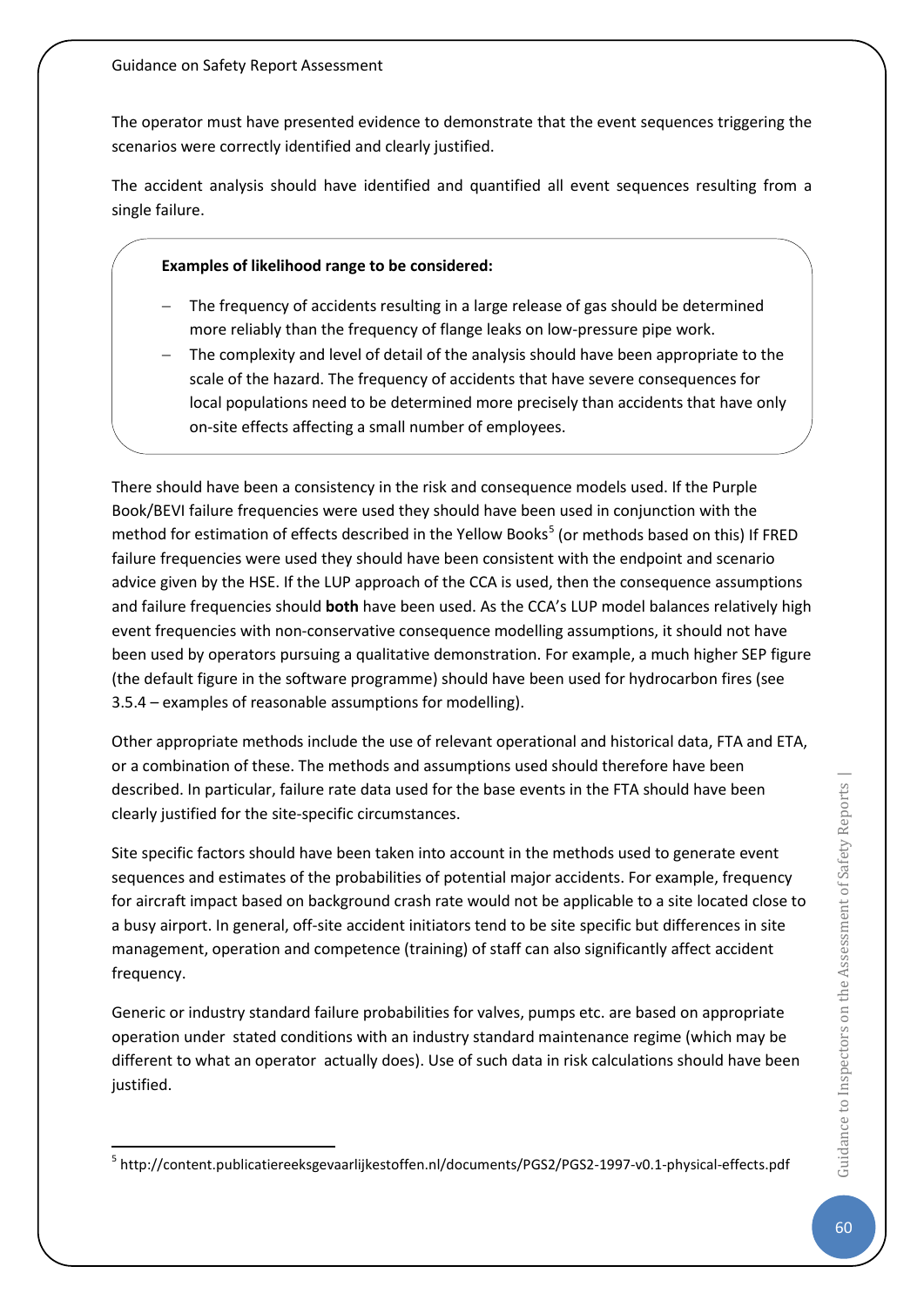Where failure rate data is being derived from industry experience it should be from a long experience of operation in the same industry and under the same conditions. Failure rate data from the operator's own long established database can usually be accepted but if the figures are based on experience in another industry their use must have been justified by reference to operating conditions, maintenance regimes etc.

If the probability of failure of a particular item of plant is based on generic data, then it should be identical to it or closely resemble it in design, manufacture and operation. The mean failure frequency of plant components should have been increased if they are used under conditions that are different from the design operating conditions. Similarly, the mean failure rate of a component should have been increased if it is assumed to apply to another similar, but not identical, component.

It will not be sufficient to have used data from published sources without justification as to their suitability, unless it has been shown (e.g. through a sensitivity analysis) that the conclusions of the risk analysis are not sensitive to such information.

# **Figures derived from Fault Tree Analysis (FTA) in particular should be scrutinised to confirm they are not unduly optimistic or out of line with historical experience or the results of other methods.**

Conditional failure probabilities / reliability figures for equipment used in the accident analysis should have been appropriate. Key documents that the safety report relies on this respect should have been made available (for example, as an annex to the main report - unless already publicly available).

The frequency analysis should have recognised that failures of complex systems involving operatives have many components. If a dangerous situation can occur following a series of operative and control equipment failures, each of these must have been identified to show that the calculated event probability is reasonable.

Where figures have been taken from standard references, they must have been applicable to the actual plant and conditions at the establishment. If accident likelihood is determined on the basis of historical data or some other method that does not involve a calculation of accident frequency, good evidence should have been presented to show that the plant is designed, operated and maintained to appropriate standards and that the operatives controlling it are adequately trained.

The reliability, effectiveness and independence of barriers should have been justified in proportion to their importance in prevention and /or mitigation.

Optimistically short response times should not have been used for control/safety equipment.

The operator's justification may have included quality procedures, plant experience or other acceptable evidence and the independence and reliability of these should be assessed. These assumptions/justifications should be for verification during subsequent routine inspection.

Reasonable assumptions should have been made regarding operative response. The safety report may have claimed that control room operatives will notice an illuminated alarm indicator immediately or will respond to an emergency perfectly and respond appropriately in a matter of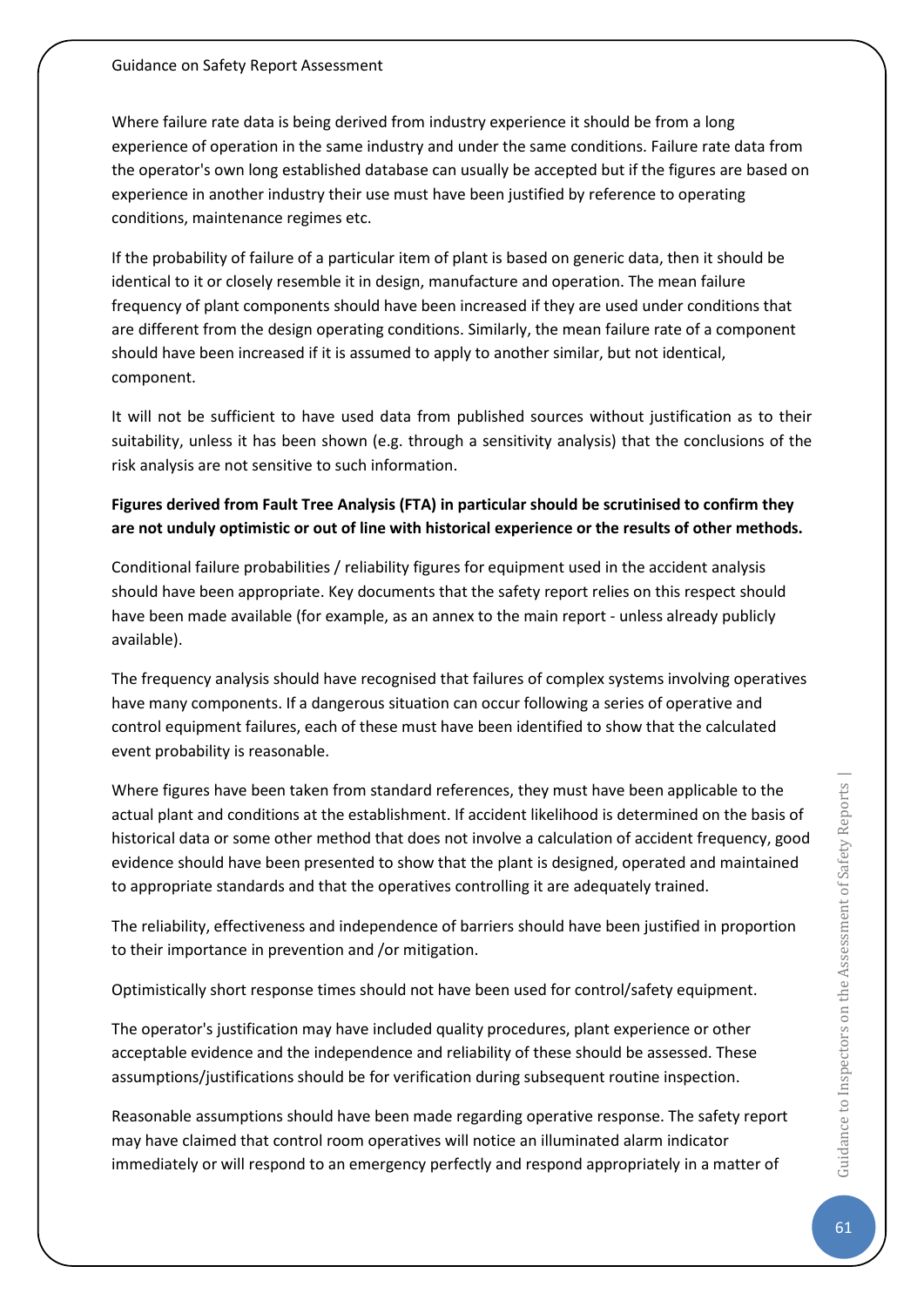seconds. Assumptions in this vein may be over-optimistic but they do not necessarily signify that the safety report is deficient, provided the consequences of much longer response times are also included.

### **Example of assumptions on reliability of response requiring justification:**

In a scenario where an operative has to intervene to close an isolation valve manually, the release duration should be determined by the time taken for the operative to intervene successfully from the initial alert to completion of the action which will prevent the major accident from proceeding, allowing for the distractions and other duties that may be required of the responder. Modelling release duration of less than 20 minutes in such cases will require justification by the operator. This should be verified subsequently (during routine inspection) by the assessor.

Operative response times of less than 10 minutes should always be queried.

The full range of conditions should have been considered for each accident. Accident consequences should not have been reduced on the grounds that the probability of the wind blowing in a particular direction was low, if very similar consequences would have arisen when the wind blows in any direction.

Risk should not have been based on the probability of a failure in a particular location when failures over a whole range of other locations may have similar consequences.

The safety report should have assumed that plant in the vicinity of a major fire would not receive water spray protection from external responders for at least 20 minutes, unless this can be justified by local circumstances.

Predictions based on a much shorter response time for the fire brigade to respond are likely to be optimistic. Operators must have considered the consequences of the late arrival of fire-fighting services, but they can have taken into account the probability of such a late response.

The risk analysis should have taken account of uncertainties in the estimation process. Most failure probabilities are not discrete values but distributed about a mean. If these are critical to meeting the tolerance criteria then some sensitivity analysis would have been appropriate.

Where the estimates of the likelihood of the safety critical events are seen to be sensitive to the data and assumptions used, suitable and sufficient justification should have been provided.

Accident analysis should have addressed the effect of other variables (e.g. time of year, time of day and day of week) if they have a significant effect on the consequences: **a limited analysis that neglects variability in accident consequences will not meet the assessment criteria.**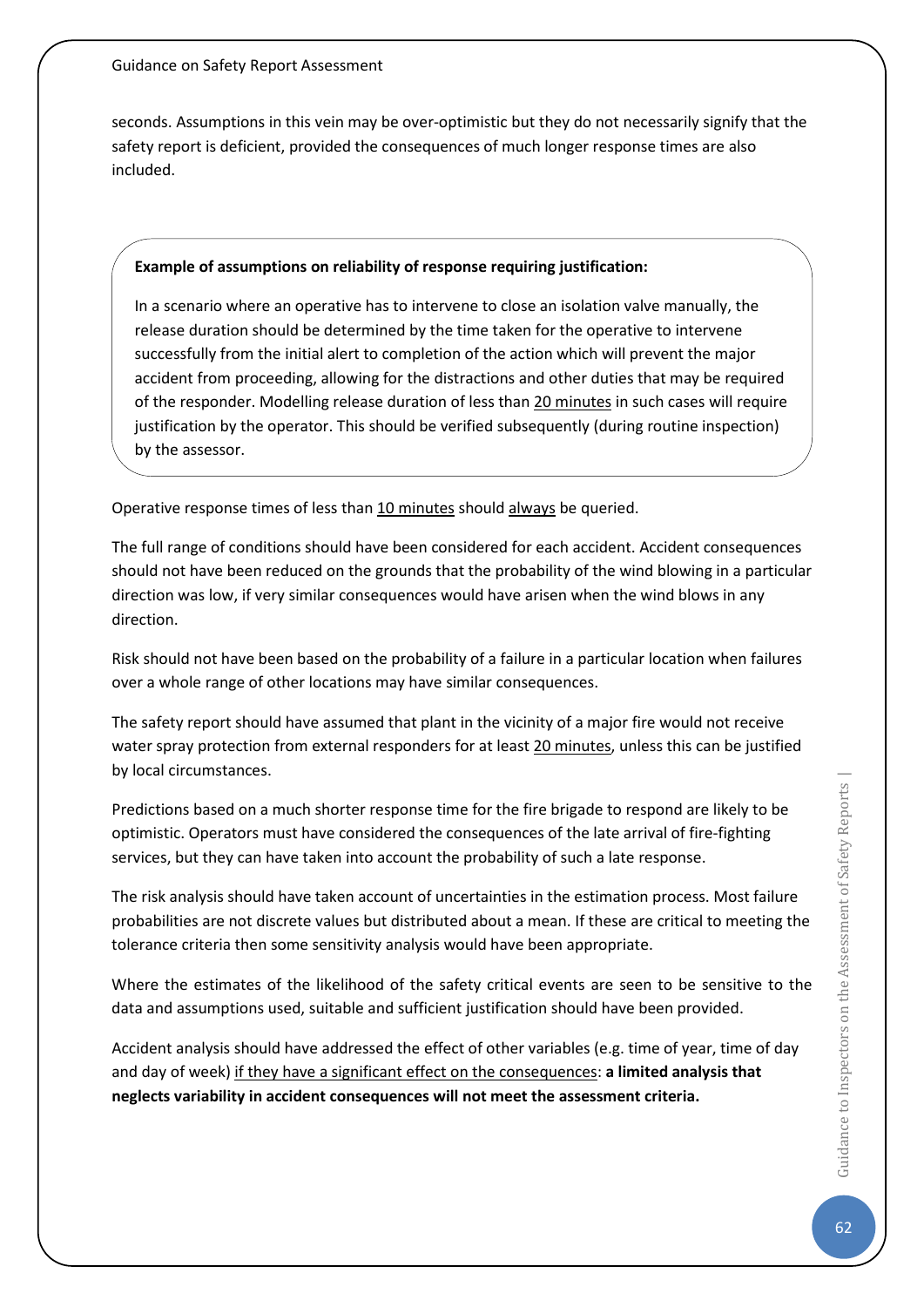### **Example of reliability assumptions that should be justified:**

- − **R**emotely **O**perated **S**hut-**O**ff **V**alves (ROSOVs) will terminate a release.
- − Operatives will perform safety critical tasks correctly under stress.
- Instrumentation will always detect a dangerous situation.
- − Shut-down systems will respond on demand.

### **Example of need for a clear statement on response conditions and assumptions:**

If it is assumed that an alarm will be responded to immediately, or that a hardware failure will be detected immediately, then the control room must be permanently manned and instruments that would detect the failure should have a status indicator. Even then, the possibility of a delay before remedial or emergency action is taken should have been considered.

In the case of a pharmachem site, a chemical warehouse or other types of establishment, assumptions used in the accident analysis that should have been justified include:

- − the local fire brigade will reach the site within 20 minutes (or similar);
- sprinklers will extinguish all fires;
- the site isolation system will function perfectly when called upon.

### **Examples of some other assumptions that require explanation:**

- the reliability of shut-off valves on site drains (manual and automatic);
- − the likelihood that an operative will be directed (and be able to respond within the appropriate timeframe) to isolate the site in an emergency;
- the reliability and capacity of a bund to hold up fire-fighting water, foam and spilled dangerous substances and to not allow any to leave the site or the containment area.

It is important that prevention and mitigation measures identified for any accident subset have been explicitly linked back to the full accident set.

The safety report should have considered all possible consequences of an event, particularly those involving escalation and determined the probability of escalation effects.

Where a sequence or combination of events may lead to a major accident, an assessment must have been made of the effects of failure of the plant and equipment designed to prevent, detect, or mitigate the hazardous conditions.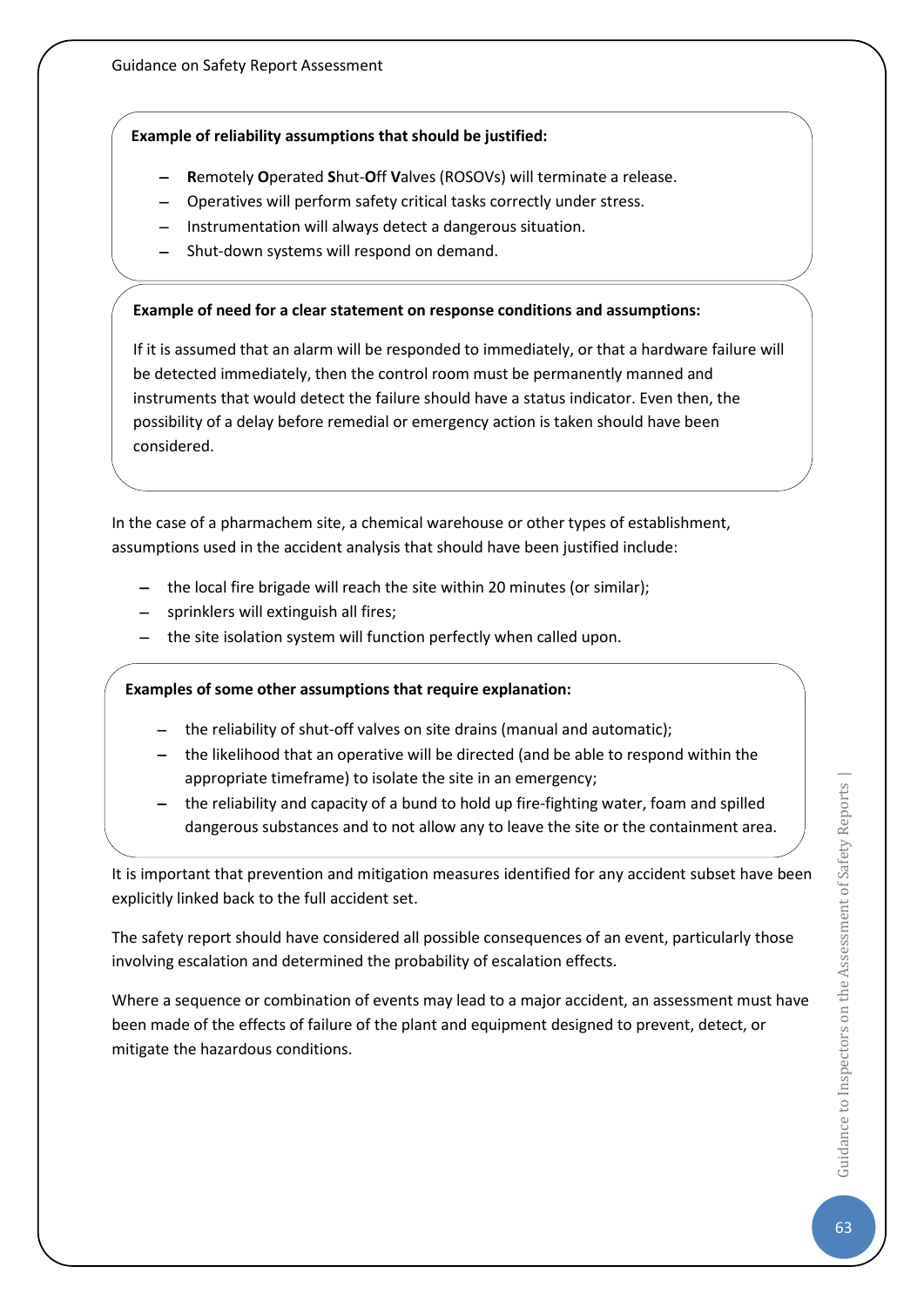### **Example of a sequence of events leading to a major accident, involving a failure to respond:**

An automatic isolation system fails and the operative fails to respond correctly to an alarm and therefore the system is not brought back under control and a loss of containment occurs.

For very hazardous events, the reliability of automatic systems should be sufficiently high to render the risks sufficiently low, even allowing that the probability of the operative failing to respond is relatively high.

Human error should also have been addressed as an accident-initiating event in addition to escalation arising from intervention activities.

A system that depends on operatives and a mixture of active and passive control systems is always at risk from human and equipment failures.

### **Example of where plant design may render an event improbable:**

- − A vessel that is unlikely to be pressurised because it is fitted with at least two sufficient and independent vents to atmosphere.
- − A containment system that is too small to generate a major accident.
- − A vessel that is unlikely to be punctured by missiles because it is totally enclosed by a very strong barrier.

The potential for escalation should have been properly addressed.

The effect of failure of automatic or manually operated safety systems in the sequence of events leading to a major accident should have been considered.

**Examples of failure of automatic or manually operated safety systems:**

- − a hidden fault (e.g. a failed ROSOV);
- an initiating event (e.g. pipe rupture);
- − failure of an operative to respond correctly.

Consideration should have been given to accidents directly initiated by human action. QRA may be used to demonstrate that the probability of such accidents is low, but their consequences must have been determined.

Safety critical events are those that dominate the risk at different distances from the plant.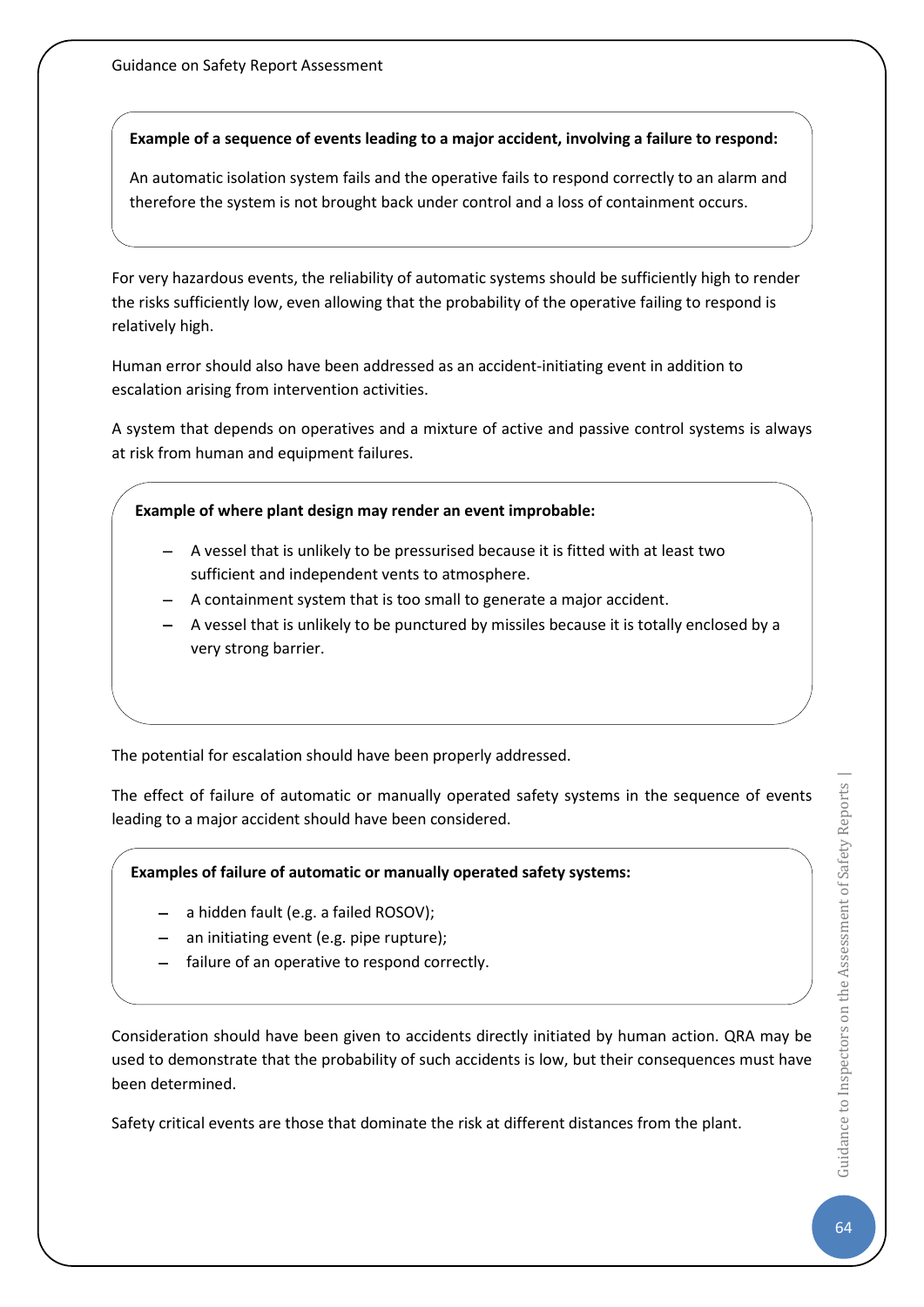All safety critical events and associated initiators must have been clearly identified. Some safety reports may not have used the term 'safety critical event' but the safety report should include them in the sub-set to be given detailed consideration.

### **Example of a safety critical event:**

For pressurised storage vessels containing highly flammable substances, the event with the greatest hazard range is usually a fireball resulting from immediate ignition of an instantaneous release to atmosphere of the whole contents.

The non-QRA approach groups accidents according to their broad likelihood and consequence. The frequency of occurrence of all accidents in a band can be added together to provide an estimate of the overall frequency of a particular level of consequences. The safety report should have identified a set of representative accidents and frequencies for more detailed consequence analysis.

**A safety report that fails to analyse accidents as outlined above will fail to meet this assessment criterion.** However, approaches that are not based on quantification, but nevertheless rank accidents appropriately, should not be rejected out of hand.

In summary, the risk analysis should have made clear the events that are critical from a safety viewpoint. This will have required consideration of the likelihood of the various major accidents and the associated consequences.

Operators should have used appropriate methods for assessing the probabilities of each of the listed major accidents.

Implementation of control and protection measures that would reduce the risk arising from these events should have been considered and implemented where necessary.

Where potential control measures have been rejected, the reasons should have been clearly justified.

All the potential consequences of each reduced accident set should have been considered.

While some events are more probable than others, those contributing little to the total risk should not have been automatically ignored.

**3.7 \*\*\* A suitable and sufficient analysis of the local consequences has been carried out.** The consequence assessment models used (for example, the dispersion model used to calculate the dimensions of a flammable cloud of LPG, BLEVE or toxic effects of a warehouse fire) must have been appropriate and used correctly.

**The consequences identified should have clearly set out the severity of the effect and the number of people potentially affected. The environmental consequences should have been tailored to the local environment and been as specific as necessary to describe the effects.**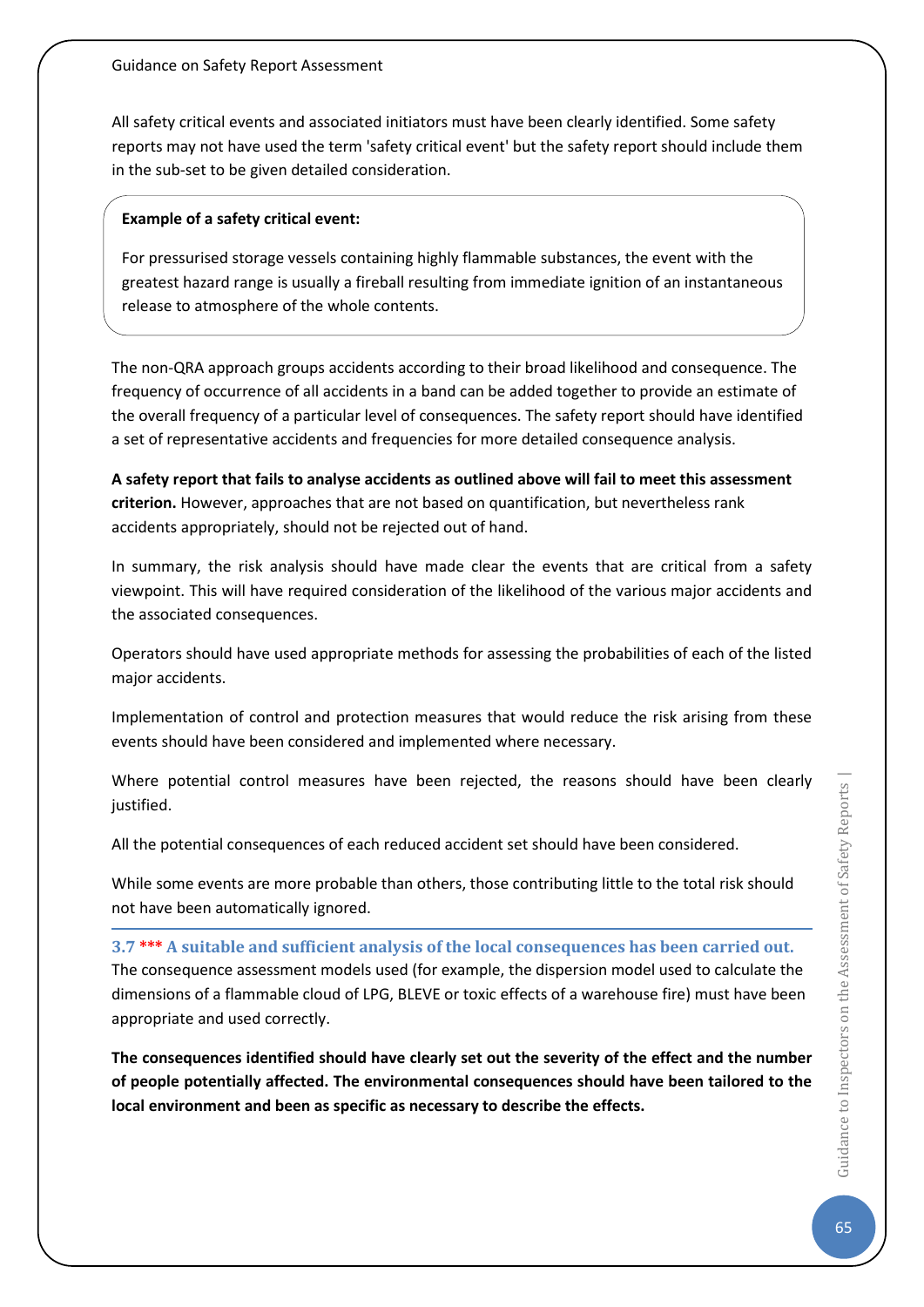Consequence analysis for an LPG storage site (and possibly a site storing highly flammable liquids) should have included thermal radiation from the different types of fire and for the overpressure produced by explosion.

The harm criteria or vulnerability models used to assess the impact of each major accident hazard on people and the environment should be appropriate and have been used correctly for each relevant major accident. The safety report should have calculated thermal radiation and explosion overpressure hazard ranges and casualties for several severity levels.

The number of fatalities and persons with severe burns from the effects of fires and explosions should have been determined.

The effect of blast should have been quantified in terms of the number of buildings in each of several damage categories and the envelope of a flash fire should have been superimposed on a map so that the effect of wind direction on the number of casualties were capable of being assessed.

The safety report should have provided information on the assessment of the environmental consequences of a major accident regarding:

- − all the factors that may determine the extent of environmental impact (for example, ignition, detection, secondary containment failure, drains, emergency procedures, and so on);
- the resultant environmental concentrations for each of the set of releases;
- − the effects in the environment determined from the predicted environmental concentrations and toxicity data (the severity of the MATTE);
- − the length, area or volume of the environment affected (the extent of the MATTE);
- − the criteria used to define harm for the extent and severity conclusions;
- estimated duration of the defined harm period (based on natural recovery periods, without mitigation).

It should have been demonstrated that the approach / methodology is appropriate. While all scenarios require consequence assessment to determine whether or not they present the risk of a MATTE, the detail presented for each scenario should be proportionate to the overall risk.

### **Example:**

For many fire events there is a greater risk of harm from fire-fighting water run-off than aerial dispersion and thus more effort should be placed on quantifying impact from run-off.

The extent of the consequential environmental impact should have been assessed and described for each MATTE scenario or each representative set of releases, taking account of worst case scenario consequences.

It should have been demonstrated that an appropriate method has been used to calculate release rates and the specific values of any variables, such as: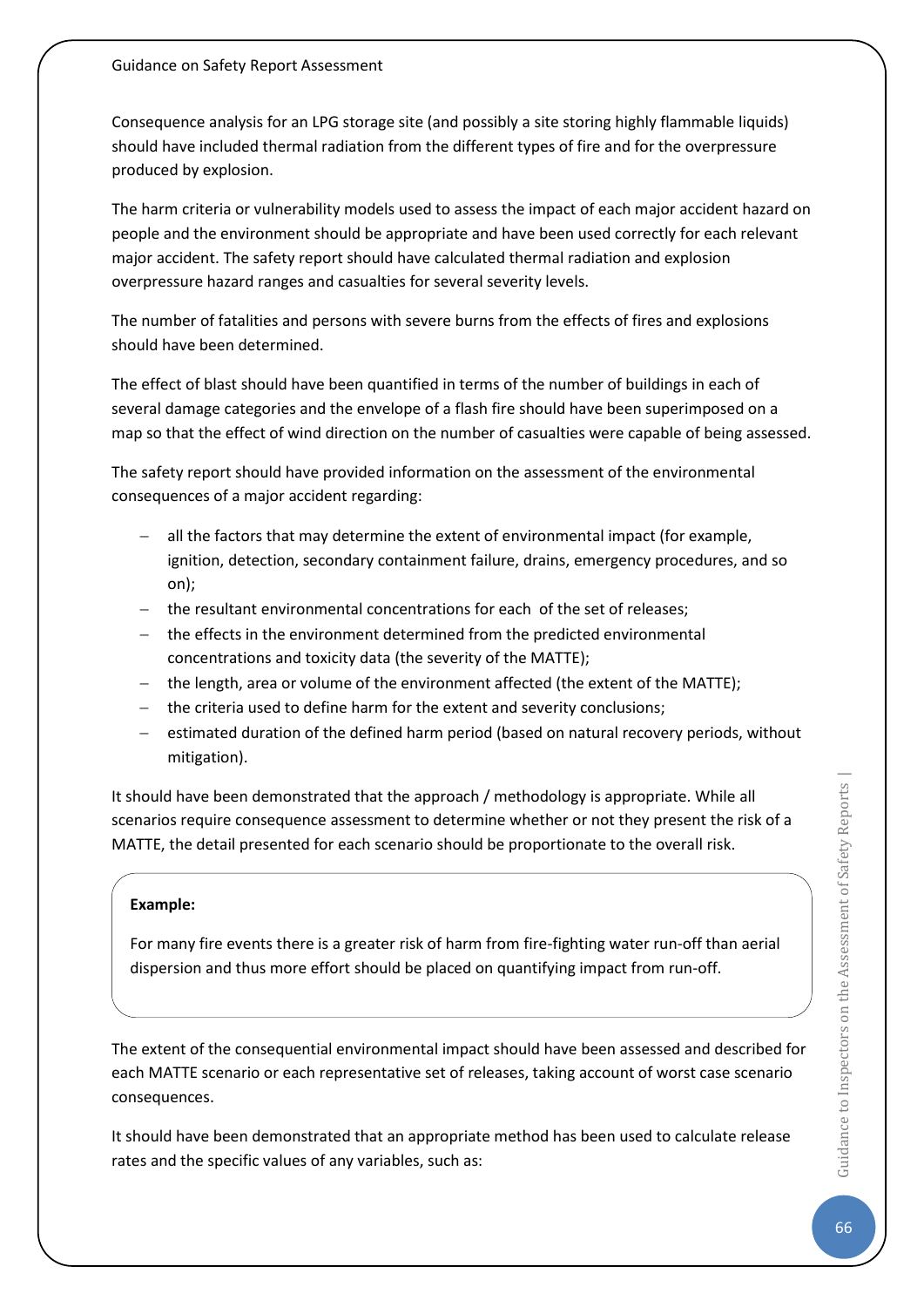- − toxicity relationships (for example, dose-response relationships);
- negligible effect criteria (for example, No Observed Effect Levels);
- − Suggested No Adverse Response Levels.

**A safety report that minimises accident consequences on the assumption that installed mitigation systems work perfectly is underestimating consequence (as well as risk).**

**Examples of scenarios that require justification for an LPG plant:**

- − A forklift driver cannot puncture a storage vessel with the forks of the vehicle, due to momentary inattention, because the vessel is protected by vehicle impact barriers.
- − A high level instrument and other alarm systems and/or a procedure will prevent overfilling.
- − An explosion in an enclosed building (cylinder filling plant) has a low probability of initiating an even more severe accident because of the separation distance or the presence of blast protection features.

Sensitivity tests of the results should have been undertaken, related either to the choice of harm criteria or model selected, or the way they were used, particularly when the scale and nature of the hazard and risk was significant. The sensitivity of the results to assumptions that are pivotal to the analysis must have been tested (e.g. release rate/duration, weather frequency).

### **3.8 \*\*\* It has been demonstrated that the risks are sufficiently low.**

The findings and conclusions from the risk analysis must have summarised the relationship between the hazards and risks, and demonstrated that the measures adopted to prevent and mitigate major accidents have made the risks sufficiently low **or** identified measures to reduce this risk to a tolerable level within an acceptable timeframe.

The analysis and the comprehensiveness of the presentation of the risk assessment should generally have been proportionate to the scale and nature of the site, and should have been sufficient for demonstrating that all necessary control measures have been taken.

The safety report must have demonstrated that low frequency events with severe consequences are being adequately controlled and that all necessary measures have been taken to prevent their occurrence.

Generally, where qualitative arguments were made in the safety report they should have at least been based on currently accepted good practice for engineering and safe systems of work

There must have been clear links between the conclusions and:

- − the analysis of the risks, including hazardous event likelihood and the associated consequences;
- − the measures (technical or procedural) taken to make the risks sufficiently low.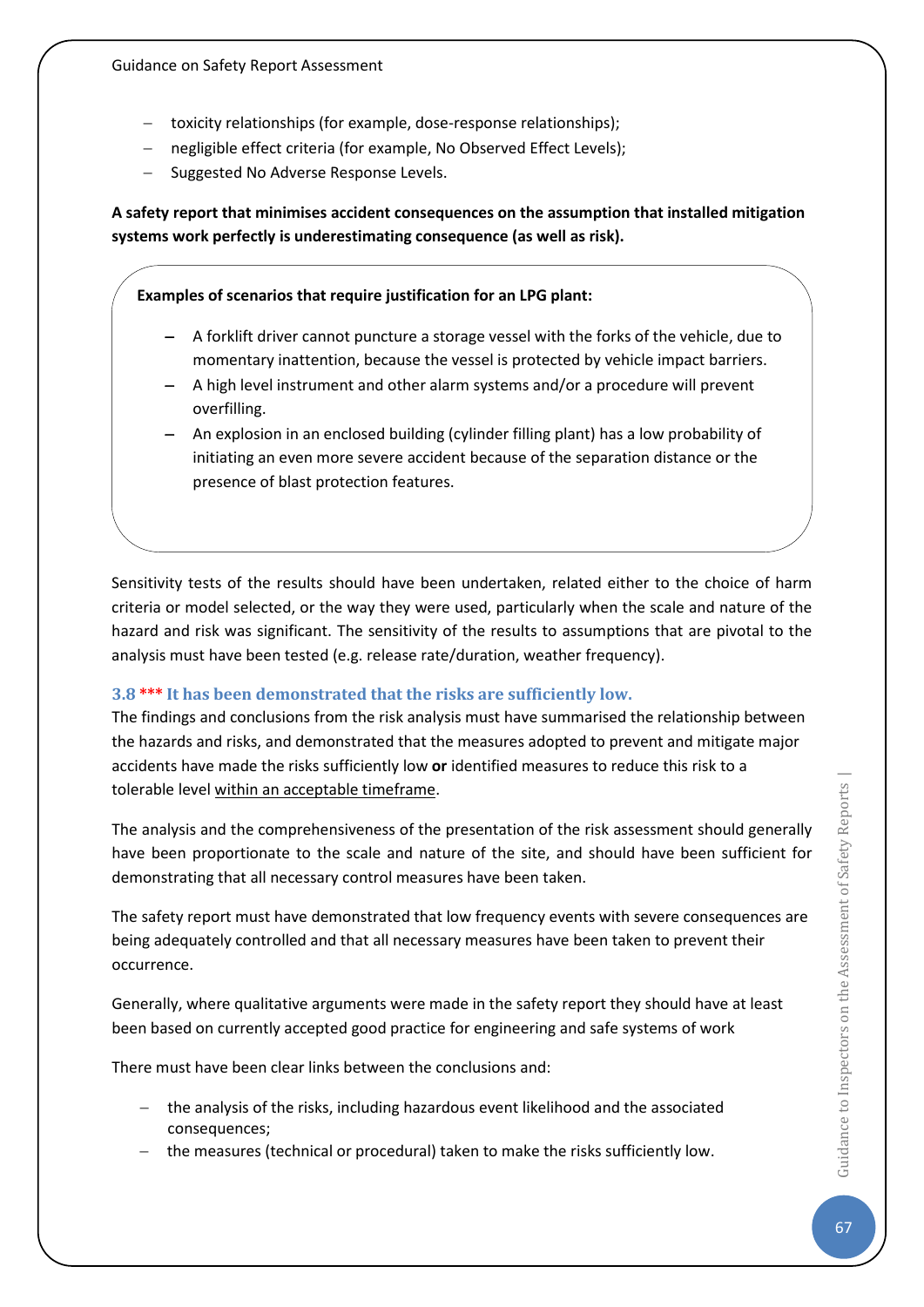The consequences and/or risk to the most exposed person or groups of persons on-site and off-site should have been estimated.

The results of a QRA can be presented as contour plots of individual risk of fatality based on certain assumptions about the individual (for example, out of doors and exposed for the duration of the release or to a maximum of 30 minutes).

Where necessary (a significant number of casualties) a societal risk assessment should have been carried out.

### **A safety report that presents only a table of hazard range and relative likelihood does not comply with this assessment criterion.**

The safety report should have demonstrated that the risks are negligible or ALARP.

In the absence of a QRA, the 'all necessary measures' arguments should have been made qualitatively and a case built on relevant good practice and sound engineering principles.

### **Examples of sources of good practice:**

- − legislation;
- − guidance;
- standards produced by standard-making organisations;
- − guidance produced by a technical Body, IChemE or AIChE for example;
- guidance agreed by an organisation representing a particular sector of industry;
- standard good practice adopted by a particular sector of industry.

Should any conflict arise between sources of good practice, the safety report should have demonstrated that an appropriate source was used.

Where good practice has been used as the sole justification of 'all necessary measures', several stringent requirements should have been met:

- − the practice should have been relevant to the operator's situation;
- − thestandard followed should be up-to-date and relevant;
- − where a standard allows for more than one option for conformity, the chosen option should have made the risks sufficiently low;
- − any standard applied must have been relevant in the major accident hazard context.

If a qualitative risk assessment has been presented, then it should have been demonstrated that the residual risks were ALARP - this could have been by the use of cost benefit analysis (CBA). Additional safety features should have been identified ('Is it possible to do more?') and it should have been shown that the cost of implementation would have far outweighed the reduction in risk ('It is not justified to do more').

More complex situations may have required the presentation of quantitative arguments coupled with cost benefit analysis in order to provide the justification that all measures necessary have been taken.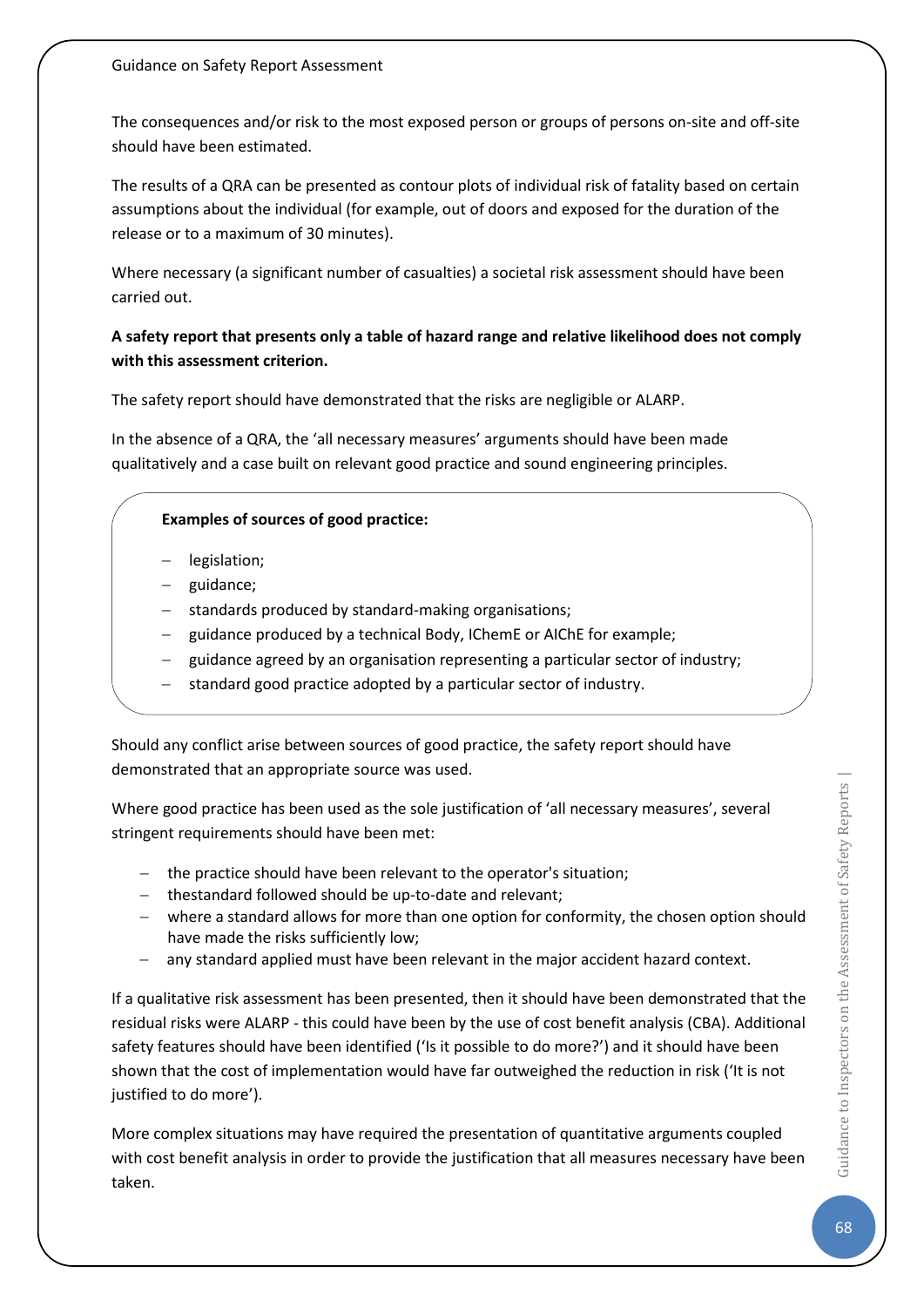The operator should have shown that:

- − there was redundancy and diversity in control systems;
- − operative error was fully accounted for;
- − the more common initiating events would not progress to a major accident.

This should have been supported by sound arguments about the absence of further measures that could be introduced to reduce the risks still further.

If quantitative arguments have been used, the methods, assumptions and the criteria adopted for decision-making should have been explained.

Major accident risks are additional to 'normal' industrial risks. Therefore operators should not have used unacceptably optimistic criteria.

It should be remembered that risks should always be as low as reasonably practicable. For new plant a lower maximum tolerable risk level should have been adopted.

Operators should have stated and justified the benchmark criteria adopted for their environmental impact assessments. Risk may be assessed by:

- qualitative descriptions (for example, low / medium / high risk);
- simple relative scoring systems (for example, 1-5, 1-100);
- − quantitative modelling parameters (for example, environmental harm index).

Risk results should have been summed over all events and scenarios to give the total risk to each environmental receptor from the establishment (to be used when considering tolerability).

Risk results may also be presented as individual scenario / event risk (useful to identify the significant risk contributors -If this approach is used, the tolerability criteria will need to be suitably adjusted).

The safety report must have demonstrated that a systematic and sufficiently comprehensive approach to the identification of risk reduction measures has taken place.

It is not in the spirit of risk assessment to use it solely to demonstrate that existing controls or the adoption of current good practice make the risks sufficiently low. Risk assessment is also an opportunity to systematically assess the current situation or decide the best option for designing a new facility. It is a chance to take account of technological advance, to seek inherently safer designs, and to take account of improvements in assessment methods and views on good practice and so on.

Whatever additional measures have been identified in the report as being reasonably practicable should have been implemented or be planned for implementation within a reasonable period of time.

The justification for the rejection of possible risk reduction measures must have been well-argued and supported with evidence.

Explicit links must have been made from the detailed risk assessment to the measures in place for the prevention and mitigation of all identified major accidents.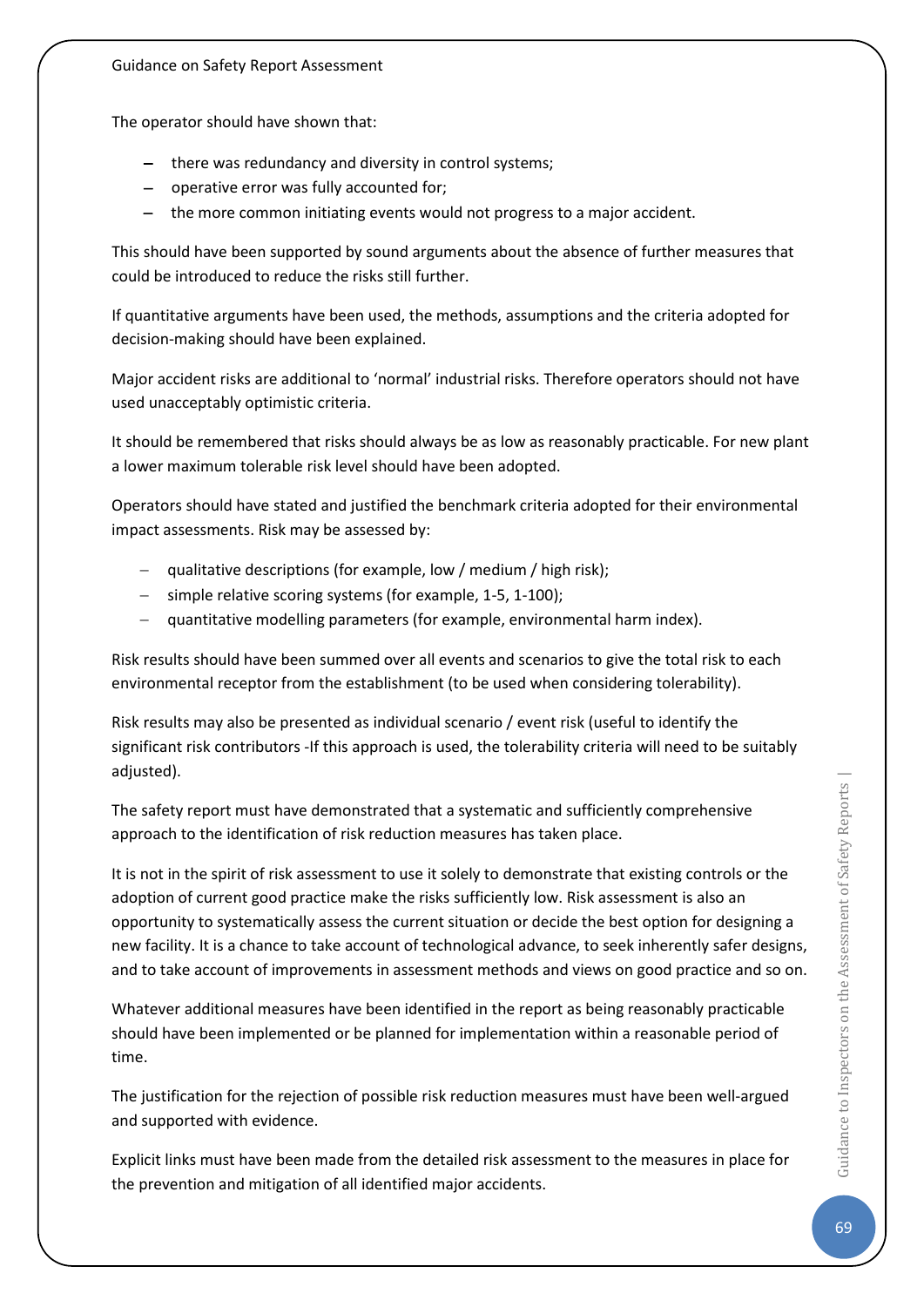A safety report based on a QRA should have taken account of the potential for protective devices not to function, for example, remotely operated sprinkler systems, ROSOVs and excess flow devices may fail to operate effectively when called upon. The operator should have recognised that other protective systems may also fail and should have described the measures in place to show that the ranking of risk was not seriously flawed.

Most risk assessments, even those not based on quantification, make use of a variety of input data which have uncertainties attached to them. Operators should have described the effect uncertainties can have on their predictions and have demonstrated, by reasoned arguments or quantitatively, that even under worst case assumptions the risks were ALARP.

The uncertainty in consequences arising from different mathematical model input data should have been addressed.

The uncertainty in accident frequency should have been properly accounted for in the reliability of installed preventive and protective measures.

The safety report should have quantified uncertainties in the predicted failure frequencies and factored those into the final risk assessment.

The uncertainties attached to the risk calculations should also have been addressed and justified. **A safety report that fails to mention uncertainties in the risk estimates, where these could have a material bearing on the demonstration of having taken 'all necessary measures' should be considered deficient.**

Individual uncertainties attached to calculated hazard ranges should have been estimated by discussion of both model inadequacies and imprecise input data. The safety report should have justified the results, if necessary by reference to confidence levels. With regard to uncertainty in the reliability of containment and control systems, it is reasonable to assume that standards that have been developed over many years provide adequate protection for a single piece of plant. However, the risks arising from the presence of multiple items of such plant should have been analysed and evaluated. If a site uses new technology for which an historical database is not available, the safety report should have discussed the uncertainty attached to failure probabilities.

**The risk analysis must have determined whether the residual risks (determined by the reliability of the control measures etc.) are sufficiently low or whether more needs to be done.** LOPA or similar techniques are often employed by operators for this purpose

It must have been clear from the safety report that the conclusions drawn from the detailed risk assessment applied to all the relevant plant including plant not specifically addressed in the detailed assessment.

The operator should have shown in the safety report that control measures implemented to reduce or remove the likelihood of human failure are matched to the human failure types identified and where necessary, optimise the local performance influencing factors that make the error more likely.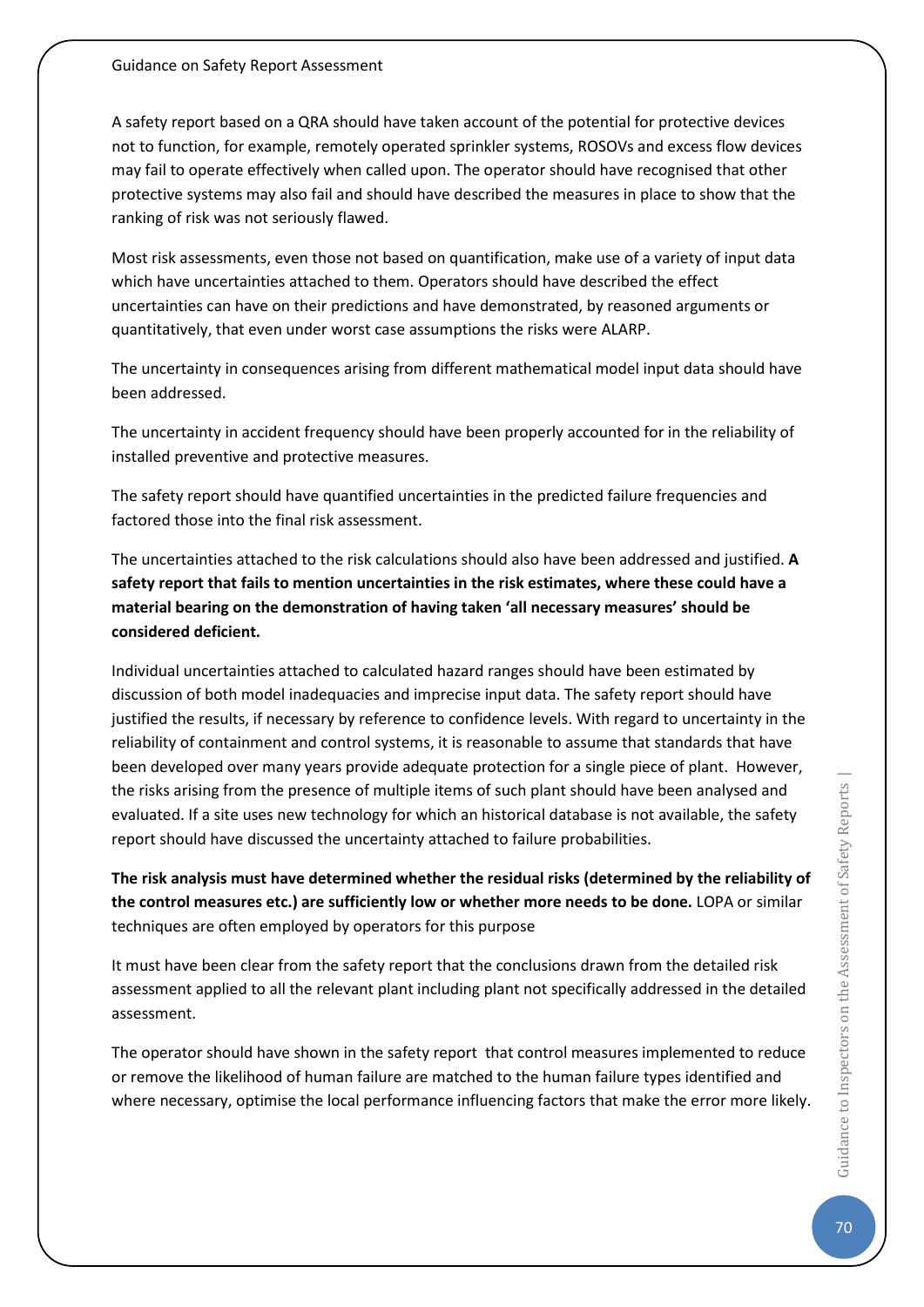Training and procedures are almost always the measures chosen to reduce the potential for human failure. However, they should not be accepted as the sole barriers against human failure. The safety report should have demonstrated that, where necessary:

- − the human contribution to failure has been removed, for example, by a more reliable, automated system;
- automation has been selected for the right reasons that consideration has been given to involving the operative in the process and of the potential for alarm overload.

### **3.9 \*\*\* The conclusions drawn from the risk analysis are soundly based with respect to emergency planning.**

The worst-case scenarios for people and the environment must have been considered.

The analysis should not have been overly optimistic or pessimistic as this could have resource implications for the emergency services.

Guidance should have been provided for LCAs on risk dominant accidents. The safety report should have provided a sound basis for emergency planning and should have identified a representative set of accidents spanning the severity range and calculated the consequences of each in terms of 3 levels of impact:

- − number of people receiving minor injuries;
- − number requiring hospitalisation;
- number of fatalities.

For the environmental impact assessment, levels of harm to the environment should have been considered. For releases resulting in environmental damage a range of representative conditions should have been considered e.g. to cover the range of flow rates in watercourses and to account for the effect on different species.

The safety report should have indicated the number of people likely to be made homeless by the effects of an explosion.

In the cases of toxic airborne releases, information should have been tabulated for a representative range of weather conditions and for all wind directions. It should have indicated where there was any significant difference in the numbers of casualties due to seasonal factors or the accident occurring at week-ends or during night hours. Probability data should have been presented so that emergency planners could tailor their resources around the accidents presenting the greatest risk.

Distances to a range of consequence levels should have been provided. In the event of a major accident the emergency services would want to know where to deploy their staff in order to bring relief to the maximum number of people in the shortest time. The maximum distance out to which people are likely to be injured is of vital importance. The Local Competent Authority will advise the operator as to which endpoint they require.

The area within which information will be supplied to the public should have been provided.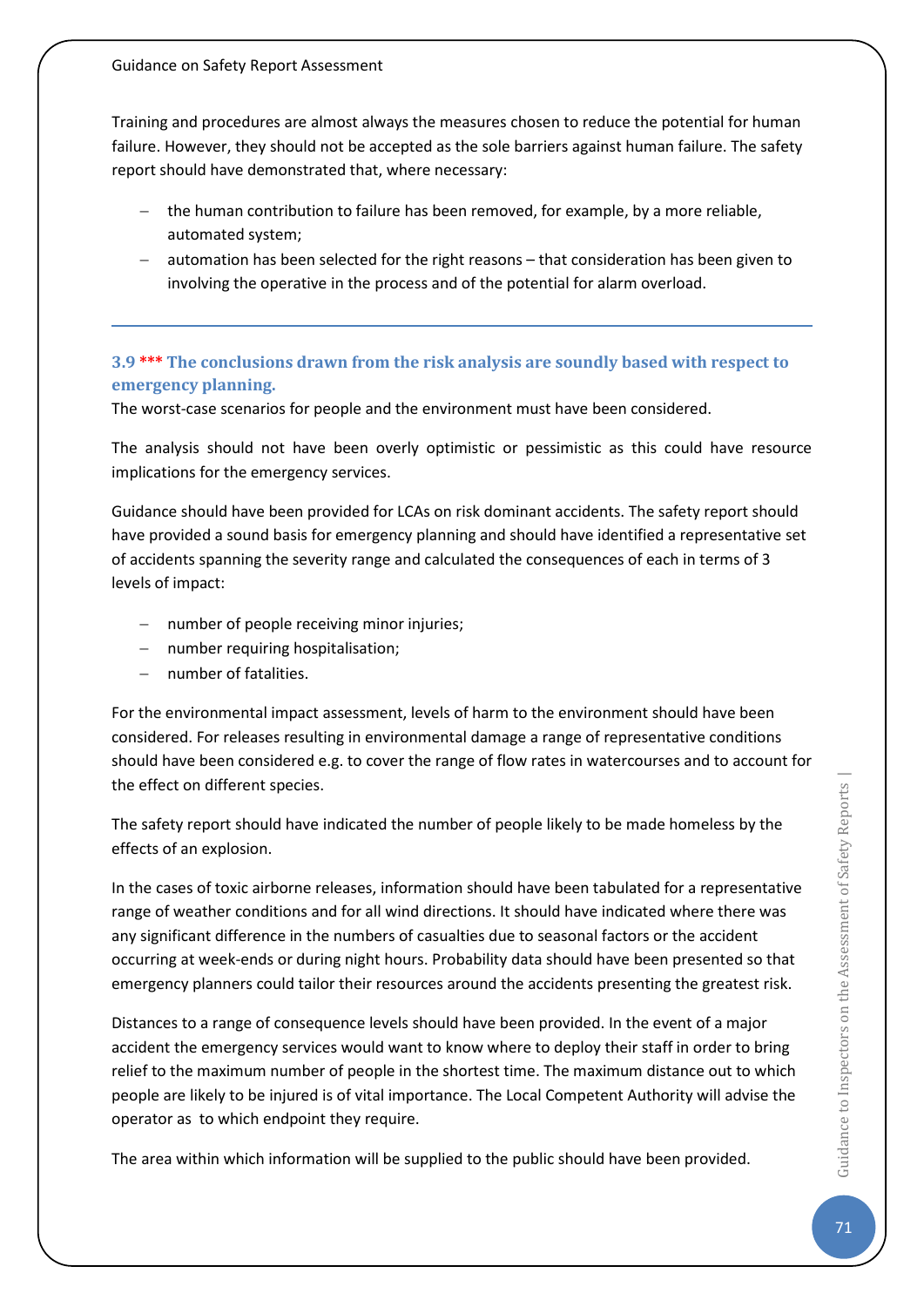The information to be supplied to the public under Regulation 25(4) should have been included and be consistent with the risk analysis in the safety report.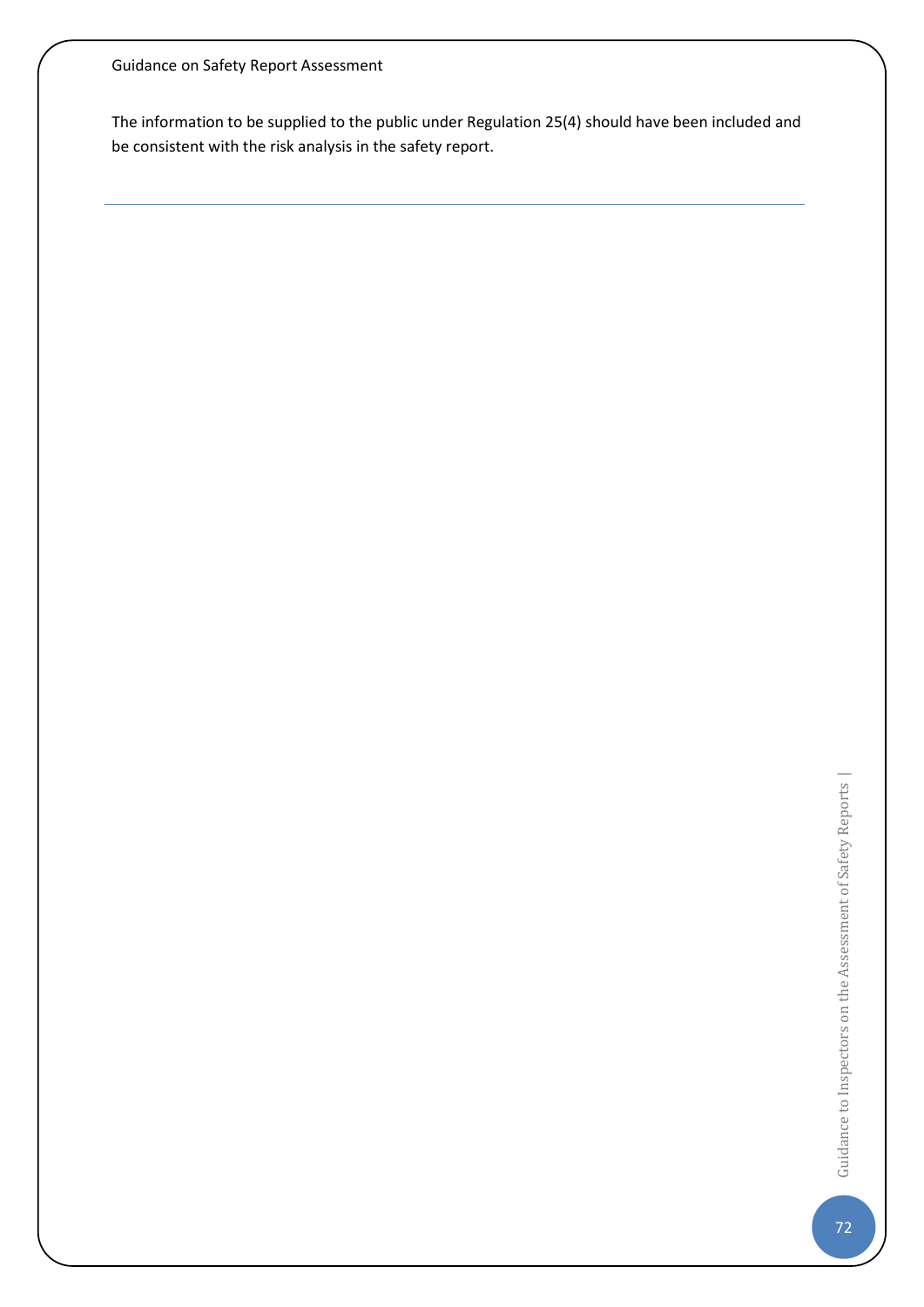# 4. Assessment of the Technical Elements

## **General comments on assessing this element**

The operator should have demonstrated that safety and reliability have been accounted for in the design, construction, operation and maintenance of any installation, storage facility, equipment and infrastructure connected with the operation and **which are linked to major accident hazards inside the establishment**.

The safety report should have:

- − identified the hazards and the major accident scenarios;
- − described the control measures and demonstrated a clear link to the major accident scenarios;
- − explained the decision criteria for selecting the necessary measures to ensure risks are tolerable and ALARP;
- − demonstrated adequate diversity and redundancy in the control measures (appropriate to the risk).

#### **Mechanical safety**

The findings of the hazard identification process should have been presented to demonstrate that safety critical mechanical equipment has been considered. There are two main functional categories:

- − items containing dangerous substances which (on failure) have the potential to lead to a loss of containment (pipework, storage tanks, pressure vessels, rotating shaft seals, joint / seals, secondary containment);
- − items which play a role in the prevention or mitigation of major accident hazards (relief valves, cooling pumps, emergency isolation valves, none return valves, excess flow valves, support structures.

The safety report should have described how systems and procedures (for example, management system controls for maintenance and inspection schemes) play a role in the prevention of major accident hazards. It should also have shown a clear link between identification and analysis of hazards with the selection of measures. A suitable hierarchical approach to the selection of measures should have been demonstrated.

### **Electrical, control and instrumentation safety**

The operator should have described in safety report:

- − how necessary instrumented safety functions are identified for major accident scenarios and by whom;
- − how the required integrity of instrumented safety functions is determined and by whom;
- − how, in general terms, other electrical, control and instrumentation measures such as fire and gas systems are applied to major accident scenarios (for example, by reference to process risk assessments).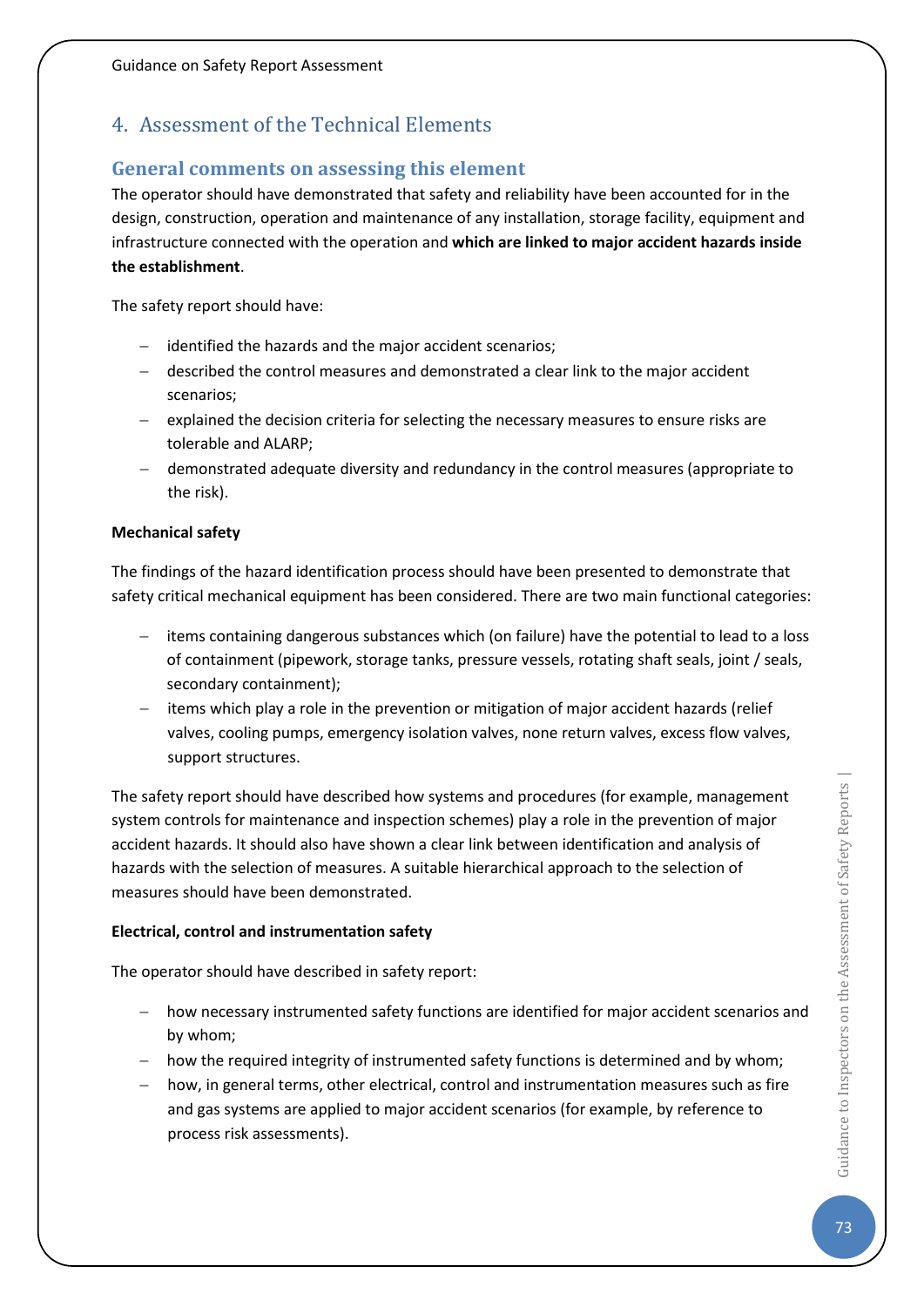The safety report should have contained (where applicable) a sample SIL determination record (for example, LOPA / risk graph output / QRA).

## **Pre-construction and pre-operation safety reports**

The mechanical engineering assessment of a **pre-construction safety report** should focus on the front-end engineering design, identifying the technical requirements for the project (specifications for major equipment items, design code requirements and so on). The focus should also be on the conceptual design of a new installation - including demonstration that inherent safety principles were adopted within the design selection process. The identification of potential major accident hazards and associated technical measures to prevent loss of containment should have been considered.

The type of human factors information provided during the design phase should include reference to ergonomics standards and guidance and the human factors methods that were used to inform the design. A human centred design approach should be adopted where humans play a key role in the safe operation and maintenance of plant and processes. Task analysis may be used as a design tool to determine where machine interfaces are required, and to determine the likely staffing and competency requirements for operation. Design risk assessments should take account of human interactions with the system and the types of human error that could occur. This analysis can inform the appropriate allocation of function to human and / or machine. Overall, the information provided should demonstrate a structured approach to the inclusion and assessment of humans in the design.

The assessment of a **pre-operation safety report** should focus on amendments made to the design and construction and any additional information since the pre-construction safety report and whether the plant meets the design intent. Commissioning controls will also be an important assessment issue.

Where humans have to be accommodated for within the design there should be a process that ensures the 'as constructed' plant and process meets the intended design. This may be achieved by using methods such as walk through / talk through analysis. Prior to operation, there should be evidence of formal procedures being in place and arrangements being made for the selection and training of operators and maintenance staff. For major hazard risk these should include required responses to foreseeable upsets and emergencies. Overall, the information provided should demonstrate that a systematic structured approach has been applied to the inclusion and assessment of humans in the design and construction of plant and processes.

For large projects (involving external design / construction contractors) the operator's arrangements for managing outstanding issues / actions ('snag items') identified during 'pre-handover' inspection should have been described. Residual issues classified as 'low-risk' at the project handover stage (for example, incomplete painting of pipework systems) may impact in-service integrity, if timely remedial action is not taken.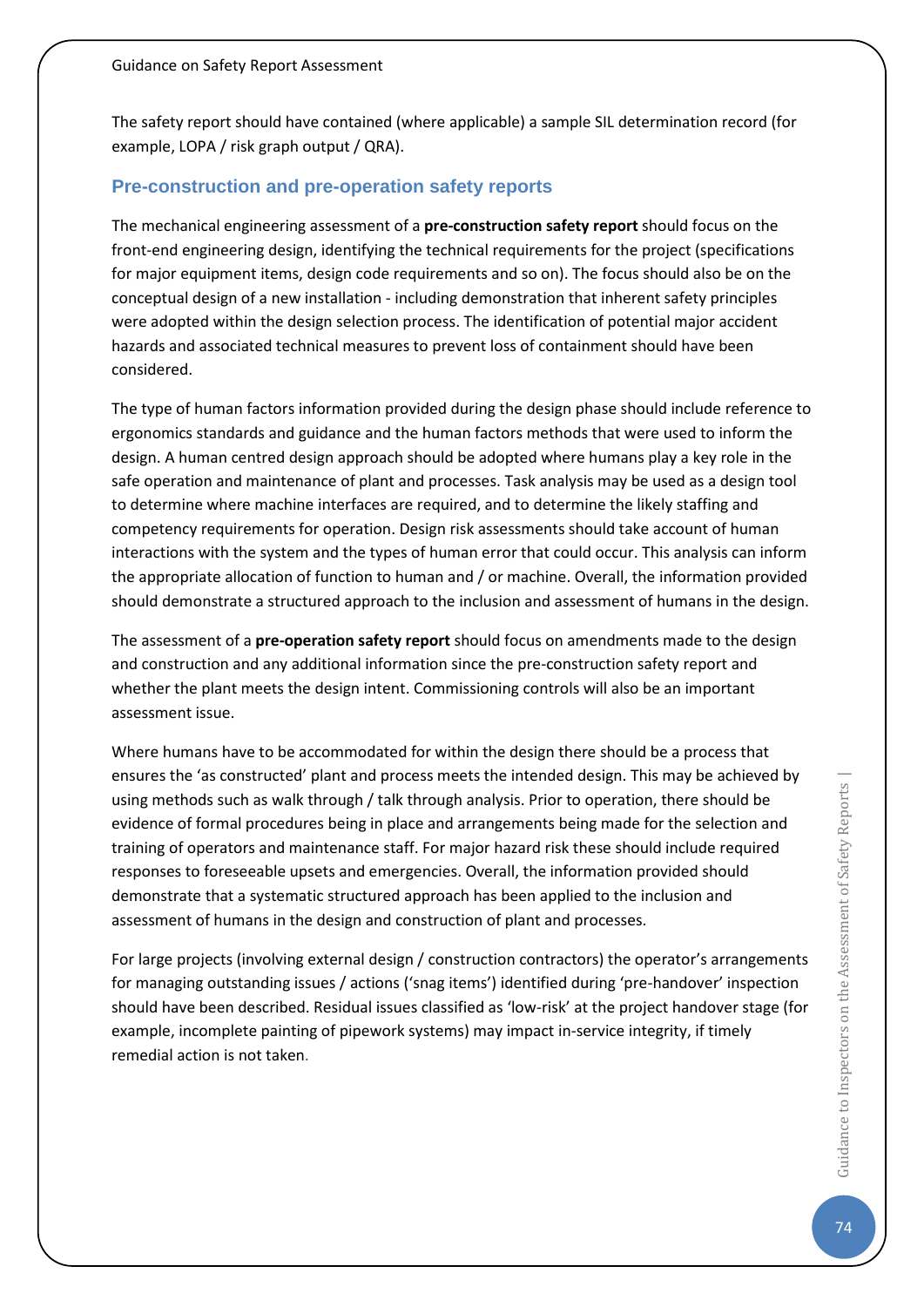# **Technical Elements - Significant Omissions and Serious Deficiencies**

#### **Examples of significant omissions – a failure to:**

- − identify all foreseeable causes of major accidents;
- − describe or provide sufficient detail on the design basis / design standards adopted for mechanical plant and equipment forming the primary containment boundary;
- − describe how the identification of potential direct causes of loss of containment (such as corrosion, erosion, and so on) has been conducted;
- provide sufficient information to support the necessary demonstrations, for example:
	- o the absence of design, construction (where relevant) and maintenance records. A logical reason for the absence of documentation generated by the application of relevant good practice would be failure to apply relevant good practice;
	- o inadequate description of chemical reaction hazard assessment methodology or management of change procedures;
- provide adequate information on control and instrumentation systems;
- − demonstrate a system of prioritisation of maintenance for safety critical plant;
- − describe how the safety management system addresses engineering issues such as:
	- o functional safety management;
	- o management of explosion protected (Ex) equipment;
	- o technical competence of engineers, technicians and managers;
- address a topic that is likely to be relevant, for example:
	- o functional safety at a chemical processing establishment;
	- o lightning protection at a flammable storage warehouse;
	- o electrical power systems at a large establishment
- recognise where the establishment is vulnerable to human failure and show that there is a system to identify appropriate control measures (for example, task analysis and human failure analysis) for safety critical operations and safety critical maintenance, inspection and testing activities;
- − describe how operator interaction with process control systems (manual or via a DCS system) have been optimised, including allocation of function and design in accordance with ergonomic standards.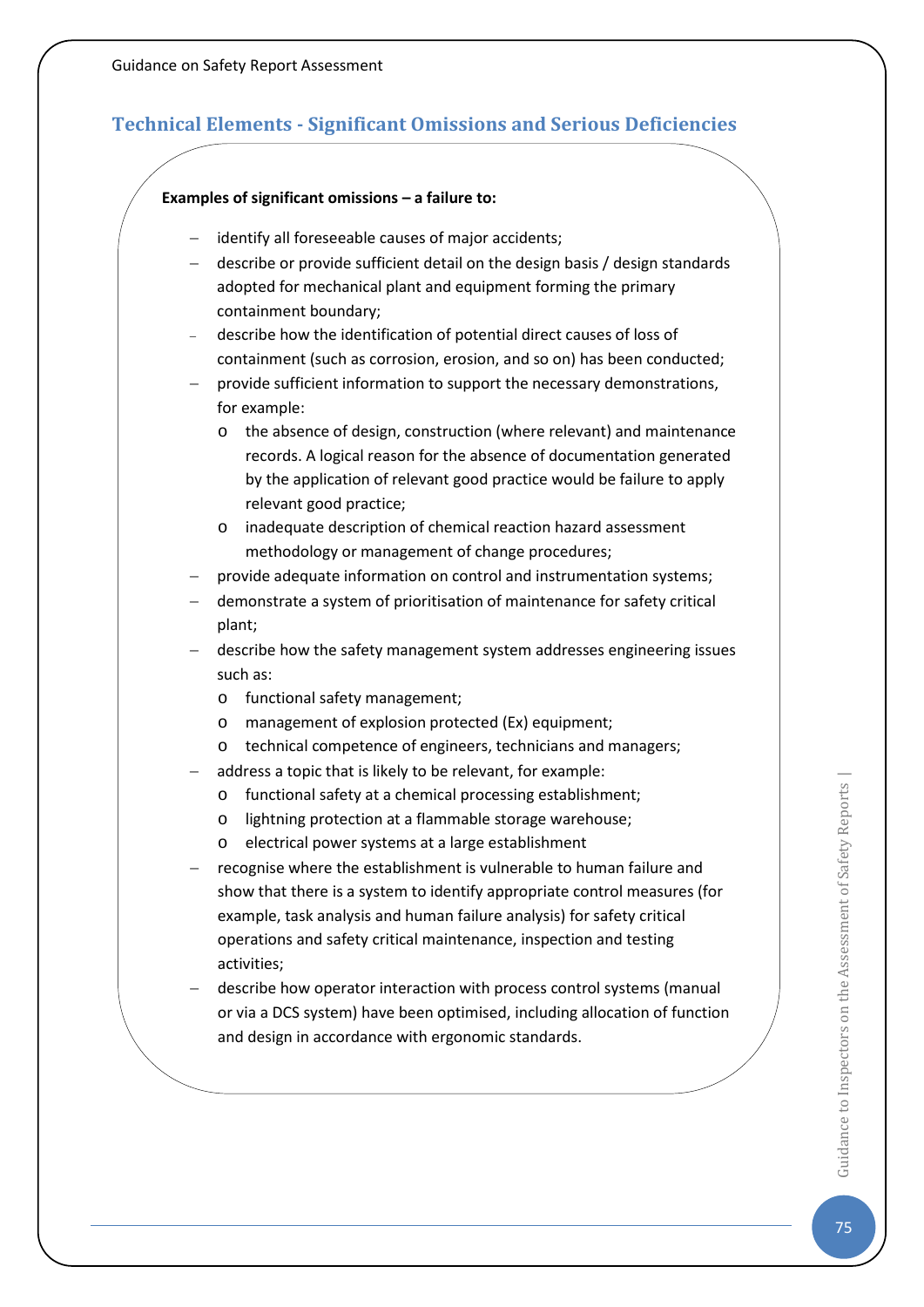#### **Examples of serious deficiencies – a failure to:**

- consider safety and reliability at the design stage;
- consider safety and reliability in relation to operation;
- provide adequate information on the controls to prevent major accidents during maintenance activities;
- − describe the maintenance and inspection regime to ensure the integrity of critical mechanical plant and equipment which contains hazardous substances;
- − describe the procedures for assessing the mechanical integrity of proposed modifications to critical plant and equipment;
- demonstrate that the risk is acceptable, for example by submission of a seriously flawed SIL determination record that shows protective layers thought to reduce risk from an unacceptable level are invalid;
- − demonstrate that there are no electrical ignition sources in an area where an explosive atmosphere was likely or very likely to be present;
- − demonstrate that high power electrical equipment adjacent to major hazard plant is of adequate strength and capability;
- identify additional measures to make the risks tolerable where hazard studies show that there is an unacceptable risk associated with a particular hazard;
- provide a technical measure that would be regarded as good practice (for example, bunding or adequate pressure relief) without a suitable alternative;
- − consider control measures other than human performance, for example, human response to an alarm as the only control measures for a process deviating from safe operating parameters.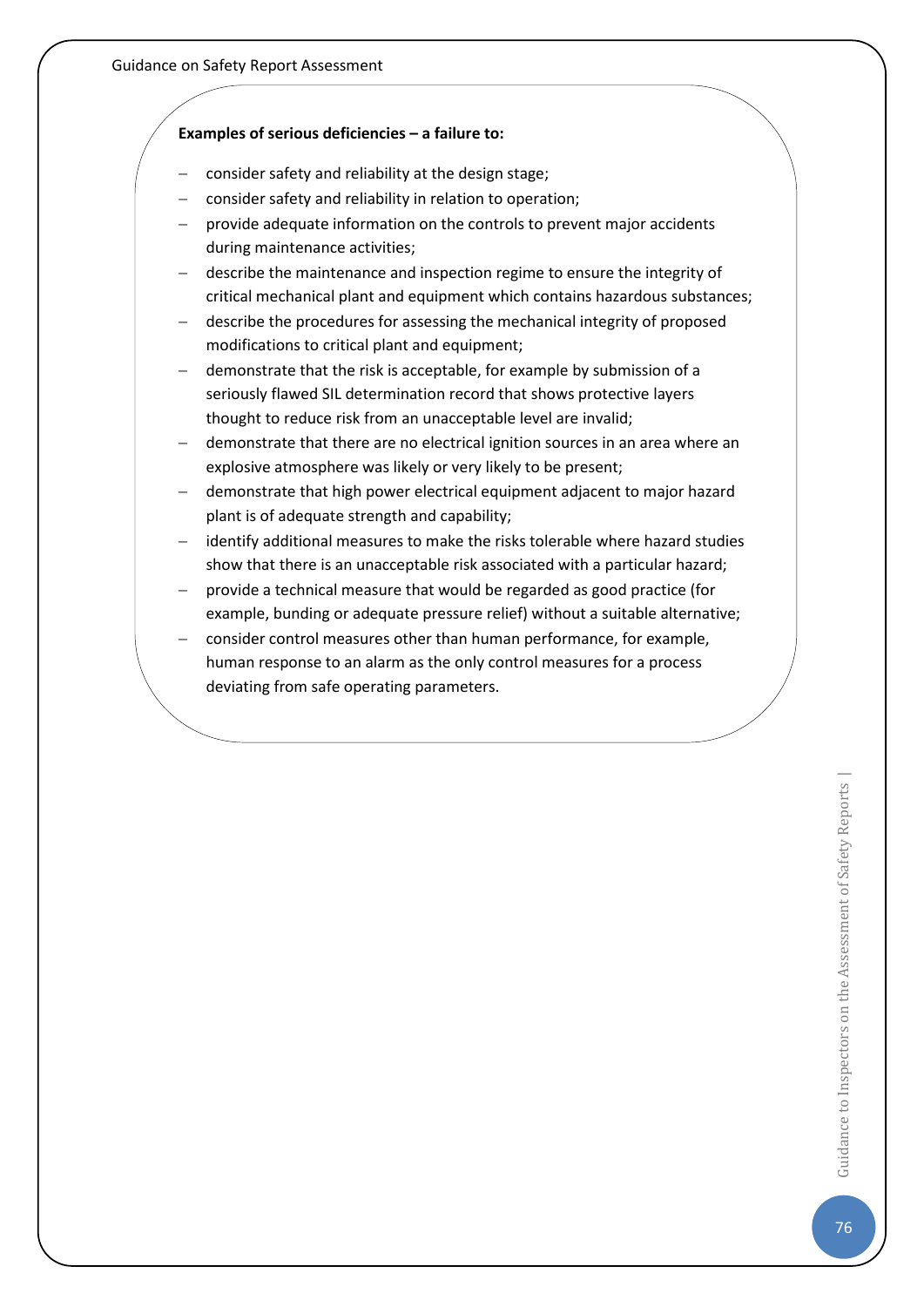## **4.1 \*\*\* It has been demonstrated that safety and reliability have been considered at the design stage**

## *1) The establishment and installations have been designed to an appropriate standard*

#### **a) Mechanical safety**

This criterion applies to all structures important to safety, such as pipe bridges, major vessels, pipework, rotating machines (including pumps and compressors) and valves, if they feature in major accident scenarios.

## **Examples of what could be included:**

- − reference to international design codes and standards (including justification of any deviations / exceptions adopted);
- − reference to principal design parameters (design pressure / temperature) and category of construction (if applicable);
- − if in-house design codes and standards have been adopted, their relevance and how they have been validated should have been provided;
- if no standards have been used, it should have been demonstrated how fitness for purpose of plant / equipment is assured;
- a description of design reviews conducted (for example, where novel designs are employed).

### **b) Electrical, control and instrumentation safety**

The general approach to the application of electrical, control and instrumentation design standards should have been described.

#### **c) Process safety**

#### **i. Hazard Studies**

The safety report should have described:

- − the link between the design and the associated hazard studies;
- − how a hierarchical approach has been used and where inherent safety designs have been introduced where reasonably practicable (this may be difficult for existing plant but is relevant to the design of new plant and modifications).

It should have been demonstrated that the hazard studies (for example, HAZID, HAZOP, Fault Trees, FMEA, hazardous area classification, chemical reaction hazards assessment, SIL, LOPA assessments) are:

sufficient to identify the hazards arising from the processes and the dangerous substances involved;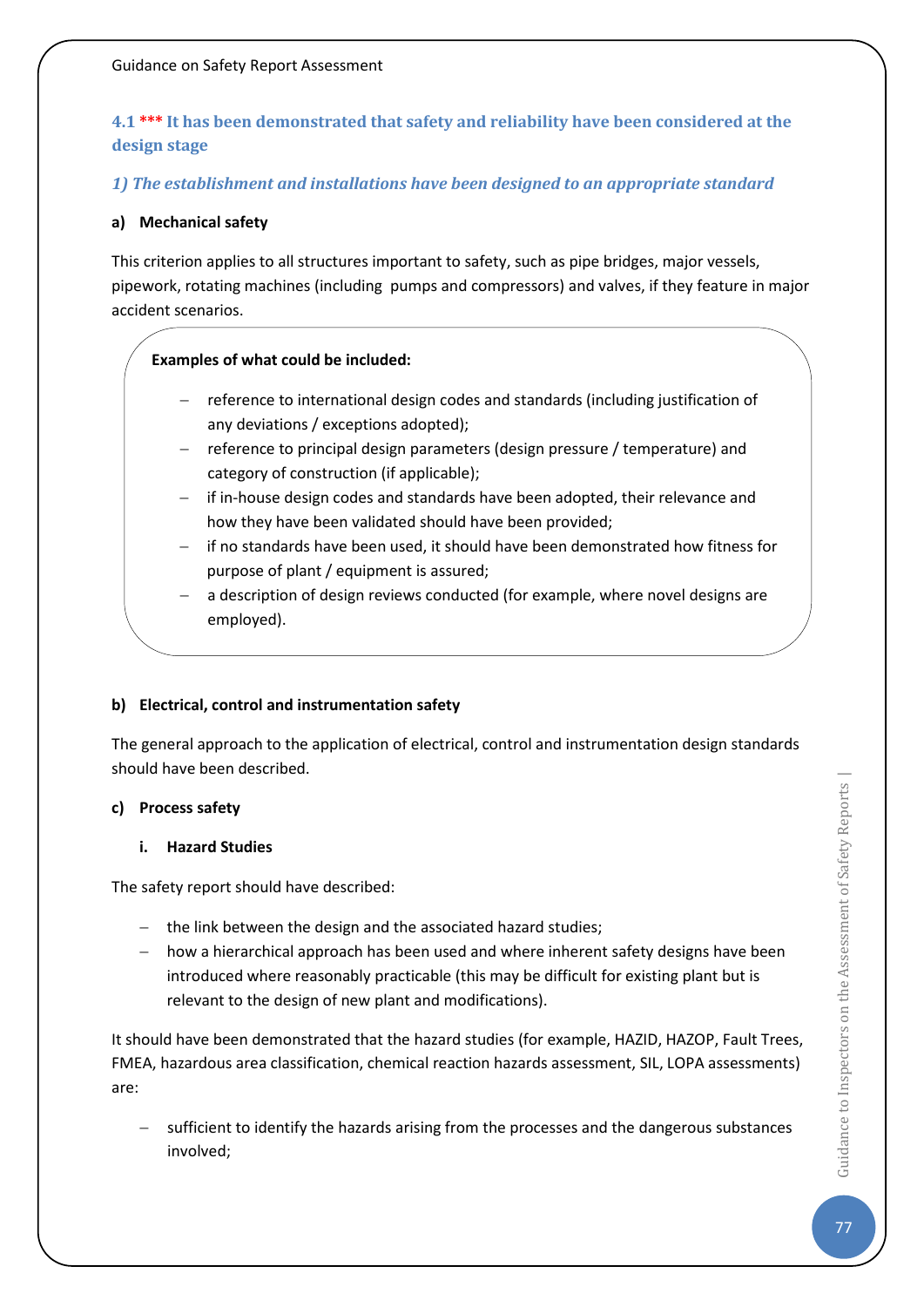- appropriate for the scale and nature of the hazards presented (where appropriate by comparison with published standards);
- − carried out by competent personnel with sufficient resourcing and independence;
- − used correctly to inform decision making.

### **ii. Process description and use of standards**

The safety report should have included the following:

- − a clear description of each process summarising each stage and key control measures (for example, process flow diagrams);
- − references to standards and codes of practice used as the basis for the design of the process and the selection of appropriate risk control measures;
- − a demonstration that where the above standards and codes have been revised or new standards created, these have been considered (for example by gap analysis) and incorporated into installations, where this is reasonably practicable (this is particularly important if the changes relate to incident history or safety alerts);
- a demonstration that global or company standards (where they are used) align with appropriate published standards and guidance;
- − the identification of where the design of equipment is not covered by published standards and codes together with a demonstration that safety and environmental protection is not compromised and that the risks are ALARP.

### **d) Human factors**

The operator should have shown the following in the safety report:

- − that there is a clear policy and / or procedure to ensure the application of inherent safety principles at the outset of the design and modification process;
- − an acknowledgement that training is a weak control measure and therefore prioritises automation and user-centred design over procedures and training;
- − that the implications of introducing human failure into an automated system (via design, inspection, testing, maintenance, and so on) have been acknowledged and addressed;
- − where possible the human performance is further assured by mechanical or electrical means (for example, sequentially interlocked valves;
- − that where procedures and training are to be relied upon as a risk control measure, it has been demonstrated that these tasks have been identified and analysed, that the analysis supports the development of the procedure and the procedure is used as the basis of the competence management system;
- − that plant, equipment, workstations and control systems are designed with human performance in mind;
- − how human factors are integrated in the design and commissioning process for all large projects. That;
	- o human factors principles are integrated into design and development;
	- o human factors are considered throughout the development lifecycle;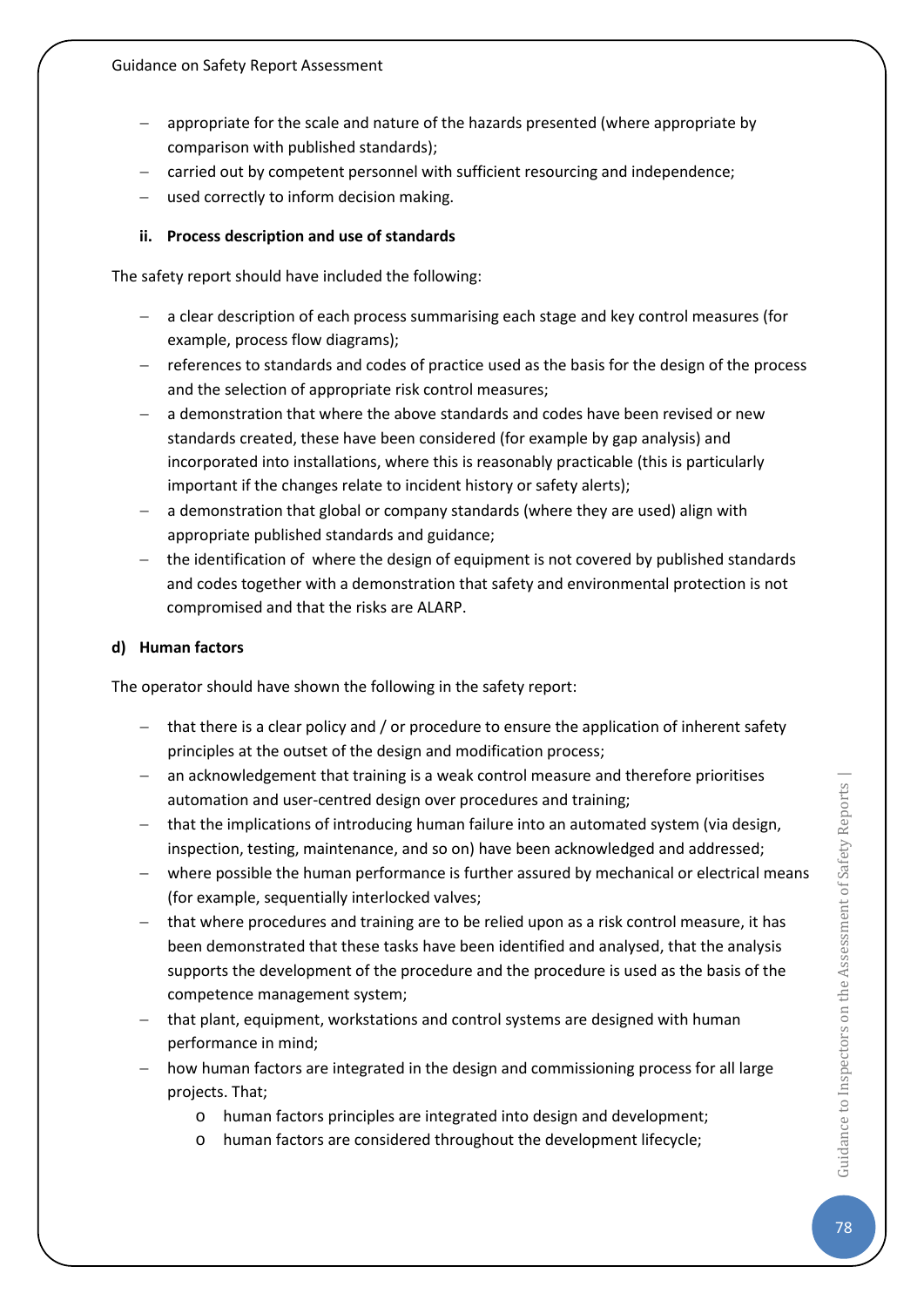- o relevant front-line personnel (both operations and maintenance) are actively involved in the design process;
- o usability / operability are assessed and inform a user centred design;
- o the design process identifies the procedural and training needs of relevant users;
- o relevant general design standards have been applied on site.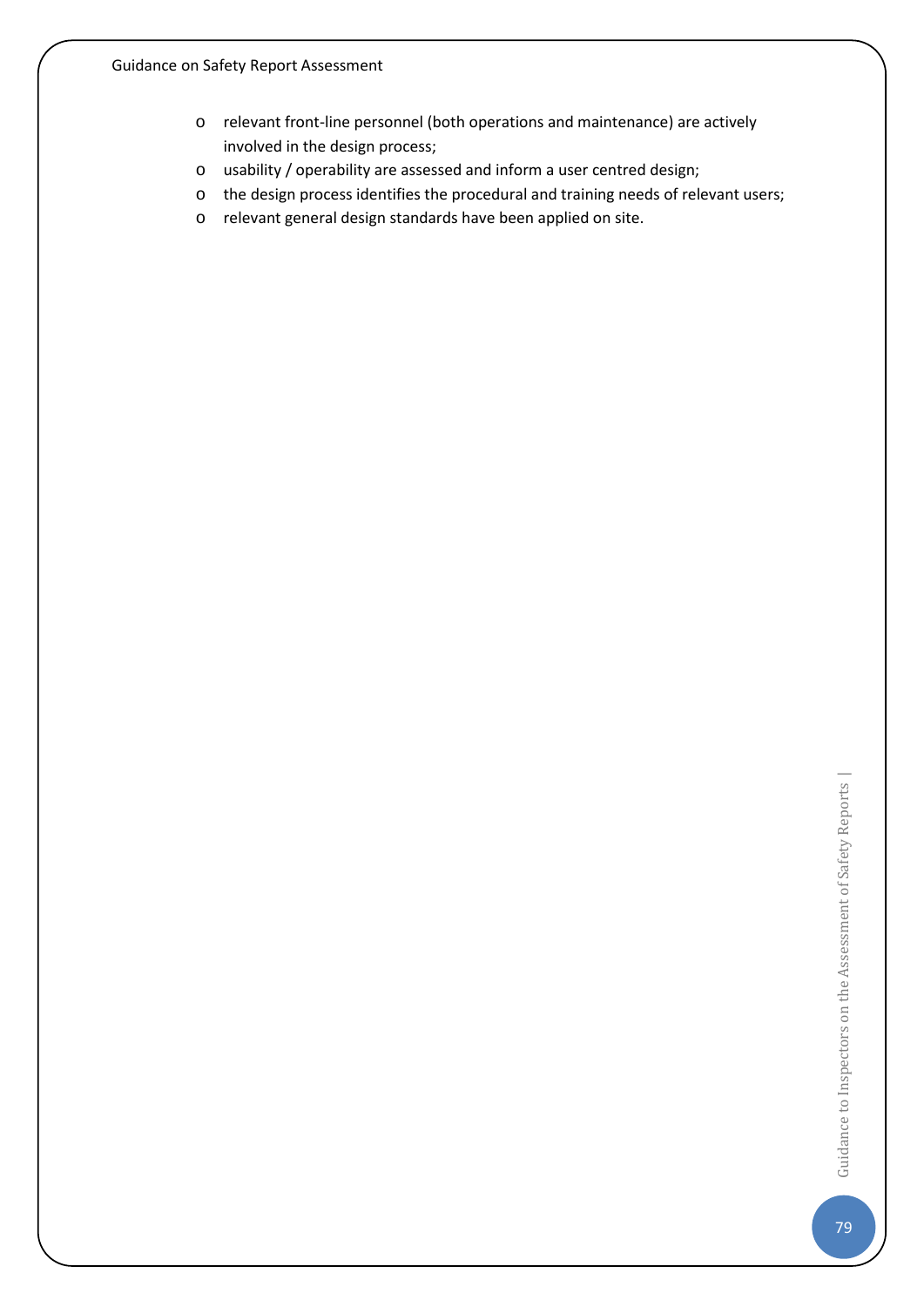## *2) A hierarchical approach has been used*

This criterion has a closely defined four stage hierarchy: **eliminate** (inherent safety), **prevent**, **control**, **mitigate**, in that order of priority. There should be a clear policy and / or procedure to ensure the application of inherent safety principles to new designs and modifications. The approach to selecting prevention or mitigation measures should be proportional to the risks.

A hierarchical approach should have been considered in the safety report in relation to:

### **a) Mechanical safety**

- − appropriate selection of equipment to minimise or prevent the likelihood or consequences of failure, for example:
	- o use of seal-less pumps;
	- o use of corrosion resistant materials.

## **b) Electrical, control and instrumentation safety**

The safety report should have described the application of suitable layers of protection. A typical approach could be:

- − robust process control (including human interaction);
- − alarms to indicate excursions from normal operating envelope;
- − designated safety instrumented systems;
- − a final protection system (often mechanical that is, pressure relief systems however it could be a high integrity safety instrumented system);
- − mitigation systems.

The number of layers and the amount of risk reduction for each layer should be relevant to the consequence / severity of the range of potential hazardous events.

### **c) Process safety**

The safety report should have considered (as appropriate):

- − the use of less hazardous substances;
- − reduction in the quantities of dangerous substances stored or used in the process;
- − intensified processes (for example, use of smaller volume continuous / semi continuous processes instead of large batch processes, provided they can be properly controlled);
- inherently safer processes (for example, eliminate or reduce the risk of a runaway reaction);
- − identification of the operational measures which prevent excursions / loads;
- demonstration of redundancy, diversity and availability of preventive measures;
- − control systems (hardware) for hazards including corrective systems, shutdown/shutoff, venting and disposal;
- adequate preventive measures in the absence of control systems (for example, if a runaway reaction cannot be controlled, there are good measures to a standard or best practice for prevention of the runaway);
- the prioritisation of passive measures over active measures.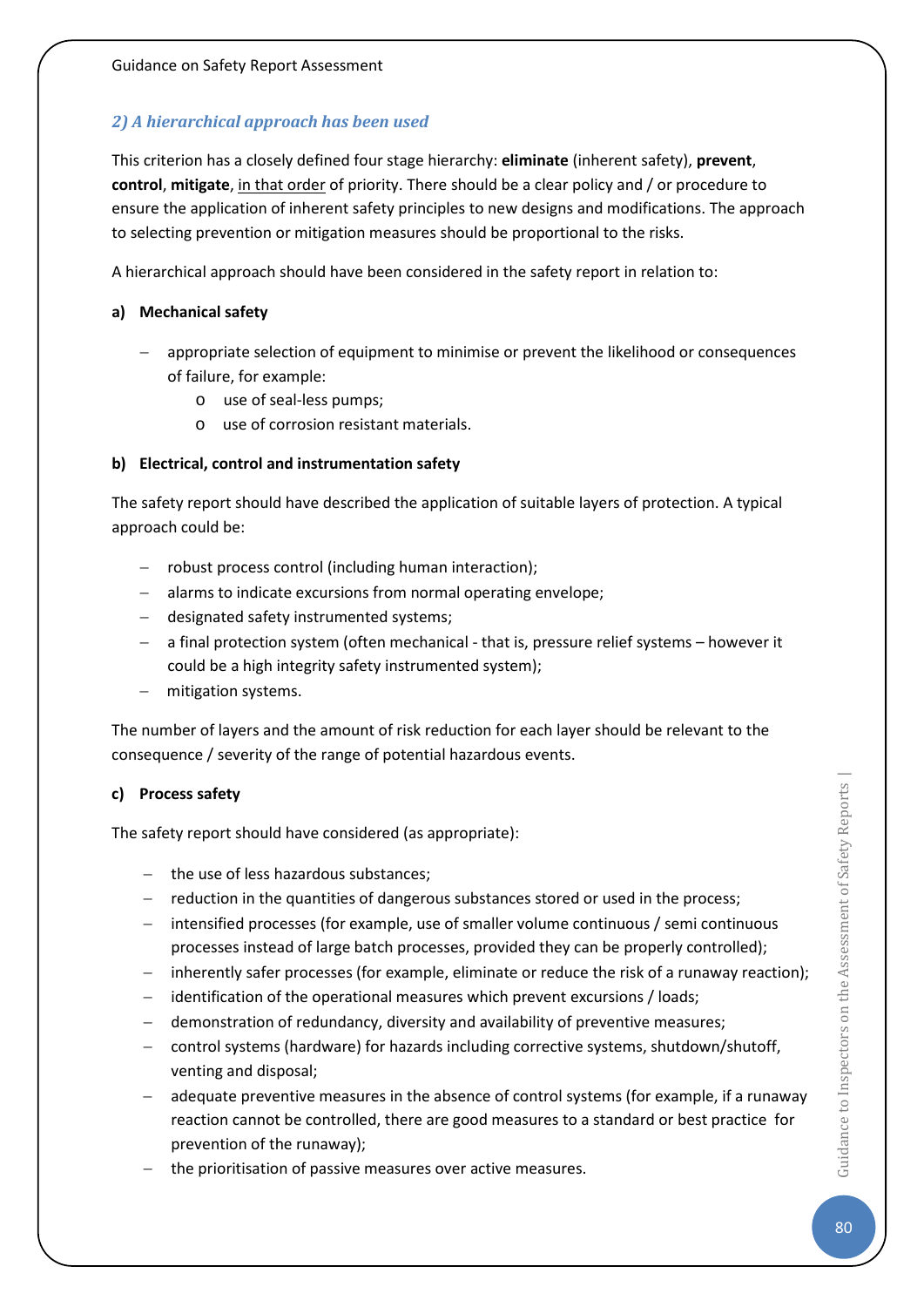### **d) Human factors**

The safety report should have considered (as appropriate):

- − a hierarchy of control measures that aim to remove reliance on humans or improved system design where human performance has an unacceptable probability of failure;
- − whether manual intervention in critical high-hazard systems (for example, manual emergency shut down of a continuous process) can be justified.

## *3) The layout of the plant prevents or reduces the development of major accidents*

The plant layout should have been designed to prevent and / or mitigate major accidents. Plans, maps or diagrams showing the layout of process equipment, hazardous inventories, the separation of hazardous and less / non-operational hazardous areas, emergency utilities (for example, firewater) should have been provided (see also criteria 1.9 and 1.10).

The following should have been considered in the safety report:

### **a) Mechanical safety**

This criterion is particularly relevant to pre-construction and significant modification safety reports where good layout (in the design phase) can significantly reduce risk.

The operator should have discussed in the safety report how the following were considered (where applicable) during design of the plant layout:

- − plant separation / orientation (for example, equipment that might fail catastrophically, would it creating missiles);
- − access requirements for periodic maintenance / inspection;
- providing for the removal of heavy plant and equipment for periodic maintenance / replacement;
- − construction / maintenance activities (so to minimise the risk from dropped objects or eliminating the need to lift over live plant).

### **b) Electrical, control and instrumentation safety**

Factors that could be considered include:

- − the layout of control, instrument and electrical equipment has taken account of the needs of normal operations, maintenance and testing requirements and emergency operations;
- − the location of occupied buildings, including control rooms;
- − the layout of control room equipment has taken account of normal and emergency control conditions (for example, ergonomics of normal and emergency control panels);
- − minimised vulnerability, and potential for common cause failure, of essential services to safety critical instrumented systems and key process control applications.

### **c) Process safety**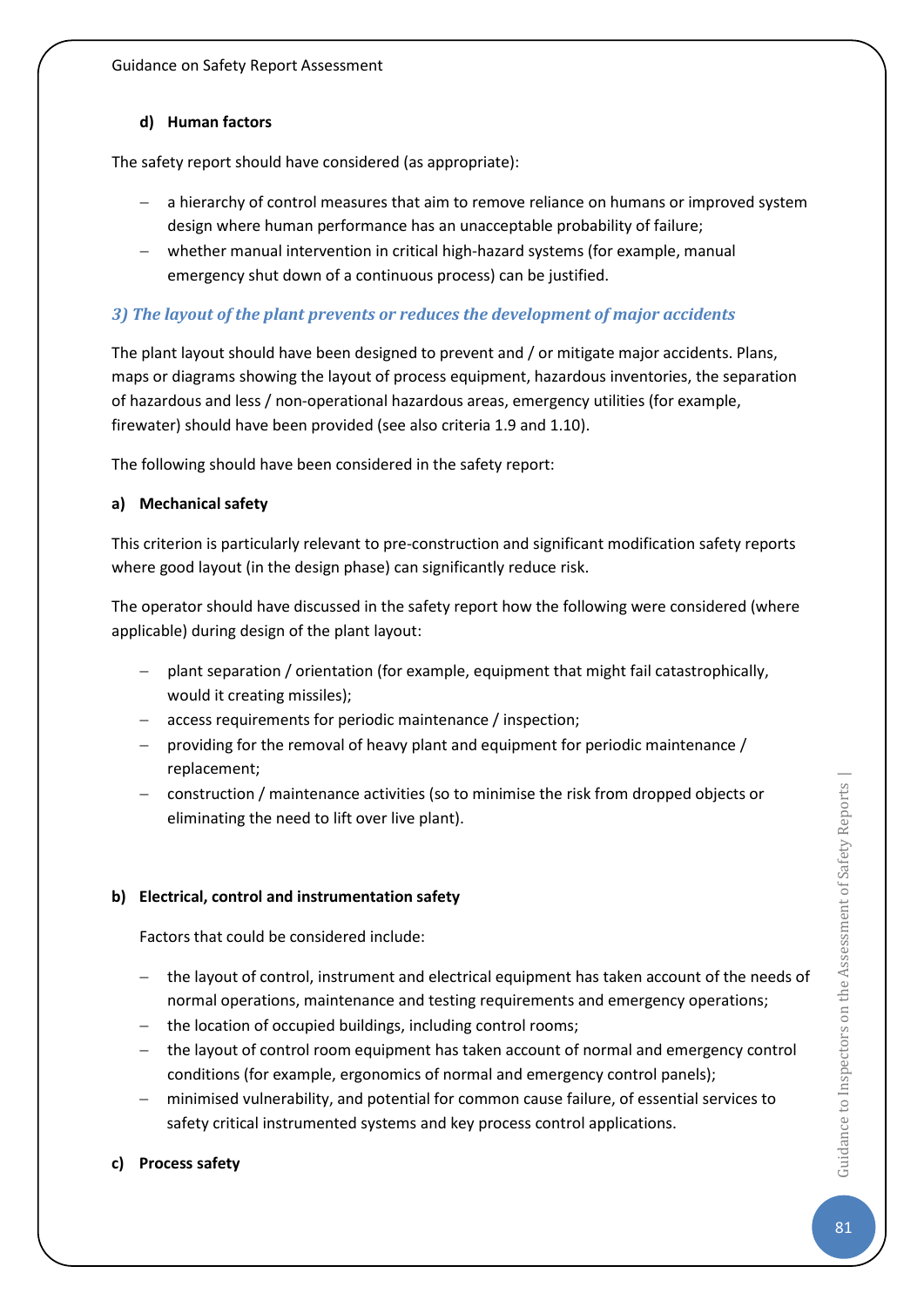− The safety report should have considered (as appropriate):

The safety report should have considered (as appropriate):

- separation of hazardous plant from the site boundary to reduce off-site risk, and to reduce the risk to the plant from off-site causes such as fires;
- − safe positioning of occupied buildings;
- − separation between hazardous plant(s) and storage areas to limit the spread of fire and other domino effects;
- − segregation / separation of incompatible materials;
- − separation of hazardous plant and processes from ignition sources, roadways or other activities that may impact on safety;
- − adequate ventilation to aid rapid dilution of flammable atmospheres;
- low congestion of structures or lack of obstacles to gas flow that could aggravate the pressure effects resulting from the ignition of a released flammable substance;
- − access for emergency services;
- − adequate shelter for use during a toxic release, and adequate means of escape during other emergencies;
- − access for inspection, testing, maintenance and repair, at all times throughout the life of the plant;
- − hazardous interaction of released materials;
- − human emergency response to process events (for example operatives being able to do what they need to do in the event of an emergency);
- − vented material (for example, to mitigate exothermic runaway) goes to a safe and suitable location;
- − the risks associated with equipment being adjacent to each other have been considered;
- separation of known ignition sources from large potential inventories.

#### **d) Human factors**

The safety report should have considered (as appropriate):

- − plant and equipment, including layout on site, are designed with human performance in mind (for example, accessibility for inspection, testing and maintenance);
- − the working environment (noise, temperature, lighting, and so on) has been considered;
- − plant and components are clearly identified and labelled so as to reduce the likelihood of error;
- − up-to-date P&IDs, schematics, line-diagrams, job-aids and other diagnostic tools are available for maintenance personnel.

## *4) The utilities necessary to implement any measure specified in the safety report have suitable reliability, availability and survivability*

#### **a) Mechanical safety**

The safety report should have described:

− the potential effects of utility failure (in relation to major accident hazards);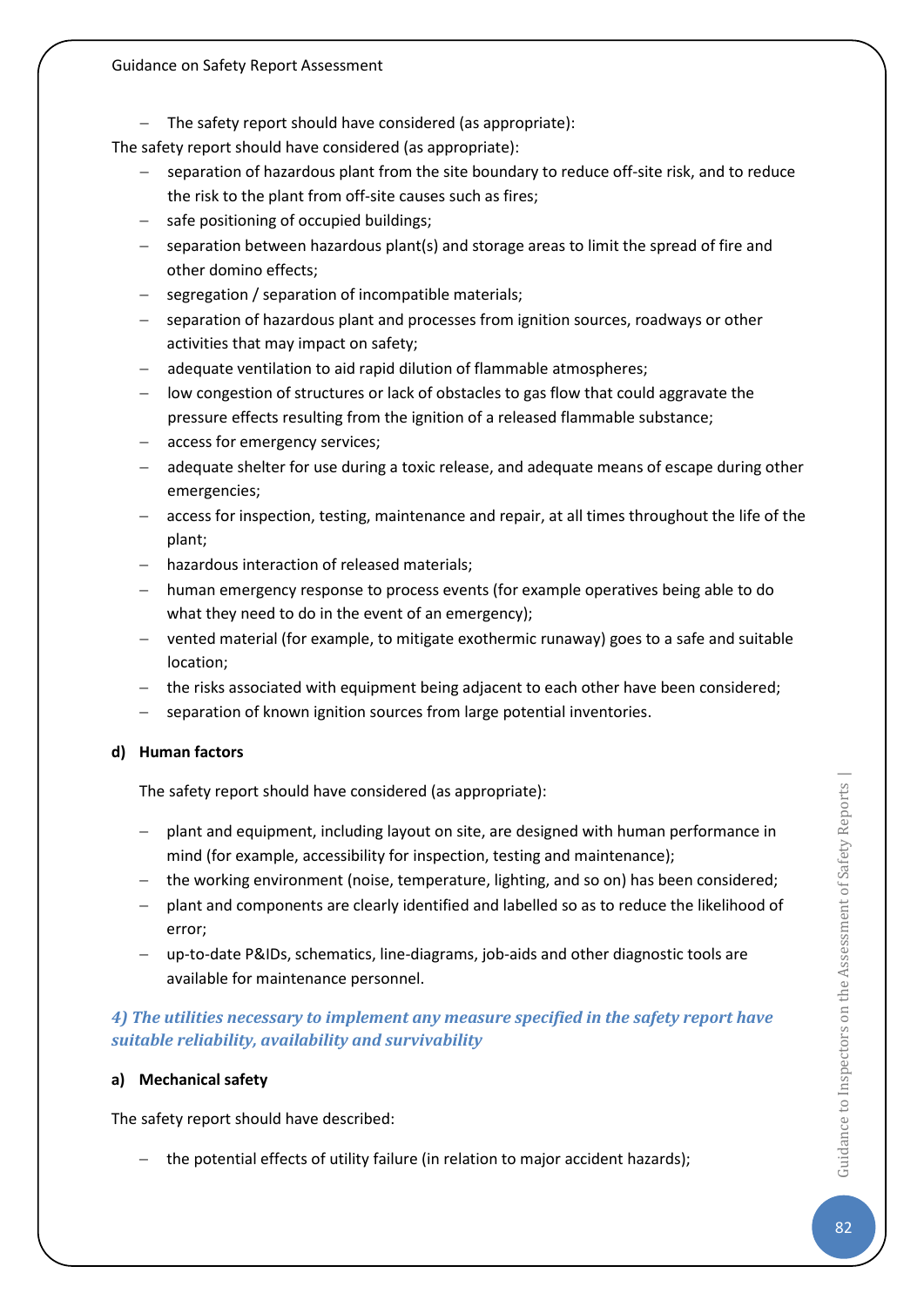- − the likely impact of utility failure on safety critical mechanical equipment (for example, primary containment systems);
- − the measures taken to ensure safety critical utilities will be available when required.

### **Examples of information that could be provided:**

- − design standards for equipment incorporated within safety critical utility supplies;
- − details of the monitoring, testing, maintenance and inspection regimes employed for
- equipment incorporated within safety critical utilities (including back-up systems);
- utility failure (mechanical aspects) included in HAZOPs, PHA's, PHR's and so on.

## **b) Electrical, control and instrumentation safety**

This criterion is generally more relevant to establishments that operate large or complex utility networks or rely on specific utilities to manage major accident scenarios. Electrical aspects of the criterion are generally more relevant to establishments that manage high voltage equipment (including through third parties) or large distribution networks.

The safety report should have demonstrated that the electrical and instrument air supplies (and any other fluid used to provide motive force to instrumentation, for example, nitrogen) have been designed to have suitable reliability, availability and survivability, including:

- − the standards applied to the design of utilities;
- − the sources of supply;
- − the utilities that are essential for the operation of safety systems;
- − the integrity requirements for utilities;
- − any instrumented safety systems employed to maintain the integrity of utilities, for example, level alarms on fire water vessels;
- − the use of diverse and / or back-up utilities;
- − how it has been determined that electrical distribution equipment will not be overstressed;
- − the standards that were applied to the design of electrical power system earthing;
- − how the ignition risk from excessive stress voltages in Low Voltage (LV) distribution systems is managed;
- − how high energy electrical equipment that poses a risk to major hazard plant has been identified and is being managed.

Where appropriate, the following records (or equivalent) should have been included in the safety report:

- − a sample of a current electrical signal line diagram demonstrating diversity and / or redundancy of electrical supply;
- − a sample fault energy level calculation for a typical High Voltage (HV) and a typical LV switchboard;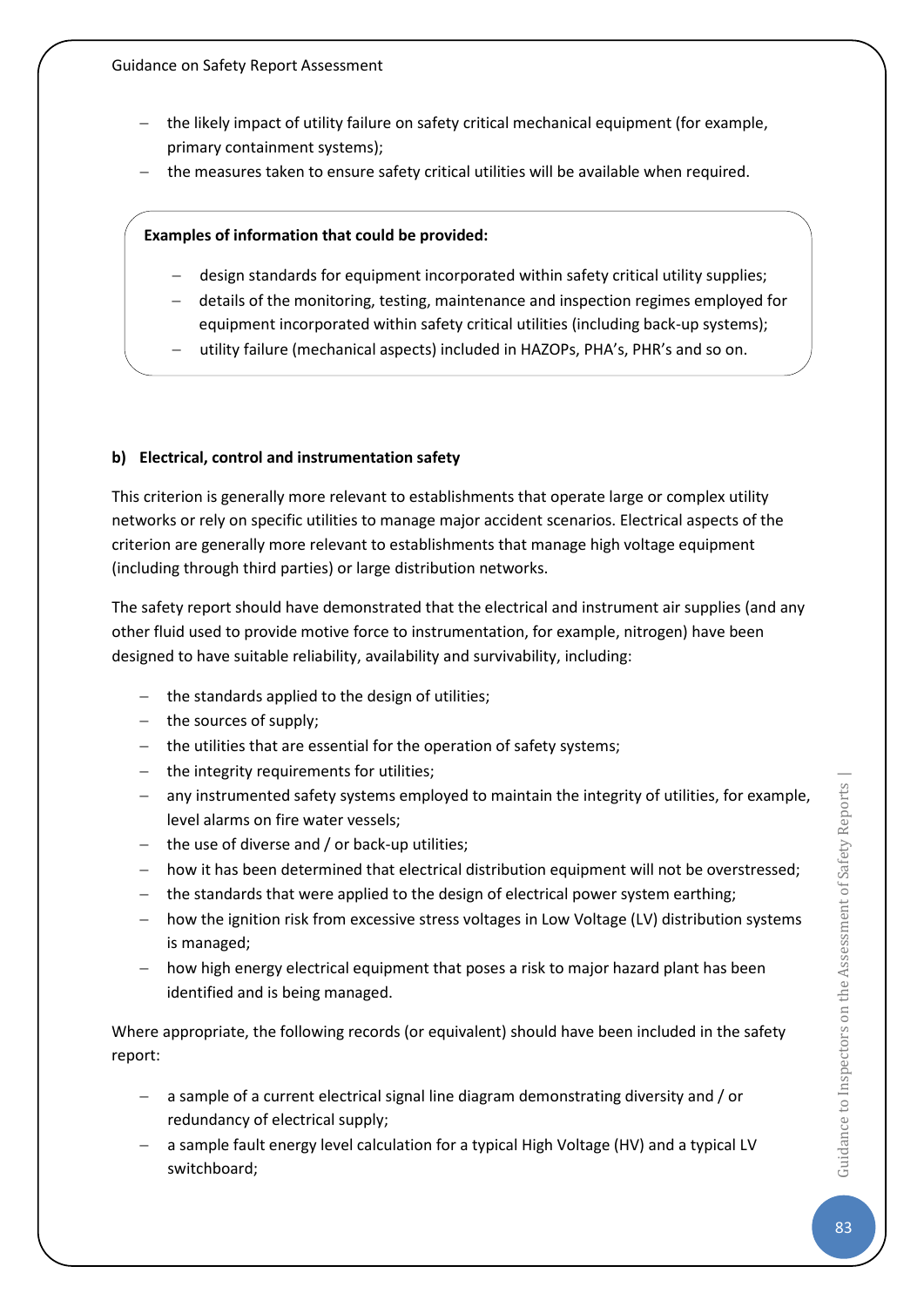− a sample protection co-ordination study for a typical HV and typical LV substation / switchroom showing that adequate selectivity and protection has been achieved.

#### **c) Process safety**

The following may need to be considered:

- − the role and significance of the utilities has been considered in design, construction, operation and maintenance, to ensure that these utilities and facilities will be available when required;
- − the effect of loss of key utilities has been considered as part of a structured hazard identification / analysis process. This should have ensured that control systems and safety systems fail to a safe state and that the consequence of failure of a utility does not act as a major accident initiator. This includes the effects of loss of electrical supply on other utilities such as firewater provision, instrument and compressed air, nitrogen supplies;
- − the reliability of safety critical utilities has been determined and independent backup supplies provided where necessary;
- − each utility and its back-up system has been described;
- − utilities which are essential for operation of key safety systems have been identified including the significance of a utility to a particular process (for example, cooling fluid to a vessel in which an exothermic reaction is performed). The reliability of back-up systems should have been demonstrated through monitoring, alarm and testing regimes.

#### **Examples of utilities that should be addressed:**

- water;
- − steam;
- air;
- electricity (total or partial loss, power surge);
- − cooling / heat transfer systems;
- − inerting media.

#### **Example where a utility should not be considered for prevention / mitigation:**

where water pressure and reliability of supply is critical, mains water supply should be avoided.

#### **d) Human factors**

The following may need to be considered: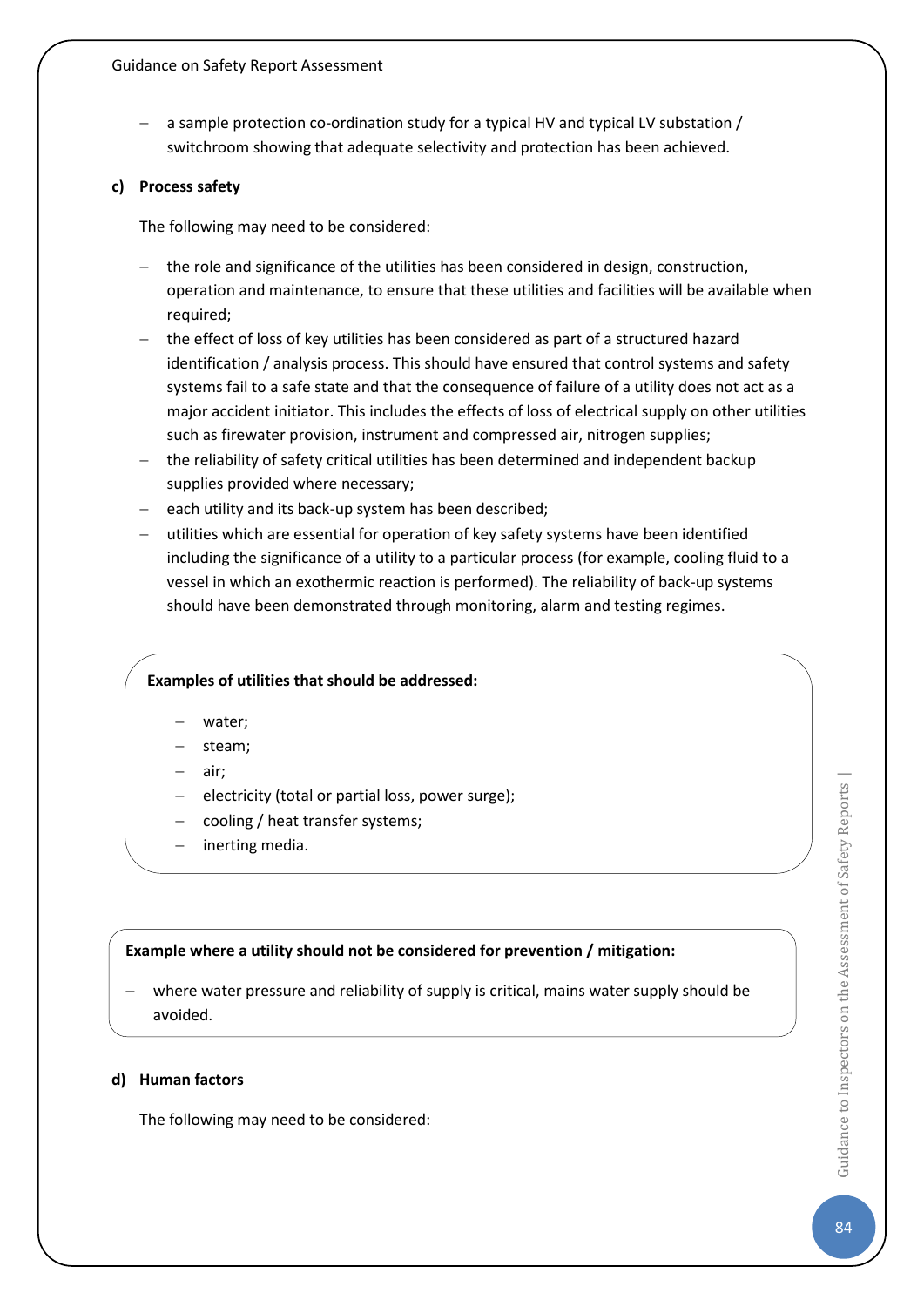- − where appropriate, there is some means of ensuring that power supply to human control systems survives during a major accident, for example, via an uninterruptible power supply (UPS);
- − UPS systems provide sufficient time to enable orderly shutdown and / or evacuation;
- − UPS systems support all necessary instrumentation and equipment:
	- o control room interfaces; SCADA systems; mimic panels;
	- o level monitoring and gauging equipment;
	- o process alarms;
	- o site wide evacuation alarms;
	- o radio base stations;
	- o land line communication systems;
	- o ROSOVs and other remotely operated shut-down equipment;
- Hat there is adequate emergency lighting to carry out relevant shut-down tasks and, where appropriate, hand-held torches are available.

## *5) Appropriate measures have been taken to prevent and contain releases of dangerous substances*

The operator should have described in the safety report the means by which dangerous substances (gas, liquid or solid) could be accidentally released from containment and the measures which have been provided to prevent such an occurrence. The suitability of measures to prevent or minimise releases should have been demonstrated.

#### **i. Primary containment**

All process, storage and any other equipment containing dangerous substances should have been designed to appropriate standards.

### **ii. Secondary and tertiary containment**

The measures used to limit the consequences of loss of containment of a significant quantity of a dangerous substance should have been identified. The adequacy of the design and the capacity in relation to the maximum expected spill should have been demonstrated. The possibility of bund overtopping and containment of firewater $6$  should also have been accounted for.

### **iii. Venting systems**

The design basis for any venting system should have been justified taking account of foreseeable hazards (including loss of utilities or the effects of fire) and the safety consequences of venting.

### **iv. Isolation arrangements**

<span id="page-85-0"></span> $6$  Guidance note to the industry on the requirements for fire-water retention facilities, Environmental Protection Agency 1995.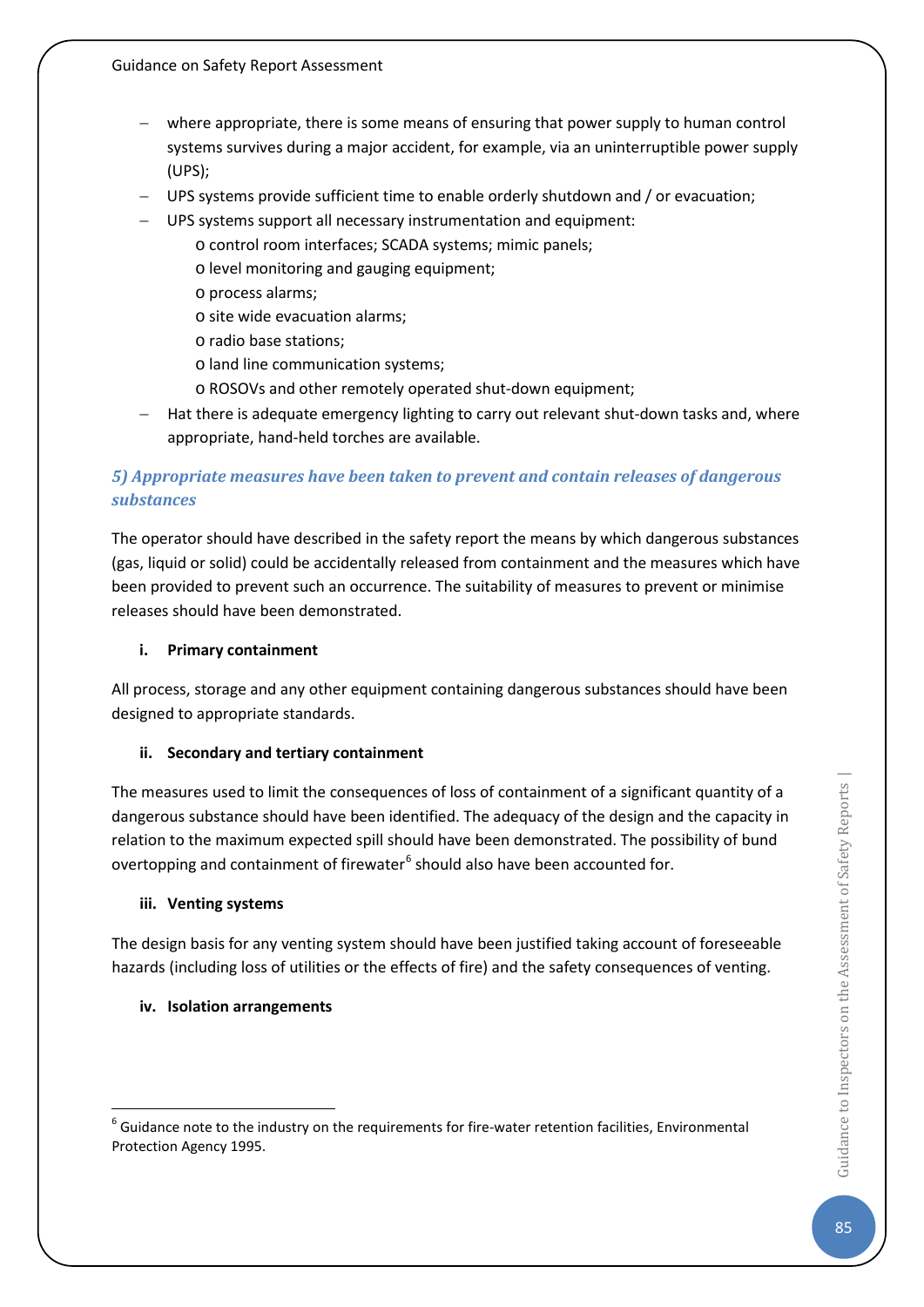The emergency automatic and manual isolation arrangements to manage a release should have been described and justified including consideration of the time required to isolate. Appropriate performance standards for emergency isolation should have been stated and justified.

### **v. Detection of releases**

The measures to detect a loss of containment or other incident at an early stage should have been described (for example, gas detection, level monitoring, loss of pressure, visual methods (cameras)).

The safety report should have described the mechanical measures in place to prevent and / or to contain releases and the integrity (function, reliability) of such measures and their survivability (that is, in the event of a fire / major accident).

The integrity and survivability (where applicable) of mechanical measures such as the following could be included:

- emergency shut-down valves (including fire-safe valve seating arrangements and discussion on performance standards, where applicable);
- − manually operated isolations in safety critical duty;
- − excess flow valves and non-return valves;
- − rotating equipment (for example, protection arrangements from reverse rotation / overspeed, cavitation, dry running, deadhead connections, seal failure);
- − joints (suitability for intended duty of flanged / screwed joints, couplings);
- − temporary repairs (for example, clamps, wraps);
- − dry break couplings;
- − bellows and flexible joints;
- − secondary containment.

The preventative and mitigatory measures that are in place for each scenario that could result in a MATTE should have been described. It should have been demonstrated that appropriate measures are in place to:

- − stop or reduce a spillage at source;
- − confine the spillage (the preference is for permanently engineered secondary containment systems fitted with an isolation device but other mobilizable resources may be considered if sufficient demonstration is made - for example the use of sandbags, drain seals and so on);
- − recover and / or treat the spillage (for example, pumps, chemicals for neutralising or absorbing the spillage);
- − for tertiary containment, effluent treatment, emergency shutdown and isolation systems (for example, penstocks and so on);
- − the operator to deploy off-site measures if dangerous substances leave the site boundary.

## *6) All foreseeable direct causes of loss of containment that could lead to major accidents have been considered in the design of the installation*

It is not acceptable for the safety report to have no explanation of how the identification of direct causes of loss of containment has been conducted. The following direct causes of loss of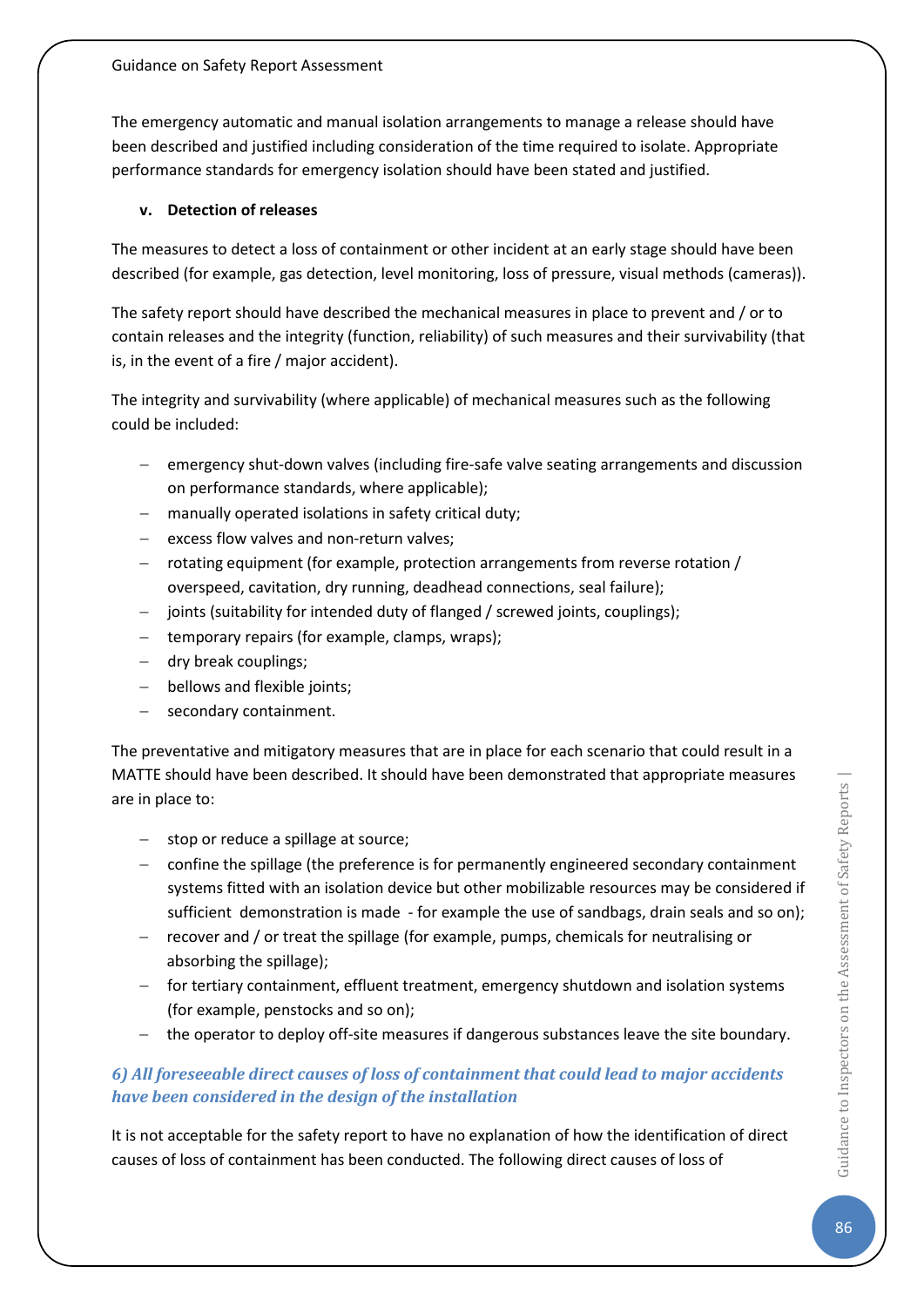containment (where applicable) should have been considered in the design of the installation and the selection of mechanical measures:

## **a) Corrosion (internal or external)**

- − systems for selection of materials for process equipment and systems that may be exposed to internal and external corrosive environments;
- − variations in process conditions have been considered the equipment design and materials of construction should accommodate foreseeable changes in the process conditions, such as variations in temperature, corrosive species (for example, during cleaning);
- − consideration of inspection requirements during design (for example, to facilitate the detection and monitoring of corrosion under insulation);
- − the potential for corrosion has been eliminated or reduced (for example, dead legs have been removed, buried lines minimised);
- − corrosion is prevented or controlled by other means such as cathodic protection and / or the use of coating systems;
- − corrosion is managed in other ways, such as employing corrosion allowances.

### **b) Erosion**

− the effect of solids, abrasion, cavitation and phase changes.

### **c) External loading**

- − consideration as to the suitability of plant, equipment and structures to survive anticipated loadings from external sources, such as wind, rain and snow, as well as process and dynamic loadings (for example, design of equipment and piping system supports for use during construction and normal operation);
- − assessment of potential risks to plant from lightning. Suitable protection systems to prevent / mitigate fire / shock and to provide surge protection systems should be installed where necessary (with references to suitable industry standards).

### **d) Impact**

- − during operation (for example, road tanker / fork lift truck impact);
- − during construction and maintenance activities (for example, from swinging loads, dropped objects;
- − from blast loadings (for example, due to catastrophic failure or adjacent equipment).

### **e) Pressure**

- − the installations are protected from the effects of excessive pressure and / or vacuum, and designed to recognised standards;
- − pressure fluctuations are recognised as inducing fatigue failures.

### **f) Temperature**

- − high temperatures are accommodated in the design (for example, creep resistance) and / or protection systems are in place to prevent damage from excessive temperature;
- − low temperature effects are avoided or controlled (for example, brittle failure, freezing effects);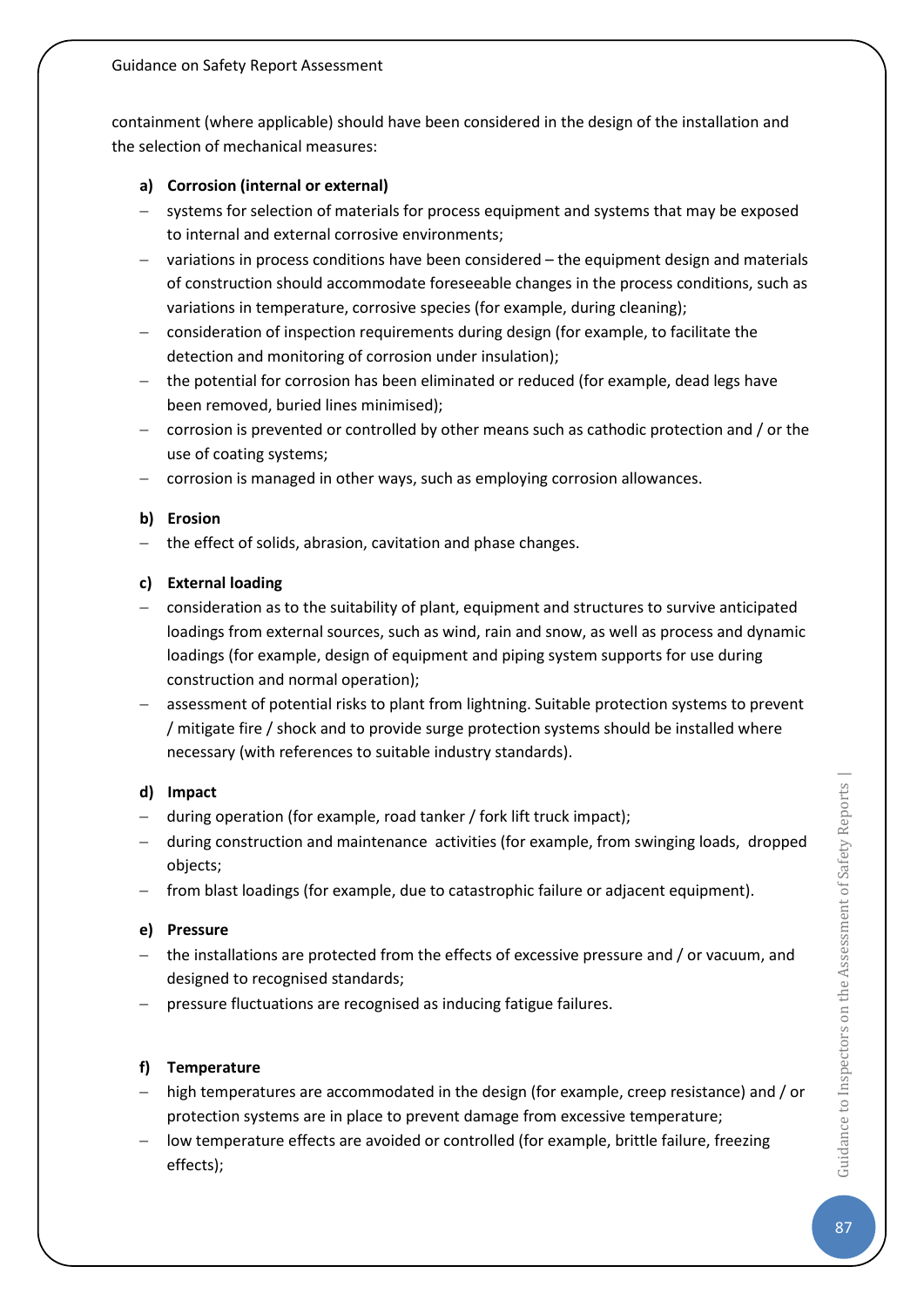− changes in temperature are controlled (for example, thermal fatigue).

### **g) Vibration**

- − consideration of both process-induced and machine-induced vibration (high and low frequency , as well as water hammer)
- − show elimination (by design), prevention or control of vibration where possible;
- − vibration induced fatigue is recognised (for example, provision of suitable supports for small bore connections).

#### **h) Wrong equipment**

- − controls exist for the specification and supply of safety critical equipment and spares;
- management policies to minimise loss of containment (for example, avoiding the use of small bore fittings where possible).

#### **i) Defective equipment**

− identification / monitoring of pre-existing (design / construction) flaws in areas of high stress.

#### **j) Ageing plant**

− this refers to damage or material deterioration of plant or equipment. Ageing mechanisms (such as corrosion, erosion and fatigue) lead to an increased risk of loss of containment (see Research Reports RR509<sup>[7](#page-88-0)</sup> and RR[8](#page-88-1)23<sup>8</sup>, [www.hse.gov.uk](http://www.hse.gov.uk/) for guidance).

The safety report should have described (where applicable):

- the specified design basis for major equipment items and how the impact of the selected design (for example, pressure / temperature rating, material, corrosion allowance, and so on) on in-service operating parameters, inspection, testing and maintenance requirements is assessed;
- − procedures for identifying ageing and determining the condition of mechanical plant and equipment (for example, from comprehensive inspection / maintenance history, measured corrosion rates or operational performance);
- assessment procedures / justification required prior to operating plant beyond its specified design lift (rather than repairing / replacing the plant). Requirements for increased inspection (to inform the assessment or to monitor ongoing condition of plant) should also have been described, where appropriate;
- reviews / gap analysis completed to compare the design of older plant (potentially affording lower integrity) with relevant up-to-date design principles and the consideration of further measures (such as de-rating equipment or reducing fill levels on storage tanks) to reduce risk to ALARP where appropriate;

<span id="page-88-0"></span> <sup>7</sup> http://www.hse.gov.uk/research/rrpdf/rr509.pdf.

<span id="page-88-1"></span><sup>&</sup>lt;sup>8</sup> Managing Ageing Plant, A summary guide, HSE Books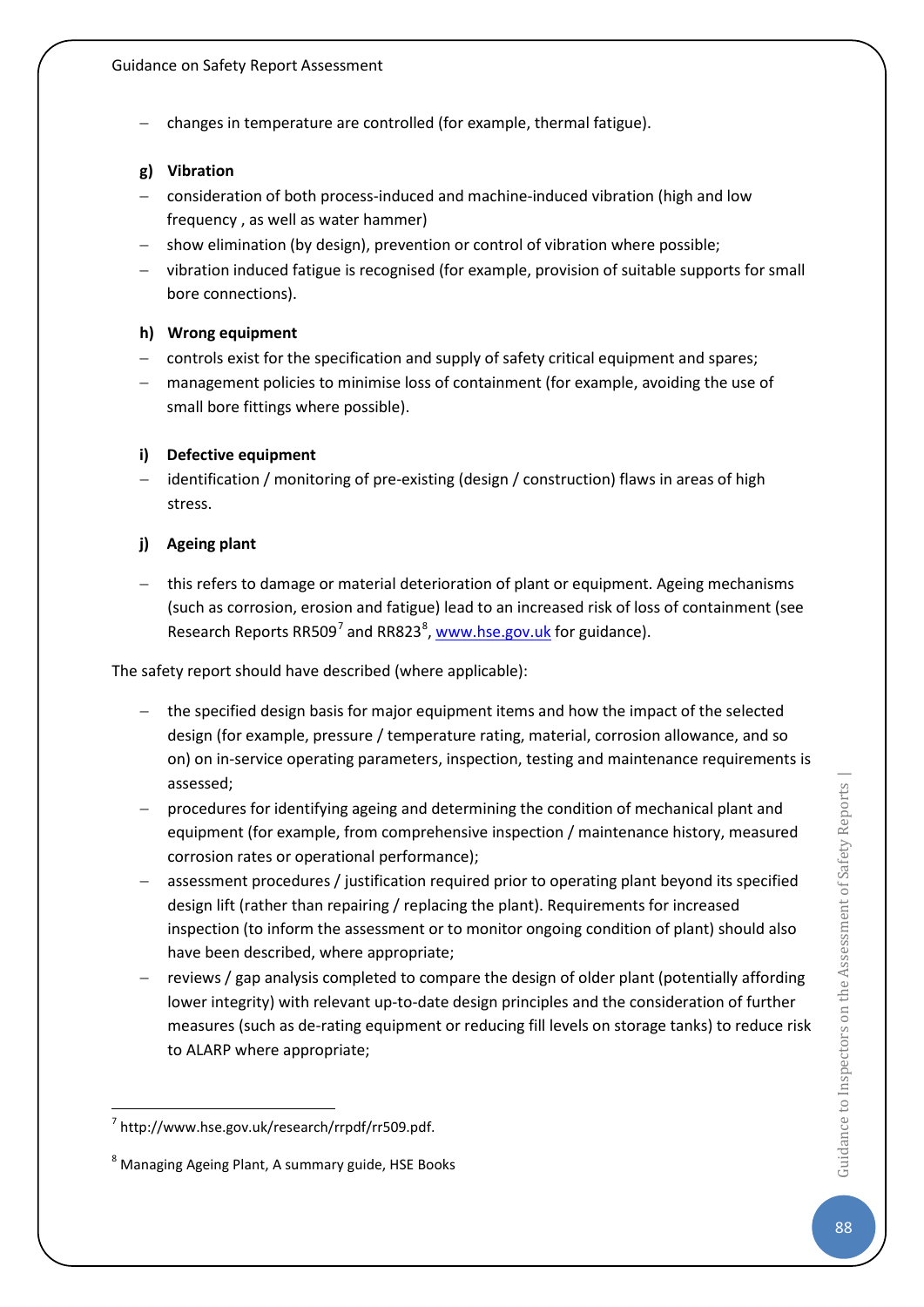any requirement for fitness-for-service / remnant life assessment techniques (such as API 579, BS 7910) to be employed, to enable major equipment items to be returned to service following inspection.

### **k) Human error**

The safety report should have identified where operator error could be a direct cause of loss of containment without the structural failure of the primary containment boundary. This would include:

- − identification of sources of human error in process operations (for example, mal-operation of valves and equipment, lack of hazard awareness, poor communication, unrealistic demands, lack of specific training or knowledge, and so on);
- − identification of measures aimed at minimising human error (for example, dedicated storage and transfer systems, coupling design to prevent cross connection, and so on);
- − assessment of the extent of safety criticality attached to human actions and how the design caters for this;
- − realistic performance standards for safety critical functions during normal and emergency conditions;
- − use of 'defence in depth' to minimise the effect of human failure;
- − control of process design functions to minimise design error;
- − control of maintenance and inspection activities to reduce human contribution to loss of containment during system invasive activities;
- − training implications for loss of containment, hazard awareness, equipment specific training, and so on;
- − failures derived from misuse of safety system overrides during normal operation or after maintenance, under temporary operating arrangements and so on.

## *7) The containment structure has been designed to withstand the loads experienced during normal operation of the plant and all foreseeable operational extremes during its expected lifetime*

### **a) Mechanical safety**

The safety report should have demonstrated the following:

- − how the operator monitors and ensures that plant and equipment continues to operate within the design envelope and defined safe operating limits (for example, process control systems, alarms, trips);
- − excursion relief is provided (for example, pressure / vacuum relief devices) where appropriate;
- − testing regimes are in place to ensure that protection systems remain operable (for example, relief valve testing);
- − that foreseeable extreme conditions (for example, during start-up, shutdown, process upsets and so on) have been accounted for in the design of plant and equipment;
- − suitable margins exist between design and operating conditions;
- how fouling and other factors are managed.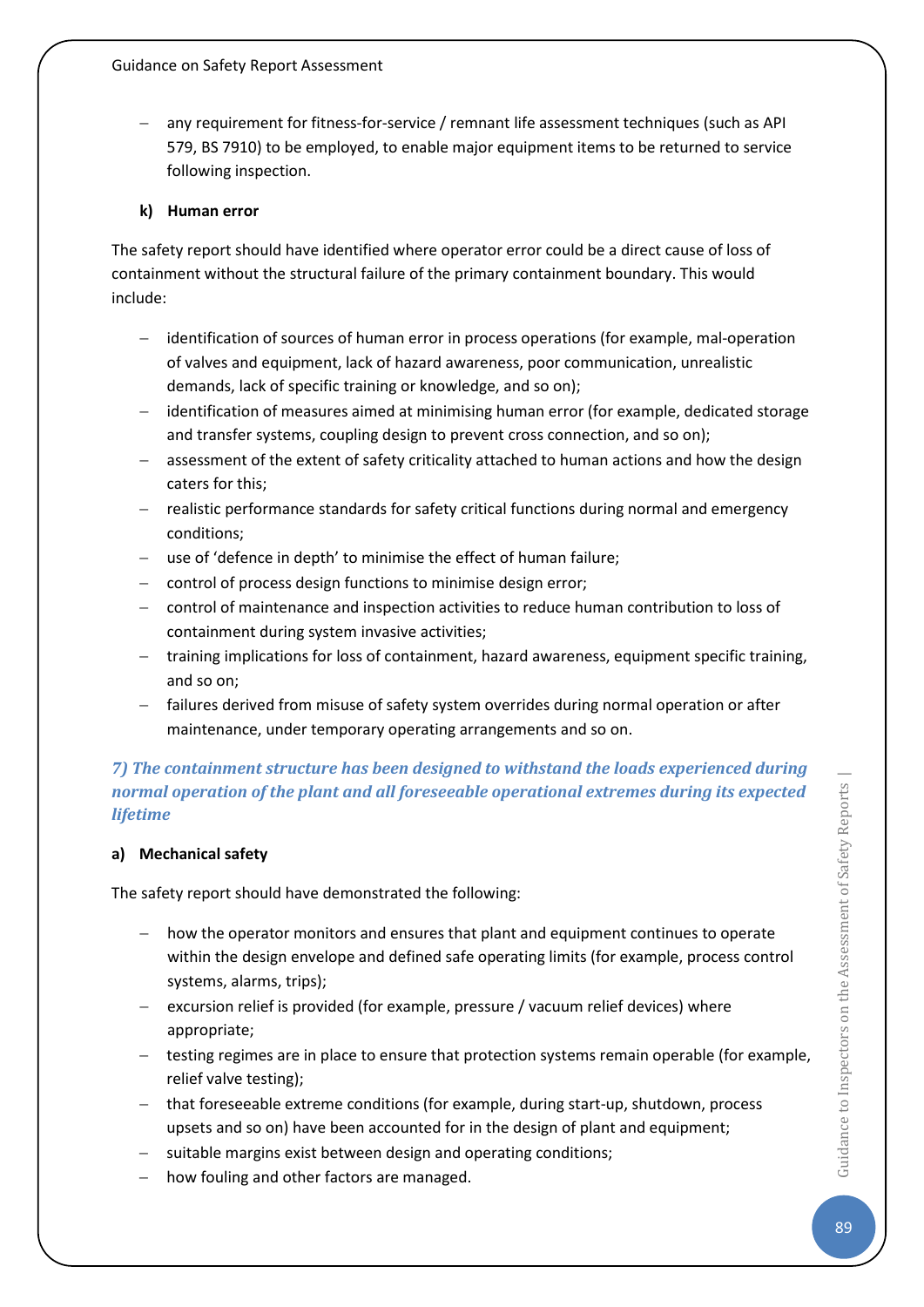The normal operating conditions of the plant and any foreseen operational extremes such as external loads, ambient temperatures and the full range of process variations (for example, normal operation, start-up and shutdown, turndown, process upset, emergencies) should have been described.

It should have been explained how safety margins are determined such that the safe working limits of the plant (pressures, temperatures, flow rates, liquid levels, and so on) are compatible with all expected operating extremes. Specific details should have been given where actual applied margins differ significantly from industry practice and the safety implications arising from the variation should have been described and justified.

## *8) The materials of construction used in the plant are suitable for the application*

### **a) Mechanical safety**

The safety report should have described the following:

- − the approach taken to material selection, demonstrating that materials of construction are suitable for the substances being handled and the expected process conditions (temperature, flow and so on) noting that;
	- o operator experience of material performance should not be solely relied on;
	- o more expensive materials of construction are not universally better or more appropriate for aggressive environments;
- − positive material identification procedures for materials of construction where uncontrolled variations would be critical;
- material of construction and coating system selection processes for plant and equipment operating in corrosive environments.

The safety report should have demonstrated:

- the compatibility between operating conditions and the material of the containment systems (for example, for known corrosive agents). The aggressive nature of the operating environment and operating conditions should have been linked to the material selection process for specified equipment;
- a consistent approach in the choice of materials rather than just a catalogue of materials specification for the whole plant.

The safety report should have described the parent metal inspection regime for verification of bought-in raw materials or equipment.

Corrosion and the products of corrosion can impact on the reliability of safety instrumented systems. The safety report should have demonstrated that corrosion / erosion potential has been taken into account in material selection and has affected the selection of equipment, for example:

- − high / low pressure let-down;
- − entrained solids;
- − use of protective barriers for transmitters.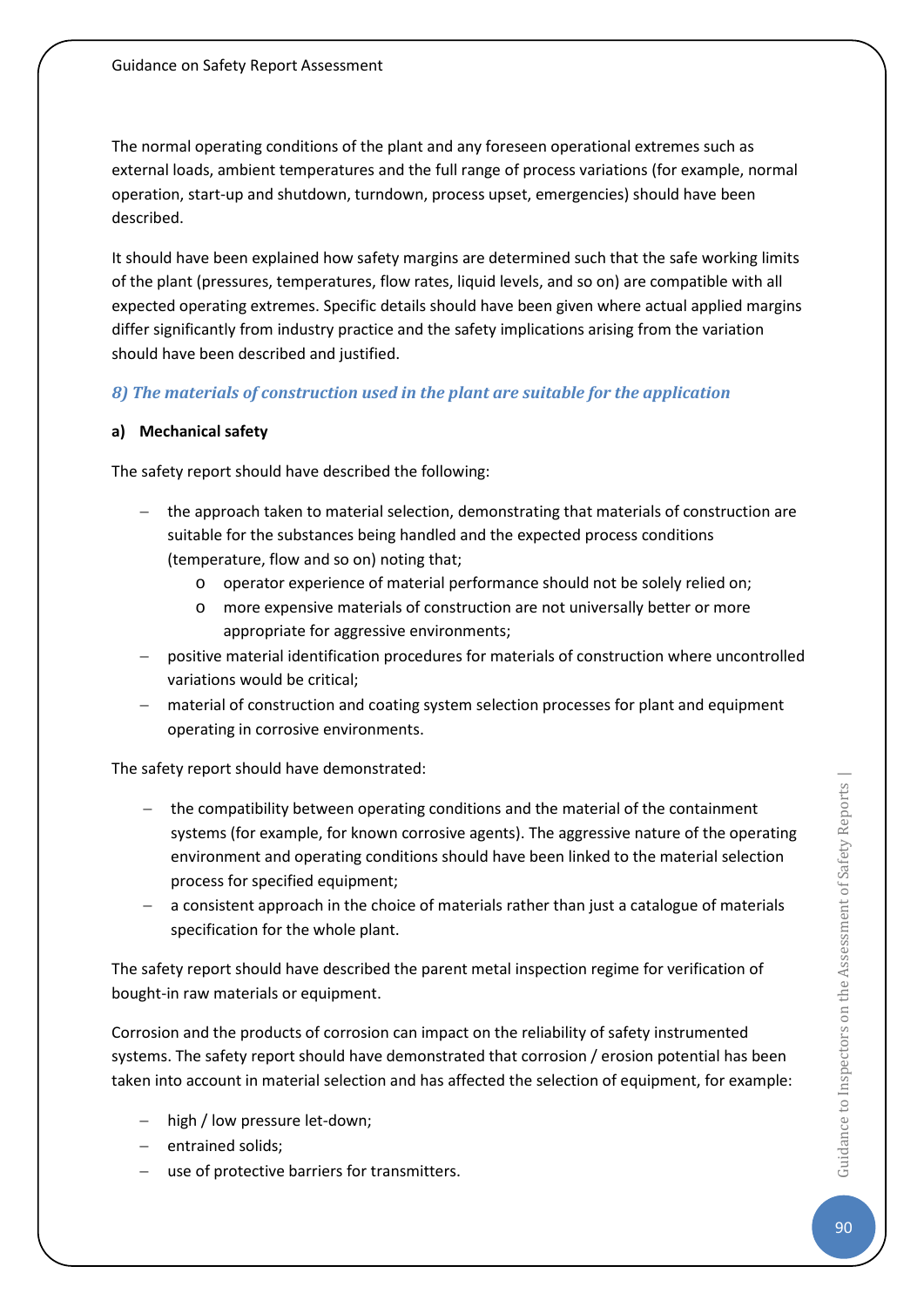An awareness that products of corrosion may appear at locations remote from the affected instrumentation should also have been demonstrated.

## *9) Adequate safeguards have been provided to protect the plant against excursion beyond design conditions*

#### **a) Mechanical safety**

The safety report should provide:

- a description of mechanical measures in place to prevent excursion conditions;
- − demonstration that appropriate provision has been made for excursion relief by:
	- o pressure or vacuum relief devices, or other pressure protection arrangements;
	- o description where the nature of the process fluid may compromise effective operation of the relief devices (for example, fouling);
	- o description of relief system testing regimes;
	- o description of potential excursions (for example, overfill / underfill, starvation, cavitation, deadheading of pumps, and so on);
	- o reverse rotation / overspeed of compressors or turbines;
	- o provision of suitable measures within packaged units (proprietary packaged equipment may not meet the same standards adopted elsewhere in the overall design philosophy for the site).

#### **b) Electrical, control and instrumentation safety**

This criterion is generally more relevant to chemical processing establishments. For example, the description of a warehouse might be limited to environmental monitoring whereas the description for a chemicals processing establishment would provide an overview of the process control and safety strategy and key proves control and safety systems.

The safety report should have described the overall process strategy (for example, automatic control, manual control, automatic safety systems and alarm and operator action) and the types of installed control and safety systems, for example:

- − distributed control systems;
- − panel-mounted controllers;
- − standalone control systems such as burner management systems;
- − PLC-based packaged units;
- − safety PLCs;
- − individual hardwired instrument safety loops;
- − alarm annunciators.

The safety report should also have described:

- − how independence and separation between control and safety systems has been achieved;
- − a system for determining, recording and reviewing safe operating limits and how these relate to control alarm and trip settings;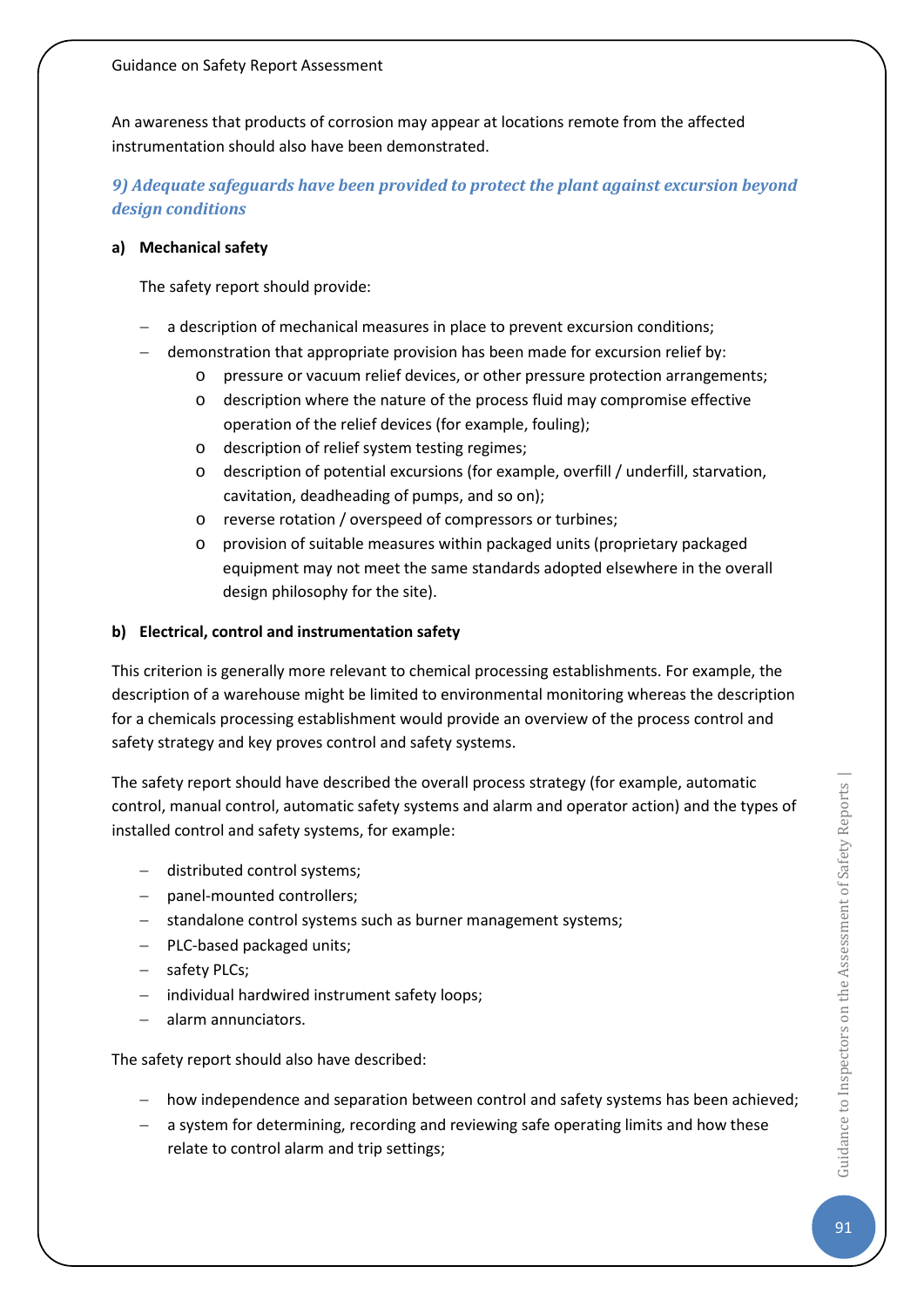- how safety system settings are reviewed based on operating history and accounting for any modifications;
- − the standards applied to alarm management.

#### **c) Process safety**

The safety report should have provided information on:

- − the safety related controls and alarms designed to prevent or warn of excursions beyond safe operating limits and upon which the safety of the plant is based;
- − how chemical reaction hazards are evaluated and a justification of the sufficiency of the control measures to prevent thermal runaway, over-pressurisation and loss of containment. This includes chemical manufacturing processes as designed and also accidental mixing of incompatible chemicals on site and the treatment of waste streams.

The safety report should also have included:

- − details of the physical parameters of possible conditions: flows, temperatures and pressures with respect to excursions, runaway, worst case scenarios and so on;
- − demonstration that the design standards and other applied codes of practice are appropriate to the conditions under which the design must work;
- − demonstration that hazard identification has covered the possibility of beyond design conditions;
- − demonstration that accident history for a type of plant has been considered where relevant.

A description of emergency prevention and protection measures should have been provided including:

- − safety related controls and alarms designed to prevent or warn of excursion beyond safe operating limits and upon which the safety of the plant is based;
- − the pressure relief and emergency venting arrangements the method for the sizing of the pressure relief and emergency venting should have been specified;
- − explosion relief;
- − active and passive fire protection;
- − occupied building risk assessment;
- − interfaces with other measures designed to limit excursions beyond safe operating limits such as:
	- o shutting-off feed streams;
	- o shutting down of heat sources;
	- o adding inhibitors to the reagent;
	- o dump systems;
	- o inerting;
	- o flushing through of continuous processes;
	- o application of process cooling;
	- o shut-down of equipment;
	- o sprinklers / water deluge;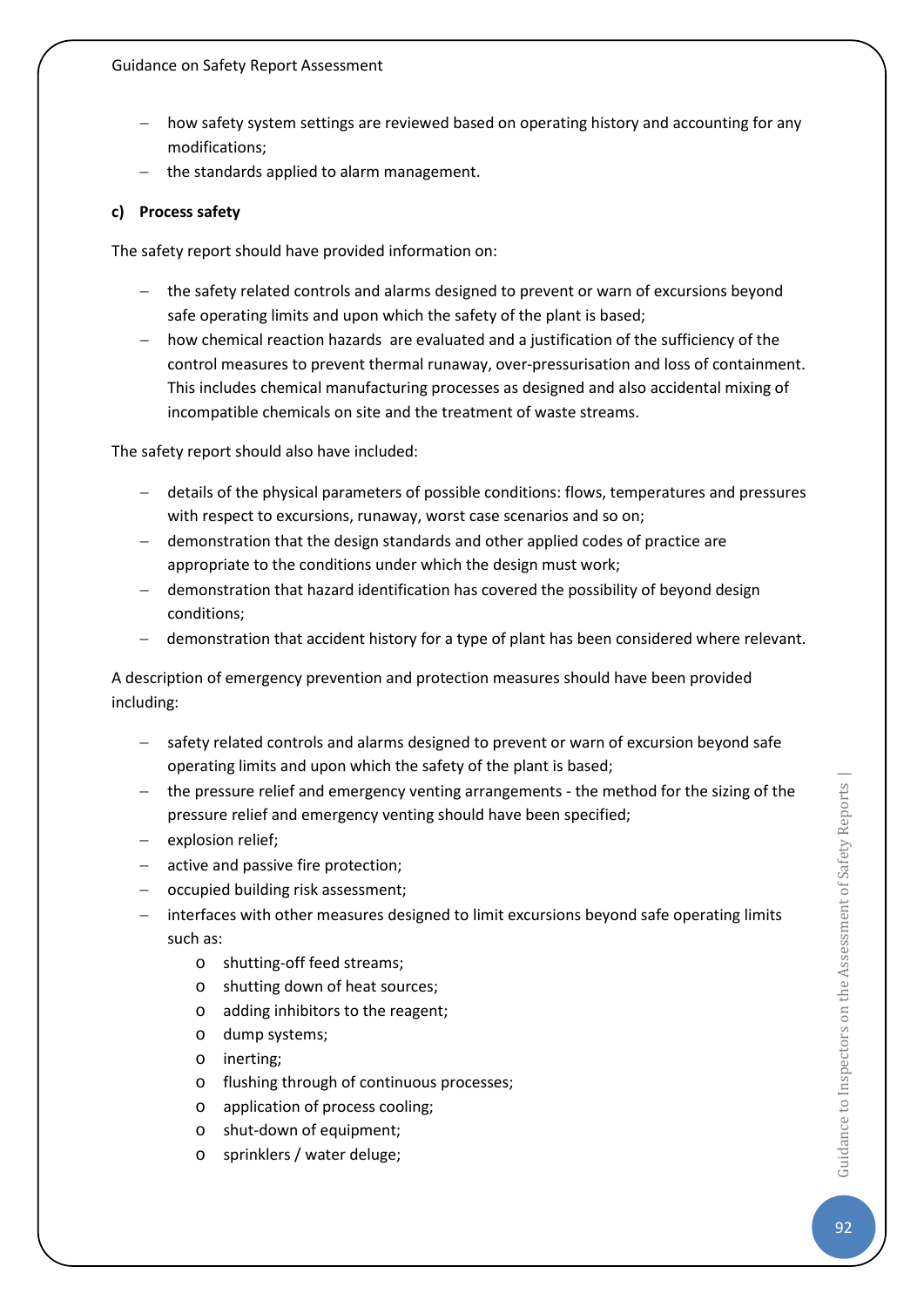whether interventions are automatic or manual. For safety critical interventions, the safety report should have shown that the operator has examined the costs and benefits of automating the system and justified the suitability of the adopted approach.

## *10) Safety-related control systems have been designed to ensure safety and reliability*

### **Electrical, control and instrumentation safety**

This criterion is only relevant to establishments that manage functional safety. For example, it would not be relevant to warehousing unless environmental control measures such as temperature or humidity alarms are relevant to major accident scenarios.

The safety report should have described the following:

- the standards applied to the design of instrumented safety systems including process safety systems and machinery safety systems (for example, where machines are used in the manufacture of chemicals or explosives);
- − the general approach to functional safety management;
- − how it has been assured that persons involved in the design of safety instrumented systems are competent to carry out the activities for which they are accountable;
- − how current relevant good practice (for example, EN 61508) has been applied as far as reasonably practicable to systems designed before its publication;
- how instrumented safety systems with a required integrity of less than SIL 1 are managed;
- the design of alarm systems including how the reliability of the operator is taken into account;
- − the extent to which fire and gas detection systems are used to initiate executive action (for example, deluge systems, inerting systems, automatic dump systems and so on).

Where applicable, the safety report should have contained the following records or equivalent:

- − sample safety requirements specification;
- − sample SIL assessment record (for example, PFD calculation and fault tolerance assessment);
- − sample record of competence for an individual involved in the design of safety instrumented systems or in the review of safety instrumented systems against relevant good practice.

### **Human factors**

The safety report should have described how the potential for human failure is acknowledged and systematically treated in the design of safety instrumented systems.

Tasks should have been identified where:

- − human failure could lead to a demand on the safety function (for example, errors in setting process parameters, conflicting responsibilities that may distract the operator's attention, unauthorised use of system overrides, and so on);
- − human action could reduce the demand rate on the safety function (for example, responding to alarms);
- − failure of the safety function requires actions to mitigate the consequences of the event.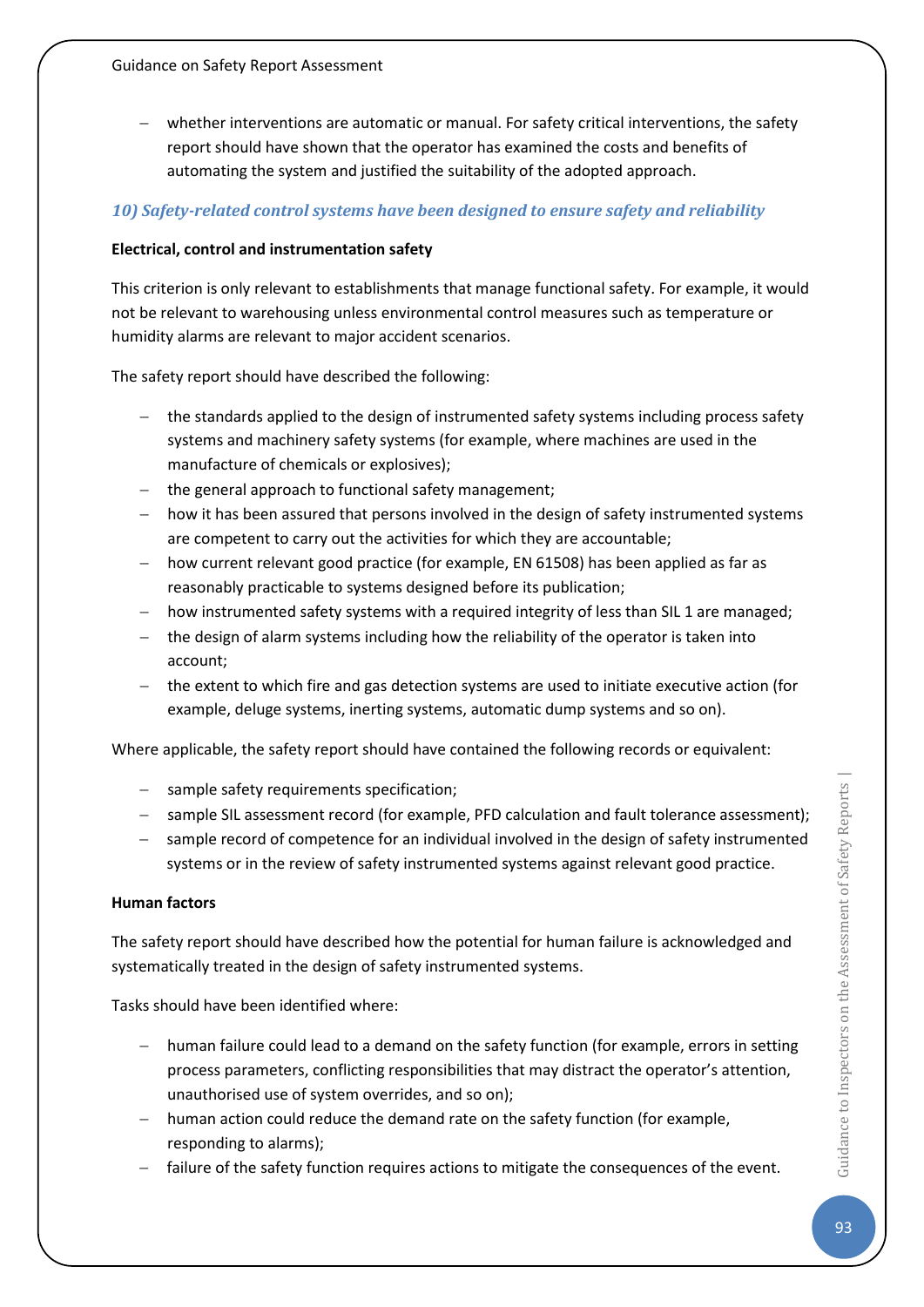The levels of risk reduction claimed for alarm systems should have been realistic and should have considered:

- availability of the operator to respond;
- − adequacy of time to respond;
- − the potential for alarm flooding;
- − whether the operator knows how to respond (for example, a clear, documented response for each critical alarm, supported by training).

Assumptions about human performance in the control system are documented and an example could be included in the safety report.

The safety report should have identified and addressed human failures that increase the likelihood of the safety function failing to work on demand (inspection, testing, maintenance, calibration and so on).

The safety report should have described how the potential for operatives to override safety functions has been identified and assessed.

The availability of human control systems during upset and emergencies (for example, can operatives reach shut off valves) should have been considered (where appropriate).

## *11) Systems which require human interaction have been designed to take into account the needs of the user and to be reliable*

The safety report should have identified safety critical operations carried out by operatives and how they know when to intervene to carry out such operations.

The operator should have justified the assumptions regarding the availability and integrity of required human response during foreseeable normal and emergency operating states. In particular, the following should have been addressed:

- important process safety critical control actions would not be jeopardised by changes in staff arrangements;
- − the time to achieve operations has been taken into account;
- − the safety of the design will otherwise not be critically compromised by failure of required operative response due to foreseeable causes (for example, lack of training, human response under high stress, exposure to hazards preventing required action and so on);
- − suitable performance standards have been developed and are monitored for safety critical operator functions;
- an adequate response will be achievable where operative intervention is a safeguard (for example, for detection and correction of deviations);
- − for batch plant operations, consideration of possibility of steps being omitted / repeated / carried out in the wrong order.

If human response is safety critical, evidence that the operator has examined the costs and benefits of having an automated system should have been provided and the suitability of the adopted approach justified.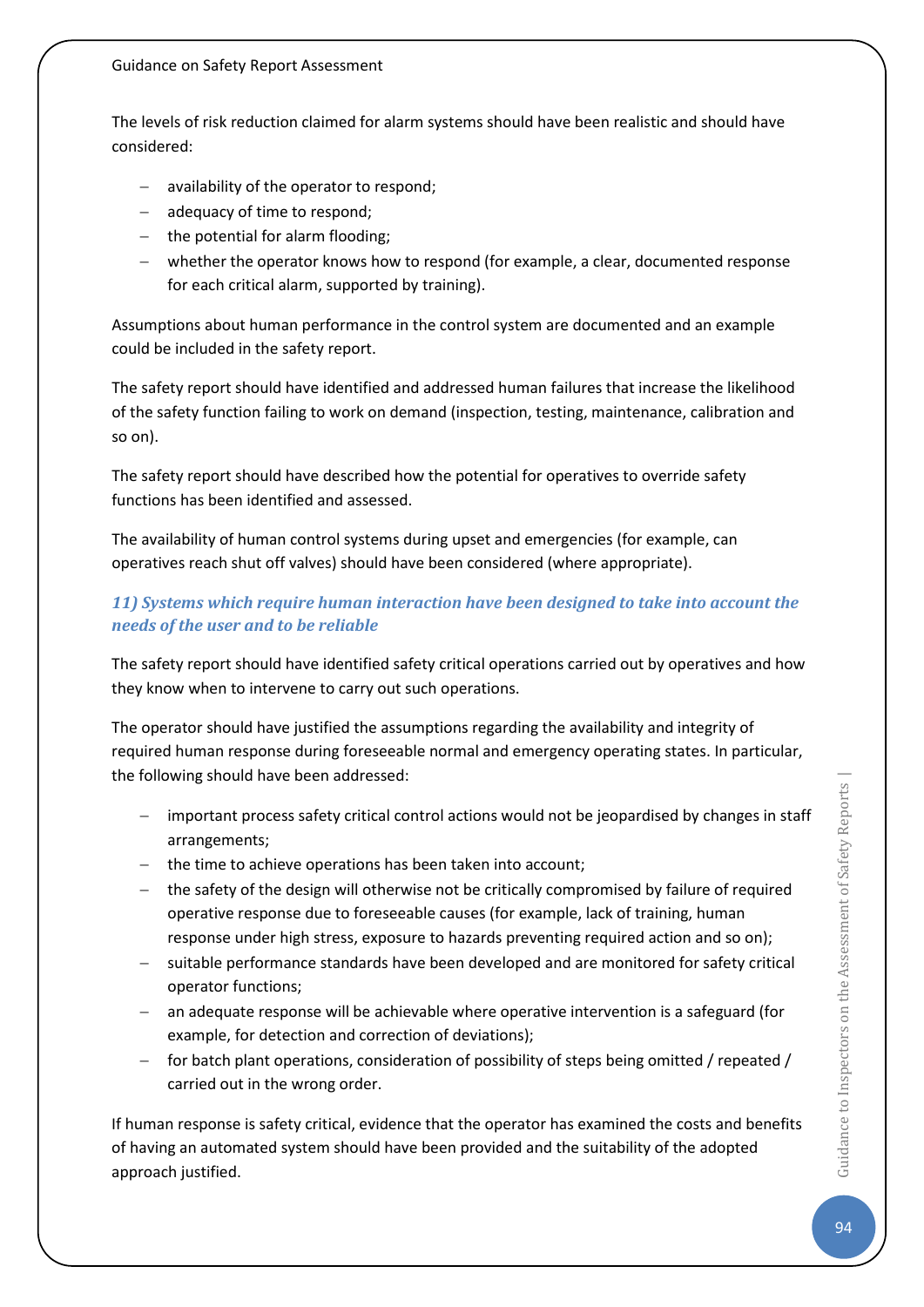It should have been shown in the safety report that over-reliance on operatives to prevent, control or mitigate hazardous events has been avoided.

Process control systems which are highly reliant on human intervention to keep the process within safe operating envelopes should have suitable independent safety layers of protection to prevent or mitigate hazardous events. For such arrangements, the assessment should examine the potential for high demand rates on the safety related layers of protection.

Where the operative is part of a safety related control loop, and so has a performance function, the reliability with which the operative performs the function should have been realistically assessed.

Information should have been provided in the safety report to describe how the effects of alarms experienced by operatives in normal operation have been assessed, including the potential for alarm flood situations in the event of an emergency or shutdown.

Where the reliability of human action is critical, the safety report should have included:

- − references to design standards;
- usability assessments;
- − indications of operative involvement in setting reliability criteria;
- − compatibilities with other systems;
- consideration of teams for dealing with continuous improvement;
- − appropriate standards for ergonomic design that include control and alarm display interfaces;
- − workspace design considerations (such as heat, light, noise, interface, physical access);
- alarm handling design and procedures (form, numbers, priorities, actions required, management of overrides);
- − evidence of correct allocation of function, especially of new plant and for emergency shutdown arrangements;
- − avoidance of undue reliance on special or rarely used automation or procedures or unusual or rare judgement.

It should have been shown in the safety report that the design process for manually operated equipment and controls ensures that the needs of users are fully taken into account including:

- − usability and maintainability assessments;
- − the participation of operatives from an early stage;
- − identification of training needs;
- − where reliable response to alarms forms part of the demonstration, effective action has been taken to ensure usability and compatibility with suitable standards.

The operator should have shown in the safety report that the usability and error potential of existing safety-critical manual tasks or interventions (for example, critical connections or disconnections, critical alarms and controls) are understood and action has been taken to minimise potential hazards that may arise.

**i. Manual control of systems**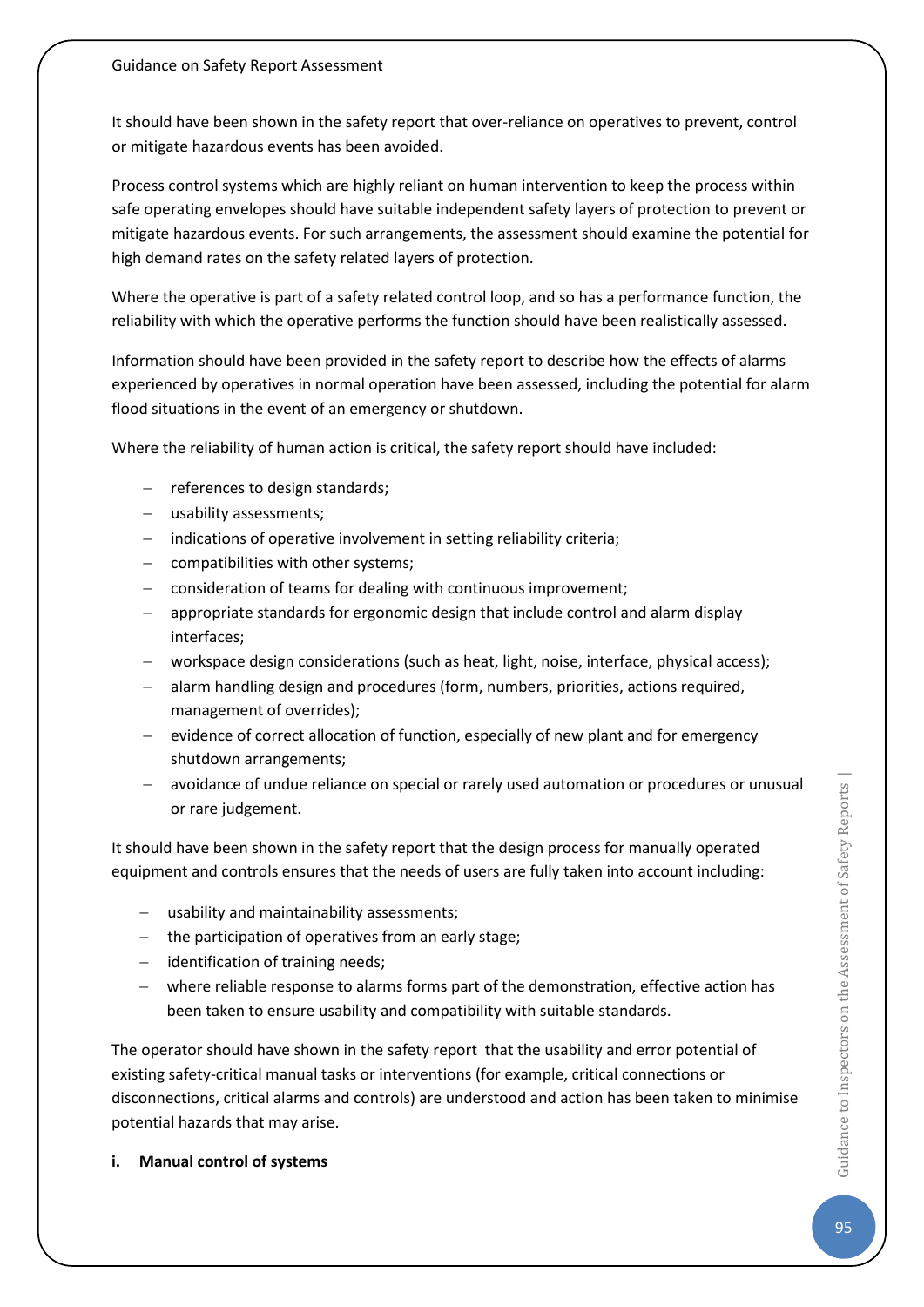Where there is a reliance on human performance to keep a system within design parameters manually, the safety report should have described those measures taken to ensure human reliability. For example:

- − plant (for example, valves, flow direction and contents of pipework) and materials (for example, chemicals added manually to batch processes) are clearly labelled;
- − information about the status of the process is available to the operative (for example, pressure gauges, sight glasses) and appropriately located;
- procedure design has been optimised to support the operative in the field;

Process control systems are designed to inform the operative if unsafe parameters are entered into the system.

### **ii. Control room and interface design**

A description of the control room environment (where relevant) and associated process control systems should have been provided. The following should have been demonstrated:

- − relevant standards and recognised good practice are applied during upgrades and modifications of existing control room interfaces, as well as the design of new control systems;
- − design criteria encompass control room arrangements and layout, panel workstations, displays and controls, environmental conditions (lighting, acoustics, ventilation, temperature and so on);
- the experience of operators and engineering / maintenance personnel is captured and fed back into the upgrade process;
- − DCS and SIS training / assessment covers specific, local operational issues as well as generic functionality of the interface and familiarisation with system operating manuals.

### **iii. Alarm handling**

The safety report should have outlined the philosophy with regard to the design and management of alarms and described how:

- − alarm handling is fully integrated into the design process;
- − the design process acknowledges and accommodates human capabilities and limitations (including operative availability to respond, time to respond, the potential for alarm flooding and so on);
- − alarms will be justified and prioritised;
- − alarm systems are subject to continuous improvement (for example, there is a clear link between process change and alarm system upgrade);
- − relevant performance measures are defined and monitored (average alarm rate, upset alarm rate, average number of standing alarms and so on);
- − bulk tank capacities and alarm set points are clearly defined to ensure there is sufficient time for detection, diagnosis, planning and action;
- alarm systems alert, inform and guide required operative action (including a defined, documented response for each safety critical alarm, supported by training and assessment.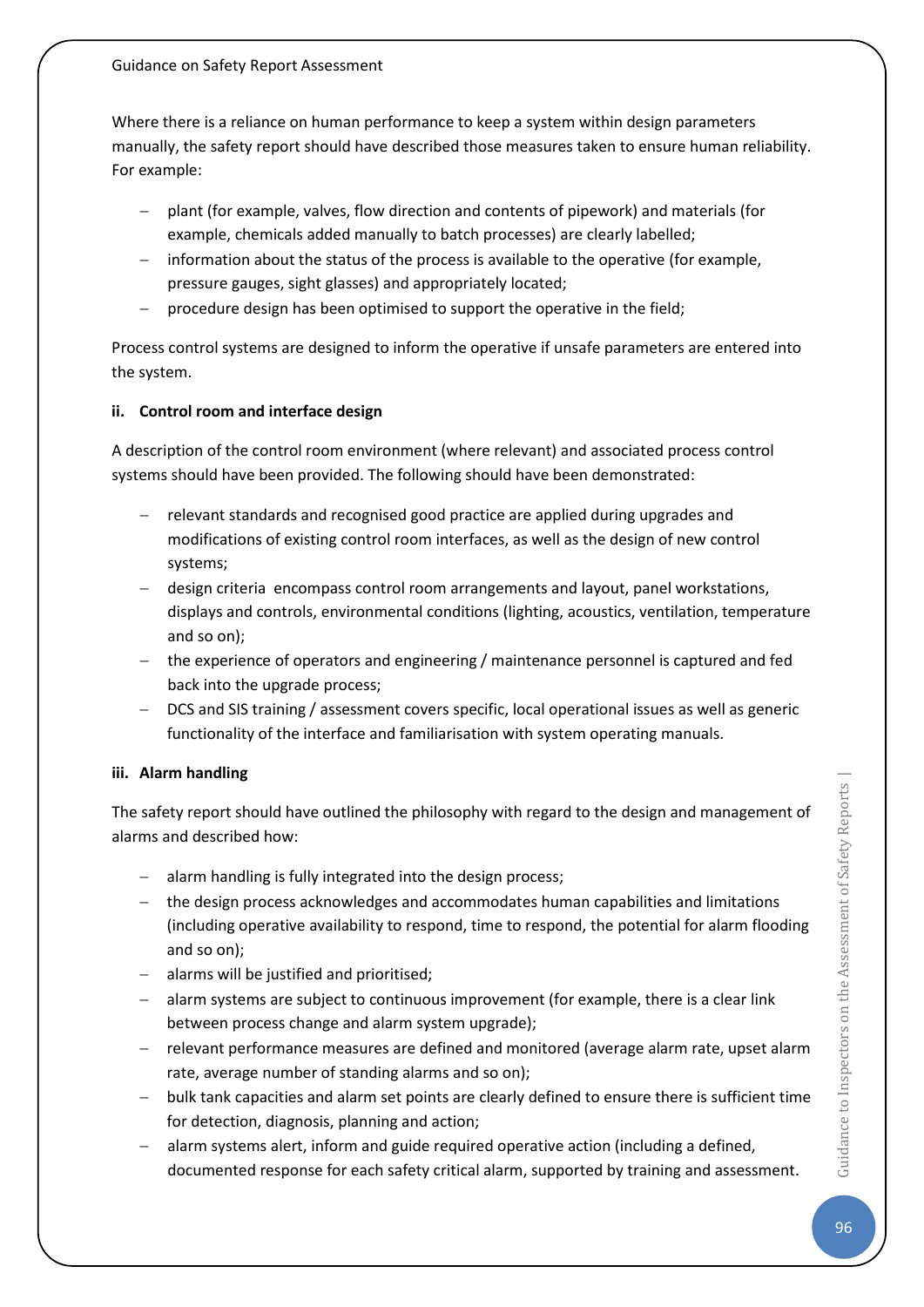## *12) Systems for identifying locations where flammable substances could be present and how the equipment has been designed to take account of the risk have been described*

#### **a) Mechanical safety**

The safety report should have demonstrated that:

- − mechanical equipment used in potentially explosive atmospheres is designed to be safe;
- suitable international standards have been used to identify potential ignitions sources from mechanical equipment including:
	- o heat energy (hot surfaces, hot work, heating installations);
	- o mechanical energy (overheating, friction, impact, grinding, compression);
- suitable inspection, testing, cleaning and maintenance regimes have been implemented (to minimise ignition sources occurring as a result of overheating or fault conditions).

#### **b) Electrical, control and instrumentation safety**

This criterion is equally relevant to all establishments where potentially explosive atmospheres might exist.

The safety report should have described:

- − the standards applied to:
	- o the design and selection of explosion protected equipment;
	- o the design of lightning protection systems;
	- o the management of hazards due to static electricity;
	- o control of ignition of flammable atmospheres by radio-frequency radiation;
	- o the management of cathodic protection in explosive atmospheres;
	- o the management of lift trucks in potentially explosive atmospheres;
- how the requirements for lightning protection and surge suppression systems were established and an overview of the systems;
- − how it has been assured that persons involved in the design of explosive atmosphere installations are competent.

Where applicable, the safety report should have contained records of sample initial radio frequency assessment or equivalent.

#### **c) Process safety**

The following should have been addressed in the safety report:

- − that the operator has an explosion protection document that complies with *Part 8: Explosive Atmospheres at Places of Work of the General Application Regulations*;
- − that the procedures and policies for identifying hazardous areas are based on established codes and standards and are applied consistently;
- − that releases of flammables through vents, from leaks from gaskets and when equipment is opened have been considered (that is, where the leaks are likely to occur and what the release parameters and flammable properties of release materials are likely to be);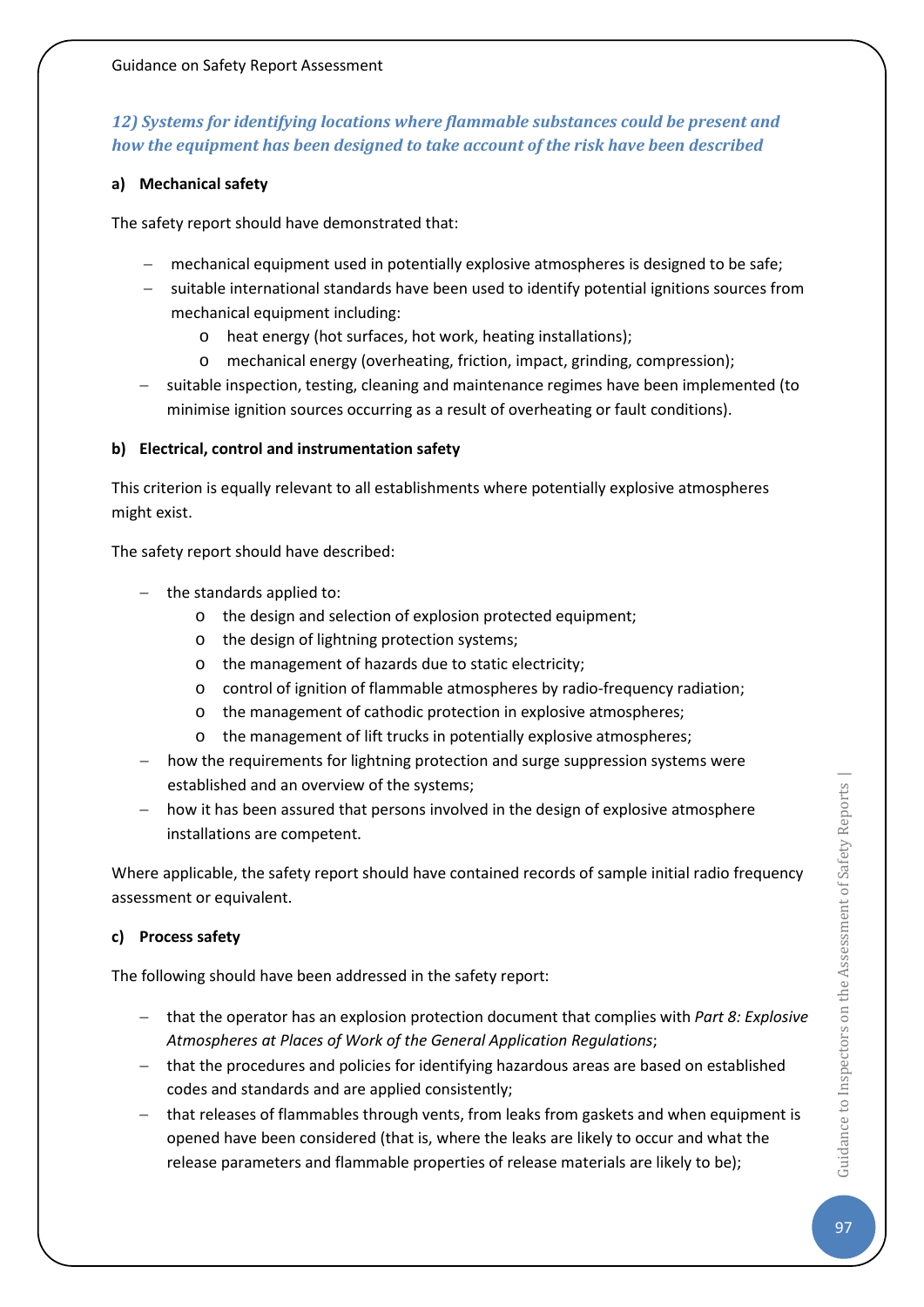- − that the hazardous area classification data is used in the selection and location of equipment and its maintenance and in considering plant and process changes;
- − the location of ignition sources in relation to loss of containment events have been identified. The major accident hazard risk assessment may indicate that further risk reduction measures are required such as removal of ignition sources or provision of protected electrical equipment in other areas, for example, closure of adjacent roadways during tanker loading / offloading, provision of protected lighting.

A map showing areas with explosive atmospheres (ATEX zones) should have been included (see also criterion 1.4).

## **4.2 \* It has been demonstrated that safety and reliability to prevent major accidents and reduce loss of containment have been considered during construction**

This criterion applies to the construction of **new** and **recent** plant (for example, as part of a modification) so as to gain assurance that the construction phase will be effectively managed. The assessment of the criterion in existing establishments is likely to be associated with modifications involving new plant integrated with old systems. The safety report should have provided information such as:

- − reference to international codes and standards;
- − reference to a category of construction (if applicable);
- explanation of the relevance and applicability of codes and standards.

### **Mechanical safety**

The safety report should have provided evidence to demonstrate that the initial inspection, testing and commissioning of the plant have been documented and the information is retrievable (particularly for plant / equipment forming the primary containment boundary). Where this information is not be available (for example, for older or second-hand plant), the safety report should have described how major accidents are prevented / plant integrity is demonstrated, by discussing, for example:

- − inspection history (older plant);
- − post-installation baseline inspection data (second-hand plant);
- − any operating restrictions.

### **Electrical, control and instrumentation safety**

This criterion is generally relevant to the construction of all establishments. However, functional safety assessment will only be relevant to chemicals processing establishments where functional safety is a consideration.

The safety report should have described:

- − the standards applied to the construction verification of:
	- o safety instrumented systems;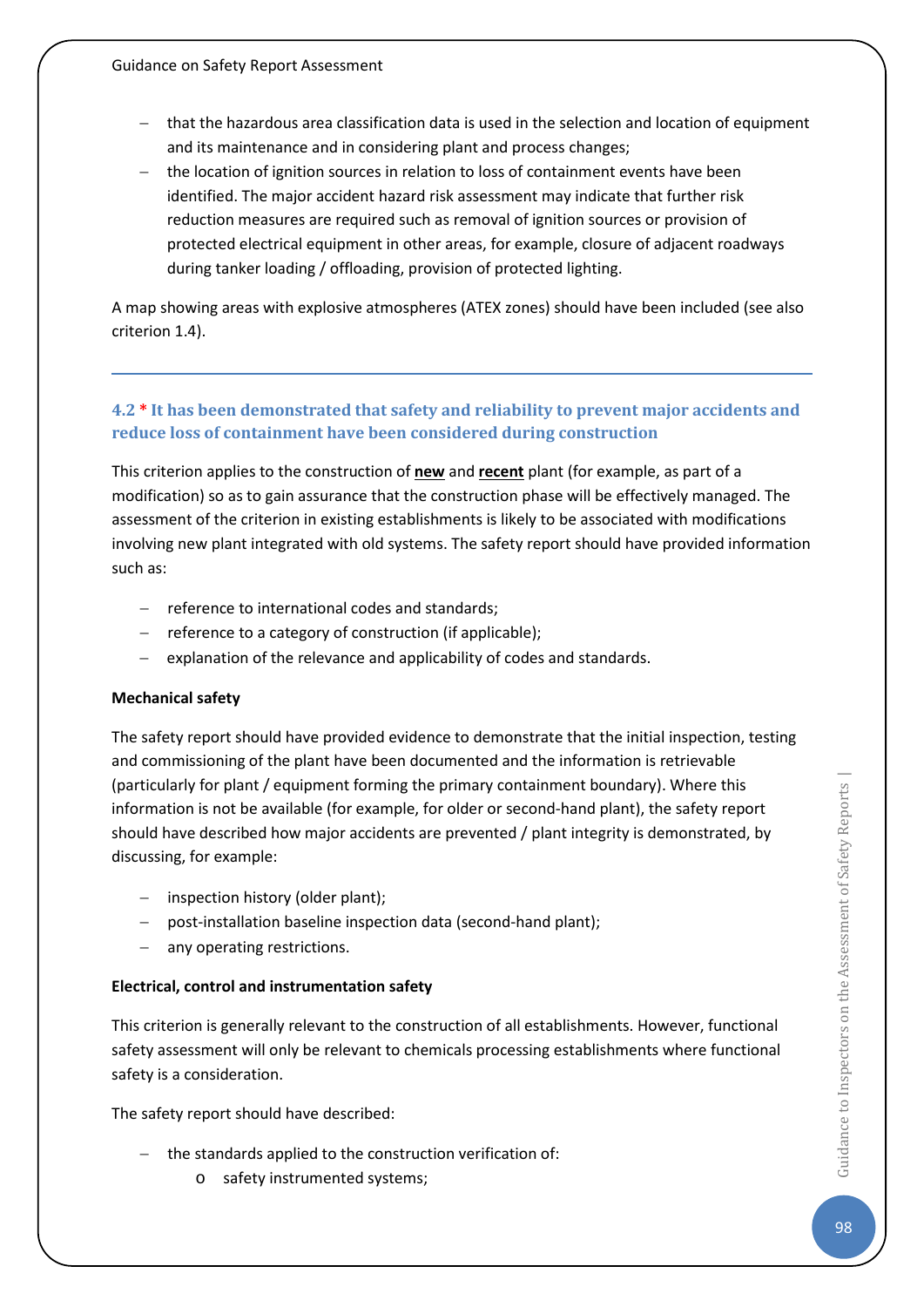- o explosion protected (Ex) equipment;
- o electrical power systems;
- the process for ensuring that the electrical, control and instrumentation equipment and systems are verified against the appropriate standards to ensure adequate safety prior to the major accident hazards being present.

The safety report should have included the following records or equivalent (where applicable):

- − sample functional safety assessment;
- − sample initial Ex inspection record;
- − record of competence of the persons who carried out the initial inspections;
- sample industrial low voltage fixed installation inspection and test (verification) record.

## **4.3 \*\*\* It has been demonstrated that safety and reliability have been considered during operation**

### **a) Mechanical safety**

The safety report should have demonstrated how the documented operating procedures assure that mechanical plant and equipment are always operated within safe limits (for example, procedures should prevent damage to plant or components from occurring during operational extremes such as start-up and shut-down - see also criterion 2.5).

The procedures in place to control temporary constraints during the operational life of the plant should have been addressed, for example:

- − over-riding of safety devices to allow for maintenance work;
- − running automated systems in a manual mode;
- − emergency shutdown of equipment;
- − isolation or part-isolation of manifolded systems.

### **b) Electrical, control and instrumentation safety**

The safety report should have described the control of operation of electrical switchgear, including the control of switching by subcontractors and distribution network operators. The procedure for identifying, reporting and investigating the failure of electrical, control and instrumentation protective measures against major accidents (relevant to all establishments where such measures exist) should also have been described.

The control of overrides of safety instrumented systems is only relevant to establishments that manage functional safety (for example, it would not be relevant to warehousing unless environmental control is a major accident control measure).

In the context of major accident hazards, the safe operation of electrical switchgear and the authorisation of personnel to operate electrical low voltage (LV), high voltage (HV) and generation systems are only relevant to establishments that manage such equipment or systems. (It would not apply to a warehouse with a simple distribution network that complied with the National Rules for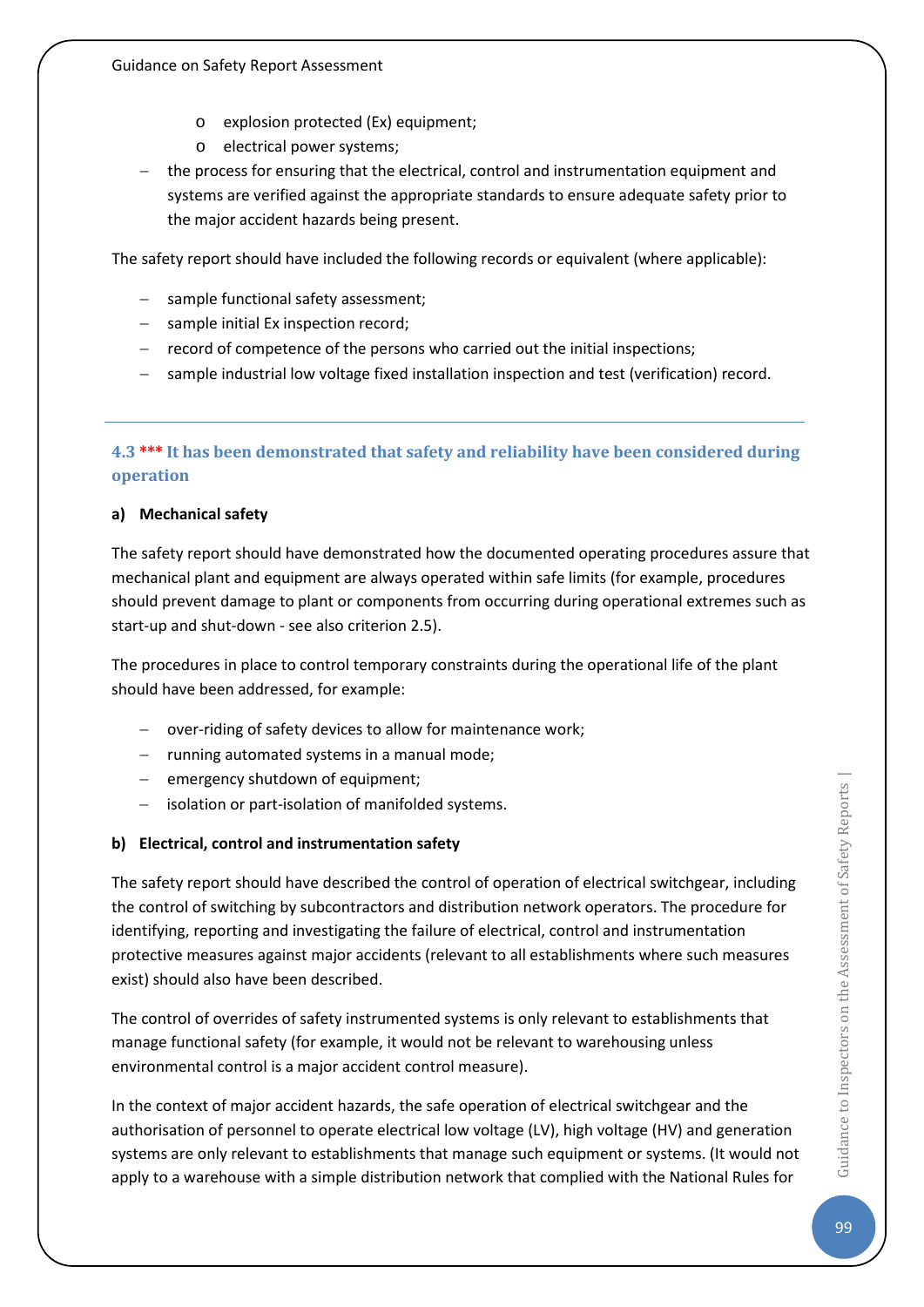Electrical Installations). A sample record of authorisation for person(s) authorised to operate such equipment should have been included in the safety report.

**4.4 \*\* It has been demonstrated that safety and reliability have been considered for maintenance activities associated with major accident hazards**

*1) An appropriate maintenance scheme has been established for plant and systems to prevent major accidents or reduce the loss of containment in the event of such accidents*

#### **a) Mechanical safety**

The safety report should have described:

- − the maintenance administration system (relevant job descriptions, roles and responsibilities including an organogram if appropriate);
- − the maintenance regime for safety critical plant;
- − the systems for periodically reviewing the suitability of the maintenance regime (based on findings / failure history);
- − the maintenance philosophy for mechanical plant and equipment (for example, based on time, condition, reliability);
- − the systems for prioritisation of maintenance activity, especially relating to safety critical plant;

### **Examples of information that could be provided:**

- − details of the personnel (employees, external contractors) completing key mechanical maintenance activities and an overview of competency requirements;
- examples of safety critical maintenance activities completed on mechanical equipment (for example, bench testing of pressure relief devices);
- examples of relevant performance monitoring procedures such as process safety performance indicators) including confirmation that data is reviewed by senior management.

### **b) Electrical, control and instrumentation safety**

This criterion applies equally to all establishments. However, maintenance standards on functional safety would be unlikely to apply to a flammable storage warehouse due to the absence of chemical processing but standards on explosion protected equipment and lightning protection would apply.

The safety report should have described:

- − the maintenance management system including:
	- o how scheduled work is planned and prioritised;
	- o how defects are prioritised and repaired;
	- o how reactive work is prioritised;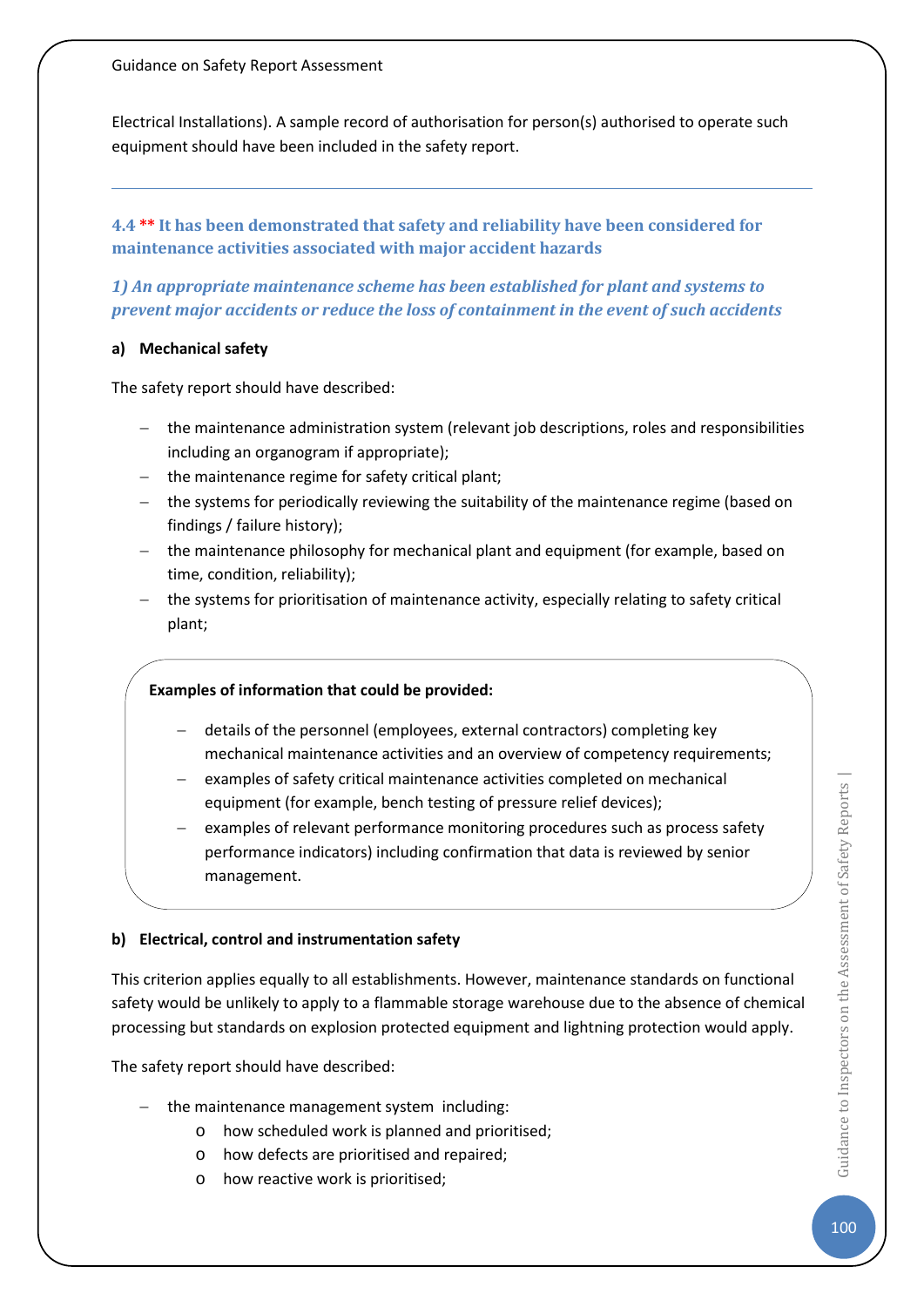- − the location and structure of the electrical, control and instrumentation safety critical elements inventories (for example, ex-rated equipment, SIS, electrical supplies);
- the strategy and methodology for monitoring and control of the condition of the equipment;
- − the strategy for managing obsolescent electrical, control and instrumentation equipment;
- − the standards applied to the maintenance and proof testing of safety instrumented systems and how this is managed;
- − the standards applied to the maintenance and inspection of equipment (fixed and moveable) in explosive atmospheres and how this is managed;
- − the standards applied to the maintenance and inspection of electrical power systems and how this is managed;
- − how it has been assured that persons involved in the maintenance of electrical, control and instrumentation equipment and systems are competent.

The following records (or equivalent) should have been included (where applicable):

- − sample SIS proof test procedure or sample record of completed SIS proof test (functional safety);
- equipment in explosive atmospheres:
	- o representative sample of periodic explosion inspection records (or records of continuous supervision) including protection concepts Ex d, Ex e, EX N, Ex i and Ex tD where they exist on site;
	- o record of competence of the persons who carried out the inspections (or continuous supervision);
	- o sample tests and inspection records for:
		- **IF** lightning protection and static earthing systems;
		- detection systems for flammable and toxic gases, and fire;
- − electrical power systems:
	- o sample inspection and test records for:
		- HV / LV transformer and switchgear;
		- electrical power system earthing;
		- emergency generator periodic inspection, maintenance and test (no load and / or load).

### **c) Human factors**

The operator should have shown in the safety report that there are measures in place to detect, monitor or avoid maintenance error. The following should have been described:

- − how the operator's methodology for human failure analysis has been applied to safety critical maintenance tasks;
- − the competence of maintenance personnel (for example, training using recognised schemes, ongoing refresher training);
- − the maintenance activities that could lead to major accidents;
- the controls that are in place to ensure these accidents are very unlikely, including: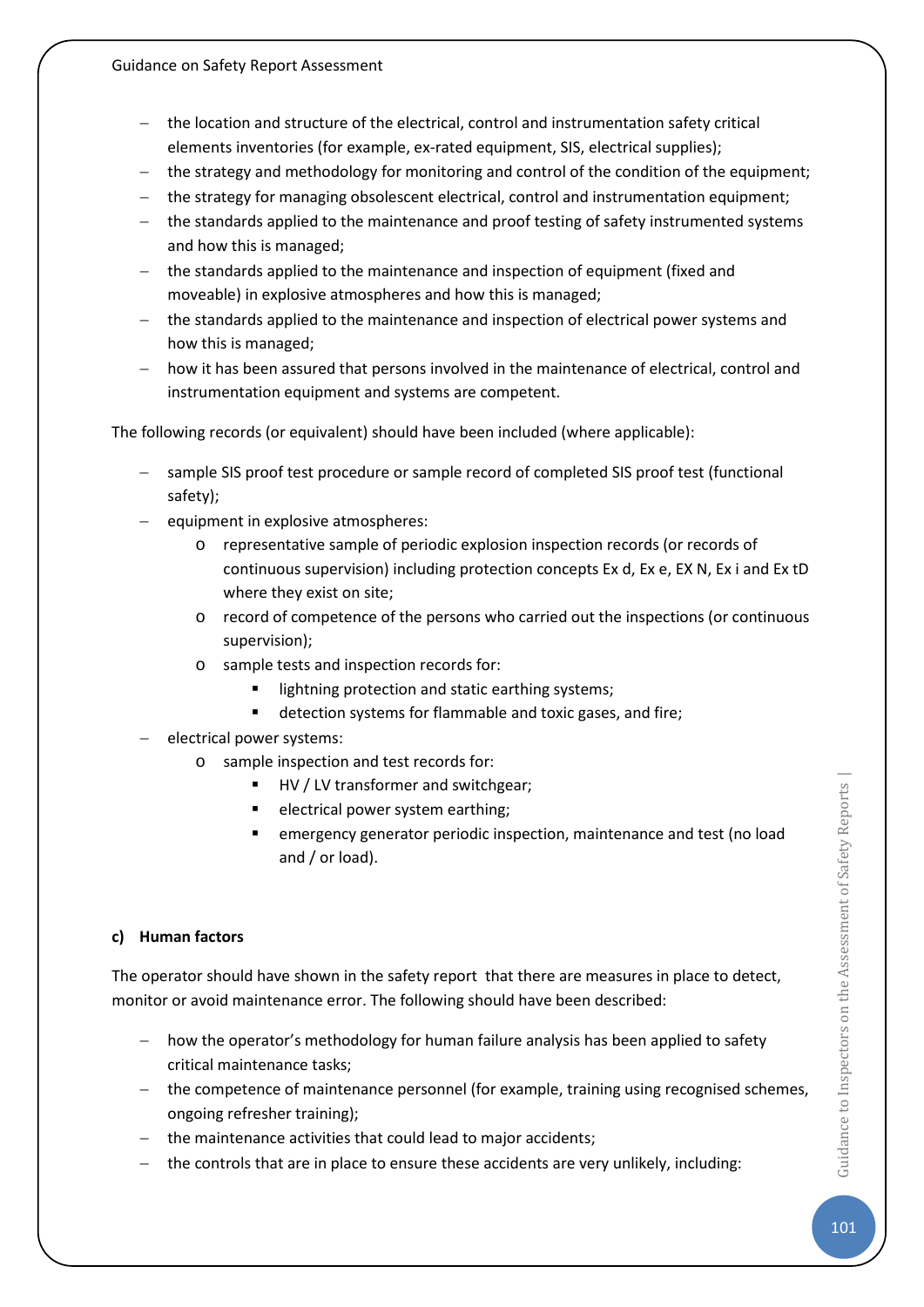- o physical barriers and guards;
- o administrative controls (permits, procedures, checklists);
- o management controls (supervision and checking of tasks).
- − confirmation that maintenance tasks are well-designed (for example, no time pressure, comfortable conditions) including:
	- o how the maintenance programme is based on major accident risk assessment;
	- o how communications are controlled during and between shifts;
	- o arrangements for the care of temporary or inexperienced maintenance technicians and contractors;
	- o inspections of maintenance tasks in progress;
	- o identification of equipment that cannot be inspected under normal circumstances (for example, some tubes in steam boilers may not be accessible);
- how the ease of maintaining systems and continual improvement is achieved;
- how early signs of problems are monitored (for example, a large backlog of jobs / excessive repair times / adverse feedback from staff);
- how the investigation of near misses and accidents is used to learn from human failure in maintenance and to improve the systems;
- − where activities are out-sourced, the arrangements to retain adequate technical competence to judge whether, and ensure that, work is done to the required quality and safety standards.

## *2) Maintenance procedures take account of any hazardous conditions within the working environment*

The safety report should have included an overview of the mechanical isolation practices adopted on site, prior to completing intrusive activities on plant or equipment containing hazardous substances (as they relate to major accident hazards). A description of how the mechanical isolation procedures fit into the overall maintenance management procedures (for example, permit to work) should have been provided.

Similarly, the safety report should have described how safe systems of work are applied to electrical, control and instrumentation maintenance activities and how electrical safety rules, including isolation of electrical supplies, are applied to maintenance activities. While this criterion applies equally to all establishments, only safe systems of work that are specific to electrical, control and instrumentation maintenance activities and are not covered by safe systems of work defined by the site SMS need be described.

*3) There is a system in place to ensure that safety critical plant and systems are examined at appropriate intervals by a competent person* 

**Mechanical safety**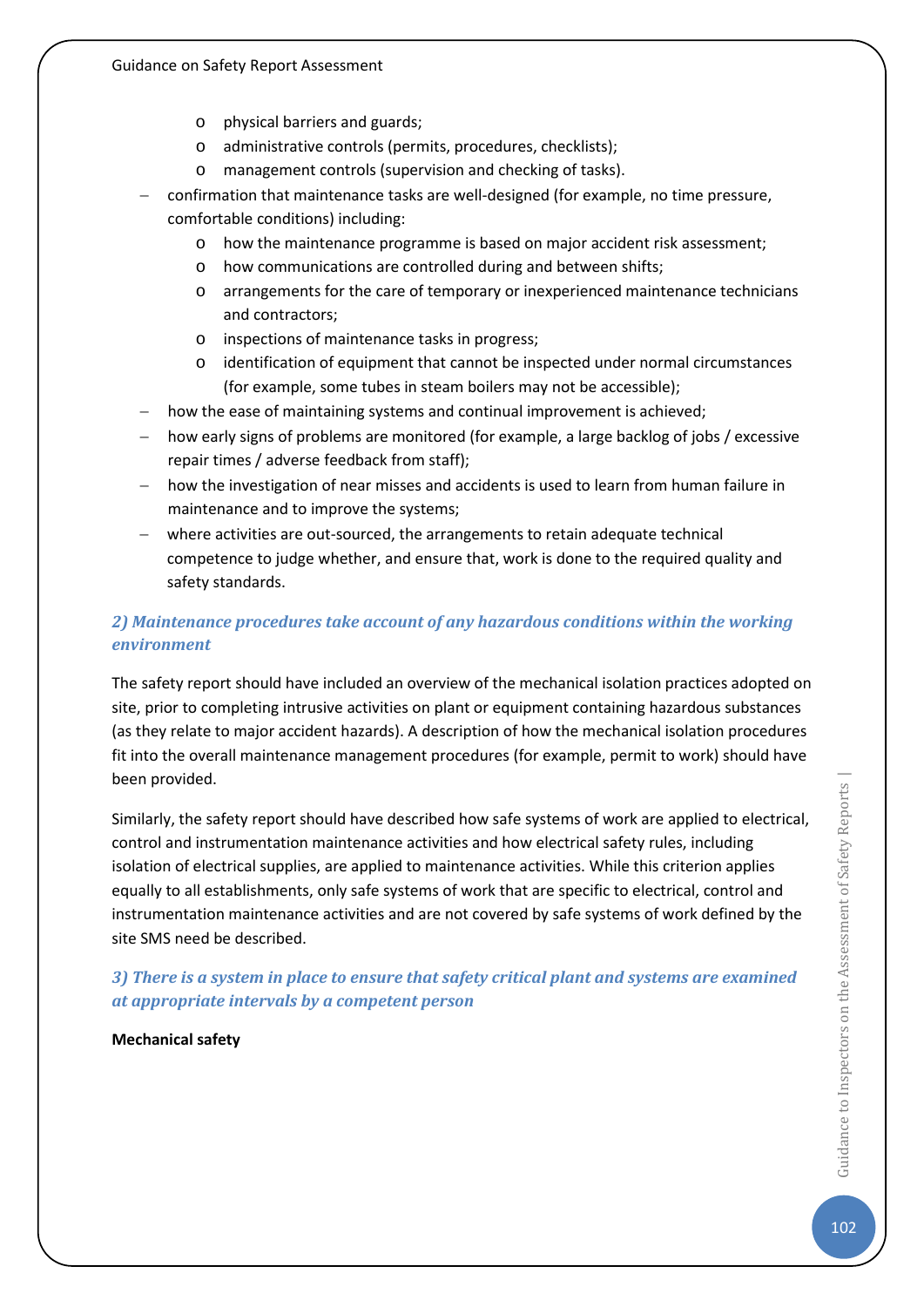This criterion is concerned with in-service integrity of safety critical plant. It does not apply to preconstruction safety reports. However, pre-construction and pre-operation safety reports should have demonstrated that a suitable Written Scheme of Examination is in place (and initial inspection by the competent person has been completed) prior to introducing pressurised hazardous substances on site.

The safety report should have described:

- − the periodic in-service examination regimes adopted for all plant containing hazardous fluids (includes pressurised and atmospheric systems, pipework and so on);
- the procedures for analysing inspection findings and confirming that safety critical plant is endorsed for a period of operating service (before the next examination is required);
- − the role of external accredited organisations (where applicable);
- − how inspection regimes and schemes of examination are reviewed to ensure they remain suitable and sufficient.

### **Examples of information that could be included to assist demonstration. Information on:**

- systems for the prioritisation of safety critical equipment;
- independence and competence of inspection staff;
- − justification of inspection scope and frequencies by reference to relevant industry standards (where appropriate) and to analysis of inspection findings;
- − appropriate systems for managing follow-up actions resulting from periodic inspection.

Where risk based inspection is carried out, the operator should have shown in the safety report that:

- − the assessment team has the relevant experience and knowledge;
- − a thorough and systematic process is used to identify all relevant degradation mechanisms and likely sites (relevant industry guidance should be referenced where appropriate);
- − a suitably cautious approach is taken to changes in inspection frequency as shown by the risk based inspection process, with the competent person involved in any modifications to the schemes of examination.

### **Human factors**

The safety report should have demonstrated that there are:

- − suitable procedures for examination, inspection and proof testing, with clear pass / fail criteria;
- arrangements to ensure:
	- o personnel / contractors who conduct such activities are competent to do so, and are fully aware of related major hazards and their consequences;
	- o an intelligent customer capability is retained where activities are out-sourced.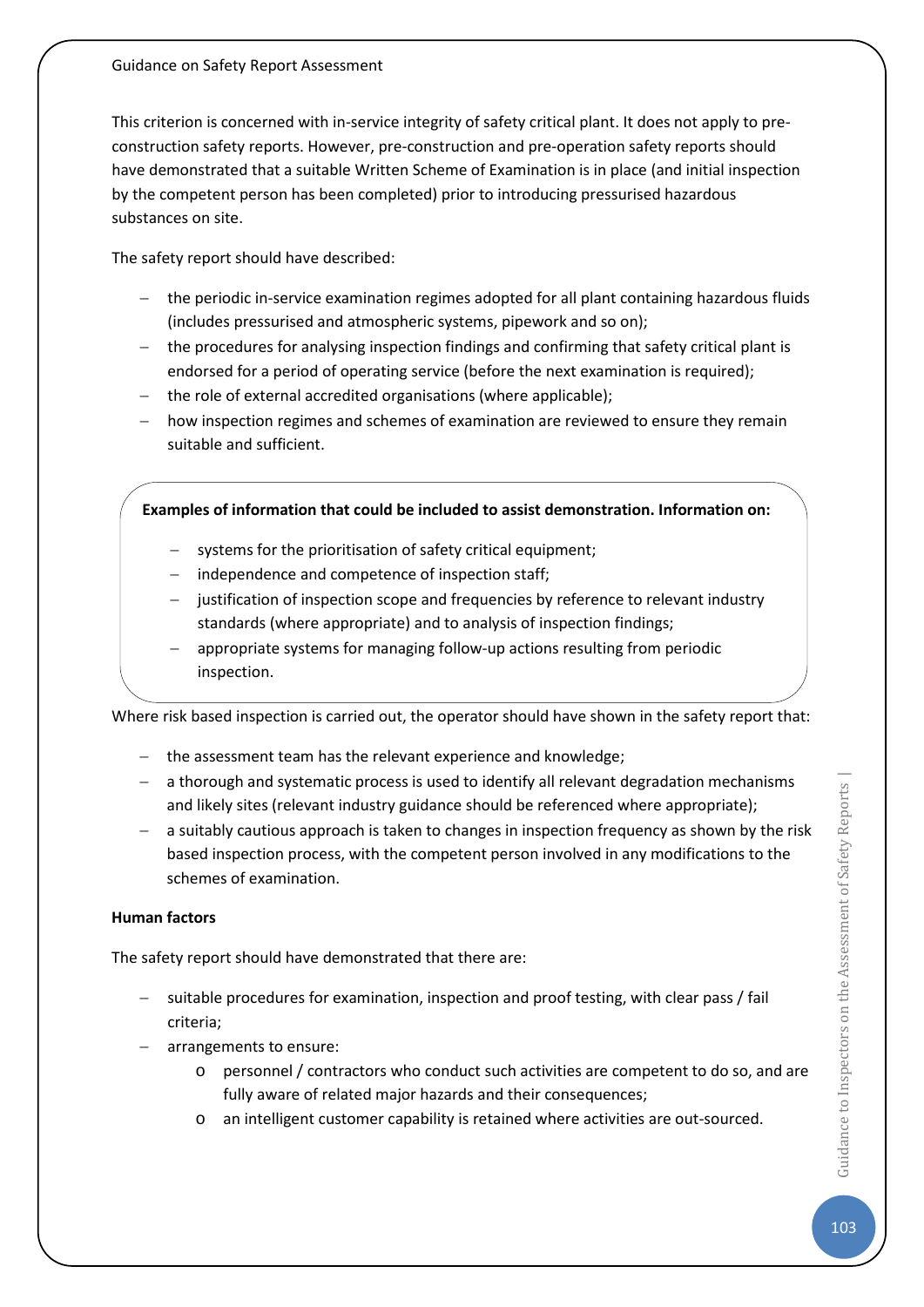## *4) There is a system in place to ensure the continued safety of the installations based on the results of periodic examinations and maintenance*

This criterion applies equally to all establishments but only in relation to the extent of the installed electrical, control and instrumentation systems. For example, performance monitoring of safety instrumented systems would be unlikely to apply to a flammable storage warehouse due to the absence of chemical processing but performance monitoring of explosion rated equipment would be likely to apply due to the presence of potentially explosive atmospheres.

The safety report should have described:

- − performance monitoring of electrical, control and instrumentation systems and equipment, including the use of safety performance indicators such as faults and failures found during operation, inspection and testing;
- how the results of performance monitoring are used to ensure the continued safety of the installations.

## **4.5 \*\* It has been demonstrated that there is a system for ensuring modifications are adequately conceived, designed, installed and tested**

### **a) Mechanical safety**

The safety report should have demonstrated:

- − that changes to existing plant and mechanical equipment are included in the modification procedure;
- − how the potential impact of new equipment is assessed;
- − how technical approval is carried out (to show that the concept has been properly addressed for mechanical integrity);
- how post-construction / implementation review is carried out (to confirm that the design intent of the modification has been met);
- − that there are procedures for integrating new plant and equipment within existing integrity management arrangements.

### **b) Electrical, control and instrumentation safety**

This criterion applies equally to all establishments. However, the need is only to describe change management systems that are specific to electrical, control and instrumentation measures and that are not covered by change management systems defined by the site safety management system. The management of change to safety instrumented systems would be unlikely to apply to a flammable storage warehouse due to the absence of chemical processing.

The safety report should have described:

how the impact of electrical, control and instrumentation safety systems, equipment, operation and maintenance are addressed when carrying out plant and process modifications;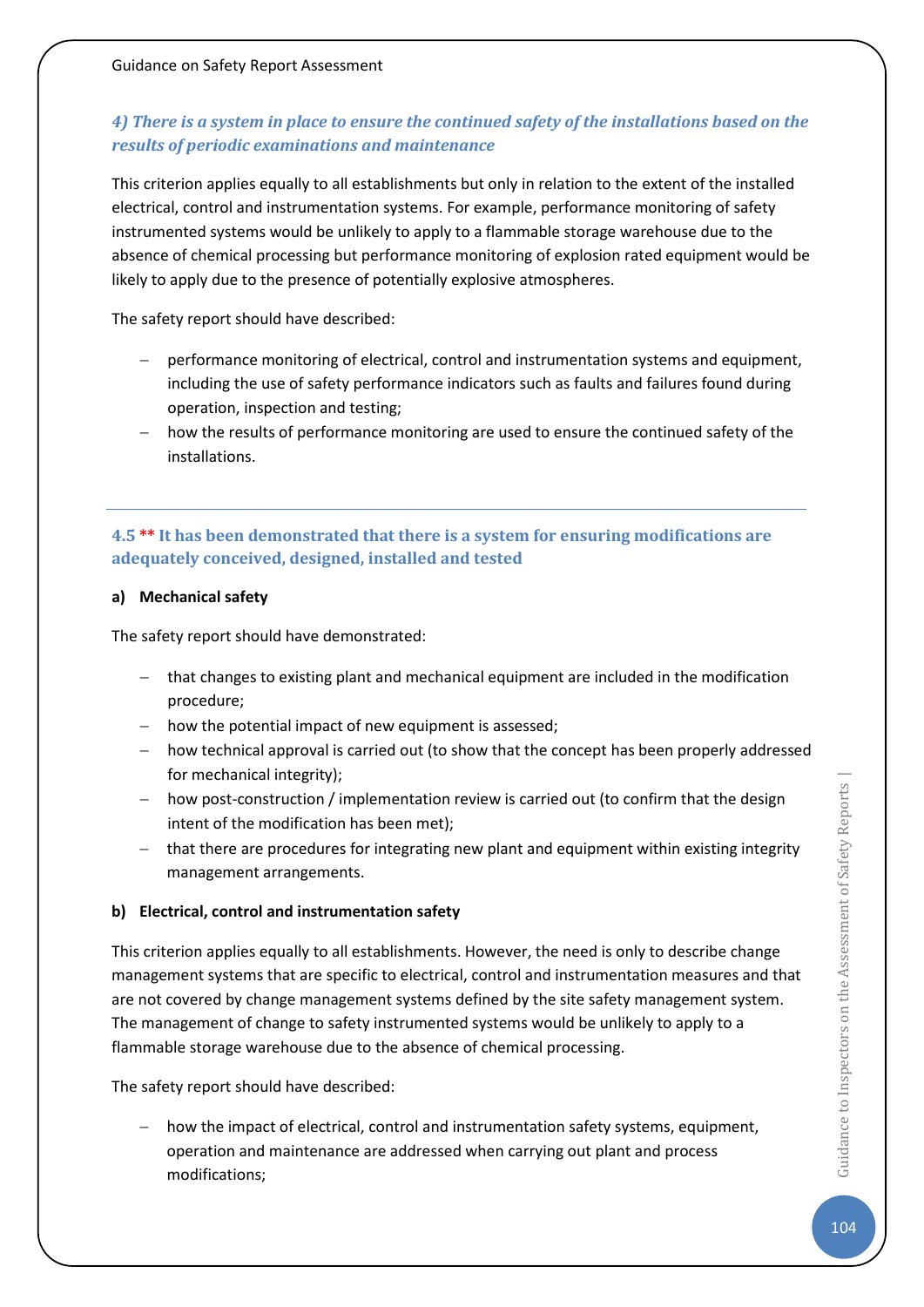− how management of change is applied to safety instrumented systems.

Where applicable, the safety report should have contained a sample record for management of change showing consideration of instrumented safety systems.

#### **c) Process safety**

The safety report should have described the management of change procedure including:

- − the criteria for determining when a process change is sufficient to go through a formal management of change process;
- − whether a process change needs a formal hazard study / risk assessment;
- − whether the hierarchical approach is used where practicable in relation to process modifications and changes;
- − the competence and independence of the personnel involved in the decision making;
- − the method for ensuring that the modification is installed as specified in the change proposal;
- − the system for dealing with changes, updates or modifications to:
	- o plant and equipment;
	- o process parameters (for example, temperature, pressure);
	- o operating procedures and other documentation;
	- o raw material specifications, suppliers and so on.

#### **d) Human factors**

The safety report should have demonstrated that human factors are integrated into major projects, for example, by:

- − ensuring that specific human factor activities are built in to project plans and are sufficiently resourced;
- − understanding and specifying the context of use:
	- o who the users are;
	- o what it is they will be doing;
	- o assessing the impact of the change on workload and staffing levels;
- ensuring that descriptions of user characteristics and tasks analysis are considered as the basis for design;
- − specifying the user and organisational requirements, and ensuring a balance between usercentred design options and relative cost;
- − applying human factor expertise to generate design options which meet user requirements (planning in time for iterative design and relative cost);
- − evaluating requirements by involving target users and human factor specialists, where this is appropriate.

The safety report should have described how:

- − the design considerations outlined above have been addressed;
- − the management of organisational change procedure has been applied;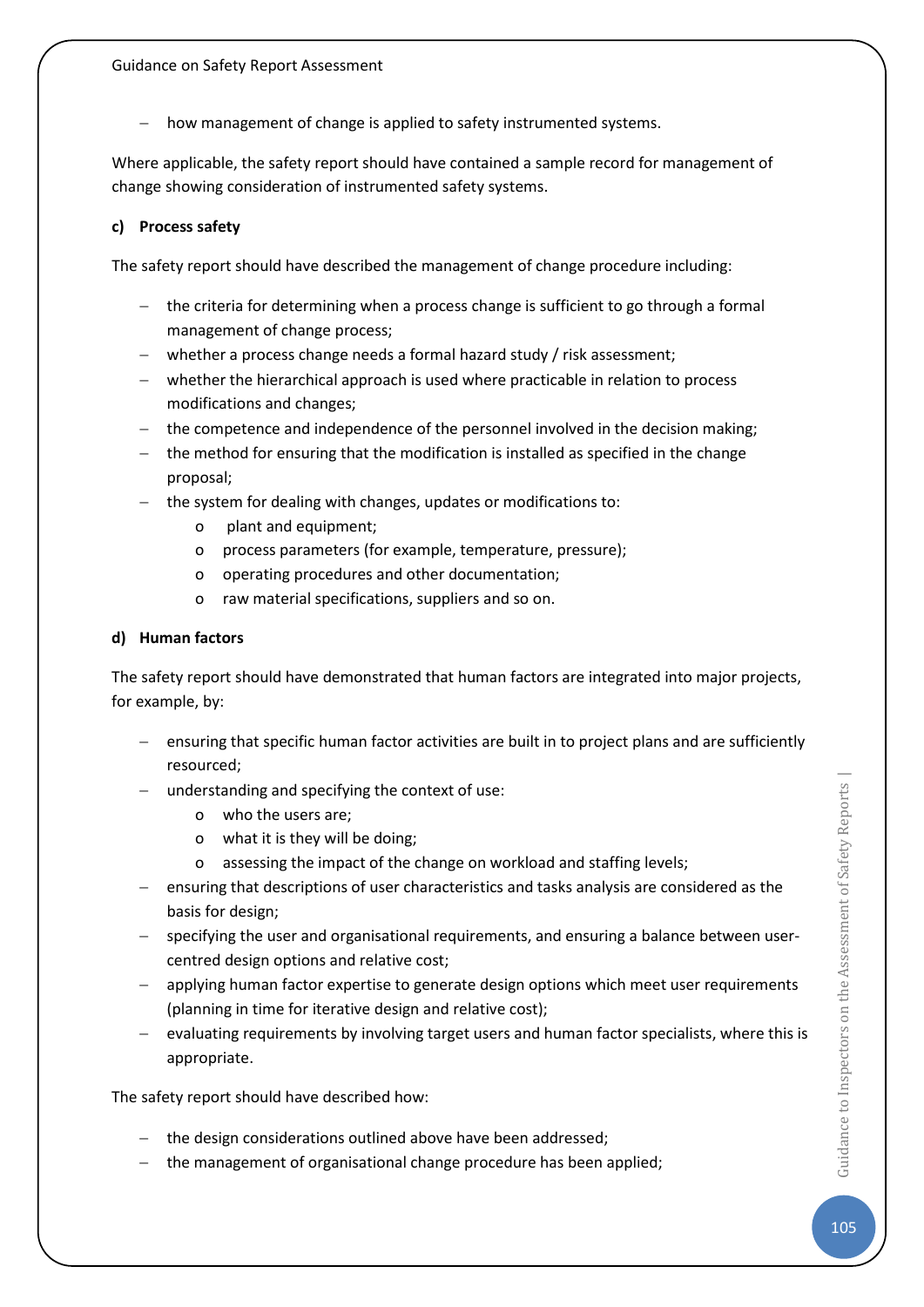- − human reliability has been robustly addressed in the new design;
- − procedures have been updated to reflect change;
- − additional training and assessment have been provided.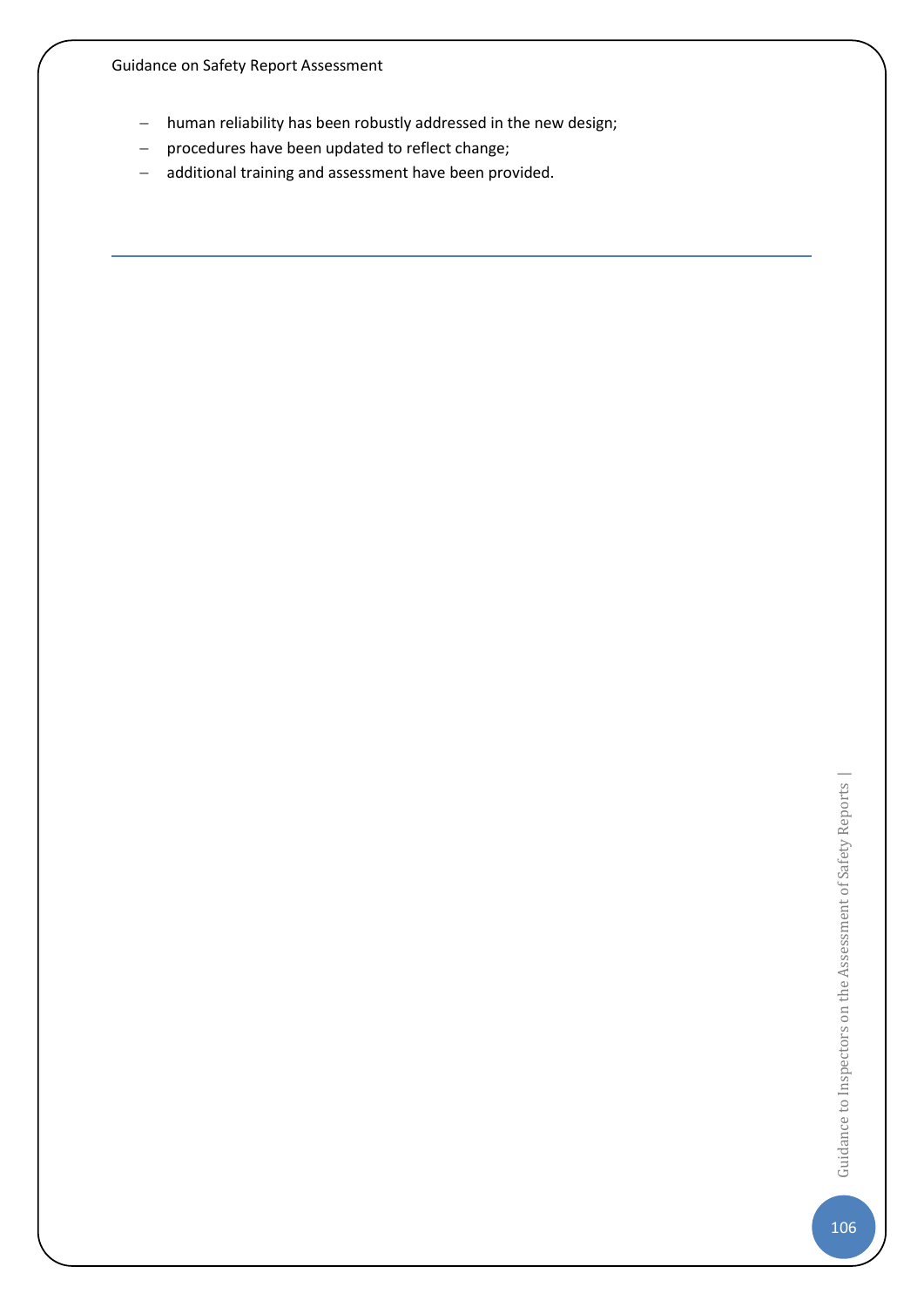# 5. Assessment of the Emergency Planning Elements

## **Pre-construction and pre-operation safety reports**

Pre-construction safety reports should have described emergency response arrangements to the extent that information is available and in relation to the major accident hazards at the establishment. Relevant content may include but is not limited to:

- − control and limitation of escalation of major accidents, including isolation and removal of inventories;
- − communication during emergency response;
- emergency control centres;
- − access routes;
- − design and construction of moveable response resources, particularly nearer pre-operation stage;
- − arrangements during phased commissioning of plant.

Training in emergency response, testing of emergency plans, and provision of information for the EEP is more relevant to pre-operation safety reports.

While there may be gaps relating to emergency response content in a pre-construction safety report, the pre-operation safety report should have demonstrated that the emergency response arrangements meet the requirements of the COMAH Regulations.

## **Emergency Planning - Significant Omissions and Serious Deficiencies**

### **Examples of significant omissions:**

- the arrangements for training staff in the duties they will be expected to perform in implementing the internal emergency response have not been described;
- the arrangements for providing early warning of an incident to the local authority responsible for setting the EEP in motion have not been described;
- adequate information has not been provided on the intervention arrangements in an emergency;
- − it has not been demonstrated that possible loss of essential services or other utilities has been considered;
- − the arrangements to terminate a release or mitigate the consequences of a major accident are inadequate;
- the LCAs have not been consulted;
- − the system for alerting persons to the hazardous situation is not appropriate (for example, in the absence of an alarm, the operator proposes to telephone persons in the public information zone);
- it has not been demonstrated that equipment is compatible with that provided by the LCAs.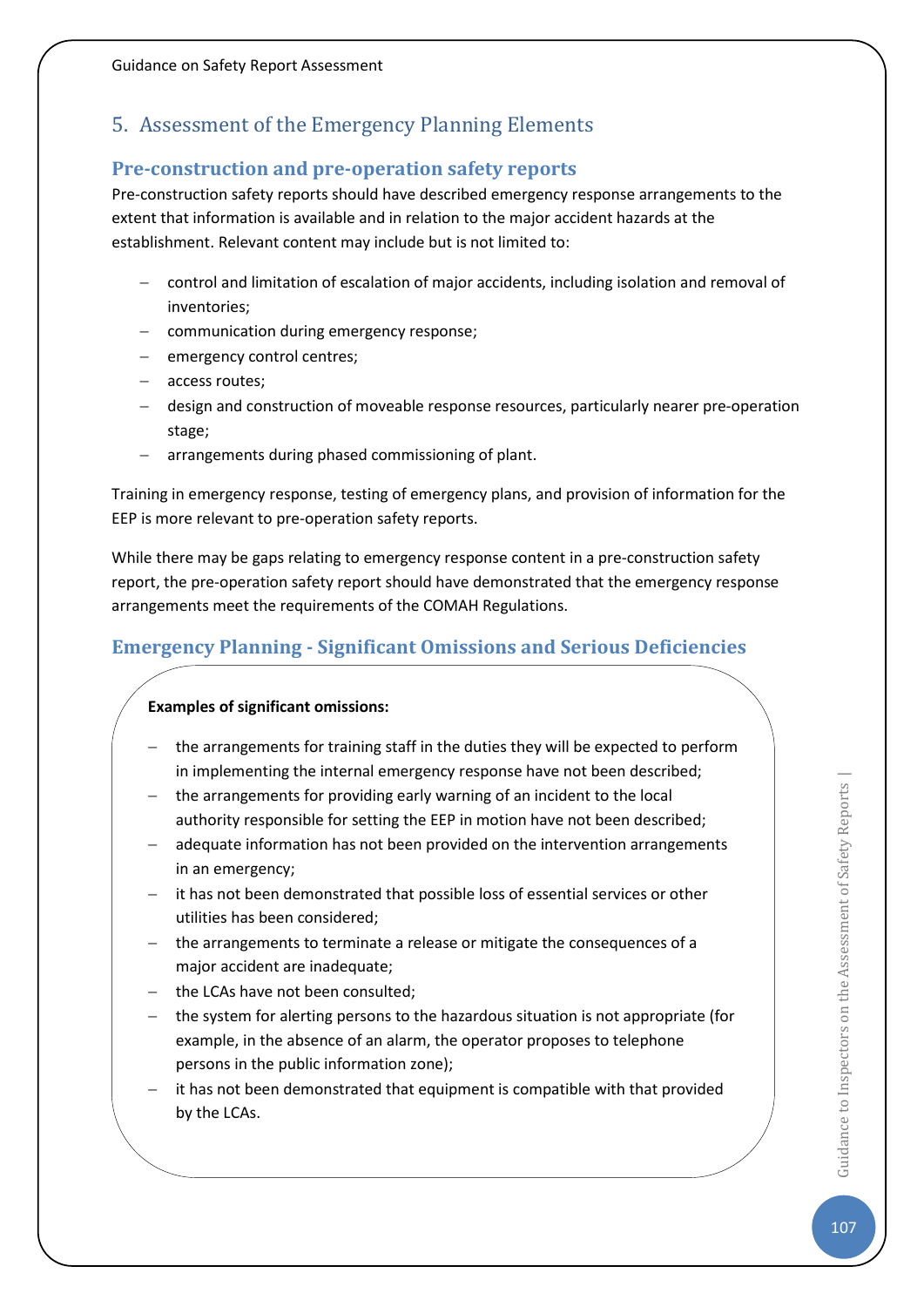### **Examples of serious deficiencies:**

- the internal emergency plan (IEP) arrangements have not been linked to the foreseeable major accident scenarios which could occur at the establishment;
- − the description of the key elements for internal emergency response taken as a whole (that is, preparation, testing, review, training and mobilization) is inadequate;
- the public have not been informed of the action to take;
- arrangements have not been described for unstaffed sites, out of hours;
- the IEP has not been tested or inadequately tested.

### **5.1 \*\*\* The organisation of the alert and intervention in the event of a major accident has been described**

The safety report should have described the following:

#### **Basic operational issues necessary for emergency response including:**

- − the provisions for establishing and maintaining communications during the emergency response;
- − the nature and location of areas such as:
	- o emergency control centres;
	- o first aid centres;
	- o emergency refuges;
	- o muster points;
	- o pre-defined forward control points;
	- o any identified secondary, back up locations .

#### **Arrangements for raising the alert to the hazardous situation:**

- − to cover persons on site, the general public, neighbouring establishments, local authorities, Irish Water, persons with a private well (where relevant);
- − description of the nature of the alarms and the plant conditions required to activate them;
- − the roll call and search and rescue arrangements.

#### **Arrangements for intervention in an emergency situation:**

- − the initial actions required both on-site and off-site in response to alarms / warnings and the prevention of domino effects;
- − the arrangements for controlling and limiting the escalation of accidents on-site, including:
	- o the isolation of hazardous inventories and the removal of inventories (where appropriate);
	- o the use of fire fighting and other mitigatory measures;
- the nature and location of any pollution control devices and materials, and the arrangements for subsequent environmental clean-up and restoration;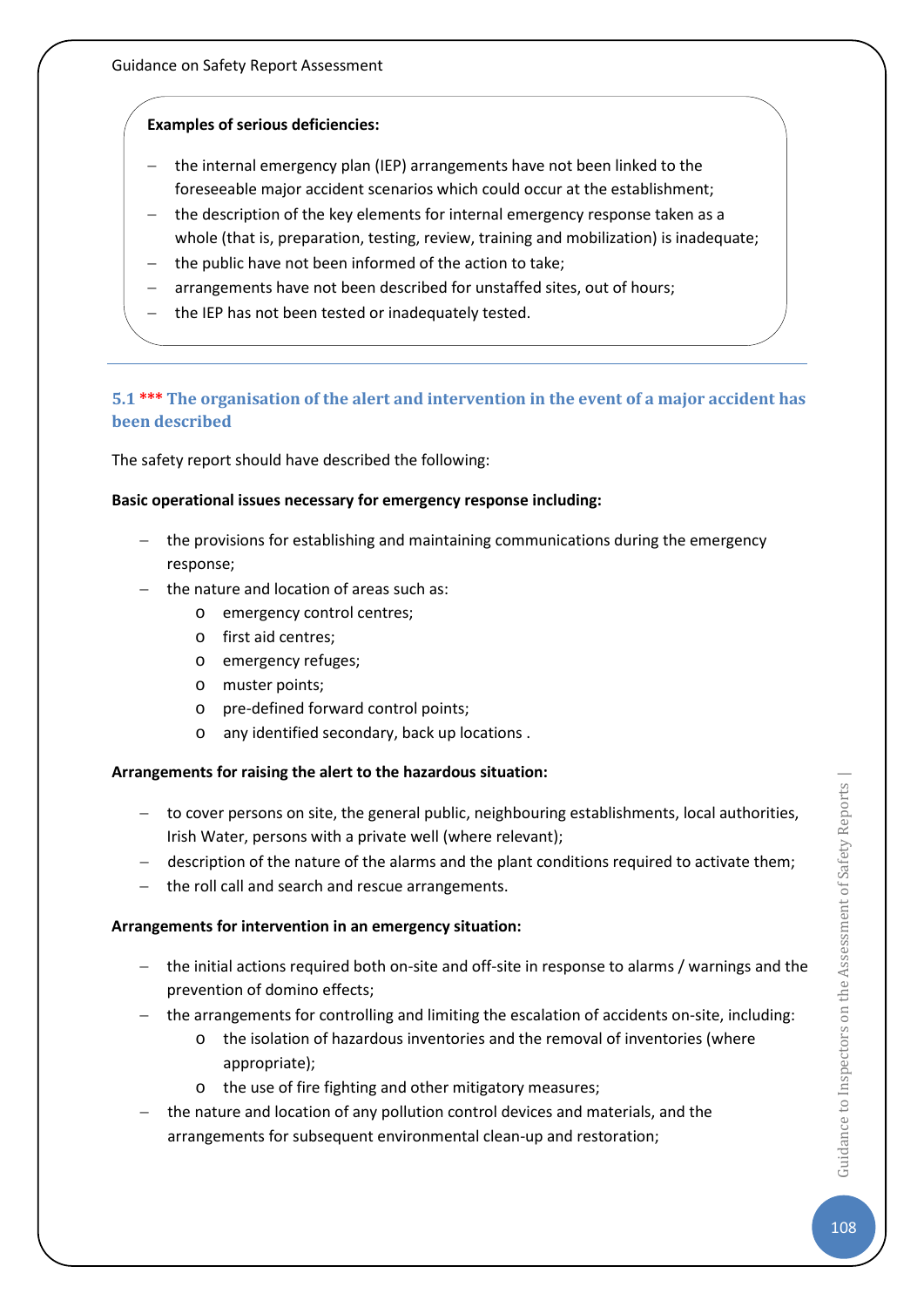− details of how wind speed and direction, and other environmental conditions will be monitored.

## **Where relevant, or where more rigorous or detailed demonstrations are required, the safety report should have considered the following:**

- − how the effects of emergency response actions, including fire-fighting activities, will minimise the overall impact on human health and the environment (for example, due to contaminated firewater) - this should include short term and long term effects and alternative options for disposal or discharge together with the least damage solutions and the circumstances in which they apply;
- − the nature of, and arrangements for maintaining, any mutual aid agreements with nearby establishments;
- − the nature and location of any installations which may require special protection, or rescue intervention;
- − the arrangements for unmanned sites and sites that are not continuously manned, and sites with varying manning levels at different times;
- − the evacuation arrangements and any transport requirements;
- the location of:
	- o access routes for emergency services;
	- o rescue routes;
	- o escape routes;
	- o any restricted areas;
- the arrangements and conditions for alerting and mobilising:
	- o persons (on-site and off-site) with defined responsibilities under the IEP;
	- o the emergency services (including arrangements for briefing them and of any special problems they might face);
	- o neighbouring establishments (where mutual aid agreements exist);
	- o relevant off-site agencies.

# **5.2 \*\*\* It has been demonstrated that suitable and sufficient on-site and off-site resources can be mobilised to limit the consequences of a major accident to human health and the environment**

This criterion is considering the adequacy of the equipment selected to limit the consequences of the foreseeable major accident scenarios identified in the safety report. Sufficient detail should have been provided to show that the mobilizable resources which may be relied upon are fit for purpose. The safety report may show the following where applicable:

- − an example of an emergency pre-plan which has been drawn up in accordance with the Energy Institute (EI) Part 19 – 'Fire Precautions at Petroleum Refineries and Bulk Storage Installations', or similar;
- − the estimated amount of water or foam needed to mitigate the consequences of a major accident scenario and confirmation that this can be achieved in practice;
- the timescale in which the equipment will be available for use;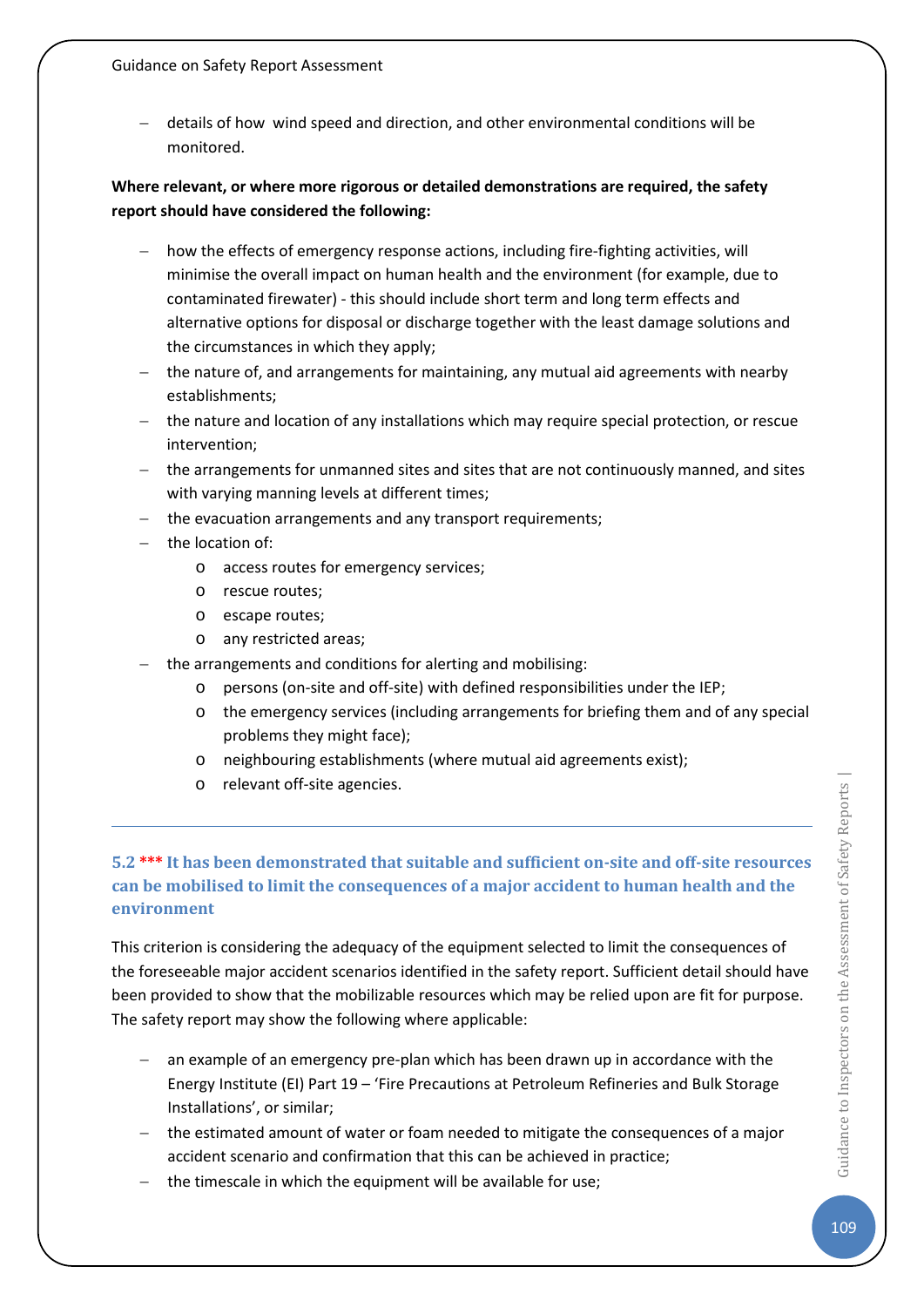- that the equipment can function effectively in all expected environmental conditions and if there is a loss or utilities or similar;
- − the use of personal protective equipment (PPE) (for example, breathing apparatus, respirators, chemical suits and so on), has been identified and the amount of each has been determined and is available;
- that the fire fighting roles of the on-site personnel are complementary to the role of the offsite emergency services;
- adequate consideration has been given in the design (for example, the positioning of walls, fire screens) to assist the positioning and protection of fire fighting equipment and personnel;
- the reach of the fire protection and extinguishing equipment is appropriate;
- adequate consideration has been given to flammable substances being carried with fire water and spreading the fire other areas, including details of any potentially incompatible substances and any additional mitigatory measures in place to limit the consequences of a major accident hazard;
- suitable and sufficient portable and mobile fire fighting equipment (for example, mobile monitors, mobile pumps, hand / portable extinguishers, foam generation equipment, hoses and hydrants) have been located at appropriate points throughout the establishment according to the hazard.

## *1) Personnel*

The safety report should have demonstrated that sufficient personnel can be made available within appropriate timescales to carry out the mitigatory actions required by the IEP taking account of the following:

- − the posts required to implement the IEP have been identified:
- − the numbers of personnel, with the appropriate expertise and training, required to achieve the necessary level of response have been determined and they can be assembled within the necessary response time;
- − the mitigatory actions are achievable in practice, particularly in the early stages of the incident, given the rate at which the incident could escalate (for example, plant in the vicinity of a major fire may not receive water spray protection from external responders for at least 20 minutes);
- the potential incapacity of personnel (for example, due to sheltering from the incident, casualty of the incident, absence from site and so on), where they have a key role in the IEP.

Where applicable, the report should have described:

- − how the number of people and the functions required have been determined;
- − how deputising arrangements for key roles have been assigned and how it can be assured that required staff are available;
- key functions / roles fulfilled by third parties and how their skills or competence are assured;
- information taken from analysis of the general suitability of mitigatory actions.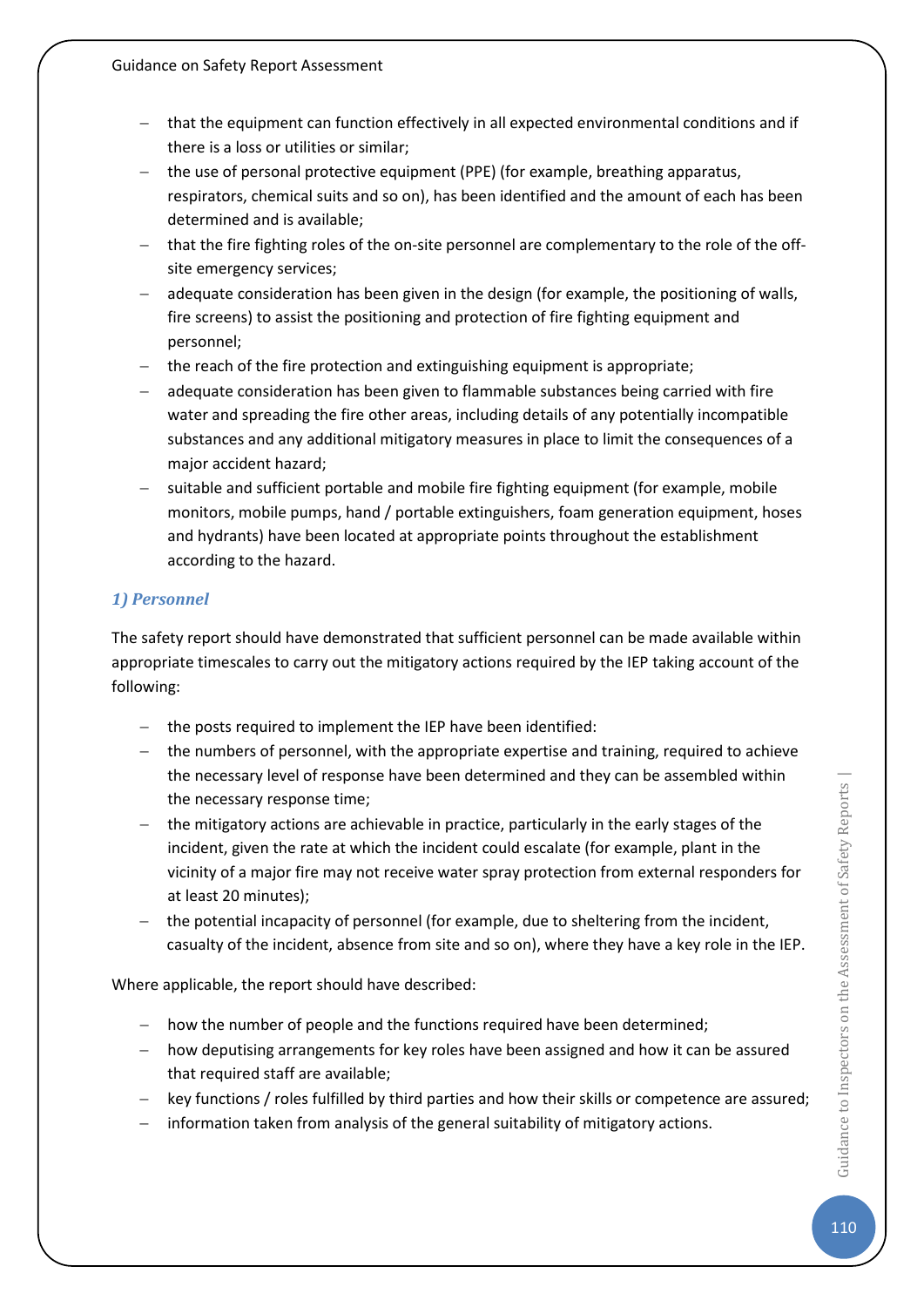# *2) Provisions to minimise the release of, and mitigate the consequences of, airborne toxic and / or flammable substances*

The safety report should have considered:

- − measures to terminate or reduce the leak at source (for example, patching or plugging of leaks, isolation by valve closure or other means);
- − measures to reduce the evolution of fumes from hazardous materials that have already been spilled (for example, foam cover, surface cooling of the spilled material);
- − measures to reduce the effects of airborne substances (for example, water sprays to absorb soluble fumes and / or to promote dilution by mixing with air);
- − the practicability of carrying out such actions in the foreseeable accident conditions;
- the equipment, tools and PPE that would be required to carry out these tasks.

### *3) First aid provisions / medical treatment*

The safety report should have demonstrated that suitable consideration has been given to the first aid / medical provisions required in the event of a major accident and how the on-site provisions dovetail with the provisions in the EEP.

#### **Examples of information that could be included:**

- reference to the number / availability of trained first aiders;
- a description of the facilities available at the establishment;
- − confirmation of both the expectations and limits of the first aiders training;
- a description of how the liaison with the local health authority and ambulance services has been carried out, making reference to how the operator's casualty control or decontamination strategies have been determined.

## *4) Provisions for any ancillary equipment, which may be required during the emergency response*

An outline of the equipment which is intended for use should be provided. If there is a reliance upon a third party to supply plant or services, the safety report should have described the equipment needed and explained how this will be sourced, including estimated timescales for its arrival on site.

### **Examples of ancillary equipment:**

- − vehicles to transport emergency equipment to and from the site of the accident;
- heavy lifting equipment;
- earth moving equipment;
- emergency lighting,
- special tools, parts, and so on, required to carry out emergency repairs and actions.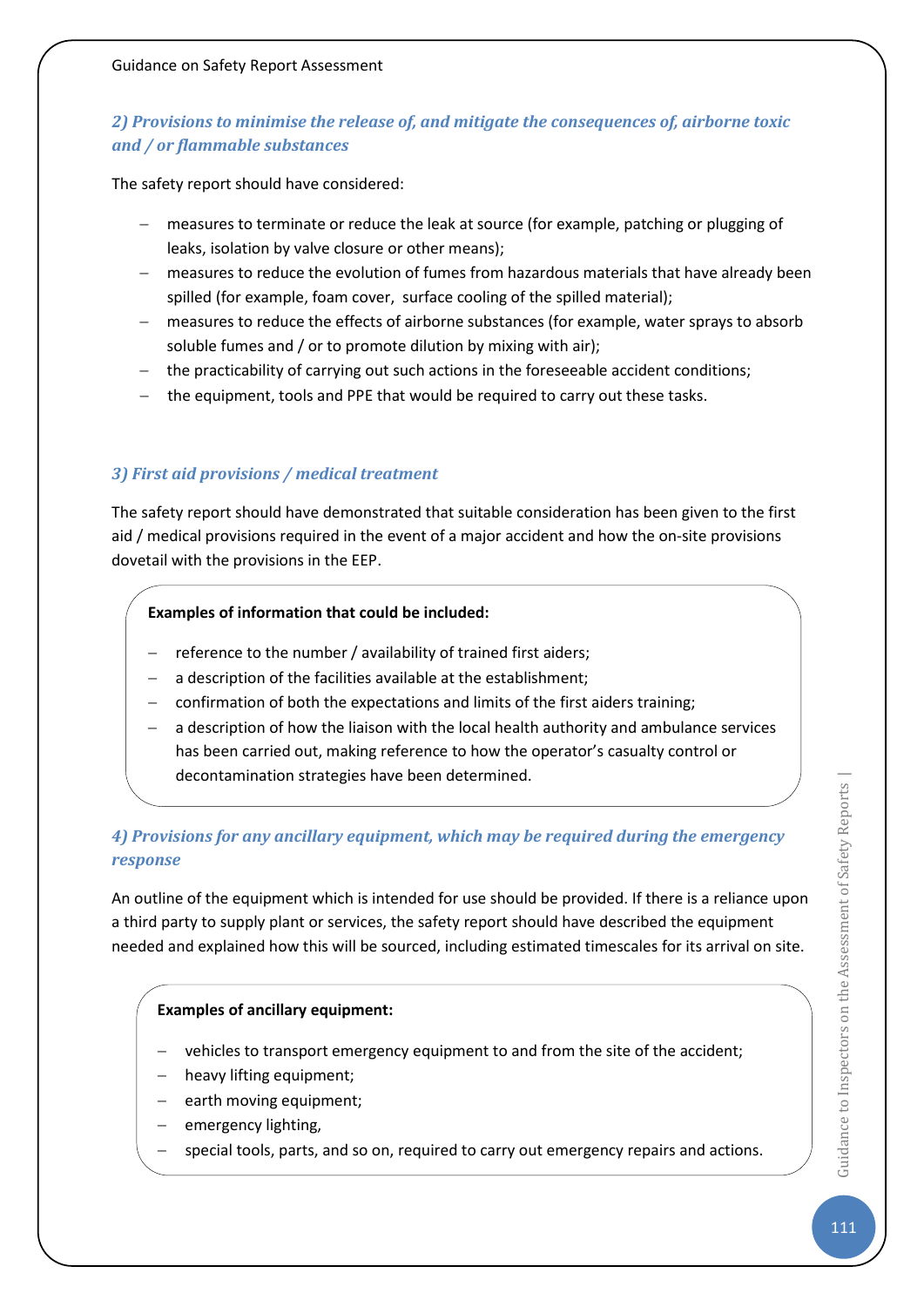# *5) Provisions for the restoration and clean-up of the environment following a major accident*

The safety report should have identified the potential need for restoration and clean up measures including:

- − the envisaged timescale over which temporary containment may be required;
- − the arrangements made to ensure that such facilities would not pose an unacceptable threat to human health and the environment;
- − suitable disposal arrangements;
- − whether it is anticipated that the environment can be restored and the measures and timescale of restoration.

### **Examples of measures to be taken:**

- − monitoring / sampling arrangements (air, water, groundwater and land);
- equipment to contain toxic substances;
- agents to soak up and / or neutralise contaminants;
- earth moving equipment for the removal of contaminated soil and other material;
- booms and skimmers for spillages to water;
- − temporary storage arrangements (for example, portable storage tanks for the contaminated material, detection / protection systems);
- measures for groundwater remediation.

Where an external company is responsible for delivering these measures, the safety report should have provided evidence that they are appropriate. For example:

- − the operator has a contract with an external contractor;
- − the contractor can deliver the necessary measures within the required time frame.

The safety report should have demonstrated that sufficient financial resources will be available to deliver the measures identified above in relation to major accidents to the environment (useful guidance on this issue has been provided by the Environmental Protection Agency<sup>[9](#page-112-0)</sup>)

<span id="page-112-0"></span><sup>9</sup> Guidance on Financial Provision for Environmental Liabilities. Environmental Protection Agency 2015.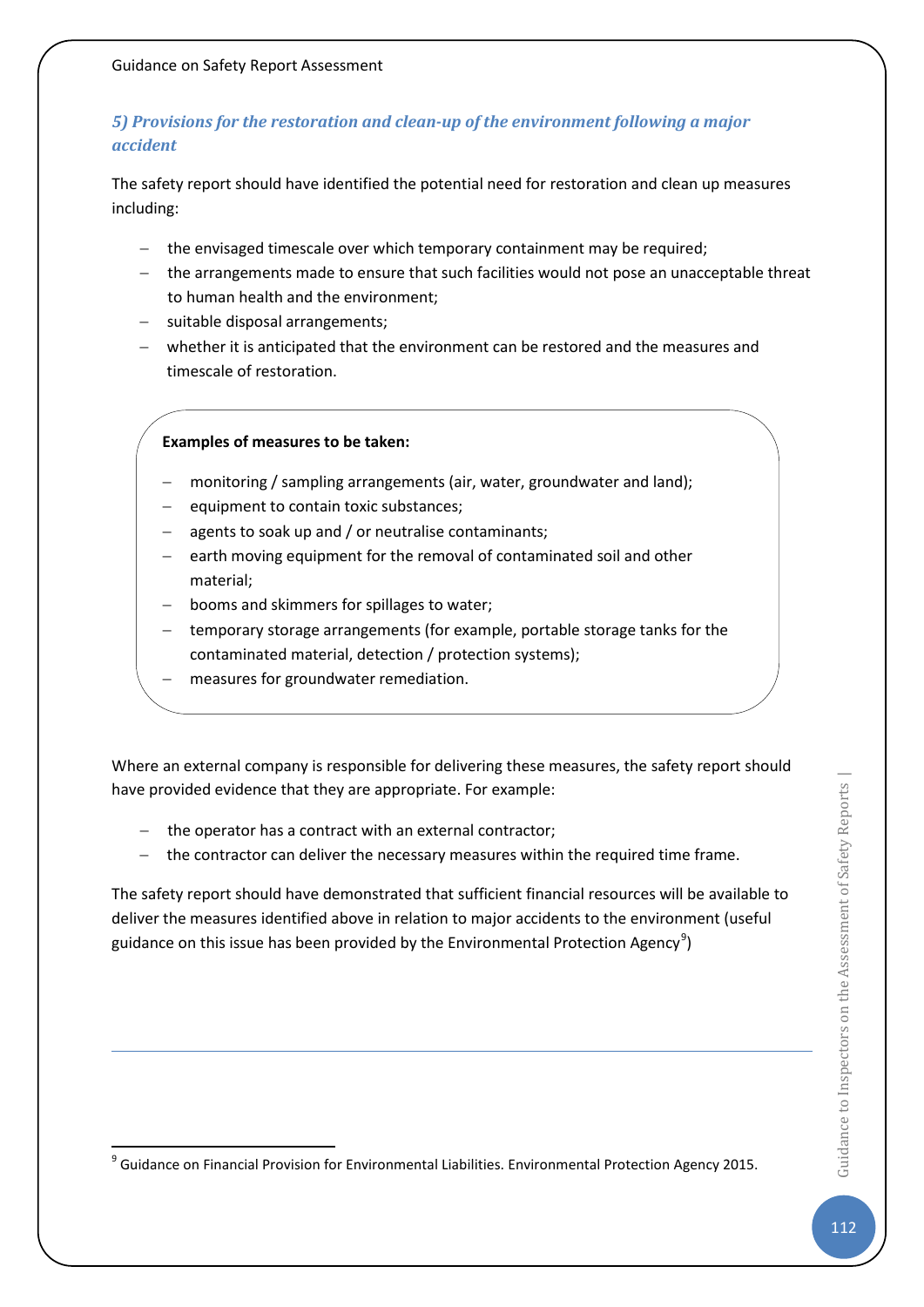# **5.3 \*\*\* The arrangements for the maintenance, inspection, examination and testing of the mobilizable resources and other equipment to be used during the emergency response have been described**

The safety report should have provided evidence that suitable arrangements have been made for the maintenance (planned and breakdown), inspection, examination and testing of emergency response equipment and provisions for which the operator has responsibility.

In the case of equipment which the operator may rely upon but does not have responsibility for, the following information should have been provided:

- − confirmation of the operator's arrangements to ensure that the equipment is maintained in an efficient working order such that it would be available for use and provide the necessary function when called upon;
- − details of type of equipment covered;
- − information on the scheduling of maintenance activities on such equipment.

### **5.4 \*\* It has been demonstrated that emergency response training is carried out**

The safety report should have demonstrated that emergency response training is carried out for all members of staff with a specific role in the event of a major accident, as well as the training / information needs of other employees, contractors and visitors to the site. The training should be kept up to date.

The safety report should have indicated that the training includes the following where relevant:

- − information on the major accident scenarios which may trigger the IEP and the EEP;
- − the nature of major accidents posing a threat to the environment and the particular steps to take in the event of such accidents;
- knowledge of the alarm systems and the required response to each alarm;
- − the procedures for reporting and responding to incidents on site which have the potential to escalate into a major accident;
- − the use of the resources which may be mobilised in the event of a major accident;
- − the use of PPE and any limitations on its use;
- − the evacuation and mustering procedures;
- − the actions required by staff with key roles in the implementation of the IEP;
- − the training of individuals from organisations with which a mutual aid agreement exists.

### − **Examples of information that could be included:**

- a brief outline of training given to contractors, visitors and employees;
- a summary of the nature of the training or exercises carried out (for example, table top exercise, scenario specific tests, fire drills, fire and rescue training, along with information on who would be expected to undergo this training);
- − details on how often training is carried out;
- an explanation on how gaps in competence are identified along with details on how training is verified.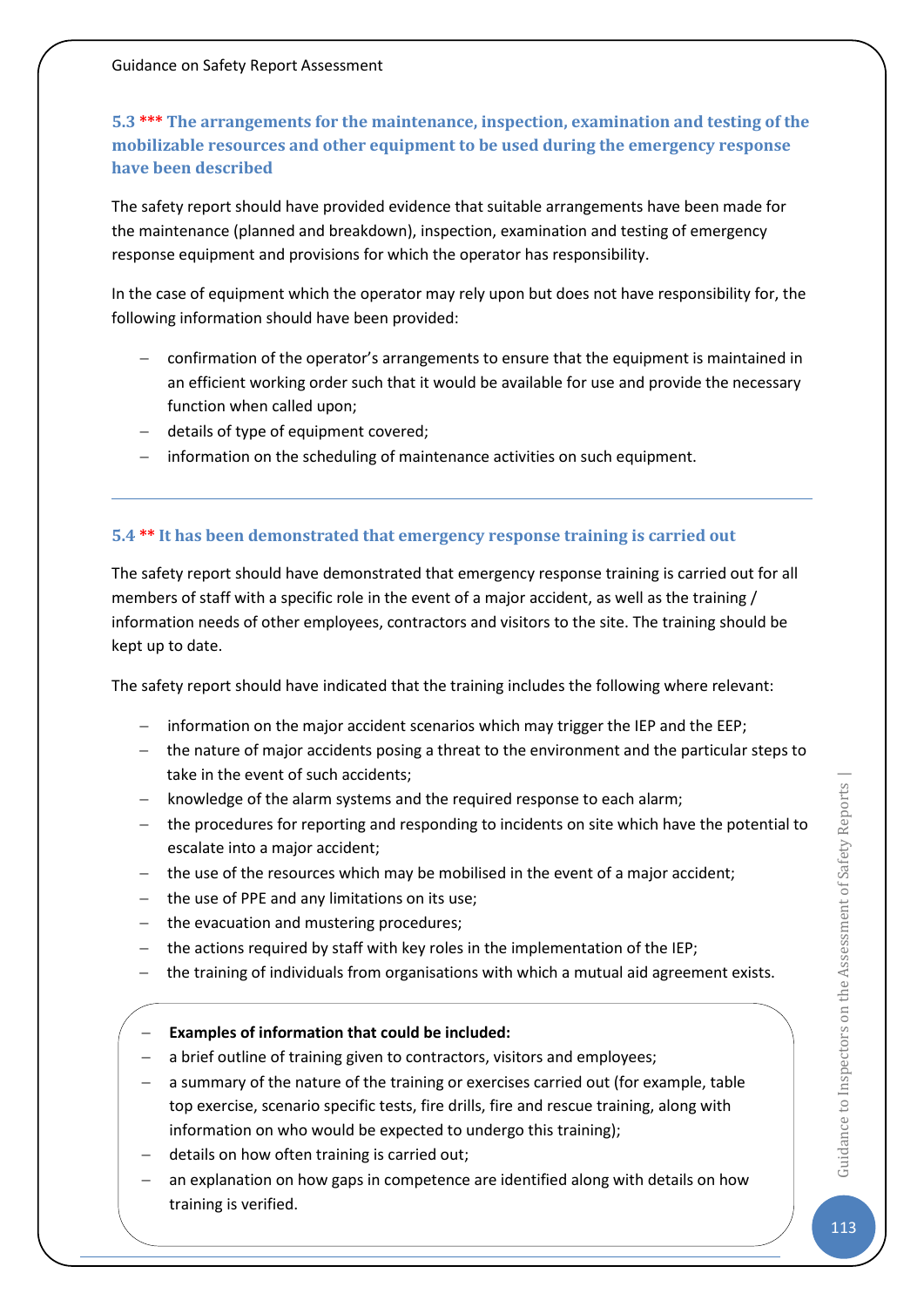# **5.5 \*\*\* An IEP has been prepared for the measures to be taken inside the establishment in the event of a major accident**

The safety report should have demonstrated the following:

- an IEP has been prepared in consultation with:
	- o personnel working inside the establishment including long-term relevant subcontracted personnel;
	- o relevant LCAs in whose functional area the establishment is situated (Health Service Executive, An Garda Síochána, Local Authority (Fire Service), Port Authority (where applicable) - this may be co-ordinated at a regional Inter-Agency Emergency Management Office level);
	- o other persons as appropriate (for example, neighbouring industrial establishments; sensitive developments (hospitals, nursing homes, schools); Environmental Protection Agency);
- − the means and nature of the consultation including details of any impact that this may have had on the emergency planning arrangements have been described;
- − the IEP contains the information specified in Schedule 4 of the COMAH Regulations (a copy of the IEP should be included in the safety report);
- − LCAs have provided information (if requested) on the EEP to enable the IEP to be prepared.

## *Testing and review of the IEP*

The safety report should have demonstrated that:

- − a suitable programme of emergency exercises has been drawn up and emergency arrangements are tested at all levels within the establishment including the local plant response, the site-wide response and the interface with the off-site response;
- − lessons learned from emergency exercises are reviewed and emergency arrangements are revised where necessary.
- **Examples of information that could be included:** details on the dates of previous exercises or tests including information relating to which scenario or element of the plan was tested (including both on and off site exercises and live or table top exercises);
- information on how tests or exercises are carried out to ensure all shift patterns are included;
- details on any debrief / analysis activities relating to how testing of the plan was carried out;
- information relating to how any actions arising as a result of any analysis or debrief are actioned and incorporated into any review process.

The safety report should have demonstrated that:

− the IEP is reviewed and updated where necessary, and tested at least every 3 years;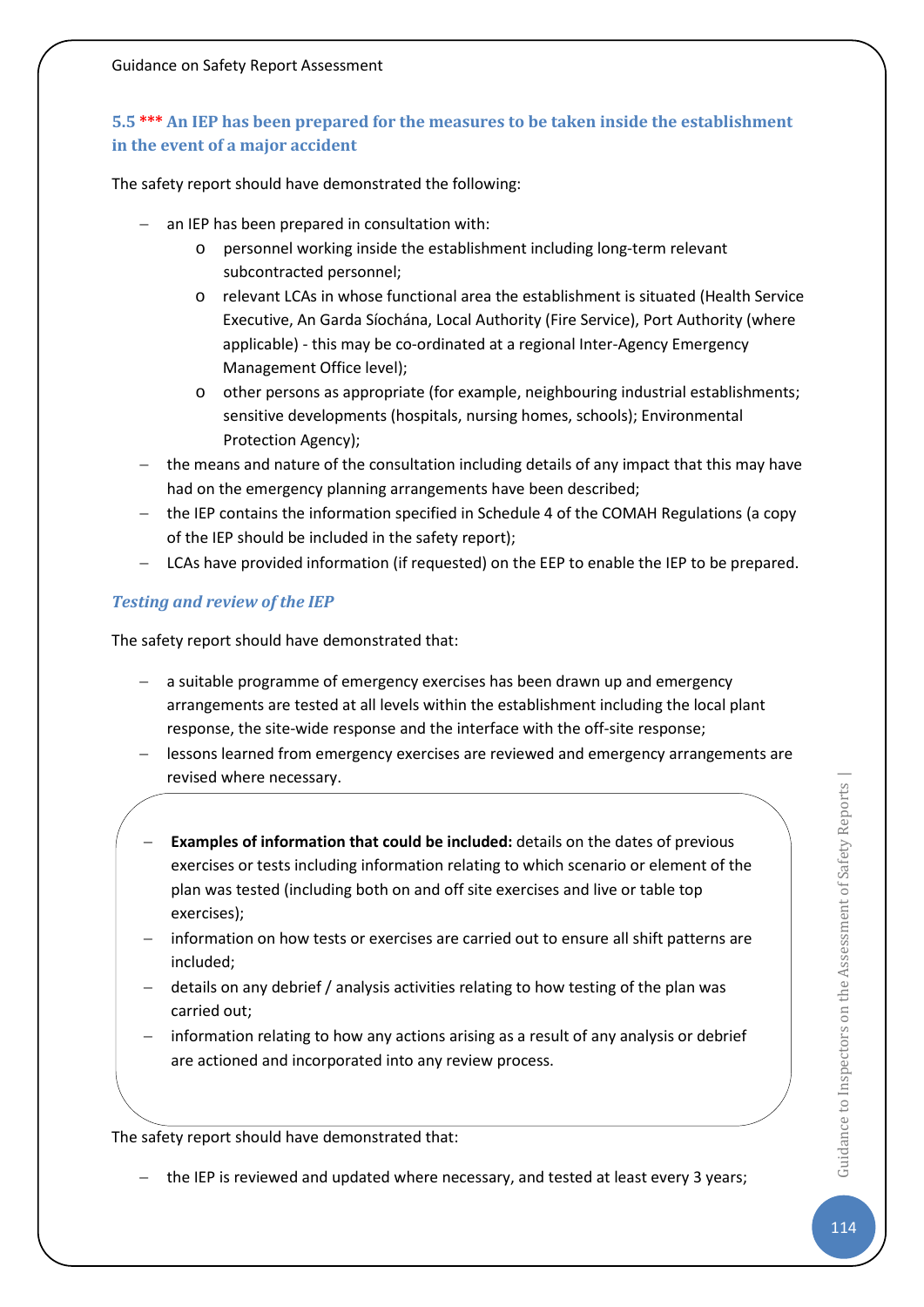any review of the IEP takes account of changes in the establishment or within the emergency services, new technical knowledge and knowledge concerning the response to major accidents;

## **5.6 \*\*\* It has been demonstrated that the necessary information has been supplied to the LCAs for the preparation of the EEP**

The safety report should have described the arrangements for:

- − supplying the necessary information to the LCAs and the most recent date this was done;
- − ensuring any information supplied to the LCAs is updated as necessary and in the light of any changes;
- − co-operating with other establishments identified by the CCA as being part of a domino group in supplying information to the LCAs;
- − ensuring any information requested by a LCA is provided no later than one month after the request or within such longer period as the LCA may specify in writing.

# **5.7 \*\*\* It has been demonstrated that relevant information has been communicated to all persons likely to be affected by a major accident at the establishment**

The safety report should have provided evidence that the following information is communicated to all persons likely to be affected by a major accident at the establishment:

- − name or trade name of the operator;
- − address of the establishment;
- − confirmation that the establishment is subject to the COMAH Regulations;
- − confirmation that the notification (Regulation 11) or safety report has been submitted to the CCA;
- − an explanation in simple terms of the activity or activities undertaken at the establishment;
- the common names or, in the case of dangerous substances covered by Part 1 of Schedule 1, the generic names or the hazard classification of the dangerous substances at the establishment which could give rise to a major accident, with an indication of their principal dangerous characteristics in simple terms;
- general information on how the public concerned will be warned in the event of a major accident (for example, siren, megaphone or other system, which must be fit-for purpose),
- − adequate information on the appropriate behaviour to be taken in the event of a major accident (for example, means of sheltering in the home or workplace, use of radio / telephone / television for further instructions from the emergency services) or where this information can be accessed electronically;
- − the date of the last site visit or reference to where that information can be accessed electronically (for example, the HSA website);
- − details of where further relevant information can be obtained (subject to the requirements of Regulation 26);